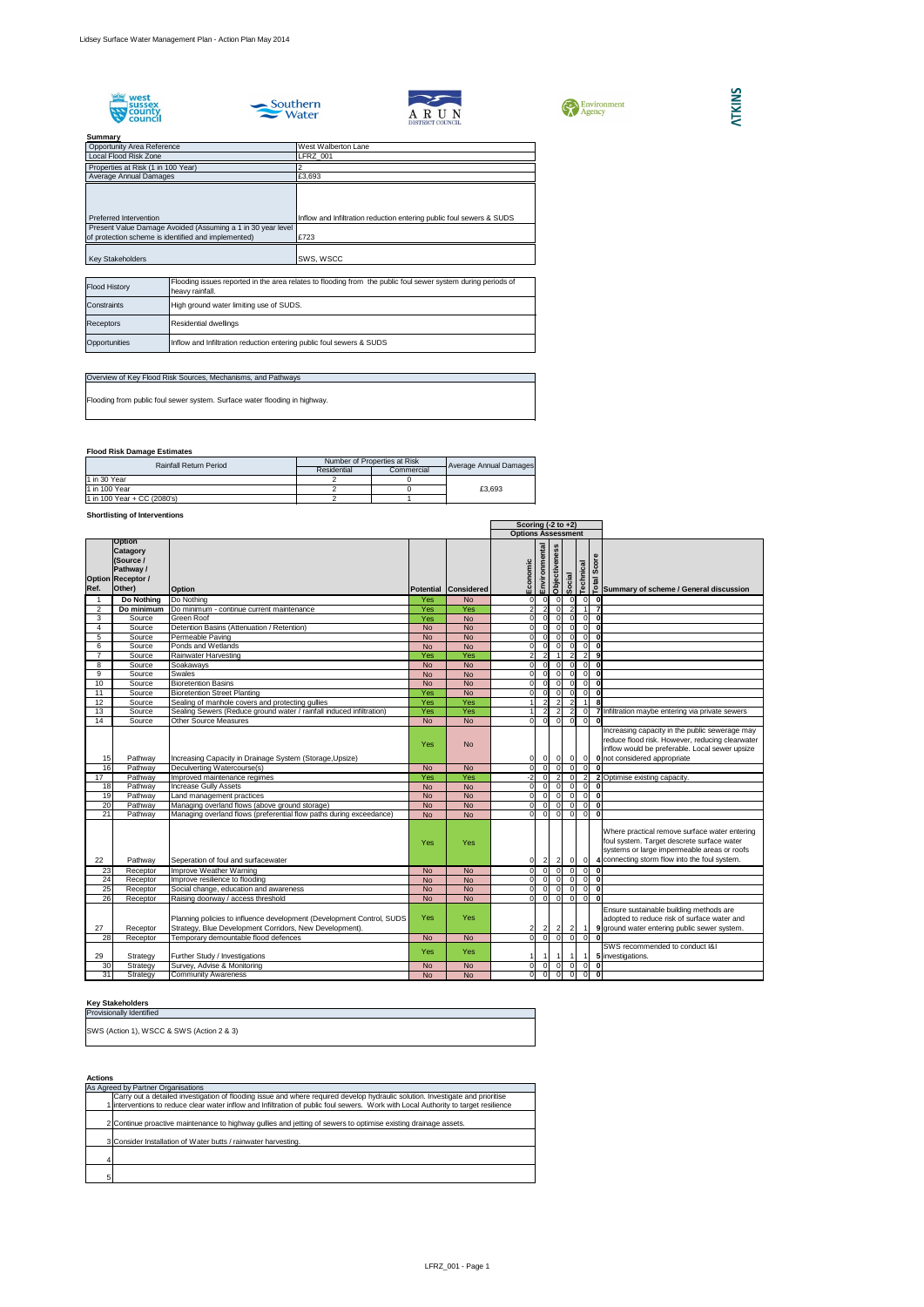









## **Flood Risk Damage Estimates**

## **Shortlisting of Interventions**

## **Key Stakeholders**

**Actions**

| <b>JUILLIMAL</b>                                               |                                                                            |
|----------------------------------------------------------------|----------------------------------------------------------------------------|
| <b>Opportunity Area Reference</b>                              | Elm Grove                                                                  |
| Local Flood Risk Zone                                          | LFRZ 002                                                                   |
| Properties at Risk (1 in 100 Year)                             | 18                                                                         |
| Average Annual Damages                                         | £31,363                                                                    |
|                                                                |                                                                            |
|                                                                |                                                                            |
|                                                                | Planning activities, reduce surface water inflow and infiltration entering |
| Preferred Intervention                                         | public foul sewers                                                         |
| Present Value Damage Avoided (Assuming a 1 in 30 year level of |                                                                            |
| protection scheme is identified and implemented)               | £11,984                                                                    |
|                                                                |                                                                            |
| <b>Key Stakeholders</b>                                        | SWS, WSCC, EA                                                              |

|                |                                                                                           |                                                                                                                                  |            |                             |                           | Scoring $(-2 \text{ to } +2)$    |                          |                                  |                |                            |                                                                                                                                                                                                            |
|----------------|-------------------------------------------------------------------------------------------|----------------------------------------------------------------------------------------------------------------------------------|------------|-----------------------------|---------------------------|----------------------------------|--------------------------|----------------------------------|----------------|----------------------------|------------------------------------------------------------------------------------------------------------------------------------------------------------------------------------------------------------|
|                |                                                                                           |                                                                                                                                  |            |                             | <b>Options Assessment</b> |                                  |                          |                                  |                |                            |                                                                                                                                                                                                            |
| Ref.           | Option<br><b>Catagory</b><br>(Source /<br>Pathway /<br><b>Option Receptor /</b><br>Other) | <b>Option</b>                                                                                                                    |            | <b>Potential Considered</b> | Economic                  | Environmental                    | Objectiveness            | Social                           | Technical      | Score                      | <u>πe</u><br>β<br>β Summary of scheme / General discussion                                                                                                                                                 |
|                | Do Nothing                                                                                | Do Nothing                                                                                                                       | <b>No</b>  | <b>No</b>                   |                           | $\overline{0}$<br>$\overline{0}$ | $\overline{0}$           | .0                               |                | 0I<br>-0                   |                                                                                                                                                                                                            |
| 2              | Do minimum                                                                                | Do minimum - continue current maintenance                                                                                        | Yes        | Yes                         |                           | $\overline{2}$<br>$\overline{2}$ | 0I                       |                                  |                |                            |                                                                                                                                                                                                            |
| 3              | Source                                                                                    | <b>Green Roof</b>                                                                                                                | <b>No</b>  | <b>No</b>                   |                           | $\Omega$<br>$\Omega$             | $\overline{0}$           | $\Omega$                         |                | 0I<br>-0                   |                                                                                                                                                                                                            |
| 4              | Source                                                                                    | Detention Basins (Attenuation / Retention)                                                                                       | <b>No</b>  | <b>No</b>                   |                           | $\overline{0}$                   | $\overline{0}$           | $\mathbf{0}$                     |                | $\overline{0}$<br>-0       |                                                                                                                                                                                                            |
| 5              | Source                                                                                    | Permeable Paving                                                                                                                 | <b>No</b>  | <b>No</b>                   |                           | $\Omega$                         | $\overline{0}$           | $\Omega$                         |                | $\Omega$<br>$\cap$         |                                                                                                                                                                                                            |
| 6              | Source                                                                                    | Ponds and Wetlands                                                                                                               | <b>No</b>  | <b>No</b>                   |                           | $\Omega$<br>$\Omega$             | $\overline{0}$           | $\Omega$                         |                | $\Omega$<br>$\cap$         |                                                                                                                                                                                                            |
| $\overline{7}$ | Source                                                                                    | Rainwater Harvesting                                                                                                             | Yes        | Yes                         |                           | 2                                |                          | 2                                |                | 2 <sup>1</sup>             | 9 Installation of water butts.                                                                                                                                                                             |
| 8              | Source                                                                                    | Soakaways                                                                                                                        | <b>No</b>  | <b>No</b>                   |                           | $\overline{0}$<br>$\Omega$       | $\overline{0}$           | $\Omega$                         |                | 0                          | $\Omega$                                                                                                                                                                                                   |
| 9              | Source                                                                                    | <b>Swales</b>                                                                                                                    | <b>No</b>  | <b>No</b>                   |                           | $\overline{0}$<br>$\overline{0}$ | $\overline{0}$           | $\Omega$                         |                | $\overline{0}$<br>$\Omega$ |                                                                                                                                                                                                            |
| 10             | Source                                                                                    | <b>Bioretention Basins</b>                                                                                                       | <b>No</b>  | <b>No</b>                   |                           | $\Omega$<br>$\overline{0}$       | $\overline{\phantom{0}}$ | $\Omega$                         |                | 0 <br>$\Omega$             |                                                                                                                                                                                                            |
| 11             | Source                                                                                    | <b>Bioretention Street Planting</b>                                                                                              | <b>No</b>  | <b>No</b>                   |                           | -OI<br>$\overline{0}$            | 0                        | $\overline{0}$                   |                | $\overline{0}$<br>$\Omega$ |                                                                                                                                                                                                            |
| 12             | Source                                                                                    | Sealing of manhole covers and protecting gullies                                                                                 | Yes        | Yes                         |                           | $\overline{2}$                   | 2 <sup>1</sup>           | $\overline{2}$                   |                |                            | 8 Reduce surface water inflow.                                                                                                                                                                             |
| 13             | Source                                                                                    | Sealing Sewers (Reduce ground water / rainfall induced infiltration)                                                             | Yes        | Yes                         |                           | 2                                | $\overline{2}$           | $\overline{2}$                   |                | $\Omega$                   | 7 Reduce ground water inflows.                                                                                                                                                                             |
| 14             | Source                                                                                    | <b>Other Source Measures</b>                                                                                                     | <b>No</b>  | <b>No</b>                   |                           | - O I                            | $\Omega$                 | $\Omega$                         |                | $\Omega$                   |                                                                                                                                                                                                            |
| 15             | Pathway                                                                                   | Increasing Capacity in Drainage System (Storage, Upsize)                                                                         | <b>Yes</b> | Yes                         |                           | $\overline{0}$<br>0 I            | $\overline{2}$           | $\overline{0}$                   |                | $\overline{2}$             | Consideration of opening the old CSO in Elm<br>Grove should be investigated further. This would<br>require a local flow survey and model verification<br>4 to confirm value of this option and its impact. |
| 16             | Pathway                                                                                   | Deculverting Watercourse(s)                                                                                                      | <b>No</b>  | <b>No</b>                   |                           | $\overline{0}$<br>$\overline{0}$ | 0                        | $\Omega$                         |                | $\overline{0}$             |                                                                                                                                                                                                            |
| 17             | Pathway                                                                                   | Improved maintenance regimes                                                                                                     | <b>No</b>  | <b>No</b>                   |                           | $\overline{0}$<br>$\overline{0}$ | 0                        | $\Omega$                         |                | $\overline{0}$<br>-0       |                                                                                                                                                                                                            |
| 18             | Pathway                                                                                   | <b>Increase Gully Assets</b>                                                                                                     | <b>No</b>  | <b>No</b>                   |                           | $\Omega$<br>$\Omega$             | - Ol                     | $\Omega$                         |                | $\overline{0}$<br>$\Omega$ |                                                                                                                                                                                                            |
| 19             | Pathway                                                                                   | Land management practices                                                                                                        | <b>No</b>  | <b>No</b>                   |                           | $\Omega$<br>$\Omega$             | $\overline{0}$           | $\Omega$                         |                | $\Omega$<br>-0             |                                                                                                                                                                                                            |
| 20             | Pathway                                                                                   | Managing overland flows (above ground storage)                                                                                   | <b>No</b>  | <b>No</b>                   |                           | $\overline{0}$<br>$\Omega$       | $\overline{0}$           | $\Omega$                         |                | $\Omega$<br>-0             |                                                                                                                                                                                                            |
| 21             | Pathway                                                                                   | Managing overland flows (preferential flow paths during exceedance)                                                              | <b>No</b>  | <b>No</b>                   |                           | $\overline{0}$<br>$\Omega$       | 0                        | $\Omega$                         |                | $\overline{0}$<br>$\Omega$ |                                                                                                                                                                                                            |
| 22             | Pathway                                                                                   | Seperation of foul and surfacewater                                                                                              | <b>No</b>  | <b>No</b>                   |                           | 0 <br> 0                         |                          | $\overline{0}$<br>$\overline{0}$ |                | $ 0 $ 0                    |                                                                                                                                                                                                            |
| 23             | Receptor                                                                                  | Improve Weather Warning                                                                                                          | <b>No</b>  | No                          |                           | $\overline{0}$<br>$\Omega$       | $\overline{0}$           | $\overline{0}$                   |                | $\overline{0}$             | $\Omega$                                                                                                                                                                                                   |
| 24             | Receptor                                                                                  | Improve resilience to flooding                                                                                                   | Yes        | Yes                         |                           | $2\vert$<br>$\mathbf{2}$         | $\overline{2}$           | $\vert$ 2                        | $\overline{1}$ |                            | Should be considered for susceptable properties<br>9 affected by flood water entering properties.                                                                                                          |
| 25             | Receptor                                                                                  | Social change, education and awareness                                                                                           | <b>No</b>  | <b>No</b>                   |                           | $\Omega$<br>$\Omega$             | $\Omega$                 |                                  |                |                            |                                                                                                                                                                                                            |
| 26             | Receptor                                                                                  | Raising doorway / access threshold                                                                                               | <b>No</b>  | <b>No</b>                   |                           | $\overline{0}$<br>$\Omega$       | 0                        | $\Omega$                         |                | $\overline{0}$<br>-0       |                                                                                                                                                                                                            |
| 27             | Receptor                                                                                  | Planning policies to influence development (Development Control, SUDS<br>Strategy, Blue Development Corridors, New Development). | Yes        | Yes                         |                           | $\mathbf{2}$<br>$\overline{2}$   | $\vert$ 2                | $\vert$ 2                        |                | $\vert$ 1                  | Ensure suitable development contols are placed<br>on new developments in this LFRZ to reduce<br>9 flood risk.                                                                                              |
| 28             | Receptor                                                                                  | Temporary demountable flood defences                                                                                             | <b>No</b>  | <b>No</b>                   |                           | $\overline{0}$<br>$\overline{0}$ | $\overline{0}$           | - O I                            |                | -OI                        |                                                                                                                                                                                                            |
| 29             | Strategy                                                                                  | Further Study / Investigations                                                                                                   | <b>No</b>  | <b>No</b>                   |                           | 0 <br>$\overline{0}$             | 0                        | 0                                |                | $\overline{0}$             | $\Omega$                                                                                                                                                                                                   |
| 30             | Strategy                                                                                  | Survey, Advise & Monitoring                                                                                                      | <b>Yes</b> | <b>Yes</b>                  |                           |                                  |                          |                                  |                | $\overline{2}$             | Install permenant ground water telemetry in the<br>5 existing borehole.                                                                                                                                    |
| 31             | Strategy                                                                                  | <b>Community Awareness</b>                                                                                                       | <b>No</b>  | <b>No</b>                   |                           | $\overline{0}$<br>$\overline{0}$ | $\Omega$                 |                                  |                |                            |                                                                                                                                                                                                            |

## **ATKINS**

| <b>Flood History</b> | This area has experience severe flooding in winter 1993, 1998 and summer 2012 from surface water and sewer<br>flooding. Flooding of internal properties and property curtilage along south side of Elm Grove is reported. Foul<br>sewer capacity is exceeded after heavy prolonged rain. Combined flooding has been reported within the local<br>school ground, again after prolonged rainfall. |
|----------------------|-------------------------------------------------------------------------------------------------------------------------------------------------------------------------------------------------------------------------------------------------------------------------------------------------------------------------------------------------------------------------------------------------|
| Constraints          | High ground water limiting use of SUDS. Negligible green space.                                                                                                                                                                                                                                                                                                                                 |
| <b>Receptors</b>     | Residential dwellings and School.                                                                                                                                                                                                                                                                                                                                                               |
| Opportunities        | Planning activities, reduce surface water inflow and infiltration entering public foul sewers                                                                                                                                                                                                                                                                                                   |

## Overview of Key Flood Risk Sources, Mechanisms, and Pathways

Surface water and groundwater flooding properties internally and externally. Flooding from the foul sewer system also occurs due to high inflows of surface and ground water leading to hydraulic overload.

| <b>Rainfall Return Period</b> |                             | Number of Properties at Risk | Average Annual Damages |         |  |
|-------------------------------|-----------------------------|------------------------------|------------------------|---------|--|
|                               |                             | Residential                  | Commercial             |         |  |
|                               | $1$ in 30 Year              |                              |                        |         |  |
|                               | 11 in 100 Year              | 16                           |                        | £31.363 |  |
|                               | 1 in 100 Year + CC (2080's) | 18                           |                        |         |  |

| AGUQIIS |                                                                                                                                            |
|---------|--------------------------------------------------------------------------------------------------------------------------------------------|
|         | As Agreed by Partner Organisations                                                                                                         |
|         | Investigate and prioritise interventions to reduce clear water inflow and Infiltration of public foul sewers. Work with Local Authority to |
|         | target resilience improvements.                                                                                                            |
|         |                                                                                                                                            |
|         | 2 Establish development principles in the Local Plan / Core Strategy.                                                                      |
|         |                                                                                                                                            |
|         | 3 Undertake permanent monitoring of ground water and consider installing early warning system.                                             |
|         | SWS to consider, in cooperation with the EA, opening the abandoned overflow in Elm Grove. This will require a full hydraulic               |
|         | 4 assessment to confirm its viability and benefit. EA permission would be required to consent such an option.                              |
|         |                                                                                                                                            |
|         |                                                                                                                                            |

| <b>Provisionally Identified</b>                                  |
|------------------------------------------------------------------|
| SWS (Action 1), WSCC (Action 2), WSCC (Action 3), SWS (Action 4) |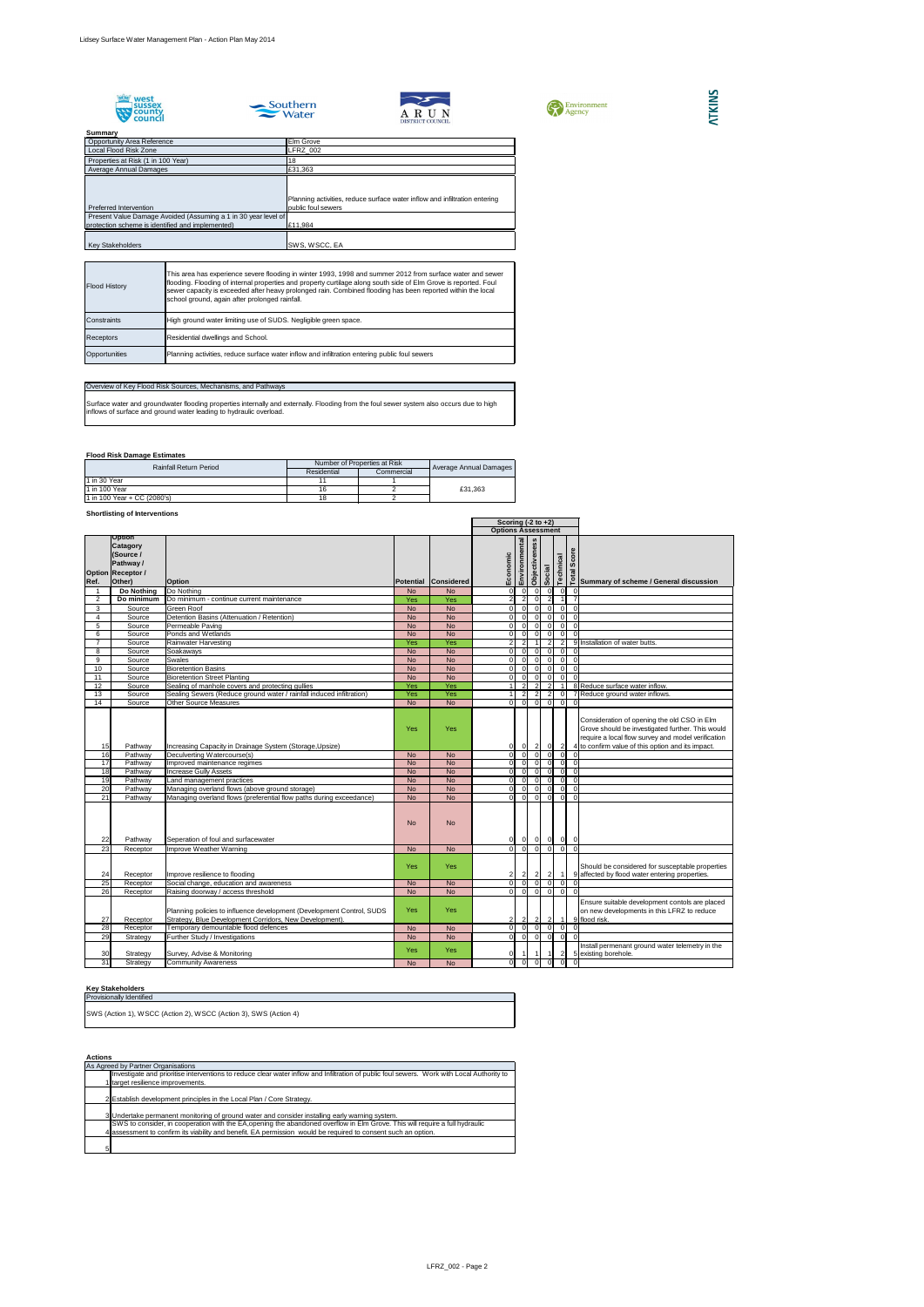









## **Flood Risk Damage Estimates**

## **Shortlisting of Interventions**

#### **Key Stakeholders**

## **Actions**

| <b>JUILLINGLY</b>                                              |                                                                            |
|----------------------------------------------------------------|----------------------------------------------------------------------------|
| <b>Opportunity Area Reference</b>                              | <b>Walberton Village</b>                                                   |
| <b>Local Flood Risk Zone</b>                                   | LFRZ 003                                                                   |
| Properties at Risk (1 in 100 Year)                             |                                                                            |
| <b>Average Annual Damages</b>                                  | £36,918                                                                    |
|                                                                | Planning Activities, Land use management, Attenuation & Retention, surface |
| Preferred Intervention                                         | water inflow and infiltration reduction entering public foul sewers        |
| Present Value Damage Avoided (Assuming a 1 in 30 year level of |                                                                            |
| protection scheme is identified and implemented)               | £10,881                                                                    |
|                                                                |                                                                            |
| <b>Key Stakeholders</b>                                        | SWS, WSCC, EA, ADC                                                         |

|                 |                                                                                                  |                                                                                                                                  |                  | Scoring $(-2 \text{ to } +2)$ |                           |                                |  |                      |                                  |                                  |                                                                                                                                                                                                    |
|-----------------|--------------------------------------------------------------------------------------------------|----------------------------------------------------------------------------------------------------------------------------------|------------------|-------------------------------|---------------------------|--------------------------------|--|----------------------|----------------------------------|----------------------------------|----------------------------------------------------------------------------------------------------------------------------------------------------------------------------------------------------|
|                 |                                                                                                  |                                                                                                                                  |                  |                               | <b>Options Assessment</b> |                                |  |                      |                                  |                                  |                                                                                                                                                                                                    |
| Ref.            | <b>Option</b><br><b>Catagory</b><br>(Source /<br>Pathway /<br><b>Option Receptor /</b><br>Other) | <b>Option</b>                                                                                                                    | <b>Potential</b> | <b>Considered</b>             | Economic                  | Environmental<br>Objectiveness |  | Social               | Technical                        |                                  | solonous<br>solonous<br>Polynmary of scheme / General discussion                                                                                                                                   |
|                 | Do Nothing                                                                                       | Do Nothing                                                                                                                       | <b>No</b>        | <b>No</b>                     | $\overline{0}$            | $\overline{0}$                 |  | $\overline{0}$       | $\overline{0}$                   | $\overline{0}$                   |                                                                                                                                                                                                    |
| $\overline{2}$  | Do minimum                                                                                       | Do minimum - continue current maintenance                                                                                        | Yes              | Yes                           | $\overline{2}$            | $\overline{2}$                 |  | $\overline{0}$       | $\overline{2}$                   | $\overline{7}$                   |                                                                                                                                                                                                    |
| 3               | Source                                                                                           | <b>Green Roof</b>                                                                                                                | Yes              | <b>No</b>                     | 0                         | $\overline{0}$                 |  | $\overline{0}$<br> 0 |                                  | 0 <br>$\overline{0}$             |                                                                                                                                                                                                    |
| $\overline{4}$  | Source                                                                                           | Detention Basins (Attenuation / Retention)                                                                                       | Yes              | Yes                           | $\overline{0}$            |                                |  |                      | $\overline{0}$                   | $\overline{2}$                   | 5 Intersept runoff from the fields to north of village                                                                                                                                             |
| 5               | Source                                                                                           | Permeable Paving                                                                                                                 | Yes              | <b>No</b>                     | $\overline{0}$            | $\Omega$                       |  |                      | $\overline{0}$<br>$\Omega$       |                                  | 0                                                                                                                                                                                                  |
| 6               | Source                                                                                           | Ponds and Wetlands                                                                                                               | <b>No</b>        | <b>No</b>                     | $\overline{0}$            | $\Omega$                       |  | $\Omega$             | $\overline{0}$                   | $\overline{0}$                   | $\overline{0}$                                                                                                                                                                                     |
| $\overline{7}$  | Source                                                                                           | <b>Rainwater Harvesting</b>                                                                                                      | <b>Yes</b>       | <b>Yes</b>                    | $\overline{2}$            | $\overline{2}$                 |  |                      | 2 <sup>1</sup>                   | $\overline{2}$                   | 9 Installation of water butts.                                                                                                                                                                     |
| 8               | Source                                                                                           | Soakaways                                                                                                                        | <b>No</b>        | <b>No</b>                     | $\overline{0}$            | $\Omega$                       |  | $\Omega$             | $\overline{0}$                   | $\overline{0}$<br>$\Omega$       |                                                                                                                                                                                                    |
| 9               | Source                                                                                           | Swales                                                                                                                           | <b>No</b>        | <b>No</b>                     | $\overline{0}$            | $\Omega$                       |  | $\Omega$             | $\overline{0}$                   | $\Omega$                         | $\overline{0}$                                                                                                                                                                                     |
| 10              | Source                                                                                           | <b>Bioretention Basins</b>                                                                                                       | <b>No</b>        | <b>No</b>                     | $\overline{0}$            | $\Omega$                       |  | $\Omega$             | $\overline{0}$                   | $\overline{0}$<br>$\mathbf 0$    |                                                                                                                                                                                                    |
| 11              | Source                                                                                           | <b>Bioretention Street Planting</b>                                                                                              | <b>No</b>        | <b>No</b>                     | $\overline{0}$            | $\mathbf 0$                    |  | $\Omega$             | $\overline{0}$                   | $\overline{0}$<br>$\mathbf 0$    |                                                                                                                                                                                                    |
| 12              | Source                                                                                           | Sealing of manhole covers and protecting gullies                                                                                 | Yes              | Yes                           |                           | $\overline{2}$                 |  | $\overline{2}$       | 2 <sup>1</sup>                   |                                  | 8                                                                                                                                                                                                  |
| 13              | Source                                                                                           | Sealing Sewers (Reduce ground water / rainfall induced infiltration)                                                             | Yes              | <b>Yes</b>                    |                           |                                |  |                      | 2 <sup>1</sup>                   | $\Omega$                         | 7 Infiltration maybe entering via private sewers                                                                                                                                                   |
| 14              | Source                                                                                           | <b>Other Source Measures</b>                                                                                                     | <b>No</b>        | <b>No</b>                     | $\overline{0}$            | $\overline{0}$                 |  | $\overline{0}$       | $\overline{0}$                   | $\overline{0}$<br>$\Omega$       |                                                                                                                                                                                                    |
| 15              | Pathway                                                                                          | Increasing Capacity in Drainage System (Storage, Upsize)                                                                         | <b>Yes</b>       | <b>Yes</b>                    | $\overline{0}$            | 01                             |  | $\overline{2}$       | 0                                | $\overline{2}$                   | Increasing capacity in the main river system would likley<br>4 reduce flood risk.                                                                                                                  |
| 16              | Pathway                                                                                          | Deculverting Watercourse(s)                                                                                                      | <b>No</b>        | <b>No</b>                     | $\overline{0}$            | $\overline{0}$                 |  | $\overline{0}$       | 0                                | $\mathbf 0$                      | $\Omega$                                                                                                                                                                                           |
| 17              | Pathway                                                                                          | Improved maintenance regimes                                                                                                     | Yes              | <b>Yes</b>                    | $-2$                      | $\Omega$                       |  | $\overline{2}$       | $\overline{0}$<br>$\overline{2}$ |                                  | 2 Optimise existing capacity.                                                                                                                                                                      |
| 18              | Pathway                                                                                          | <b>Increase Gully Assets</b>                                                                                                     | <b>No</b>        | <b>No</b>                     | $\overline{0}$            | -OI                            |  | $\overline{0}$       | $\overline{0}$                   | $\overline{0}$<br>$\Omega$       |                                                                                                                                                                                                    |
| 19              | Pathway                                                                                          | Land management practices                                                                                                        | Yes              | <b>Yes</b>                    | $\overline{0}$            |                                |  |                      |                                  |                                  | Ensuring land is managed affectively. Ploughing fields<br>east to west is recommended in the fileds to the north of<br>4 the village to reduce runoff.                                             |
| 20              | Pathway                                                                                          | Managing overland flows (above ground storage)                                                                                   | Yes              | <b>No</b>                     | $\overline{0}$            | $\overline{0}$                 |  | $\overline{0}$       | $\overline{0}$                   | $\overline{0}$<br>$\overline{0}$ |                                                                                                                                                                                                    |
| 21              | Pathway                                                                                          | Managing overland flows (preferential flow paths during exceedance)                                                              | Yes              | <b>No</b>                     | $\overline{0}$            | $\overline{0}$                 |  | $\overline{0}$       | $\overline{0}$                   | $\Omega$                         | $\Omega$                                                                                                                                                                                           |
| 22              | Pathway                                                                                          | Seperation of foul and surfacewater                                                                                              | Yes              | <b>No</b>                     | 0                         | $\overline{0}$                 |  | $\Omega$             | 0                                | 0 <br>$\overline{0}$             |                                                                                                                                                                                                    |
| $\overline{23}$ | Receptor                                                                                         | Improve Weather Warning                                                                                                          | Yes              | <b>No</b>                     | $\overline{0}$            | 0                              |  | $\overline{0}$       | $\overline{0}$                   | $\overline{0}$<br>$\Omega$       |                                                                                                                                                                                                    |
| 24              | Receptor                                                                                         | Improve resilience to flooding                                                                                                   | Yes              | <b>Yes</b>                    | $\overline{2}$            | 2                              |  |                      |                                  |                                  | Flood mitigation to be considered in the area at those<br>9 properties at risk of surface water flooding.                                                                                          |
| 25              | Receptor                                                                                         | Social change, education and awareness                                                                                           | <b>No</b>        | <b>No</b>                     | $\overline{0}$            | $\overline{0}$                 |  | $\overline{0}$       | 0                                | $\overline{0}$                   |                                                                                                                                                                                                    |
| 26              | Receptor                                                                                         | Raising doorway / access threshold                                                                                               | Yes              | <b>Yes</b>                    | $\overline{2}$            | $\mathbf{2}$                   |  | $\mathbf{2}$         | 2 <sup>1</sup>                   |                                  | Should be considered for susceptable properties affected<br>9 by overland flows entering properties.                                                                                               |
| 27              | Receptor                                                                                         | Planning policies to influence development (Development Control, SUDS<br>Strategy, Blue Development Corridors, New Development). | Yes              | <b>Yes</b>                    | $\overline{2}$            | $\mathbf{2}$                   |  | $\mathbf{2}$         | 2                                |                                  | Ensure sustainable building methods are adopted to<br>reduce risk of surface water and ground water entering<br>public sewer system. Ensure suitable development<br>9 contols are in place.        |
| $\overline{28}$ | Receptor                                                                                         | Temporary demountable flood defences                                                                                             | Yes              | <b>No</b>                     | $\overline{0}$            | $\overline{0}$                 |  | $\Omega$             | $\overline{0}$                   | $\overline{0}$                   |                                                                                                                                                                                                    |
| 29              | Strategy                                                                                         | Further Study / Investigations                                                                                                   | Yes              | Yes                           |                           |                                |  |                      |                                  |                                  | Assess hydraulic schemes in more detail using the<br>integrated model. Fluvial assessment of the main river<br>systems should be undertaken as part of the current EA<br>5 Rife study (2013/2014). |
| 30              | Strategy                                                                                         | Survey, Advise & Monitoring                                                                                                      | <b>No</b>        | <b>No</b>                     | 0                         | - O I                          |  |                      | 0I                               | $\Omega$                         | 0                                                                                                                                                                                                  |
| 31              | Strategy                                                                                         | <b>Community Awareness</b>                                                                                                       | <b>No</b>        | <b>No</b>                     | $\overline{0}$            | $\Omega$                       |  |                      |                                  | $\Omega$                         | - Ol                                                                                                                                                                                               |

| <b>Flood History</b> |                  | Driving mechanisms appear to be overland flow from fields to the North of the village exceeding the various drainage<br>ditches and culverts. Water cannot route away from the village as the capacity in the pond is exceeded and the surface<br>water cannot be conveyed adequately via the main river system. Flooding from public foul manholes confirmed. |  |  |  |  |  |  |  |
|----------------------|------------------|----------------------------------------------------------------------------------------------------------------------------------------------------------------------------------------------------------------------------------------------------------------------------------------------------------------------------------------------------------------|--|--|--|--|--|--|--|
| Constraints          |                  | High ground water, downstream flooding issues are reported & predicted in Barnham                                                                                                                                                                                                                                                                              |  |  |  |  |  |  |  |
|                      | <b>Receptors</b> | Residential dwellings flooded from foul sewer system.                                                                                                                                                                                                                                                                                                          |  |  |  |  |  |  |  |
|                      | Opportunities    | Planning Activities, Land use management, Attenuation & Retention, surface water inflow and infiltration reduction<br>entering public foul sewers                                                                                                                                                                                                              |  |  |  |  |  |  |  |

## Overview of Key Flood Risk Sources, Mechanisms, and Pathways

Flooding in highway from foul sewer system. Internal property flooding from surface water in Walberton Village. Main river capacity exceeded and floods rear gardens. Ordinary watercourses and pond capacity exceeded.

| <b>Rainfall Return Period</b> | Number of Properties at Risk | Average Annual Damages |         |  |
|-------------------------------|------------------------------|------------------------|---------|--|
|                               | Residential                  | Commercial             |         |  |
| 11 in 30 Year                 | 16                           |                        |         |  |
| 11 in 100 Year                | 27                           |                        | £36,918 |  |
| 1 in 100 Year + CC $(2080's)$ | 43                           |                        |         |  |

| As Agreed by Partner Organisations                                                                                                                |  |  |  |  |  |  |  |
|---------------------------------------------------------------------------------------------------------------------------------------------------|--|--|--|--|--|--|--|
|                                                                                                                                                   |  |  |  |  |  |  |  |
| 1 Land Use Management + Policy and Planning                                                                                                       |  |  |  |  |  |  |  |
| Investigate attenuation & retention of surface water. Remove weir on main river in Burch Grove. Desilt ditches and culverts at east end of        |  |  |  |  |  |  |  |
| 2 Eastergate Lane.                                                                                                                                |  |  |  |  |  |  |  |
|                                                                                                                                                   |  |  |  |  |  |  |  |
| 3 Main River - investigate improved conveyance as part of the EA 2014 ARIFRM project.                                                             |  |  |  |  |  |  |  |
| Investigate and prioritise interventions to reduce clear water inflow and Infiltration of public foul sewers. Work with Local Authority to target |  |  |  |  |  |  |  |
| 4 resilience improvements.                                                                                                                        |  |  |  |  |  |  |  |
| Ditch clearance in West Walberton Lane. Desilt ditches and culverts at the east end of Eastergate Lane. Investigate management and                |  |  |  |  |  |  |  |
| 5 removal of structures as part of ARIFRM project                                                                                                 |  |  |  |  |  |  |  |

Provisionally Identified WSCC (Action 1), WSCC and ADC (Action 2) EA (Action 3), SWS / WSCC (Action 4), EA, ADC& Riparian Owners (Action 5)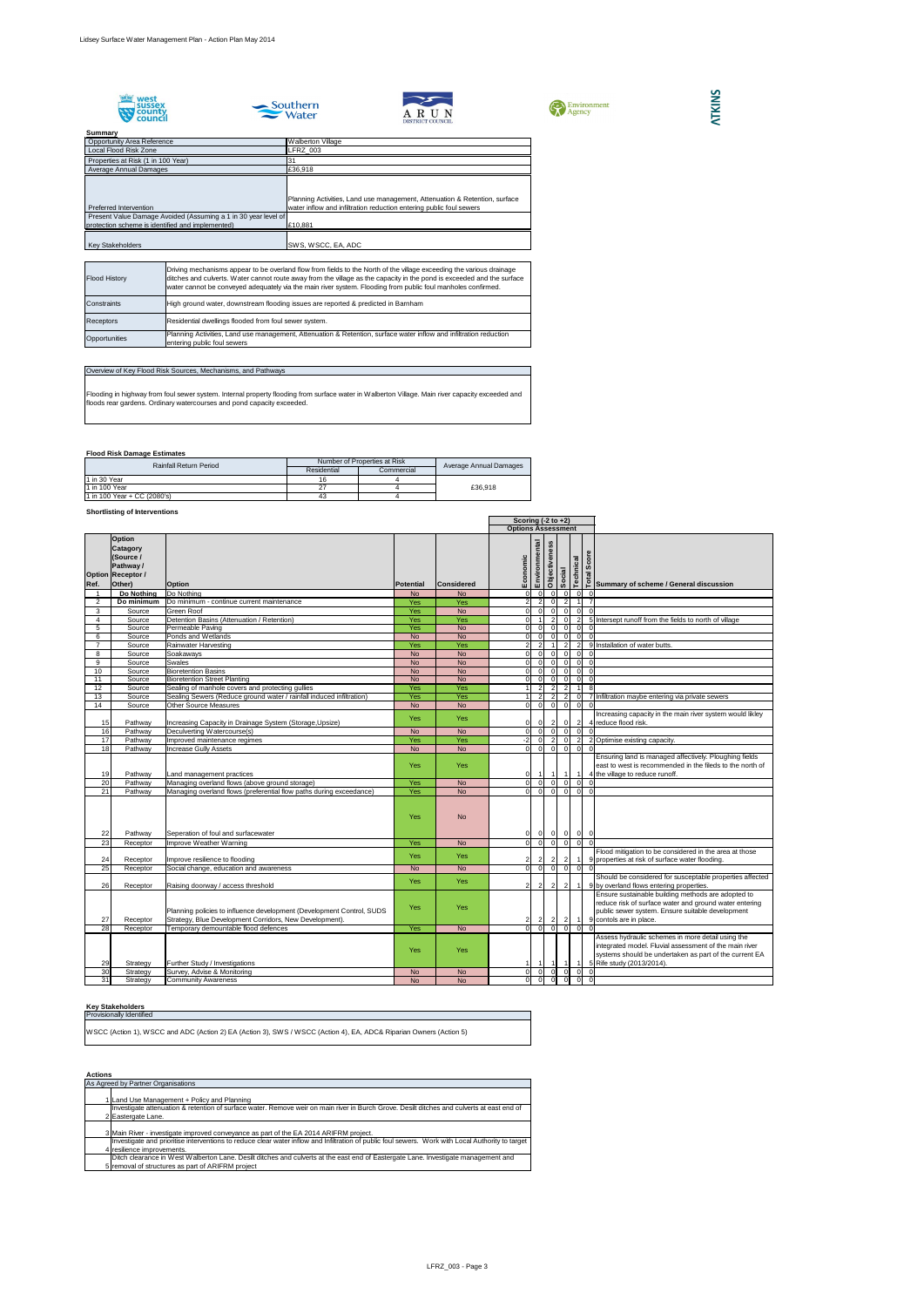







## **Summary**<br> **Opportunity Area Reference** Properties at Risk (1 in 100 Year) 10<br>Average Annual Damages 6.13,692 Maple Road & The Street, Walberton<br>LFRZ\_004 Local Flood Risk Zone Average Annual Damages Preferred Intervention **Surface water and infiltration reduction entering public foul sewers**  Present Value Damage Avoided (Assuming a 1 in 30 year level of protection scheme is identified and implemented)  $\Big|$ £3,298 Key Stakeholders SWS & WSCC.

## **Flood Risk Damage Estimates**

## **Shortlisting of Interventions**

## **Key Stakeholders**

## **Actions**

|                 |                                                                                 |                                                                                                                                                                          |                  |                         | Scoring $(-2 \text{ to } +2)$ |                           |                            |          |                            |                                            |                                                                                                                                                                                                                              |
|-----------------|---------------------------------------------------------------------------------|--------------------------------------------------------------------------------------------------------------------------------------------------------------------------|------------------|-------------------------|-------------------------------|---------------------------|----------------------------|----------|----------------------------|--------------------------------------------|------------------------------------------------------------------------------------------------------------------------------------------------------------------------------------------------------------------------------|
|                 |                                                                                 |                                                                                                                                                                          |                  |                         |                               | <b>Options Assessment</b> |                            |          |                            |                                            |                                                                                                                                                                                                                              |
|                 | <b>Option</b><br><b>Catagory</b><br>(Source /<br>Pathway /<br>Option Receptor / |                                                                                                                                                                          |                  |                         | Economic                      | Environmental             | Objectiveness              | Social   | Technical                  | Score                                      | e and series and series and series and series and series and series and posterior property and series and series and series and series and series and series and series and series and series and series and series and seri |
| Ref.            | Other)                                                                          | <b>Option</b>                                                                                                                                                            |                  | Potential Considered    |                               |                           |                            |          |                            |                                            |                                                                                                                                                                                                                              |
|                 | Do Nothing                                                                      | Do Nothing                                                                                                                                                               | <b>No</b>        | <b>No</b>               | 0                             | $\Omega$                  | $\overline{0}$             |          | $\mathbf 0$                | $\overline{0}$<br>$\overline{ }$           | $\overline{0}$<br>$\overline{7}$                                                                                                                                                                                             |
| 2               | Do minimum                                                                      | Do minimum - continue current maintenance                                                                                                                                | Yes              | Yes                     | 2 <sup>1</sup>                | $\overline{2}$            | $\overline{0}$             |          | $\overline{2}$             |                                            |                                                                                                                                                                                                                              |
| 3               | Source<br>Source                                                                | <b>Green Roof</b><br>Detention Basins (Attenuation / Retention)                                                                                                          | Yes<br><b>No</b> | <b>No</b><br><b>No</b>  | ΟI                            | $\Omega$<br>$\Omega$      | $\overline{0}$<br>$\Omega$ | $\Omega$ | $\Omega$                   | $\overline{0}$<br>$\mathbf 0$              | 0 Possible future opportunities<br>$\Omega$                                                                                                                                                                                  |
| 5               | Source                                                                          | Permeable Paving                                                                                                                                                         | Yes              | <b>No</b>               | ΟI<br>$\overline{0}$          | $\Omega$                  | $\Omega$                   |          | $\Omega$                   | $\overline{0}$<br>$\overline{0}$           |                                                                                                                                                                                                                              |
| 6               | Source                                                                          | Ponds and Wetlands                                                                                                                                                       | <b>No</b>        | <b>No</b>               | $\overline{0}$                | - Ol                      | $\Omega$                   | $\Omega$ |                            | $\overline{0}$                             | $\Omega$                                                                                                                                                                                                                     |
|                 | Source                                                                          | Rainwater Harvesting                                                                                                                                                     | Yes              | Yes                     | $\overline{2}$                | 2                         |                            |          | 2                          | 2                                          | 9                                                                                                                                                                                                                            |
| 8               | Source                                                                          | Soakaways                                                                                                                                                                | <b>No</b>        | <b>No</b>               | $\overline{0}$                | $\Omega$                  | $\Omega$                   | $\Omega$ |                            | $\overline{0}$                             | $\mathbf 0$                                                                                                                                                                                                                  |
| 9               | Source                                                                          | <b>Swales</b>                                                                                                                                                            | <b>No</b>        | <b>No</b>               | $\overline{0}$                | $\Omega$                  | $\Omega$                   | $\Omega$ |                            | $\overline{0}$                             | $\overline{0}$                                                                                                                                                                                                               |
| 10              | Source                                                                          | <b>Bioretention Basins</b>                                                                                                                                               | <b>No</b>        | <b>No</b>               | $\overline{0}$                |                           | $\Omega$                   | $\Omega$ |                            | $\overline{0}$                             | $\overline{0}$                                                                                                                                                                                                               |
| 11              | Source                                                                          | <b>Bioretention Street Planting</b>                                                                                                                                      | <b>No</b>        | <b>No</b>               | οI                            | $\Omega$                  | $\Omega$                   | $\Omega$ |                            | $\overline{0}$                             | $\mathbf 0$                                                                                                                                                                                                                  |
| 12              | Source                                                                          | Sealing of manhole covers and protecting gullies                                                                                                                         | Yes              | Yes                     |                               | 2                         | 2                          |          | $\overline{2}$             |                                            | 8                                                                                                                                                                                                                            |
| 13              | Source                                                                          | Sealing Sewers (Reduce ground water / rainfall induced infiltration)                                                                                                     | Yes              | Yes                     |                               | 2                         | 2                          |          | 2                          | $\overline{0}$                             | 7 Infiltration maybe entering via private sewers                                                                                                                                                                             |
| 14              | Source                                                                          | <b>Other Source Measures</b>                                                                                                                                             | <b>No</b>        | <b>No</b>               | $\overline{0}$                | $\overline{0}$            | $\overline{0}$             |          | 0                          | $\overline{0}$                             | $\Omega$                                                                                                                                                                                                                     |
| 15              | Pathway                                                                         | Increasing Capacity in Drainage System (Storage, Upsize)                                                                                                                 | Yes              | Yes                     | 0                             | $\overline{0}$            | $\vert$ 2                  |          | $\overline{0}$             | $\overline{2}$                             | Increasing capacity in the public sewerage may<br>reduce flood risk. However, reducing clearwater<br>4 inflow would be preferable.                                                                                           |
| 16              | Pathway                                                                         | Deculverting Watercourse(s)                                                                                                                                              | <b>No</b>        | <b>No</b>               | $\overline{0}$                | $\Omega$                  | $\overline{0}$             |          | $\Omega$                   | $\overline{0}$                             | $\Omega$                                                                                                                                                                                                                     |
| 17              | Pathway                                                                         | Improved maintenance regimes                                                                                                                                             | <b>No</b>        | <b>No</b>               | ΟI                            | $\Omega$                  | - 0 I                      | $\Omega$ |                            | $\overline{0}$                             | $\overline{0}$                                                                                                                                                                                                               |
| 18              | Pathway                                                                         | <b>Increase Gully Assets</b>                                                                                                                                             | <b>No</b>        | <b>No</b>               | $\overline{0}$                | $\Omega$                  | $\Omega$                   | $\Omega$ |                            | $\overline{0}$                             | $\mathbf 0$                                                                                                                                                                                                                  |
| $\overline{19}$ | Pathway                                                                         | Land management practices                                                                                                                                                | <b>No</b>        | <b>No</b>               | $\overline{0}$                | $\Omega$                  | $\Omega$                   | $\Omega$ |                            | $\overline{0}$                             | $\mathbf 0$                                                                                                                                                                                                                  |
| 20              | Pathway                                                                         | Managing overland flows (above ground storage)                                                                                                                           | <b>No</b>        | <b>No</b>               | $\overline{0}$                | $\Omega$                  | $\Omega$                   | $\Omega$ |                            | $\overline{0}$                             | $\overline{0}$                                                                                                                                                                                                               |
| $\overline{21}$ | Pathway                                                                         | Managing overland flows (preferential flow paths during exceedance)                                                                                                      | <b>No</b>        | <b>No</b>               | οI                            | $\Omega$                  | $\Omega$                   | $\Omega$ |                            | $\overline{0}$                             | $\overline{0}$                                                                                                                                                                                                               |
| 22              | Pathway                                                                         | Seperation of foul and surfacewater                                                                                                                                      | <b>No</b>        | <b>No</b>               | 0                             | 0                         |                            | $ 0 $ 0  |                            | $\overline{0}$<br>$\overline{\mathbf{0}}$  |                                                                                                                                                                                                                              |
| 23              | Receptor                                                                        | Improve Weather Warning                                                                                                                                                  | No               | No                      | $\overline{0}$                |                           |                            |          |                            |                                            |                                                                                                                                                                                                                              |
| 24              | Receptor                                                                        | Improve resilience to flooding                                                                                                                                           | <b>No</b>        | <b>No</b>               | $\overline{0}$                | $\overline{0}$            | $\overline{0}$             |          | $\mathbf 0$                | $\overline{0}$<br>o                        |                                                                                                                                                                                                                              |
| 25              | Receptor                                                                        | Social change, education and awareness                                                                                                                                   | <b>No</b>        | <b>No</b>               | 0                             | $\overline{0}$            | 0I                         |          | $\overline{0}$             | $\overline{0}$ 0                           |                                                                                                                                                                                                                              |
| 26              | Receptor                                                                        | Raising doorway / access threshold                                                                                                                                       | No               | <b>No</b>               | $\overline{0}$                | $\overline{0}$            | $\Omega$                   |          | $\overline{0}$             | $\overline{0}$<br>$\overline{0}$           |                                                                                                                                                                                                                              |
| 27<br>28        | Receptor<br>Receptor                                                            | Planning policies to influence development (Development Control,<br>SUDS Strategy, Blue Development Corridors, New Development).<br>Temporary demountable flood defences | Yes<br><b>No</b> | <b>Yes</b><br><b>No</b> | 2 <br>$\overline{0}$          | $\mathbf{2}$<br>$\Omega$  | $\vert$ 2                  |          | $\overline{2}$<br>$\Omega$ | $\mathbf{0}$                               | Ensure sustainable building methods are<br>adopted to reduce risk of surface water and<br>9 ground water entering public sewer system.                                                                                       |
|                 |                                                                                 |                                                                                                                                                                          |                  |                         |                               |                           |                            |          |                            |                                            |                                                                                                                                                                                                                              |
| 29              | Strategy                                                                        | Further Study / Investigations                                                                                                                                           | <b>Yes</b>       | Yes                     | 11                            | -1                        |                            |          |                            | $\vert$ 1                                  | SWS to investigate source of Fat, Oil, Grease<br>5 which has been reported by residents.                                                                                                                                     |
| 30              | Strategy                                                                        | Survey, Advise & Monitoring                                                                                                                                              | <b>No</b>        | <b>No</b>               | 0                             | - O I                     | -OI                        |          | 0                          | 0                                          | $\mathbf 0$                                                                                                                                                                                                                  |
| 31              | Strategy                                                                        | <b>Community Awareness</b>                                                                                                                                               | <b>No</b>        | <b>No</b>               | $\overline{0}$                | $\overline{0}$            |                            |          | 0I                         | $\overline{0}$<br>$\overline{\phantom{0}}$ |                                                                                                                                                                                                                              |

| <b>Flood History</b> | Surface water hooding was a major issue along The Street. Residents advise that a soakaway of attenuation<br>tank was installed in the vicinity. WSCC confirmed their involvement in the scheme approx. 10 years ago. A<br>new storm system taking highway surface water discharging to a pond to the south of the village was installed.<br>This has reduced surface water flood risk in the area. According to residents, the primary issue at present is<br>tionding from foul / combined sewer along The Street, MH SLI97053802 lifts and floods the road and adjacent |
|----------------------|----------------------------------------------------------------------------------------------------------------------------------------------------------------------------------------------------------------------------------------------------------------------------------------------------------------------------------------------------------------------------------------------------------------------------------------------------------------------------------------------------------------------------------------------------------------------------|
| <b>Constraints</b>   | High ground water limiting use of SUDS.                                                                                                                                                                                                                                                                                                                                                                                                                                                                                                                                    |
| <b>Receptors</b>     | Flooding in highway from foul sewer system and surface water flooding in highway.                                                                                                                                                                                                                                                                                                                                                                                                                                                                                          |
| Opportunities        | Surface water and infiltration reduction entering public foul sewers                                                                                                                                                                                                                                                                                                                                                                                                                                                                                                       |

## Overview of Key Flood Risk Sources, Mechanisms, and Pathways

Surface water is being conveyed from east on Maple Road where it attenuates at a low point in the highway. Flooding from foul manholes is reported in Mapple Road downstream to the west of the highway flooding.

| <b>Rainfall Return Period</b> | Number of Properties at Risk |            |                        |  |
|-------------------------------|------------------------------|------------|------------------------|--|
|                               | Residential                  | Commercial | Average Annual Damages |  |
| $1$ in 30 Year                |                              |            |                        |  |
| 11 in 100 Year                |                              |            | £13.692                |  |
| 1 in 100 Year + CC (2080's)   |                              |            |                        |  |

|    | As Agreed by Partner Organisations                                                                                            |
|----|-------------------------------------------------------------------------------------------------------------------------------|
|    | 1 Carry out a detailed investigation of flooding issue and where required develop hydraulic solution.                         |
|    | 2 Investigate fat, oil, grease problems reported by residents.                                                                |
|    | Investigate and prioritise interventions to reduce clear water inflow and Infiltration of public foul sewers. Work with Local |
|    | 3 Authority to target resilience improvements.                                                                                |
|    | 4 Continue proactive maintenance of highway gullies and jetting of sewers to optimise existing drainage assets.               |
| 51 |                                                                                                                               |

| Provisionally Identified |  |  |  |
|--------------------------|--|--|--|
|                          |  |  |  |

SWS (Action 1 & 2), WSCC & SWS (Action 3), WSCC (Action 4)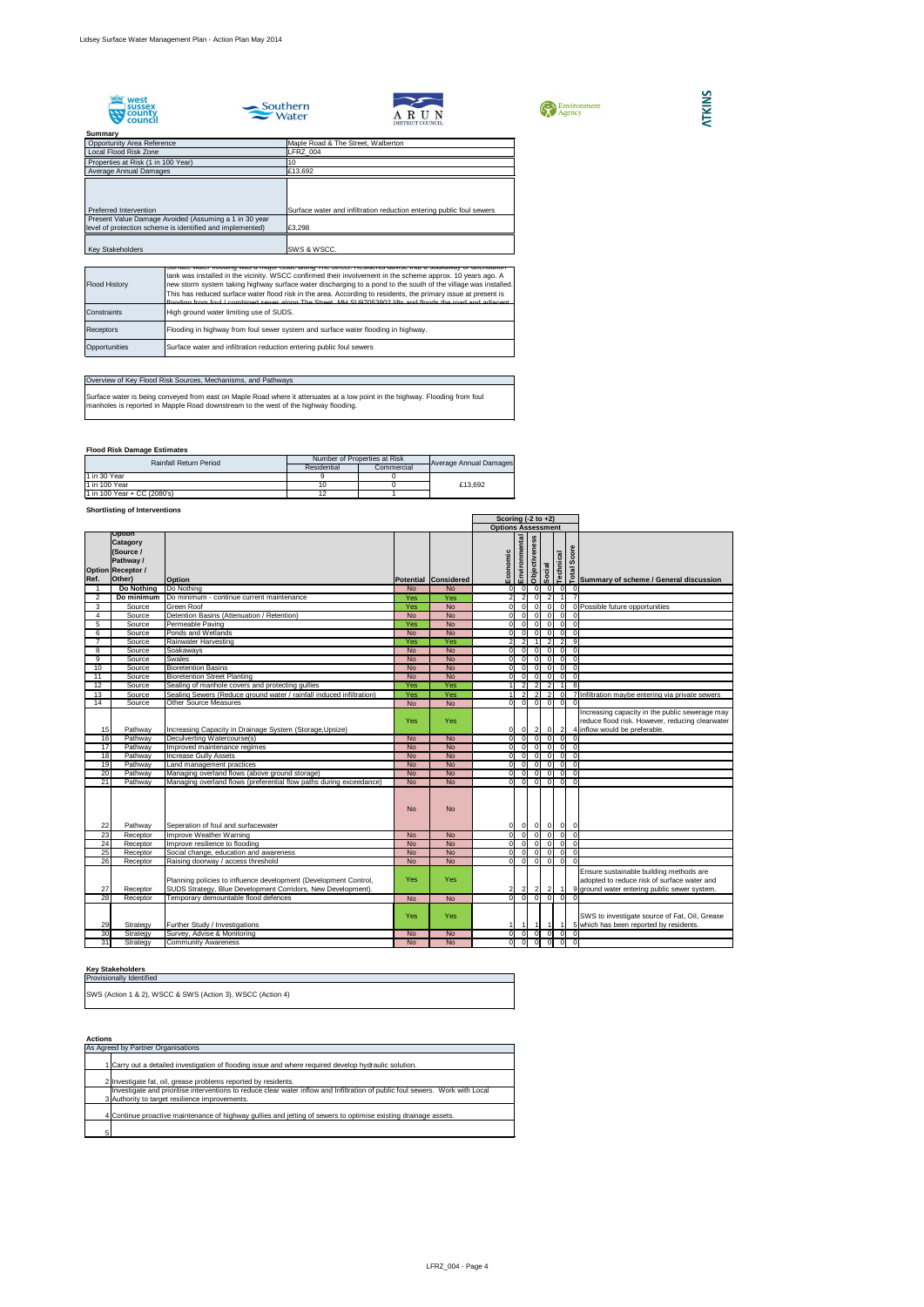









## **Flood Risk Damage Estimates**

## **Shortlisting of Interventions**

## **Key Stakeholders**

|                |                                                                                                        |                                                                                                                                  |           |                      | Scoring $(-2 \text{ to } +2)$ |                |                      |                |                |                  |                                                                                                                                                                                                                                                                                                   |
|----------------|--------------------------------------------------------------------------------------------------------|----------------------------------------------------------------------------------------------------------------------------------|-----------|----------------------|-------------------------------|----------------|----------------------|----------------|----------------|------------------|---------------------------------------------------------------------------------------------------------------------------------------------------------------------------------------------------------------------------------------------------------------------------------------------------|
|                |                                                                                                        |                                                                                                                                  |           |                      | <b>Options Assessment</b>     |                |                      |                |                |                  |                                                                                                                                                                                                                                                                                                   |
| Ref.           | <b>Option</b><br><b>Catagory</b><br>(Source /<br><b>Pathway/</b><br><b>Option Receptor /</b><br>Other) | <b>Option</b>                                                                                                                    |           | Potential Considered | Economic                      | Environmental  | <b>Objectiveness</b> | Social         |                | <b>Technical</b> | Score<br>तुः │<br>□ Summary of scheme / General discussion                                                                                                                                                                                                                                        |
|                | Do Nothing                                                                                             | Do Nothing                                                                                                                       | <b>No</b> | <b>No</b>            | 0I                            | -OI            |                      | ΩI             | <sup>O</sup>   | 0                | 0                                                                                                                                                                                                                                                                                                 |
| $\overline{2}$ | Do minimum                                                                                             | Do minimum - continue current maintenance                                                                                        | Yes       | Yes                  |                               | $\overline{2}$ |                      | $\Omega$       | $\overline{2}$ |                  |                                                                                                                                                                                                                                                                                                   |
| 3              | Source                                                                                                 | <b>Green Roof</b>                                                                                                                | <b>No</b> | <b>No</b>            | $\Omega$                      | $\Omega$       |                      | $\Omega$       | $\Omega$       | $\Omega$         | $\Omega$                                                                                                                                                                                                                                                                                          |
| 4              | Source                                                                                                 | Detention Basins (Attenuation / Retention)                                                                                       | <b>No</b> | <b>No</b>            | $\overline{0}$                | $\Omega$       |                      | $\Omega$       | $\Omega$       | $\overline{0}$   | $\Omega$                                                                                                                                                                                                                                                                                          |
| 5              | Source                                                                                                 | Permeable Paving                                                                                                                 | <b>No</b> | <b>No</b>            | $\Omega$                      | $\overline{0}$ |                      | $\Omega$       | $\Omega$       | $\overline{0}$   | $\Omega$                                                                                                                                                                                                                                                                                          |
| 6              | Source                                                                                                 | Ponds and Wetlands                                                                                                               | Yes       | <b>No</b>            | 01                            | 01             |                      | -01            | 0 I            | $\overline{0}$   | Increasing the capacity of the local pond maybe<br>a suitable improvement. The pond off Barnham<br>Lane to the west would require inspection and<br>survey to confirm current capacity. Hydraulic<br>analysis using integrated model could then be<br>0 completed to assess net benefits of this. |
|                | Source                                                                                                 | <b>Rainwater Harvesting</b>                                                                                                      | <b>No</b> | <b>No</b>            | $\Omega$                      | $\Omega$       |                      | $\Omega$       | $\Omega$       | $\Omega$         |                                                                                                                                                                                                                                                                                                   |
| 8              | Source                                                                                                 | Soakaways                                                                                                                        | <b>No</b> | <b>No</b>            | $\Omega$                      | $\Omega$       |                      | $\Omega$       | $\Omega$       | $\Omega$         | $\Omega$                                                                                                                                                                                                                                                                                          |
| 9              | Source                                                                                                 | <b>Swales</b>                                                                                                                    | <b>No</b> | <b>No</b>            | ΟI                            | $\Omega$       |                      | $\Omega$       | $\Omega$       | $\Omega$         | $\Omega$                                                                                                                                                                                                                                                                                          |
| 10             | Source                                                                                                 | <b>Bioretention Basins</b>                                                                                                       | <b>No</b> | <b>No</b>            | ΩI                            | $\Omega$       |                      |                |                | $\Omega$         | $\Omega$                                                                                                                                                                                                                                                                                          |
| 11             | Source                                                                                                 | <b>Bioretention Street Planting</b>                                                                                              | <b>No</b> | <b>No</b>            | ΩI                            | $\overline{0}$ |                      | $\Omega$       | $\Omega$       | $\Omega$         | $\Omega$                                                                                                                                                                                                                                                                                          |
| 12             | Source                                                                                                 | Sealing of manhole covers and protecting gullies                                                                                 | Yes       | Yes                  |                               | $\overline{2}$ |                      | $\overline{2}$ | $\vert$ 2      | -1 I             | To be considered in local area and in the<br>8 upstream network.                                                                                                                                                                                                                                  |
| 13             | Source                                                                                                 | Sealing Sewers (Reduce ground water / rainfall induced infiltration)                                                             | Yes       | Yes                  |                               | $\overline{2}$ |                      | 2              | $\overline{2}$ | $\overline{0}$   | Infiltration maybe entering via private sewers.<br>Conduct I&I study investigations on system<br>7 upstream.                                                                                                                                                                                      |
| 14             | Source                                                                                                 | <b>Other Source Measures</b>                                                                                                     | <b>No</b> | <b>No</b>            | ΟI                            | $\overline{0}$ |                      | $\Omega$       | $\Omega$       | $\Omega$         |                                                                                                                                                                                                                                                                                                   |
| 15             | Pathway                                                                                                | Increasing Capacity in Drainage System (Storage, Upsize)                                                                         | <b>No</b> | <b>No</b>            | $\overline{0}$                | $\overline{0}$ |                      | 0I             | $\Omega$       | $\overline{0}$   | $\Omega$                                                                                                                                                                                                                                                                                          |
| 16             | Pathway                                                                                                | Deculverting Watercourse(s)                                                                                                      | <b>No</b> | <b>No</b>            | 0I                            | 0              |                      | -01            | 0              | $\overline{0}$   | $\Omega$                                                                                                                                                                                                                                                                                          |
| 17             | Pathway                                                                                                | Improved maintenance regimes                                                                                                     | Yes       | Yes                  | -2                            |                |                      | $\vert$ 2      | 0              | $\mathbf{2}$     | Clear drainage ditches. Investigate potential<br>2 restrictions in the ditch systems.                                                                                                                                                                                                             |
| 18             | Pathway                                                                                                | <b>Increase Gully Assets</b>                                                                                                     | <b>No</b> | <b>No</b>            | $\overline{O}$                | 0              |                      | $\overline{0}$ | 0              | $\overline{0}$   | $\overline{0}$                                                                                                                                                                                                                                                                                    |
| 19             | Pathway                                                                                                | Land management practices                                                                                                        | <b>No</b> | <b>No</b>            | 0I                            | -0I            |                      | $\Omega$       | $\Omega$       | $\Omega$         | $\Omega$                                                                                                                                                                                                                                                                                          |
| 20             | Pathway                                                                                                | Managing overland flows (above ground storage)                                                                                   | <b>No</b> | <b>No</b>            | ΩL                            | - Ol           |                      |                |                | $\Omega$         |                                                                                                                                                                                                                                                                                                   |
| 21             | Pathway                                                                                                | Managing overland flows (preferential flow paths during exceedance)                                                              | <b>No</b> | <b>No</b>            | ΩI                            | -OI            |                      |                | $\Omega$       | $\Omega$         | $\Omega$                                                                                                                                                                                                                                                                                          |
| 22             | Pathway                                                                                                | Seperation of foul and surfacewater                                                                                              | <b>No</b> | <b>No</b>            | 0                             | 0I             |                      | 0              | 0              | $ 0 $ 0          |                                                                                                                                                                                                                                                                                                   |
| 23             | Receptor                                                                                               | Improve Weather Warning                                                                                                          | <b>No</b> | <b>No</b>            | 0I                            | $\overline{0}$ |                      | 0I             | $\Omega$       | $\overline{0}$   | $\overline{0}$                                                                                                                                                                                                                                                                                    |
| 24             | Receptor                                                                                               | Improve resilience to flooding                                                                                                   | <b>No</b> | <b>No</b>            | ΟI                            | $\Omega$       |                      | ി I            | -01            | $\overline{0}$   | $\Omega$                                                                                                                                                                                                                                                                                          |
| 25             | Receptor                                                                                               | Social change, education and awareness                                                                                           | <b>No</b> | <b>No</b>            | οI                            | $\Omega$       |                      |                | $\overline{0}$ | $\overline{0}$   | $\overline{0}$                                                                                                                                                                                                                                                                                    |
| 26             | Receptor                                                                                               | Raising doorway / access threshold                                                                                               | <b>No</b> | <b>No</b>            | ΩI                            | $\overline{0}$ |                      | $\Omega$       | -01            | $\overline{0}$   | $\Omega$                                                                                                                                                                                                                                                                                          |
| 27             | Receptor                                                                                               | Planning policies to influence development (Development Control, SUDS<br>Strategy, Blue Development Corridors, New Development). | Yes       | Yes                  | 2 <sub>l</sub>                |                |                      | $\overline{2}$ | $\overline{2}$ | $\mathbf{1}$     | Ensure sustainable building methods are<br>adopted to reduce risk of surface water and<br>9 ground water entering public sewer system.                                                                                                                                                            |
| 28             | Receptor                                                                                               | Temporary demountable flood defences                                                                                             | <b>No</b> | <b>No</b>            | 0I                            | $\overline{0}$ |                      | $\overline{0}$ | $\overline{0}$ | $\overline{0}$   |                                                                                                                                                                                                                                                                                                   |
| 29             | Strategy                                                                                               | Further Study / Investigations                                                                                                   | Yes       | Yes                  |                               |                |                      |                |                |                  | 5 As detailed in Action 1 and 2.                                                                                                                                                                                                                                                                  |
| 30             | Strategy                                                                                               | Survey, Advise & Monitoring                                                                                                      | <b>No</b> | <b>No</b>            | $\overline{0}$                | <sup>0</sup>   |                      | <sup>0</sup>   | $\overline{0}$ | 0                | 0                                                                                                                                                                                                                                                                                                 |
| 31             | Strategy                                                                                               | <b>Community Awareness</b>                                                                                                       | <b>No</b> | <b>No</b>            | $\overline{0}$                | $\overline{0}$ |                      | - OI           | $\overline{0}$ | $\overline{0}$   | $\overline{0}$                                                                                                                                                                                                                                                                                    |

| <b>Provisionally Identified</b>                                    |  |
|--------------------------------------------------------------------|--|
| <b>IWSCC &amp; ADC (Action 1 &amp;2), Action 3 SWS &amp; WSCC.</b> |  |

Highway flooding caused by ponding of surface water as unable to drain into overloaded ditch system. Surface water conveyed from the north tp south along Barnham Lane. No spare capacity in Rife system to the west where ditch system and pond are connected. Foul flooding of highway from foul sewer system considered to be the main issue.

| <b>Actions</b>                                                                                                                          |
|-----------------------------------------------------------------------------------------------------------------------------------------|
| As Agreed by Partner Organisations                                                                                                      |
| Investigate ditch on northern side of track to North Choller Farm has potentially been filled (vehicular crossing). Some of the         |
| 1 highway drainage system in Barnham Lane may discharge into this ditch. The outfall is assumed buried.                                 |
| Investigate the ditch that flows from the highway toward the rife adjacent to the property and establish the reason for the pooling of  |
| 2 water off the Highway. Identify if there is a hydraulic restriction.                                                                  |
| Investigate and prioritise interventions to reduce clear water inflow and Infiltration of public foul sewers. Work with Local Authority |
| 3 to target resilience improvements.                                                                                                    |
|                                                                                                                                         |
|                                                                                                                                         |
|                                                                                                                                         |
| 5                                                                                                                                       |

| Summary                                                     |                                                                                         |
|-------------------------------------------------------------|-----------------------------------------------------------------------------------------|
| <b>Opportunity Area Reference</b>                           | Barnham Lane (B)                                                                        |
| Local Flood Risk Zone                                       | <b>LFRZ 005</b>                                                                         |
| Properties at Risk (1 in 100 Year)                          |                                                                                         |
| <b>Average Annual Damages</b>                               | £68                                                                                     |
| Preferred Intervention                                      | Reduce surface water and infiltration entering public foul sewers, Asset<br>Management. |
| Present Value Damage Avoided (Assuming a 1 in 30 year level |                                                                                         |
| of protection scheme is identified and implemented)         | £68                                                                                     |
| <b>Key Stakeholders</b>                                     | <b>WSCC, ADC, SWS</b>                                                                   |

## Overview of Key Flood Risk Sources, Mechanisms, and Pathways

| <b>Rainfall Return Period</b> | Number of Properties at Risk |            |                        |
|-------------------------------|------------------------------|------------|------------------------|
|                               | Residential                  | Commercial | Average Annual Damages |
| 11 in 30 Year                 |                              |            |                        |
| 11 in 100 Year                |                              |            | £68                    |
| 1 in 100 Year + CC (2080's)   |                              |            |                        |

| <b>Flood History</b> | Flooding from foul manholes in the highway after prolonged rainfall at winter time. Floodwaters remain in the<br>highway for up to four weeks after the storm event and do not drain away. Fields at back of properties also<br>experience water logging and pluvial flooding. Worst recent storms: Winter 1999, Summer 2012 |
|----------------------|------------------------------------------------------------------------------------------------------------------------------------------------------------------------------------------------------------------------------------------------------------------------------------------------------------------------------|
| Constraints          | High ground water limiting use of SUDS.                                                                                                                                                                                                                                                                                      |
| <b>Receptors</b>     | Surface water flooding in highway, foul sewer flooding in highway discharging to drainage ditches. Restricted<br>toilet use reported.                                                                                                                                                                                        |
| Opportunities        | Reduce surface water and infiltration entering public foul sewers, Asset Management.                                                                                                                                                                                                                                         |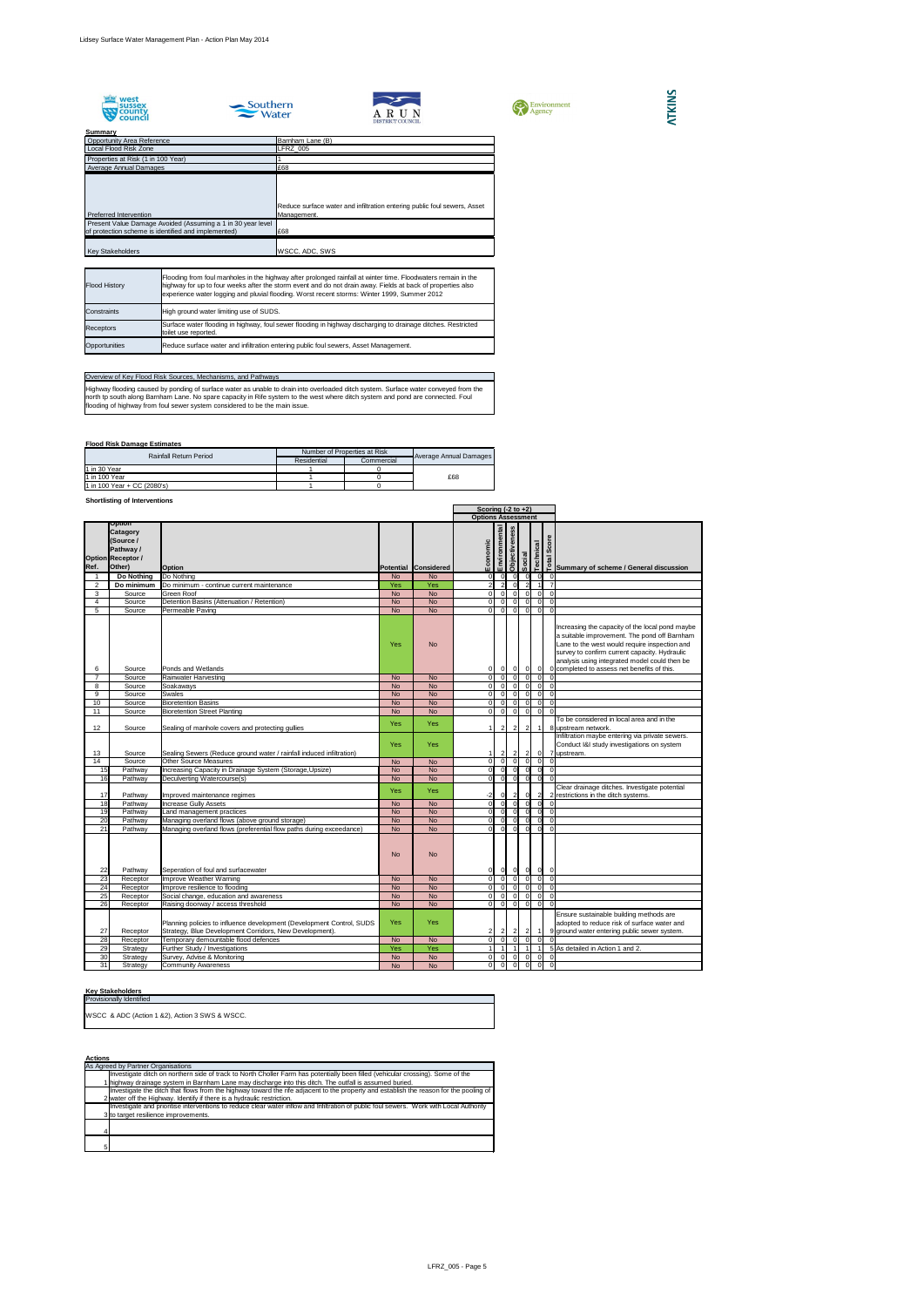









## **Flood Risk Damage Estimates**

## **Shortlisting of Interventions**

All reported flooding appears to be driven by three factors. 1) Culvert outlets for Surface Water drains becoming locked when the Rife is high. 2) Poor maintenance of ditched and culverts, reducing their capacity. 3) capacity in the culverts under the railway line throttles the main river.

#### **Key Stakeholders**

| <b>Opportunity Area Reference</b>                                               | Lake Lane, Barnham                                                                                                                   |
|---------------------------------------------------------------------------------|--------------------------------------------------------------------------------------------------------------------------------------|
| Local Flood Risk Zone                                                           | LFRZ 006                                                                                                                             |
| Properties at Risk (1 in 100 Year)                                              | 163                                                                                                                                  |
| Average Annual Damages                                                          | £277,702                                                                                                                             |
| Preferred Intervention<br>Present Value Damage Avoided (Assuming a 1 in 30 year | Planning Activities, Asset Management, potential for Attenuation and<br>Retention (EA River Modelling Study to Assess opportunities) |
| level of protection scheme is identified and implemented)                       | E76,472                                                                                                                              |
|                                                                                 |                                                                                                                                      |
| <b>Key Stakeholders</b>                                                         | EA, SWS                                                                                                                              |

|                 |                                                                                           |                                                                                                                                  |            |                             |                           | Scoring $(-2 \text{ to } +2)$ |                      |                                  |           |                                        |                                                                                                                                                                    |
|-----------------|-------------------------------------------------------------------------------------------|----------------------------------------------------------------------------------------------------------------------------------|------------|-----------------------------|---------------------------|-------------------------------|----------------------|----------------------------------|-----------|----------------------------------------|--------------------------------------------------------------------------------------------------------------------------------------------------------------------|
|                 |                                                                                           |                                                                                                                                  |            |                             | <b>Options Assessment</b> |                               |                      |                                  |           |                                        |                                                                                                                                                                    |
| Ref.            | Option<br><b>Catagory</b><br>(Source /<br>Pathway /<br><b>Option Receptor /</b><br>Other) | <b>Option</b>                                                                                                                    |            | <b>Potential Considered</b> | Economic                  | Environmental                 | <b>Objectiveness</b> | Social                           | Technical |                                        | os<br>os<br>∞ ∞ ∞ ∞<br>∞ Summary of scheme / General discussion                                                                                                    |
|                 | Do Nothing                                                                                | Do Nothing                                                                                                                       | <b>No</b>  | <b>No</b>                   | $\Omega$                  | -01                           | -01                  | $\Omega$                         |           | 0 <br> 0                               |                                                                                                                                                                    |
| $\overline{2}$  | Do minimum                                                                                | Do minimum - continue current maintenance                                                                                        | Yes        | Yes                         | $\overline{2}$            | $\overline{2}$                | $\Omega$             | $\overline{2}$                   |           |                                        |                                                                                                                                                                    |
| 3 <sup>1</sup>  | Source                                                                                    | Green Roof                                                                                                                       | <b>No</b>  | <b>No</b>                   | ΟI                        | $\overline{0}$                | $\overline{0}$       | $\overline{0}$                   |           | 0 <br>$\overline{0}$                   |                                                                                                                                                                    |
| 4               | Source                                                                                    | Detention Basins (Attenuation / Retention)                                                                                       | Yes        | Yes                         | 0                         | $\overline{1}$                | $\vert$ 2            | $\mathbf 0$                      |           | $\mathbf{2}$                           | Utilise available land upstream of Barnham to<br>attenuate flows from main river. This should be<br>investigated further within the EA River<br>5 Modelling study. |
| 5               | Source                                                                                    | Permeable Paving                                                                                                                 | <b>No</b>  | <b>No</b>                   | $\overline{0}$            | $\Omega$                      | 0                    | $\overline{0}$                   |           | $\overline{0}$<br>$\mathbf 0$          |                                                                                                                                                                    |
| 6               | Source                                                                                    | Ponds and Wetlands                                                                                                               | <b>No</b>  | <b>No</b>                   | ΟI                        | $\overline{0}$                | 0                    | $\overline{0}$                   |           | $\overline{0}$<br>$\overline{0}$       |                                                                                                                                                                    |
|                 | Source                                                                                    | Rainwater Harvesting                                                                                                             | <b>Yes</b> | Yes                         | $\overline{2}$            | $\overline{2}$                |                      | $\overline{2}$                   |           | $\overline{2}$                         | Installation of water butts in upstream<br>9 catchment.                                                                                                            |
| 8               | Source                                                                                    | Soakaways                                                                                                                        | <b>No</b>  | <b>No</b>                   | <sup>0</sup>              | $\Omega$                      | $\Omega$             | $\Omega$                         |           | $\overline{0}$<br>$\Omega$             |                                                                                                                                                                    |
| 9               | Source                                                                                    | Swales                                                                                                                           | <b>No</b>  | <b>No</b>                   | <sup>0</sup>              | $\Omega$                      | $\overline{0}$       | $\Omega$                         |           | 0 <br>$\overline{0}$                   |                                                                                                                                                                    |
| 10              | Source                                                                                    | <b>Bioretention Basins</b>                                                                                                       | <b>No</b>  | <b>No</b>                   | $\Omega$                  | $\Omega$                      | $\Omega$             | $\Omega$                         |           | $\overline{0}$<br>$\overline{0}$       |                                                                                                                                                                    |
| 11              | Source                                                                                    | <b>Bioretention Street Planting</b>                                                                                              | <b>No</b>  | <b>No</b>                   | $\Omega$                  | $\Omega$                      | $\overline{0}$       | $\Omega$                         |           | $\overline{0}$<br>$\Omega$             |                                                                                                                                                                    |
| 12              | Source                                                                                    | Sealing of manhole covers and protecting gullies                                                                                 | Yes        | Yes                         |                           | $\overline{2}$                |                      | $\overline{2}$<br>$\overline{2}$ |           |                                        | 8 Reduce surface water inflow.                                                                                                                                     |
| 13              | Source                                                                                    | Sealing Sewers (Reduce ground water / rainfall induced infiltration)                                                             | Yes        | Yes                         |                           | 2                             | $\overline{2}$       | $\overline{2}$                   |           | 0                                      | 7 Reduce ground water inflows.                                                                                                                                     |
| 14              | Source                                                                                    | <b>Other Source Measures</b>                                                                                                     | <b>No</b>  | <b>No</b>                   | 0l                        | $\Omega$                      | 0                    | $\overline{0}$                   |           | $\overline{0}$<br>$\overline{0}$       |                                                                                                                                                                    |
| 15              | Pathway                                                                                   | Increasing Capacity in Drainage System (Storage, Upsize)                                                                         | Yes        | <b>No</b>                   | $\overline{O}$            | $\Omega$                      | $\overline{0}$       | $\Omega$                         |           | $\overline{0}$<br>$\overline{\bullet}$ |                                                                                                                                                                    |
| 16              | Pathway                                                                                   | Deculverting Watercourse(s)                                                                                                      | <b>No</b>  | <b>No</b>                   | $\Omega$                  | $\Omega$                      | $\Omega$             | $\Omega$                         |           | $\overline{0}$<br>$\overline{0}$       |                                                                                                                                                                    |
| $\overline{17}$ | Pathway                                                                                   | Improved maintenance regimes                                                                                                     | Yes        | <b>No</b>                   | $\overline{0}$            | $\Omega$                      | $\Omega$             | $\Omega$                         |           | $\overline{0}$<br>$\overline{0}$       |                                                                                                                                                                    |
| 18              | Pathway                                                                                   | <b>Increase Gully Assets</b>                                                                                                     | Yes        | <b>No</b>                   | $\overline{0}$            | $\Omega$                      | $\Omega$             | $\Omega$                         |           | $\overline{0}$<br>$\overline{0}$       |                                                                                                                                                                    |
| 19              | Pathway                                                                                   | Land management practices                                                                                                        | <b>No</b>  | <b>No</b>                   | $\Omega$                  | $\Omega$                      | -0 I                 | $\Omega$                         |           | 0 <br>$\overline{0}$                   |                                                                                                                                                                    |
| $\overline{20}$ | Pathway                                                                                   | Managing overland flows (above ground storage)                                                                                   | Yes        | <b>No</b>                   | $\Omega$                  | $\Omega$                      | $\overline{0}$       | $\Omega$                         |           | $\overline{0}$<br>$\overline{0}$       |                                                                                                                                                                    |
| $\overline{21}$ | Pathway                                                                                   | Managing overland flows (preferential flow paths during exceedance)                                                              | Yes        | <b>No</b>                   | $\Omega$                  | $\Omega$                      | $\overline{0}$       | $\Omega$                         |           | $\overline{0}$<br>$\mathbf 0$          |                                                                                                                                                                    |
| 22              | Pathway                                                                                   | Seperation of foul and surfacewater                                                                                              | Yes        | Yes                         | 0                         | $\overline{2}$                | $\overline{2}$       | -01                              |           | 0                                      | 4 Control at source see activities 12 & 13                                                                                                                         |
| $\overline{23}$ | Receptor                                                                                  | Improve Weather Warning                                                                                                          | <b>No</b>  | <b>No</b>                   | ΩL                        | -OI                           |                      |                                  |           | $\overline{0}$<br>$\Omega$             |                                                                                                                                                                    |
| 24              | Receptor                                                                                  | Improve resilience to flooding                                                                                                   | Yes        | <b>No</b>                   | $\overline{0}$            | 0                             |                      | 0 <br> 0                         |           | 0                                      | Should be considered for susceptable properties<br>0 affected by flood water entering properties.                                                                  |
| $\overline{25}$ | Receptor                                                                                  | Social change, education and awareness                                                                                           | <b>No</b>  | <b>No</b>                   | ΟI                        | -OI                           | $\overline{0}$       | $\Omega$                         |           | 0 <br>0                                |                                                                                                                                                                    |
| $\overline{26}$ | Receptor                                                                                  | Raising doorway / access threshold                                                                                               | <b>No</b>  | <b>No</b>                   | $\overline{0}$            | 0I                            | $\overline{0}$       | 0                                |           | 0<br>$\overline{0}$                    |                                                                                                                                                                    |
| 27              | Receptor                                                                                  | Planning policies to influence development (Development Control,<br>SUDS Strategy, Blue Development Corridors, New Development). | Yes        | Yes                         | 2                         | $\vert$ 2                     | $\vert$ 2            | $\mathbf{2}$                     |           | $\vert$ 1                              | Ensure suitable development contols are placed<br>on new developments in this LFRZ to reduce<br>9 flood risk.                                                      |
| 28              | Receptor                                                                                  | Temporary demountable flood defences                                                                                             | <b>No</b>  | <b>No</b>                   | $\overline{0}$            | - 0 I                         | 0                    | $\Omega$                         |           | 0 <br>-01                              |                                                                                                                                                                    |
| 29              | Strategy                                                                                  | <b>Further Study / Investigations</b>                                                                                            | <b>No</b>  | <b>No</b>                   | 0                         | $\overline{0}$                | $\overline{0}$       | $\overline{0}$                   |           | $\overline{0}$<br>$\overline{0}$       |                                                                                                                                                                    |
| 30              | Strategy                                                                                  | Survey, Advise & Monitoring                                                                                                      | <b>No</b>  | <b>No</b>                   | $\overline{0}$            | $\Omega$                      | $\overline{0}$       | $\Omega$                         |           | 0 <br>$\overline{0}$                   |                                                                                                                                                                    |
| 31              | Strategy                                                                                  | <b>Community Awareness</b>                                                                                                       | <b>No</b>  | <b>No</b>                   | 0                         | $\overline{0}$                | $\overline{0}$       | $\overline{0}$                   |           | 0 <br>$\overline{0}$                   |                                                                                                                                                                    |

| <b>Flood History</b> | Notable flood events experienced in Dec 1993 / Jan 1994, Summer 2012, Winter 2012 and Winter 2001 at<br>Lake Lane, Warren Way, Dial Close, Yapton Road and Farnhurst Road. Surface water and pluvial flooding<br>has been reported by Partners and residents. |
|----------------------|---------------------------------------------------------------------------------------------------------------------------------------------------------------------------------------------------------------------------------------------------------------|
| Constraints          | Railway, high ground water                                                                                                                                                                                                                                    |
| <b>Receptors</b>     | Highway flooding, public space flooding and external flooding of properties.                                                                                                                                                                                  |
| Opportunities        | Planning Activities, Asset Management, potential for Attenuation and Retention (EA River Modelling Study to<br>Assess opportunities)                                                                                                                          |

## Overview of Key Flood Risk Sources, Mechanisms, and Pathways

| <b>Rainfall Return Period</b> | Number of Properties at Risk |            |                        |  |
|-------------------------------|------------------------------|------------|------------------------|--|
|                               | Residential                  | Commercial | Average Annual Damages |  |
| 1 in 30 Year                  | 108                          |            |                        |  |
| 11 in 100 Year                | 147                          | 16         | £277.702               |  |
| 1 in 100 Year + CC (2080's)   | 163                          | 18         |                        |  |

#### **Actions** 1 2 3 4 Investigate Nursery Drainage (Greenhouses)5 Improve outfall headwall projecting into flow area of Barnham Rife behind Warren Way As Agreed by Partner Organisations Establish regular inspection programme of culverts under the railway line checking they are maintained to optimise capacity. These culverts act as a throttle on the main river in Barnham during high flows. Investigate as part of the EA 2014 ARIFRM Investigate Attenuation and Retention upstream to reduce flood risk from the Rife in Barnham. Strategic Options likely to be considered with LFRZ\_003 and LFRZ\_021. Complete as part of the EA 2014 ARIFRM project. Investigate and prioritise interventions to reduce clear water inflow and Infiltration of public foul sewers. Work with Local Authority to target resilience improvements.

| <b>Provisionally Identified</b>                                    |  |
|--------------------------------------------------------------------|--|
| EA (Action 1,2 & 5), SWS & WSCC (Action 3), SWS & WSCC (Action 4). |  |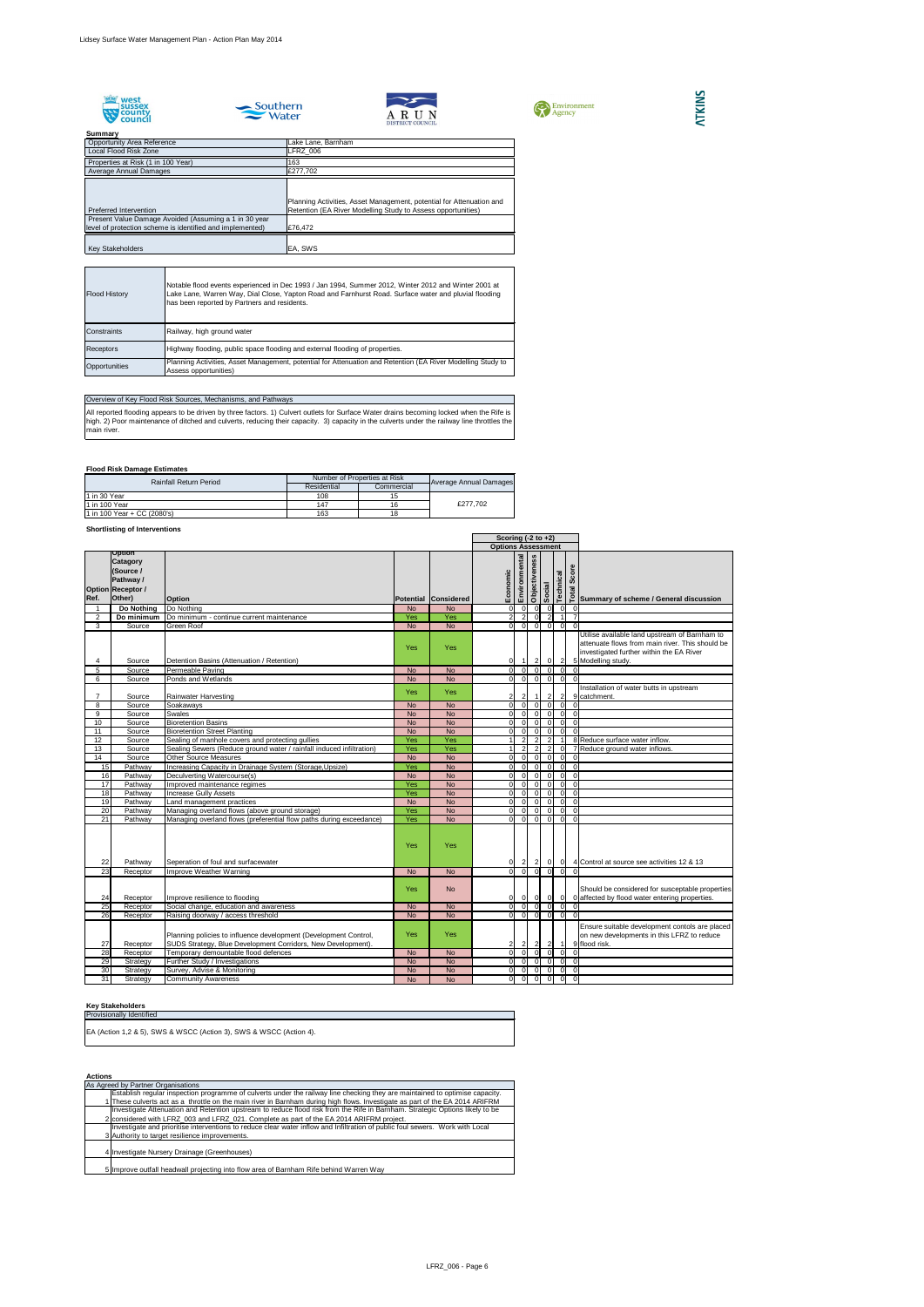







## **Summary** Properties at Risk (1 in 100 Year) 0 Opportunity Area Reference<br>
Local Flood Risk Zone<br>
Local Pood Risk Zone<br>
Park Farm Road<br>
LERZ\_007 Local Flood Risk Zone Average Annual Damages £0 Preferred Intervention Asset Management. Reduce surface water and infiltration entering public foul sewers Present Value Damage Avoided (Assuming a 1 in 30 year level of protection scheme is identified and implemented)  $\begin{bmatrix} 20 \\ 20 \end{bmatrix}$ Key Stakeholders WSCC, ADC

## **Flood Risk Damage Estimates**

## **Shortlisting of Interventions**

## **Key Stakeholders**

#### **Actions**

|      |                                                                                                  |                                                                                                                                  |            |                      | Scoring $(-2 \text{ to } +2)$ |                           |                      |                |                |   |                                                                                                                                                                                                                                                                                                                                                                                                                                                                                                      |
|------|--------------------------------------------------------------------------------------------------|----------------------------------------------------------------------------------------------------------------------------------|------------|----------------------|-------------------------------|---------------------------|----------------------|----------------|----------------|---|------------------------------------------------------------------------------------------------------------------------------------------------------------------------------------------------------------------------------------------------------------------------------------------------------------------------------------------------------------------------------------------------------------------------------------------------------------------------------------------------------|
|      |                                                                                                  |                                                                                                                                  |            |                      |                               | <b>Options Assessment</b> |                      |                |                |   |                                                                                                                                                                                                                                                                                                                                                                                                                                                                                                      |
| Ref. | <b>Option</b><br><b>Catagory</b><br>(Source /<br>Pathway /<br><b>Option Receptor /</b><br>Other) | <b>Option</b>                                                                                                                    |            | Potential Considered | Economic                      | ental<br>Environme        | <b>Objectiveness</b> | Social         | Technical      | ω | os<br>α<br>α<br>α<br>α<br>α<br>α<br>α<br>α<br>Summary of scheme / General discussion                                                                                                                                                                                                                                                                                                                                                                                                                 |
|      | Do minimum                                                                                       | Do minimum - continue current maintenance                                                                                        | Yes        | Yes                  |                               |                           |                      |                |                |   |                                                                                                                                                                                                                                                                                                                                                                                                                                                                                                      |
|      | Source                                                                                           | Rainwater Harvesting                                                                                                             | <b>Yes</b> | Yes                  |                               |                           |                      |                |                |   | 9 Installation of water butts.                                                                                                                                                                                                                                                                                                                                                                                                                                                                       |
| 12   | Source                                                                                           | Sealing of manhole covers and protecting gullies                                                                                 | <b>Yes</b> | Yes                  |                               |                           |                      |                |                |   | 8 Reduce surface water inflow.                                                                                                                                                                                                                                                                                                                                                                                                                                                                       |
| 13   | Source                                                                                           | Sealing Sewers (Reduce ground water / rainfall induced infiltration)                                                             | Yes        | Yes                  |                               | $\overline{2}$            | $\overline{2}$       | 2              | $\Omega$       |   | 7 Reduce ground water inflows.                                                                                                                                                                                                                                                                                                                                                                                                                                                                       |
| 27   | Receptor                                                                                         | Planning policies to influence development (Development Control,<br>SUDS Strategy, Blue Development Corridors, New Development). | Yes        | Yes                  | 21                            | $\vert$ 2                 | $\overline{2}$       | $\overline{2}$ | $\overline{1}$ |   | Ensure suitable development contols are placed<br>on new developments in this LFRZ to reduce<br>9 flood risk.                                                                                                                                                                                                                                                                                                                                                                                        |
| 29   | Strategy                                                                                         | <b>Further Study / Investigations</b>                                                                                            | <b>Yes</b> | Yes                  |                               |                           |                      |                |                |   | Investigate current surface water drainage from<br>local nurseries. Investigate the screen<br>arrangement in the ditch on northern boundary<br>of Kilkenny in order to evaluate performance.<br>Investigation the surface water disposal from<br>the greenhouses to assess if improvements can<br>be made to reduce peak flows entering main<br>river. This may reduce flood risk at Meadow<br>Farm. Also consider the affect of the attenuation<br>5 ponds further in the EA River Modelling Study. |

## **ATKINS**

| <b>Flood History</b> | <u>TReported surface water hooding in June / July 2012 in Vicinity from WSCC. SWS have reported incluents of</u><br>sewer flooding in the area. ADC confirmed overflowing foul sewers due to infiltration/inundation/surface water<br>connections. Surface water flooding due to capacity/unmaintained ditch network and groundwater flooding due<br>to spring behind properties on east side of Park Road. Ditch on northern boundary of Kilkenny has a trash<br>screen. This is a poor arrangement and needs improvement. Results in ditch backing up and overflowing.<br>Note that assumed overflow from reservoir to NE of Park Road appears to run continuously. |
|----------------------|-----------------------------------------------------------------------------------------------------------------------------------------------------------------------------------------------------------------------------------------------------------------------------------------------------------------------------------------------------------------------------------------------------------------------------------------------------------------------------------------------------------------------------------------------------------------------------------------------------------------------------------------------------------------------|
| Constraints          | High ground water given presence of spring in area.                                                                                                                                                                                                                                                                                                                                                                                                                                                                                                                                                                                                                   |
| <b>Receptors</b>     | $\Omega$                                                                                                                                                                                                                                                                                                                                                                                                                                                                                                                                                                                                                                                              |
| Opportunities        | Asset Management. Reduce surface water and infiltration entering public foul sewers                                                                                                                                                                                                                                                                                                                                                                                                                                                                                                                                                                                   |

| As Agreed by Partner Organisations                                                                                               |
|----------------------------------------------------------------------------------------------------------------------------------|
| Ditches are overgrown and require maintenance along Lake Lane. It is reported that many of these ditches were cleared a          |
| Inumber of years ago. It is recommended a reminder letter is sent to landowners to remind of riparian responsibility to maintain |
| Investigate current surface water drainage from local nurseries. Investigation into the surface water disposal from the          |
| 2 greenhouses to assess if improvements can be made to reduce peak flows entering main river. This may reduce flood risk at      |
| 3 Investigate the screen arrangement in the ditch on the northern boundary of Kilkenny in order to evaluate performance          |
|                                                                                                                                  |
|                                                                                                                                  |

## Overview of Key Flood Risk Sources, Mechanisms, and Pathways

Flooding from the foul sewer system following prolonged rainfall. Surface water flooding due to poor maintenance of ditch system.

| <b>Rainfall Return Period</b> | Number of Properties at Risk |            |                               |  |
|-------------------------------|------------------------------|------------|-------------------------------|--|
|                               | Residential                  | Commercial | <b>Average Annual Damages</b> |  |
| 11 in 30 Year                 |                              |            |                               |  |
| 11 in 100 Year                |                              |            | £0                            |  |
| 1 in 100 Year + CC (2080's)   |                              |            |                               |  |

| <b>Provisionally Identified</b>                                          |
|--------------------------------------------------------------------------|
| WSCC & ADC (Action 1), ADC, WSCC, ADC (Action 2), WSCC / ADC (Action 3), |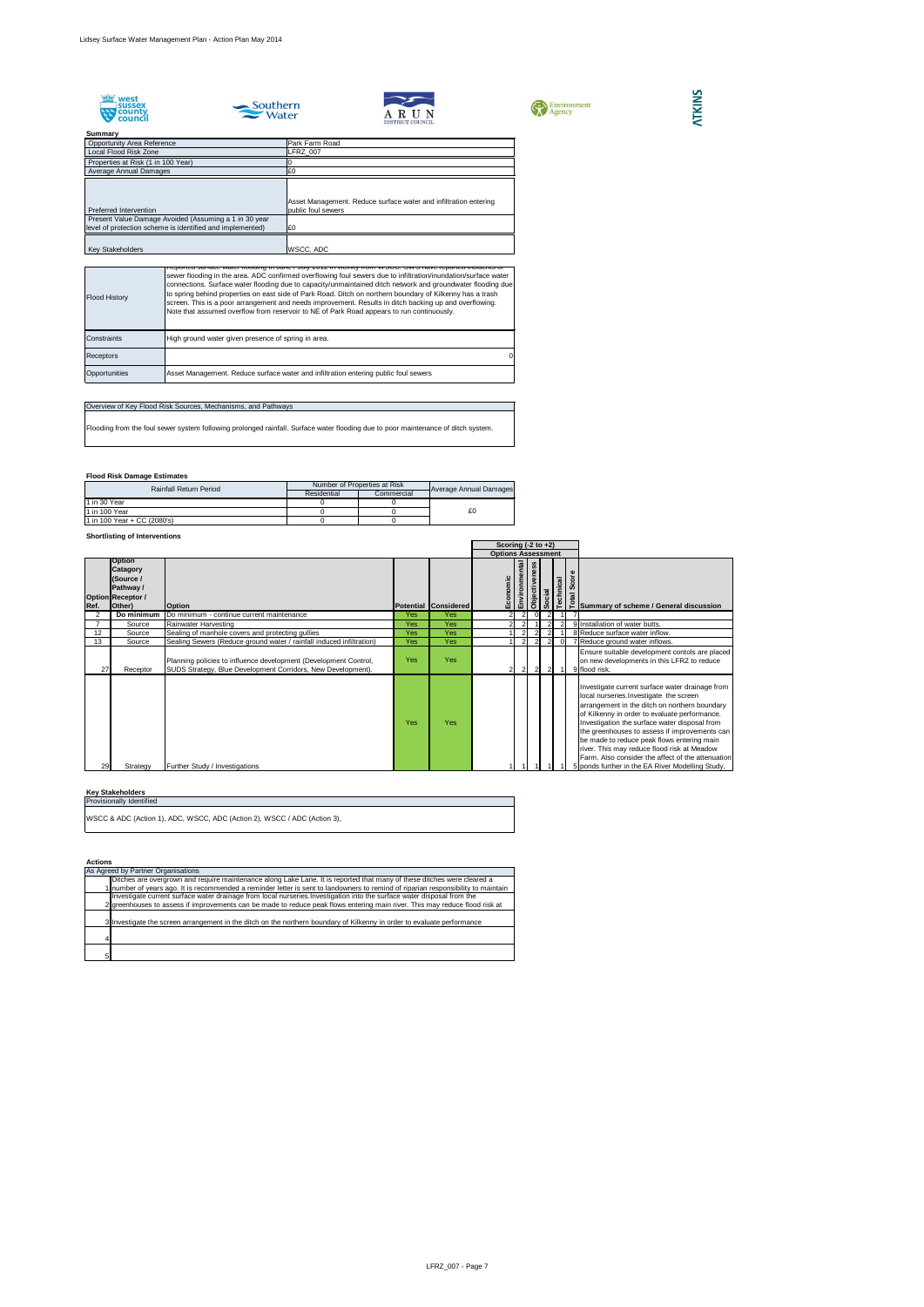









## **Flood Risk Damage Estimates**

## **Shortlisting of Interventions**

|                 |                                                                                                  |                                                                                                                                  |            |                             | Scoring $(-2 \text{ to } +2)$ |                                            |               |                |                |                |                |                                                                                                                                        |
|-----------------|--------------------------------------------------------------------------------------------------|----------------------------------------------------------------------------------------------------------------------------------|------------|-----------------------------|-------------------------------|--------------------------------------------|---------------|----------------|----------------|----------------|----------------|----------------------------------------------------------------------------------------------------------------------------------------|
|                 |                                                                                                  |                                                                                                                                  |            |                             | <b>Options Assessment</b>     |                                            |               |                |                |                |                |                                                                                                                                        |
| Ref.            | Option<br><b>Catagory</b><br>(Source /<br><b>Pathway /</b><br><b>Option Receptor /</b><br>Other) | <b>Option</b>                                                                                                                    |            | <b>Potential Considered</b> | Economic                      | Environmental                              | Objectiveness | Social         | Technical      |                | Score          | तुः  <br>□ Summary of scheme / General discussion                                                                                      |
|                 | Do Nothing                                                                                       | Do Nothing                                                                                                                       | <b>No</b>  | <b>No</b>                   |                               | 0 <br> 0                                   |               | - 0 I          | - O I          | 0              | $\overline{0}$ |                                                                                                                                        |
| 2               | Do minimum                                                                                       | Do minimum - continue current maintenance                                                                                        | Yes        | Yes                         |                               | 2 <br>$\overline{2}$                       |               | $\overline{0}$ | $\overline{2}$ |                |                |                                                                                                                                        |
| $\mathbf{3}$    | Source                                                                                           | <b>Green Roof</b>                                                                                                                | <b>No</b>  | <b>No</b>                   |                               | $\overline{0}$<br> 0                       |               | $\Omega$       | $\Omega$       | 0              | $\Omega$       |                                                                                                                                        |
| $\overline{4}$  | Source                                                                                           | Detention Basins (Attenuation / Retention)                                                                                       | <b>No</b>  | <b>No</b>                   |                               | $\overline{0}$<br>$\overline{0}$           |               | $\Omega$       | $\Omega$       | $\overline{0}$ | $\Omega$       |                                                                                                                                        |
| 5               | Source                                                                                           | Permeable Paving                                                                                                                 | <b>No</b>  | <b>No</b>                   |                               | $\overline{0}$<br>$\overline{0}$           |               | $\Omega$       | ∩              | $\overline{0}$ | $\Omega$       |                                                                                                                                        |
| 6               | Source                                                                                           | Ponds and Wetlands                                                                                                               | <b>No</b>  | <b>No</b>                   |                               | <sub>0</sub><br>$\Omega$                   |               | $\Omega$       | $\Omega$       | $\overline{0}$ | $\Omega$       |                                                                                                                                        |
| $\overline{7}$  | Source                                                                                           | <b>Rainwater Harvesting</b>                                                                                                      | <b>No</b>  | <b>No</b>                   |                               | 0 <br>$\overline{0}$                       |               | $\overline{0}$ | $\Omega$       | $\overline{0}$ | $\Omega$       |                                                                                                                                        |
| 8               | Source                                                                                           | Soakaways                                                                                                                        | <b>No</b>  | <b>No</b>                   |                               | 0 <br> 0                                   |               | $\overline{0}$ | $\Omega$       | $ 0 $ 0        |                |                                                                                                                                        |
| 9               | Source                                                                                           | <b>Swales</b>                                                                                                                    | <b>No</b>  | <b>No</b>                   |                               | $\overline{0}$<br>$\overline{\phantom{a}}$ |               | $\overline{0}$ | $\overline{0}$ | 0              | $\overline{0}$ |                                                                                                                                        |
| 10              | Source                                                                                           | <b>Bioretention Basins</b>                                                                                                       | <b>No</b>  | <b>No</b>                   |                               | 0 <br> 0                                   |               | $\overline{0}$ | $\Omega$       | 0              | $\Omega$       |                                                                                                                                        |
| 11              | Source                                                                                           | <b>Bioretention Street Planting</b>                                                                                              | <b>No</b>  | <b>No</b>                   |                               | $\overline{0}$<br>$\overline{0}$           |               | $\overline{0}$ | $\mathbf 0$    | $\overline{0}$ | $\Omega$       |                                                                                                                                        |
| 12              | Source                                                                                           | Sealing of manhole covers and protecting gullies                                                                                 | <b>Yes</b> | Yes                         |                               | $\overline{2}$                             |               | $\overline{2}$ | $\overline{2}$ | $\overline{1}$ |                | To be considered in local area and in the<br>8 upstream network.                                                                       |
| 13              | Source                                                                                           | Sealing Sewers (Reduce ground water / rainfall induced infiltration)                                                             | Yes        | Yes                         |                               | $2\vert$<br>1 I                            |               | $\vert$ 2      | $\mathbf{2}$   | $\overline{0}$ | 7              | Infiltration maybe entering via private sewers.<br>Conduct I&I study investigations on system<br>upstream.                             |
| $\overline{14}$ | Source                                                                                           | <b>Other Source Measures</b>                                                                                                     | <b>No</b>  | <b>No</b>                   |                               | $\overline{0}$<br> 0                       |               | $\overline{0}$ | $\overline{0}$ | $\overline{0}$ | $\Omega$       |                                                                                                                                        |
| 15              | Pathway                                                                                          | Increasing Capacity in Drainage System (Storage, Upsize)                                                                         | <b>No</b>  | <b>No</b>                   |                               | 0 <br>$\overline{0}$                       |               | $\overline{0}$ | $\Omega$       | 0              | $\overline{0}$ |                                                                                                                                        |
| 16              | Pathway                                                                                          | Deculverting Watercourse(s)                                                                                                      | <b>No</b>  | <b>No</b>                   |                               | $\overline{0}$<br>$\overline{0}$           |               | $\overline{0}$ | $\overline{0}$ | $\overline{0}$ | $\Omega$       |                                                                                                                                        |
| 17              | Pathway                                                                                          | Improved maintenance regimes                                                                                                     | Yes        | Yes                         | $-2$                          | $\overline{0}$                             |               | $\vert$ 2      | $\overline{0}$ | $\overline{2}$ |                | Clear drainage ditches. Investigate potential<br>2 restrictions in the ditch systems.                                                  |
| 18              | Pathway                                                                                          | <b>Increase Gully Assets</b>                                                                                                     | <b>No</b>  | <b>No</b>                   |                               | 0 <br>$\overline{0}$                       |               | - O I          | - O I          | 0              | - 0            |                                                                                                                                        |
| 19              | Pathway                                                                                          | Land management practices                                                                                                        | <b>No</b>  | <b>No</b>                   |                               | 0 <br>$\overline{0}$                       |               | <sup>0</sup>   | $\Omega$       | $\overline{0}$ | $\mathbf 0$    |                                                                                                                                        |
| 20              | Pathway                                                                                          | Managing overland flows (above ground storage)                                                                                   | <b>No</b>  | <b>No</b>                   |                               | 0 <br>$\overline{0}$                       |               | $\overline{0}$ | 0              | $\overline{0}$ | $\mathbf 0$    |                                                                                                                                        |
| $\overline{21}$ | Pathway                                                                                          | Managing overland flows (preferential flow paths during exceedance)                                                              | <b>No</b>  | <b>No</b>                   |                               | $\overline{0}$<br>$\overline{0}$           |               | $\overline{0}$ | $\Omega$       | $\overline{0}$ | $\mathbf 0$    |                                                                                                                                        |
| 22              | Pathway                                                                                          | Seperation of foul and surfacewater                                                                                              | <b>No</b>  | <b>No</b>                   |                               | 0 <br> 0                                   |               | 0              | 0              |                | $ 0 $ 0        |                                                                                                                                        |
| $\overline{23}$ | Receptor                                                                                         | Improve Weather Warning                                                                                                          | <b>No</b>  | <b>No</b>                   |                               | $\overline{0}$<br> 0                       |               | - Ol           | $\overline{0}$ |                | $0$ 0          |                                                                                                                                        |
| 24              | Receptor                                                                                         | Improve resilience to flooding                                                                                                   | <b>No</b>  | <b>No</b>                   |                               | 0 <br>$\overline{0}$                       |               | 0I             |                | 0              | - 0            |                                                                                                                                        |
| 25              | Receptor                                                                                         | Social change, education and awareness                                                                                           | <b>No</b>  | <b>No</b>                   |                               | <sub>0</sub><br>$\Omega$                   |               | $\Omega$       |                | $\overline{0}$ | $\Omega$       |                                                                                                                                        |
| $\overline{26}$ | Receptor                                                                                         | Raising doorway / access threshold                                                                                               | <b>No</b>  | <b>No</b>                   |                               | 0I<br>$\overline{0}$                       |               | $\Omega$       | $\Omega$       | $\overline{0}$ | 0              |                                                                                                                                        |
| 27              | Receptor                                                                                         | Planning policies to influence development (Development Control,<br>SUDS Strategy, Blue Development Corridors, New Development). | Yes        | Yes                         |                               | 2 <br>$\overline{2}$                       |               | $\vert$ 2      | $\mathbf{2}$   | $\mathbf 1$    |                | Ensure sustainable building methods are<br>adopted to reduce risk of surface water and<br>9 ground water entering public sewer system. |
| 28              | Receptor                                                                                         | Temporary demountable flood defences                                                                                             | <b>No</b>  | <b>No</b>                   |                               | <sub>0</sub><br>$\overline{0}$             |               | $\Omega$       |                |                |                |                                                                                                                                        |
| 29              | Strategy                                                                                         | Further Study / Investigations                                                                                                   | Yes        | Yes                         |                               |                                            |               |                | -1             |                |                | 5 As detailed in Action 1 and 2.                                                                                                       |
| 30 <sub>2</sub> | Strategy                                                                                         | Survey, Advise & Monitoring                                                                                                      | <b>No</b>  | <b>No</b>                   |                               | 0 <br> 0                                   |               | -01            | -01            | 0              | $\overline{0}$ |                                                                                                                                        |
| 31              | Strategy                                                                                         | <b>Community Awareness</b>                                                                                                       | <b>No</b>  | <b>No</b>                   |                               | $\overline{0}$<br>$\overline{0}$           |               | $\overline{0}$ | $\overline{0}$ | 0              | $\overline{0}$ |                                                                                                                                        |

## **ATKINS**

## **Key Stakeholders**

## **Actions**

Highway flooding caused by ponding of surface water and flooding from foul manholes. Foul manholes covers are reported to lift along Barnham Lane.

|   | As Agreed by Partner Organisations                                                                                            |  |  |  |  |  |  |  |  |
|---|-------------------------------------------------------------------------------------------------------------------------------|--|--|--|--|--|--|--|--|
|   |                                                                                                                               |  |  |  |  |  |  |  |  |
|   | 1 Ditch clearance in Barnham Lane                                                                                             |  |  |  |  |  |  |  |  |
|   | Investigate and prioritise interventions to reduce clear water inflow and Infiltration of public foul sewers. Work with Local |  |  |  |  |  |  |  |  |
|   | 2 Authority to target resilience improvements.                                                                                |  |  |  |  |  |  |  |  |
|   |                                                                                                                               |  |  |  |  |  |  |  |  |
| 3 |                                                                                                                               |  |  |  |  |  |  |  |  |
|   |                                                                                                                               |  |  |  |  |  |  |  |  |
| 4 |                                                                                                                               |  |  |  |  |  |  |  |  |
|   |                                                                                                                               |  |  |  |  |  |  |  |  |
| 5 |                                                                                                                               |  |  |  |  |  |  |  |  |

| <b>Rainfall Return Period</b> | Number of Properties at Risk |            |                        |  |
|-------------------------------|------------------------------|------------|------------------------|--|
|                               | Residential                  | Commercial | Average Annual Damages |  |
| 11 in 30 Year                 |                              |            |                        |  |
| 11 in 100 Year                |                              |            | £362                   |  |
| 1 in 100 Year + CC (2080's)   |                              |            |                        |  |

## Overview of Key Flood Risk Sources, Mechanisms, and Pathways

| <b>Flood History</b> | Conversations with residents along Barmiam Lane indicate hooding from four manholes in the nighway after<br>prolonged rainfall at winter time. Floodwaters remain in the highway for up to four weeks after the storm event<br>and do not drain away. Fields at back of properties also experience water logging and pluvial flooding. Worst<br>recent storms: Winter 1999, Summer 2012 Foul sewer flooding reported in the highway and restricted toilet<br>use in nearby properties |
|----------------------|---------------------------------------------------------------------------------------------------------------------------------------------------------------------------------------------------------------------------------------------------------------------------------------------------------------------------------------------------------------------------------------------------------------------------------------------------------------------------------------|
| Constraints          | High ground water                                                                                                                                                                                                                                                                                                                                                                                                                                                                     |
| <b>Receptors</b>     | Surface water flooding in highway, foul sewer flooding in Highway. Restricted toilet use.                                                                                                                                                                                                                                                                                                                                                                                             |
| Opportunities        | Asset Management. Reduce surface water and infiltration entering public foul sewers                                                                                                                                                                                                                                                                                                                                                                                                   |

| <b>Opportunity Area Reference</b>                                                                                  | Barnham Lane (C)                                                                       |
|--------------------------------------------------------------------------------------------------------------------|----------------------------------------------------------------------------------------|
| Local Flood Risk Zone                                                                                              | <b>LFRZ_008</b>                                                                        |
| Properties at Risk (1 in 100 Year)                                                                                 |                                                                                        |
| Average Annual Damages                                                                                             | £362                                                                                   |
| Preferred Intervention                                                                                             | Asset Management. Reduce surface water and infiltration entering<br>public foul sewers |
| Present Value Damage Avoided (Assuming a 1 in 30 year<br>level of protection scheme is identified and implemented) | £362                                                                                   |
|                                                                                                                    |                                                                                        |
| <b>Key Stakeholders</b>                                                                                            | ADC & WSCC, SWS                                                                        |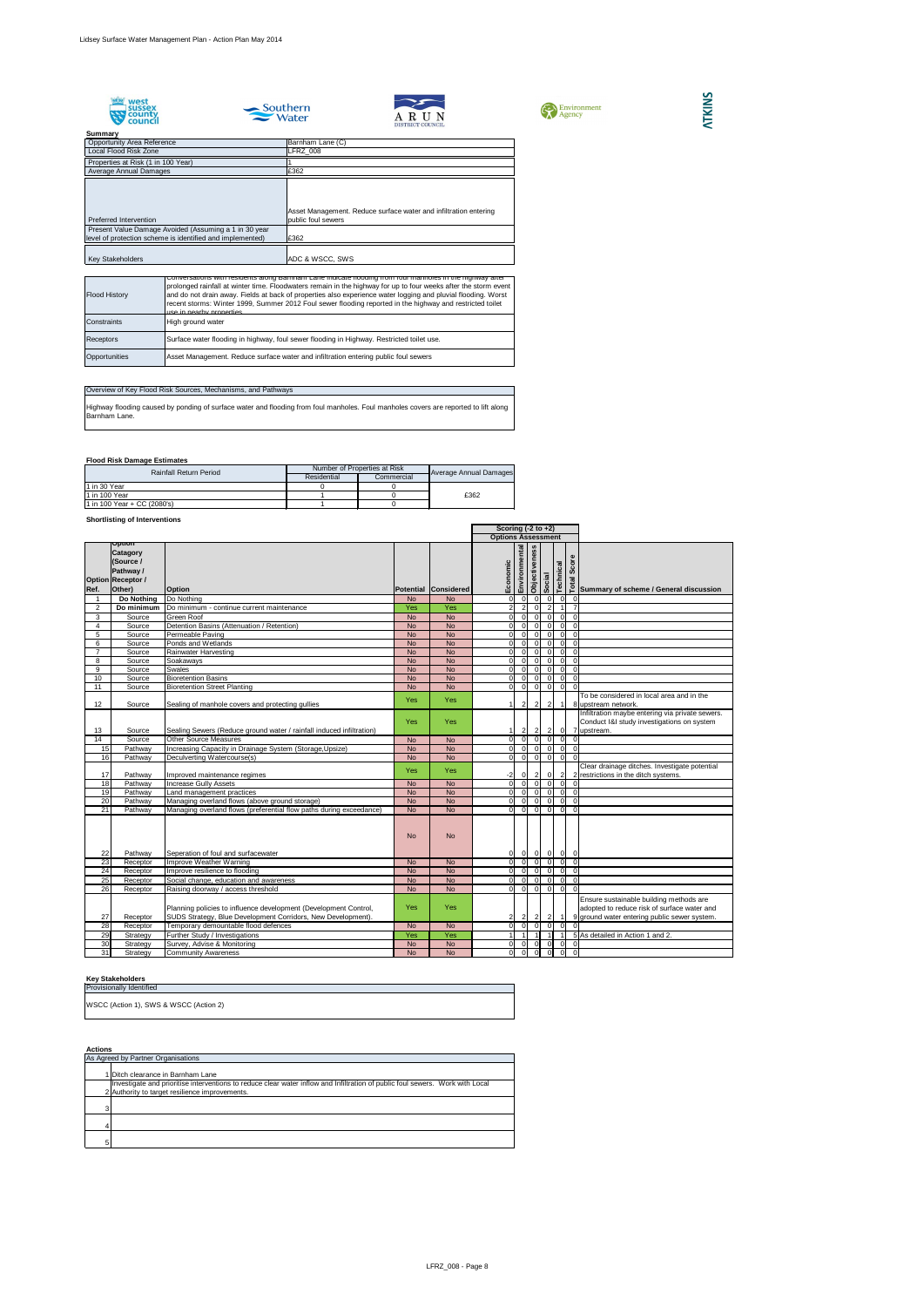









## **Flood Risk Damage Estimates**

## **Shortlisting of Interventions**

## **Key Stakeholders**

#### **Actions**

| Opportunity Area Reference<br>Local Flood Risk Zone                                                                | Yapton Road, Yapton<br><b>LFRZ_009</b>                                    |
|--------------------------------------------------------------------------------------------------------------------|---------------------------------------------------------------------------|
| Properties at Risk (1 in 100 Year)<br>Average Annual Damages                                                       | £429                                                                      |
|                                                                                                                    | Asset Management, Reduce surface water and infiltration entering          |
| Preferred Intervention                                                                                             | public foul sewers                                                        |
| Present Value Damage Avoided (Assuming a 1 in 30 year<br>level of protection scheme is identified and implemented) | £429                                                                      |
| <b>Key Stakeholders</b>                                                                                            | WSCC & ADC (Action 1), SWS (Action 2), ADC (Action 3), SWS<br>(Action 4). |

|                 |                                                                                    |                                                                                                                                  |            |                      | Scoring $(-2 \text{ to } +2)$ |                      |                                  |                                  |                                  |                       |                                                                                                                                                                                                                                                                                                       |
|-----------------|------------------------------------------------------------------------------------|----------------------------------------------------------------------------------------------------------------------------------|------------|----------------------|-------------------------------|----------------------|----------------------------------|----------------------------------|----------------------------------|-----------------------|-------------------------------------------------------------------------------------------------------------------------------------------------------------------------------------------------------------------------------------------------------------------------------------------------------|
|                 |                                                                                    |                                                                                                                                  |            |                      | <b>Options Assessment</b>     |                      |                                  |                                  |                                  |                       |                                                                                                                                                                                                                                                                                                       |
| Ref.            | Option<br><b>Catagory</b><br>(Source /<br>Pathway /<br>Option Receptor /<br>Other) | <b>Option</b>                                                                                                                    |            | Potential Considered | Environmental<br>Economic     | <b>Objectiveness</b> | Social                           |                                  | Technical                        | Score<br><b>Total</b> | Summary of scheme / General discussion                                                                                                                                                                                                                                                                |
|                 | Do Nothing                                                                         | Do Nothing                                                                                                                       | <b>No</b>  | <b>No</b>            |                               | -OI                  | 0                                | 0                                | -01                              |                       |                                                                                                                                                                                                                                                                                                       |
| $\overline{2}$  | Do minimum                                                                         | Do minimum - continue current maintenance                                                                                        | Yes        | Yes                  |                               | $\overline{2}$       | 0                                | <sup>2</sup>                     |                                  |                       |                                                                                                                                                                                                                                                                                                       |
| 3               | Source                                                                             | <b>Green Roof</b>                                                                                                                | <b>No</b>  | <b>No</b>            | ΩI                            | $\Omega$             | $\overline{0}$                   | $\overline{0}$                   | $\Omega$                         | $\Omega$              |                                                                                                                                                                                                                                                                                                       |
| 4               | Source                                                                             | Detention Basins (Attenuation / Retention)                                                                                       | Yes        | Yes                  |                               |                      | $\left  \right $                 | $\overline{0}$                   | $\vert$ 2                        |                       | Investigate opportunity to attenuate surface<br>water in the north-eastern field off of Yapton<br>Road. This will require more detailed<br>5 investigation.                                                                                                                                           |
| 5               | Source                                                                             | Permeable Paving                                                                                                                 | <b>No</b>  | <b>No</b>            | $\Omega$                      | $\overline{0}$       | $\overline{0}$                   | $\overline{0}$                   | 0                                |                       |                                                                                                                                                                                                                                                                                                       |
| 6               | Source                                                                             | Ponds and Wetlands                                                                                                               | <b>No</b>  | <b>No</b>            |                               | $\overline{0}$       | -ol                              | 0                                | $\overline{0}$                   |                       |                                                                                                                                                                                                                                                                                                       |
|                 | Source                                                                             | Rainwater Harvesting                                                                                                             | Yes        | Yes                  |                               |                      |                                  | $\overline{2}$                   | $\vert$ 2                        |                       | Installation of water butts in upstream<br>9 catchment.                                                                                                                                                                                                                                               |
| 8               | Source                                                                             | Soakaways                                                                                                                        | <b>No</b>  | <b>No</b>            |                               | $\Omega$             | $\overline{0}$                   | $\overline{0}$                   | -01                              |                       |                                                                                                                                                                                                                                                                                                       |
| 9               | Source                                                                             | <b>Swales</b>                                                                                                                    | <b>No</b>  | <b>No</b>            |                               | $\Omega$             | $\overline{0}$                   | $\overline{0}$                   | $\overline{0}$                   |                       |                                                                                                                                                                                                                                                                                                       |
| 10              | Source                                                                             | <b>Bioretention Basins</b>                                                                                                       | <b>No</b>  | <b>No</b>            |                               | $\Omega$             | $\overline{0}$                   | $\overline{0}$                   | $\overline{0}$                   | $\Omega$              |                                                                                                                                                                                                                                                                                                       |
| 11              | Source                                                                             | <b>Bioretention Street Planting</b>                                                                                              | <b>No</b>  | <b>No</b>            |                               | $\Omega$             | $\overline{0}$                   | $\Omega$                         | $\Omega$                         |                       |                                                                                                                                                                                                                                                                                                       |
| 12              | Source                                                                             | Sealing of manhole covers and protecting gullies                                                                                 | Yes<br>Yes | Yes<br>Yes           |                               | $\mathfrak{p}$       | 2 <sup>1</sup>                   | <sup>2</sup>                     |                                  |                       | 8 Reduce surface water inflow.                                                                                                                                                                                                                                                                        |
| 13<br>14        | Source<br>Source                                                                   | Sealing Sewers (Reduce ground water / rainfall induced infiltration)<br><b>Other Source Measures</b>                             | <b>No</b>  | <b>No</b>            | ΩI                            | $\Omega$             | $\overline{2}$<br>$\overline{0}$ | $\overline{2}$<br>$\overline{0}$ | $\overline{0}$<br>$\overline{0}$ |                       | 7 Reduce ground water inflows.                                                                                                                                                                                                                                                                        |
| 15              | Pathway                                                                            |                                                                                                                                  | Yes        | <b>No</b>            | $\Omega$                      | $\Omega$             | $\overline{0}$                   | -OI                              | 0                                |                       |                                                                                                                                                                                                                                                                                                       |
| 16              | Pathway                                                                            | Increasing Capacity in Drainage System (Storage, Upsize)<br>Deculverting Watercourse(s)                                          | <b>No</b>  | <b>No</b>            |                               | $\Omega$             | $\Omega$                         | $\overline{0}$                   | $\overline{0}$                   |                       |                                                                                                                                                                                                                                                                                                       |
| 17              | Pathway                                                                            | Improved maintenance regimes                                                                                                     | Yes        | Yes                  | -2                            | 0                    | $\vert$ 2                        | $0 \quad 2$                      |                                  |                       | from CCTV survey on 300 mm dia storm sewer<br>serving highway drainage. This 300mm<br>discharges to the rife to the south west of the<br>LFRZ. CCTV inspection of the last leg of the<br>150 mm land drain to confirm if there is a<br>blockage / partial collapse which is currently<br>2 suspected. |
| 18              | Pathway                                                                            | Increase Gully Assets                                                                                                            | Yes        | <b>No</b>            |                               | $\overline{0}$       | $\overline{0}$                   | 0                                | 0                                | $\Omega$              |                                                                                                                                                                                                                                                                                                       |
| 19              | Pathway                                                                            | Land management practices                                                                                                        | <b>No</b>  | <b>No</b>            | $\Omega$                      | $\Omega$             | 0                                | $\overline{0}$                   | 0                                |                       |                                                                                                                                                                                                                                                                                                       |
| 20              | Pathway                                                                            | Managing overland flows (above ground storage)                                                                                   | Yes        | <b>No</b>            | ΩI                            | $\Omega$             | -ol                              | $\overline{0}$                   | 0                                | $\Omega$              |                                                                                                                                                                                                                                                                                                       |
| $\overline{21}$ | Pathway                                                                            | Managing overland flows (preferential flow paths during exceedance)                                                              | Yes        | <b>No</b>            |                               | $\Omega$             | $\Omega$                         | -OI                              | 0I                               |                       |                                                                                                                                                                                                                                                                                                       |
| 22              | Pathway                                                                            | Seperation of foul and surfacewater                                                                                              | Yes        | Yes                  |                               | $\mathbf{2}$         | 2 <sub>l</sub>                   | 0                                | 0                                |                       | 4 Control at source see activities 12 & 13                                                                                                                                                                                                                                                            |
| 23              | Receptor                                                                           | Improve Weather Warning                                                                                                          | <b>No</b>  | <b>No</b>            | ΟI                            | $\overline{0}$       | 0                                | $\overline{0}$                   | 0                                |                       |                                                                                                                                                                                                                                                                                                       |
| 24              | Receptor                                                                           | Improve resilience to flooding                                                                                                   | <b>No</b>  | <b>No</b>            | ΟI                            | $\overline{0}$       | $\overline{0}$                   | 0                                | $\overline{0}$                   |                       |                                                                                                                                                                                                                                                                                                       |
| 25              | Receptor                                                                           | Social change, education and awareness                                                                                           | <b>No</b>  | <b>No</b>            | $\Omega$                      | $\Omega$             | $\overline{0}$                   | $\overline{0}$                   | 0                                |                       |                                                                                                                                                                                                                                                                                                       |
| 26              | Receptor                                                                           | Raising doorway / access threshold                                                                                               | <b>No</b>  | <b>No</b>            | $\Omega$                      | $\overline{0}$       | $\overline{0}$                   | $\overline{0}$                   | $\overline{0}$                   | $\Omega$              |                                                                                                                                                                                                                                                                                                       |
| 27              | Receptor                                                                           | Planning policies to influence development (Development Control,<br>SUDS Strategy, Blue Development Corridors, New Development). | Yes        | Yes                  |                               | $\overline{2}$       | $\overline{2}$                   | $\overline{2}$                   | $\vert$ 1                        |                       | Ensure suitable development contols are placed<br>on new developments in this LFRZ to reduce<br>9 flood risk.                                                                                                                                                                                         |
| 28              | Receptor                                                                           | Temporary demountable flood defences                                                                                             | <b>No</b>  | <b>No</b>            |                               | $\overline{0}$       | $\overline{0}$                   | $\overline{0}$                   | $\overline{0}$                   |                       |                                                                                                                                                                                                                                                                                                       |
| 29              | Strategy                                                                           | <b>Further Study / Investigations</b>                                                                                            | Yes        | Yes                  |                               |                      |                                  |                                  |                                  |                       | Investigate opportunity to attenuate surface<br>water in the north-eastern field off of Yapton<br>Road. This will require more detailed<br>5 investigation.                                                                                                                                           |
| 30              | Strategy                                                                           | Survey, Advise & Monitoring                                                                                                      | <b>No</b>  | <b>No</b>            |                               | 0                    | 0                                | 0                                | 0                                |                       |                                                                                                                                                                                                                                                                                                       |
| 31              | Strategy                                                                           | <b>Community Awareness</b>                                                                                                       | <b>No</b>  | <b>No</b>            | ΩI                            | 0                    | $\overline{\phantom{a}}$         | 0                                | -ol                              | $\overline{0}$        |                                                                                                                                                                                                                                                                                                       |

## **ATKINS**

| <b>Flood History</b> | Two reported flooding incidents as a result of the June / July 2012 floods. Additional reported hydraulic sewer<br>flooding as a result of overloading of Barnham Road Yapton pumping station in 2003. Yapton Road WPS has<br>had its pumped upgraded in the recent past to convey greater combined flows forward. Run off from field on<br>north side of Yapton Road overloads/blocks (soil) highway drainage system in Yapton Road. The highway<br>drainage system also takes a great deal of land drainage since it was constructed over the top of an existing<br>land drainage system.<br>Foul manholes overflow just upstream of pumping station. Tankers are regularly deployed by SWS to assist<br>the pumping station. |
|----------------------|---------------------------------------------------------------------------------------------------------------------------------------------------------------------------------------------------------------------------------------------------------------------------------------------------------------------------------------------------------------------------------------------------------------------------------------------------------------------------------------------------------------------------------------------------------------------------------------------------------------------------------------------------------------------------------------------------------------------------------|
| Constraints          | none                                                                                                                                                                                                                                                                                                                                                                                                                                                                                                                                                                                                                                                                                                                            |
| <b>Receptors</b>     | Highway flooding, flooding in fields.                                                                                                                                                                                                                                                                                                                                                                                                                                                                                                                                                                                                                                                                                           |
| Opportunities        | Asset Management, Reduce surface water and infiltration entering public foul sewers                                                                                                                                                                                                                                                                                                                                                                                                                                                                                                                                                                                                                                             |

## Overview of Key Flood Risk Sources, Mechanisms, and Pathways

Highway flooding from surface water. An overland flow path from the fields to the east of Yapton Road conveying flow west across the highway and into a piped and ditched system is evident. Foul flooding upstream of the Yapton Road WPS due to hydraulic overload.

| As Agreed by Partner Organisations                                                                                               |  |  |  |  |  |  |  |  |
|----------------------------------------------------------------------------------------------------------------------------------|--|--|--|--|--|--|--|--|
| CCTV inspection of the last leg of the 150 mm land drain to confirm if there is a blockage / partial collapse which is currently |  |  |  |  |  |  |  |  |
| 1 Isuspected.                                                                                                                    |  |  |  |  |  |  |  |  |
| Investigate and prioritise interventions to reduce clear water inflow and Infiltration of public foul sewers. Work with Local    |  |  |  |  |  |  |  |  |
| 2 Authority to target resilience improvements.                                                                                   |  |  |  |  |  |  |  |  |

| <b>Rainfall Return Period</b> | Number of Properties at Risk | <b>Average Annual Damages</b> |      |
|-------------------------------|------------------------------|-------------------------------|------|
|                               | Residential                  | Commercial                    |      |
| 11 in 30 Year                 |                              |                               |      |
| 11 in 100 Year                |                              |                               | £429 |
| 1 in 100 Year + CC (2080's)   |                              |                               |      |

| <b>Provisionally Identified</b>                                                           |
|-------------------------------------------------------------------------------------------|
| WSCC & ADC (Action 1), SWS & WSCC (Action 2), ADC (Action 3), SWS (Action 4). SWS (Action |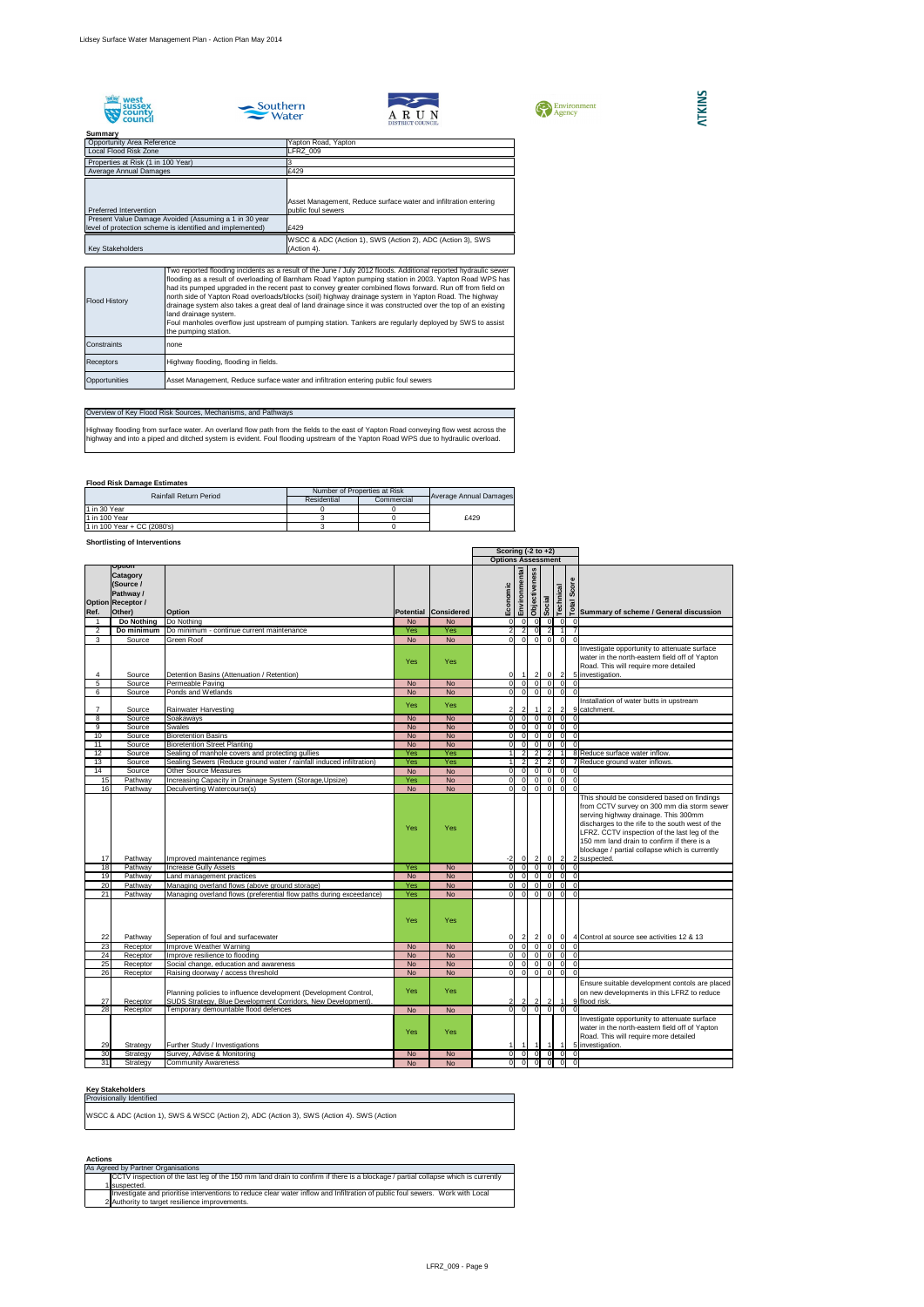

| 3 Opportunity with landowner to improve drainage in local fields. |
|-------------------------------------------------------------------|
| 4 Consider pumping flows from Yapton Road WPS direct to Ford WTW) |
|                                                                   |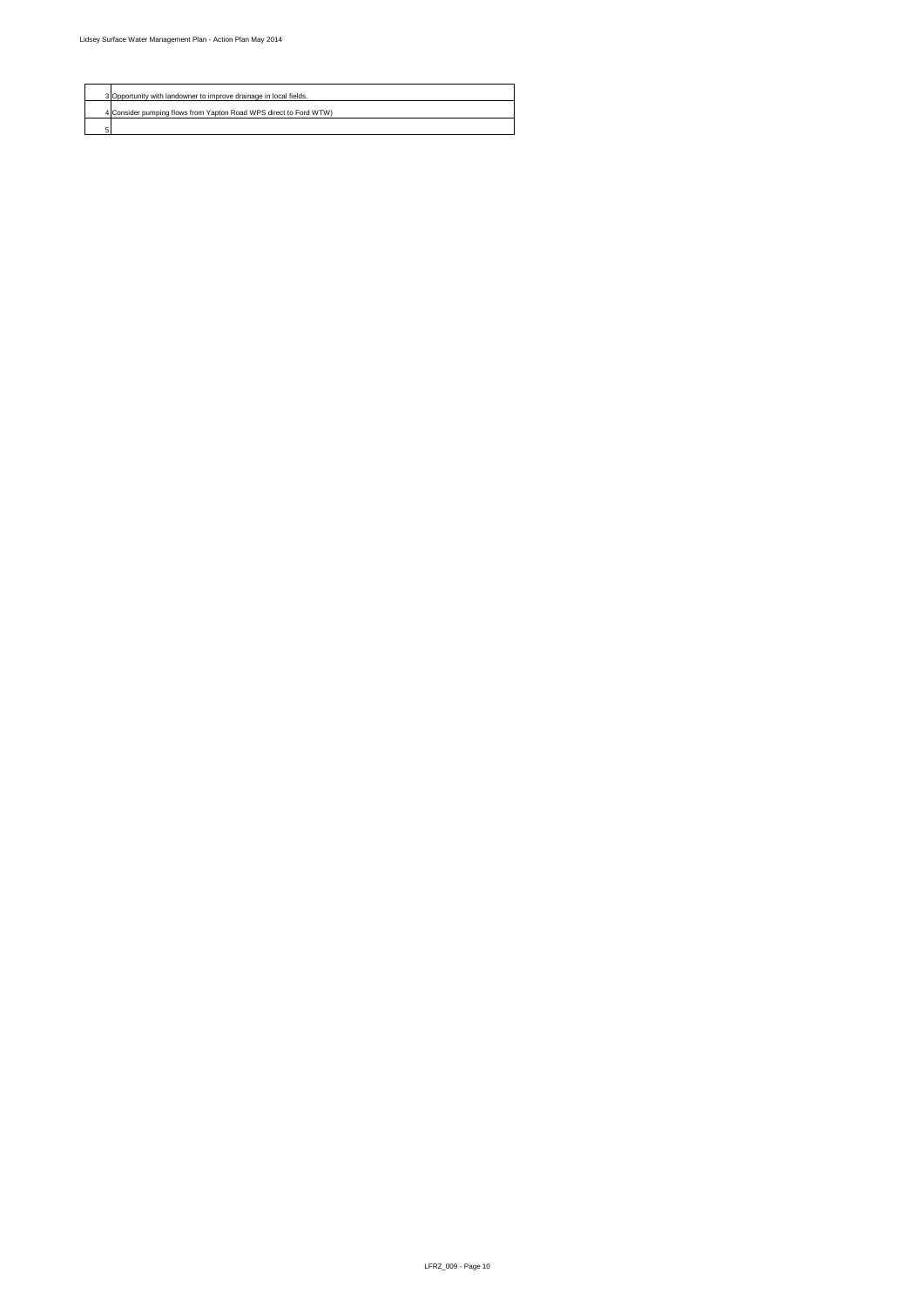





| <b>CON</b> Environment<br><b>Agency</b> |
|-----------------------------------------|
|-----------------------------------------|



#### **Summary**

## **Flood Risk Damage Estimates**

## **Shortlisting of Interventions**

Hydraulic overload of the foul sewer system due to excessive inflows from groundwater and surface water. Highway drainage system unable to drain highway affectively.

#### **Key Stakeholders**

## **Actions**

| ounnnar y                                                      |                                                                         |
|----------------------------------------------------------------|-------------------------------------------------------------------------|
| <b>Opportunity Area Reference</b>                              | Burndell Road, Yapton                                                   |
| Local Flood Risk Zone                                          | LFRZ_010                                                                |
| Properties at Risk (1 in 100 Year)                             |                                                                         |
| Average Annual Damages                                         | £4,065                                                                  |
|                                                                |                                                                         |
|                                                                |                                                                         |
|                                                                | Asset Management, Reduce surface water and infiltration entering public |
| Preferred Intervention                                         | foul sewers. Planning Activities                                        |
| Present Value Damage Avoided (Assuming a 1 in 30 year level of |                                                                         |
| protection scheme is identified and implemented)               | £1,722                                                                  |
|                                                                |                                                                         |
| <b>Key Stakeholders</b>                                        | ADC & WSCC, SWS                                                         |

|                 |                                                                                 |                                                                                                                                                                        |                        |                        | Scoring $(-2 \text{ to } +2)$ |                                                     |                      |                                  |                |                      |                                                                                                                                                                                                                                                                                                                                                                                                                           |
|-----------------|---------------------------------------------------------------------------------|------------------------------------------------------------------------------------------------------------------------------------------------------------------------|------------------------|------------------------|-------------------------------|-----------------------------------------------------|----------------------|----------------------------------|----------------|----------------------|---------------------------------------------------------------------------------------------------------------------------------------------------------------------------------------------------------------------------------------------------------------------------------------------------------------------------------------------------------------------------------------------------------------------------|
|                 | <b>Option</b>                                                                   |                                                                                                                                                                        |                        |                        | <b>Options Assessment</b>     |                                                     |                      |                                  |                |                      |                                                                                                                                                                                                                                                                                                                                                                                                                           |
| Ref.            | <b>Catagory</b><br>(Source /<br>Pathway /<br><b>Option Receptor /</b><br>Other) | <b>Option</b>                                                                                                                                                          |                        | Potential Considered   | Economic                      | Environmental                                       | <b>Objectiveness</b> | Social                           | Technical      | Score<br>Total       | Summary of scheme / General discussion                                                                                                                                                                                                                                                                                                                                                                                    |
|                 | Do Nothing                                                                      | Do Nothing                                                                                                                                                             | <b>No</b>              | <b>No</b>              |                               | $\overline{0}$<br>$\Omega$                          | $\Omega$             |                                  |                | $\overline{0}$       | - 0 I                                                                                                                                                                                                                                                                                                                                                                                                                     |
| 2               | Do minimum                                                                      | Do minimum - continue current maintenance                                                                                                                              | Yes                    | Yes                    |                               | 2 <sup>1</sup><br>$\overline{2}$                    | $\Omega$             |                                  |                |                      |                                                                                                                                                                                                                                                                                                                                                                                                                           |
| 3               | Source                                                                          | <b>Green Roof</b>                                                                                                                                                      | <b>No</b>              | <b>No</b>              |                               | $\overline{0}$<br>$\Omega$                          |                      | $\Omega$<br>$\Omega$             |                | $\overline{0}$       | $\Omega$                                                                                                                                                                                                                                                                                                                                                                                                                  |
| 4               | Source                                                                          | Detention Basins (Attenuation / Retention)                                                                                                                             | <b>No</b>              | <b>No</b>              |                               | $\overline{0}$<br>$\Omega$                          |                      | $\Omega$                         |                | 0                    | $\Omega$                                                                                                                                                                                                                                                                                                                                                                                                                  |
| 5               | Source                                                                          | Permeable Paving                                                                                                                                                       | <b>No</b>              | <b>No</b>              |                               | $\overline{0}$<br>$\Omega$                          | $\overline{0}$       |                                  |                | $\overline{0}$       | $\overline{0}$                                                                                                                                                                                                                                                                                                                                                                                                            |
| 6               | Source                                                                          | Ponds and Wetlands                                                                                                                                                     | <b>No</b>              | <b>No</b>              |                               | $\overline{0}$<br>$\overline{0}$                    | $\overline{0}$       | $\Omega$                         |                | 0                    | $\Omega$                                                                                                                                                                                                                                                                                                                                                                                                                  |
|                 | Source                                                                          | <b>Rainwater Harvesting</b>                                                                                                                                            | Yes                    | <b>Yes</b>             |                               | $2\vert$                                            |                      |                                  |                | $\overline{2}$       | 9 Installation of water butts in upstream catchment.                                                                                                                                                                                                                                                                                                                                                                      |
| 8               | Source                                                                          | Soakaways                                                                                                                                                              | <b>No</b>              | <b>No</b>              |                               | $\overline{0}$<br>$\overline{0}$                    |                      | $\overline{0}$<br>$\Omega$       |                | $\overline{0}$       | . O                                                                                                                                                                                                                                                                                                                                                                                                                       |
| 9               | Source                                                                          | <b>Swales</b>                                                                                                                                                          | <b>No</b>              | <b>No</b>              |                               | $\overline{0}$<br>$\Omega$                          | $\Omega$             |                                  | $\Omega$       | $\overline{0}$       | $\Omega$                                                                                                                                                                                                                                                                                                                                                                                                                  |
| 10              | Source                                                                          | <b>Bioretention Basins</b>                                                                                                                                             | <b>No</b>              | <b>No</b>              |                               | $\overline{0}$<br>$\Omega$                          |                      |                                  |                | 0                    | $\Omega$                                                                                                                                                                                                                                                                                                                                                                                                                  |
| 11              | Source                                                                          | <b>Bioretention Street Planting</b>                                                                                                                                    | <b>No</b>              | <b>No</b>              |                               | $\Omega$<br>$\Omega$                                | $\Omega$             |                                  |                | $\overline{0}$       | $\Omega$                                                                                                                                                                                                                                                                                                                                                                                                                  |
| 12              | Source                                                                          | Sealing of manhole covers and protecting gullies                                                                                                                       | Yes                    | Yes                    |                               | $\overline{2}$                                      |                      |                                  | 2              |                      | 8 Reduce surface water inflow.                                                                                                                                                                                                                                                                                                                                                                                            |
| 13              | Source                                                                          | Sealing Sewers (Reduce ground water / rainfall induced infiltration)                                                                                                   | Yes                    | Yes                    |                               | $\overline{2}$                                      |                      | $\overline{2}$                   |                | 0                    | 7 Reduce ground water inflows.                                                                                                                                                                                                                                                                                                                                                                                            |
| 14              | Source                                                                          | <b>Other Source Measures</b>                                                                                                                                           | <b>No</b>              | <b>No</b>              |                               | $\overline{0}$<br>-OI                               | $\Omega$             | $\Omega$                         |                | $\overline{0}$       | $\Omega$                                                                                                                                                                                                                                                                                                                                                                                                                  |
| 15              | Pathway                                                                         | Increasing Capacity in Drainage System (Storage, Upsize)                                                                                                               | Yes                    | <b>Yes</b>             |                               | $\overline{0}$<br> 0                                |                      | $\mathbf{2}$                     |                | $\overline{2}$       | Investigate conveying surface water away from<br>4 properties.                                                                                                                                                                                                                                                                                                                                                            |
| 16              | Pathway                                                                         | Deculverting Watercourse(s)                                                                                                                                            | <b>No</b>              | <b>No</b>              |                               | $\overline{0}$<br>$\overline{0}$                    |                      | $\overline{0}$                   | $\mathbf{0}$   | $\overline{0}$       | $\Omega$                                                                                                                                                                                                                                                                                                                                                                                                                  |
| 17              | Pathway                                                                         | Improved maintenance regimes                                                                                                                                           | Yes                    | <b>Yes</b>             |                               | $-2$<br>$\overline{0}$                              |                      | $\overline{2}$<br>$\overline{0}$ |                | $\overline{2}$       | Continue to maintain existing drainage assets to<br>2 optimise existing capacity.                                                                                                                                                                                                                                                                                                                                         |
| 18              | Pathway                                                                         | <b>Increase Gully Assets</b>                                                                                                                                           | <b>Yes</b>             | Yes                    |                               | $\overline{0}$<br>0 I                               | $\overline{2}$       |                                  |                | $\overline{2}$       | This should be investigated to remove highway<br>5 flooding.                                                                                                                                                                                                                                                                                                                                                              |
| 19              | Pathway                                                                         | Land management practices                                                                                                                                              | <b>No</b>              | <b>No</b>              |                               | 0 <br>$\overline{0}$                                |                      | $\overline{0}$                   |                | 0                    | $\Omega$                                                                                                                                                                                                                                                                                                                                                                                                                  |
| 20              | Pathway                                                                         | Managing overland flows (above ground storage)                                                                                                                         | Yes                    | <b>No</b>              |                               | $\overline{0}$<br>$\Omega$                          | $\overline{0}$       |                                  |                | $\overline{0}$       | $\Omega$                                                                                                                                                                                                                                                                                                                                                                                                                  |
| $\overline{21}$ | Pathway                                                                         | Managing overland flows (preferential flow paths during exceedance)                                                                                                    | <b>Yes</b>             | <b>No</b>              |                               | $\overline{0}$<br>$\overline{0}$                    |                      | $\overline{0}$                   | $\Omega$       | $\overline{0}$       | $\Omega$                                                                                                                                                                                                                                                                                                                                                                                                                  |
| 22              | Pathway                                                                         | Seperation of foul and surfacewater                                                                                                                                    | Yes                    | Yes                    |                               | $\overline{0}$<br>$\overline{2}$                    |                      |                                  |                | 0                    | 4 Control at source see activities 12 & 13                                                                                                                                                                                                                                                                                                                                                                                |
| 23              | Receptor                                                                        | Improve Weather Warning                                                                                                                                                | <b>No</b>              | No                     |                               | $\overline{0}$<br>$\Omega$                          |                      |                                  |                | $\overline{0}$       | . O I                                                                                                                                                                                                                                                                                                                                                                                                                     |
| $\overline{24}$ | Receptor                                                                        | Improve resilience to flooding                                                                                                                                         | <b>No</b>              | <b>No</b>              |                               | $\overline{0}$<br>$\Omega$                          |                      |                                  |                | 0                    | $\Omega$                                                                                                                                                                                                                                                                                                                                                                                                                  |
| 25<br>26        | Receptor                                                                        | Social change, education and awareness                                                                                                                                 | <b>No</b><br><b>No</b> | <b>No</b><br><b>No</b> |                               | $\overline{0}$<br>$\Omega$<br>$\overline{0}$<br>-OI | $\Omega$<br>$\Omega$ |                                  |                | $\overline{0}$<br> 0 | $\Omega$<br>$\overline{0}$                                                                                                                                                                                                                                                                                                                                                                                                |
| 27              | Receptor<br>Receptor                                                            | Raising doorway / access threshold<br>Planning policies to influence development (Development Control, SUDS<br>Strategy, Blue Development Corridors, New Development). | <b>Yes</b>             | <b>Yes</b>             |                               | $2\vert$<br>2                                       |                      | $\mathbf{2}$                     | $\overline{2}$ | $-11$                | 9 Obtain drainage benefits from local development.                                                                                                                                                                                                                                                                                                                                                                        |
| 28              | Receptor                                                                        | Temporary demountable flood defences                                                                                                                                   | <b>No</b>              | <b>No</b>              |                               | $\overline{0}$<br>$\Omega$                          |                      |                                  |                | $\Omega$             |                                                                                                                                                                                                                                                                                                                                                                                                                           |
| 29              | Strategy                                                                        | Further Study / Investigations                                                                                                                                         | <b>Yes</b>             | Yes                    |                               |                                                     |                      |                                  |                |                      | Investigate conveying surface water away from<br>properties through the introduction of new land<br>drainage channels and increased capacity in<br>highway drainage. It is considered likely that this<br>intervention would need to fully replace the<br>current highway drainage system. However,<br>utilisation of existing assets / capacity should be<br>considered when this is being assessed in more<br>5 detail. |
| 30              | Strategy                                                                        | Survey, Advise & Monitoring                                                                                                                                            | <b>No</b>              | <b>No</b>              |                               | 0 <br>$\Omega$                                      |                      |                                  |                | $\overline{0}$       | $\Omega$                                                                                                                                                                                                                                                                                                                                                                                                                  |
| 31              | Strategy                                                                        | <b>Community Awareness</b>                                                                                                                                             | <b>No</b>              | <b>No</b>              |                               | $\overline{0}$<br>$\Omega$                          |                      |                                  |                | $\overline{0}$       | $\Omega$                                                                                                                                                                                                                                                                                                                                                                                                                  |
|                 |                                                                                 |                                                                                                                                                                        |                        |                        |                               |                                                     |                      |                                  |                |                      |                                                                                                                                                                                                                                                                                                                                                                                                                           |

| <b>Flood History</b> | Runoff from fields behind properties after rainfall confirmed.<br>Ineffective highway drainage lifting manholes and flooding of receptors. Highway drains possibly blocked by poorly<br>maintained receiving ditched behind properties (south of the LFRZ).<br>Possible pluvial waters entering foul network causing surcharge. |
|----------------------|---------------------------------------------------------------------------------------------------------------------------------------------------------------------------------------------------------------------------------------------------------------------------------------------------------------------------------|
| <b>Constraints</b>   | High ground water                                                                                                                                                                                                                                                                                                               |
| <b>Receptors</b>     | Highway and residential properties                                                                                                                                                                                                                                                                                              |
| Opportunities        | Asset Management, Reduce surface water and infiltration entering public foul sewers. Planning Activities                                                                                                                                                                                                                        |

## Overview of Key Flood Risk Sources, Mechanisms, and Pathways

| <b>Rainfall Return Period</b> | Number of Properties at Risk |            |                               |  |
|-------------------------------|------------------------------|------------|-------------------------------|--|
|                               | Residential                  | Commercial | <b>Average Annual Damages</b> |  |
| 11 in 30 Year                 |                              |            |                               |  |
| 11 in 100 Year                |                              |            | £4,065                        |  |
| 1 in 100 Year + CC (2080's)   |                              |            |                               |  |

| <b>Provisionally Identified</b>                                                                  |
|--------------------------------------------------------------------------------------------------|
|                                                                                                  |
| Land Owner ADC to advise (Action 1), SWS & WSCC (Action 2) WSCC & ADC (Action 3), ADC (Action 4) |

| As Agreed by Partner Organisations                                                                                                                                                                                                                                                            |  |  |  |  |  |  |
|-----------------------------------------------------------------------------------------------------------------------------------------------------------------------------------------------------------------------------------------------------------------------------------------------|--|--|--|--|--|--|
| 1 Ensure landowner(s) maintain ditches receiving flows from highway drains.                                                                                                                                                                                                                   |  |  |  |  |  |  |
| Investigate and prioritise interventions to reduce clear water inflow and Infiltration of public foul sewers. Work with Local Authority to<br>2 target resilience improvements.                                                                                                               |  |  |  |  |  |  |
| Investigate local conveyance solution involving installation of a French drain to the rear of the affected properties connecting into an<br>extended ditch line conveying flow south away from properties. Upgrade of existing highway drainage to connect into the extended<br>3 ditch line. |  |  |  |  |  |  |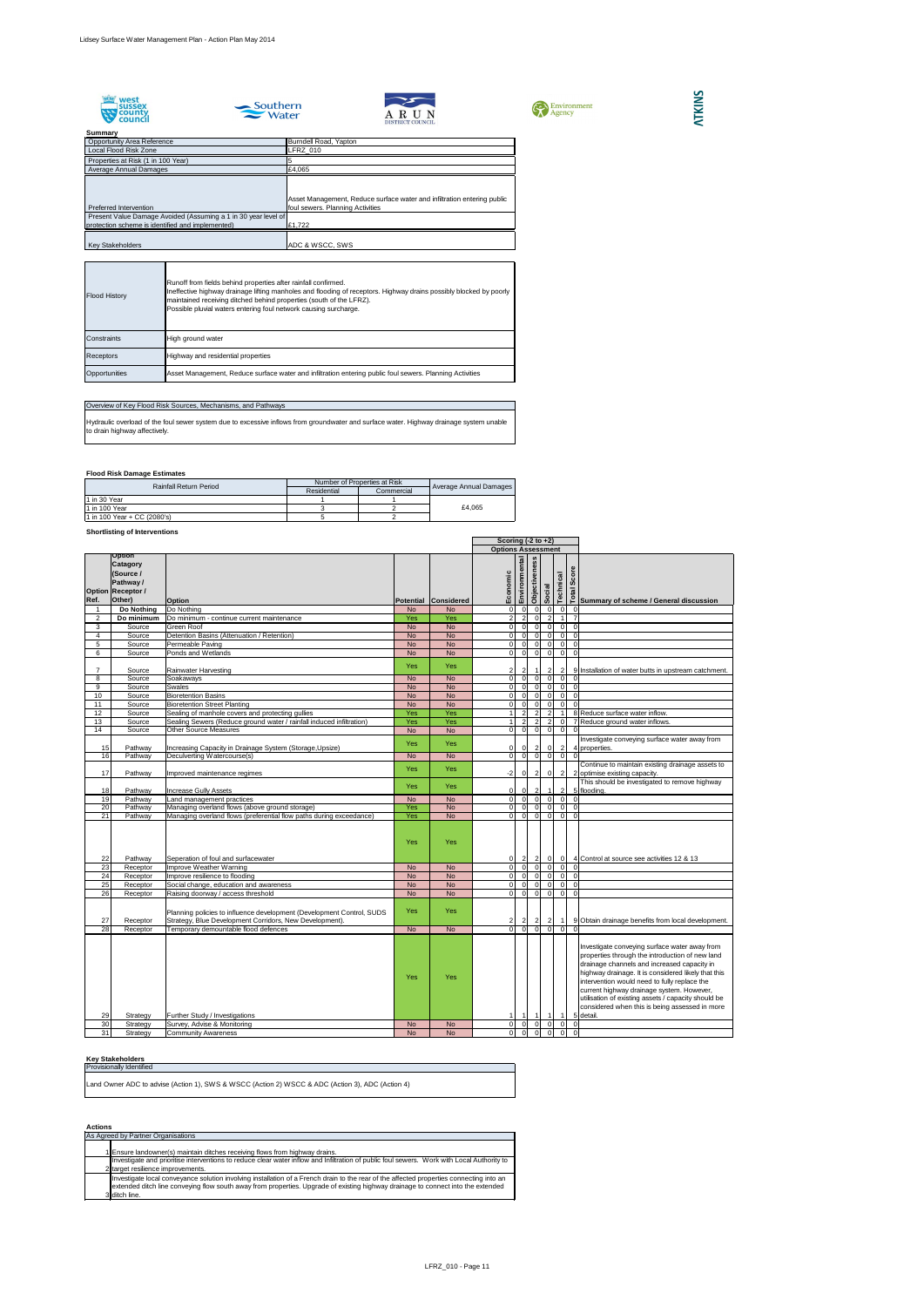

4

5

A new large development to the north of Burndell Road/Goodhew Close is planned. There are old ditch lines on that site that transport surface water southwards towards Ferndale House. ADC shall explore possibilities with the developer to intercept these flows and connect these into their onsite drainage system.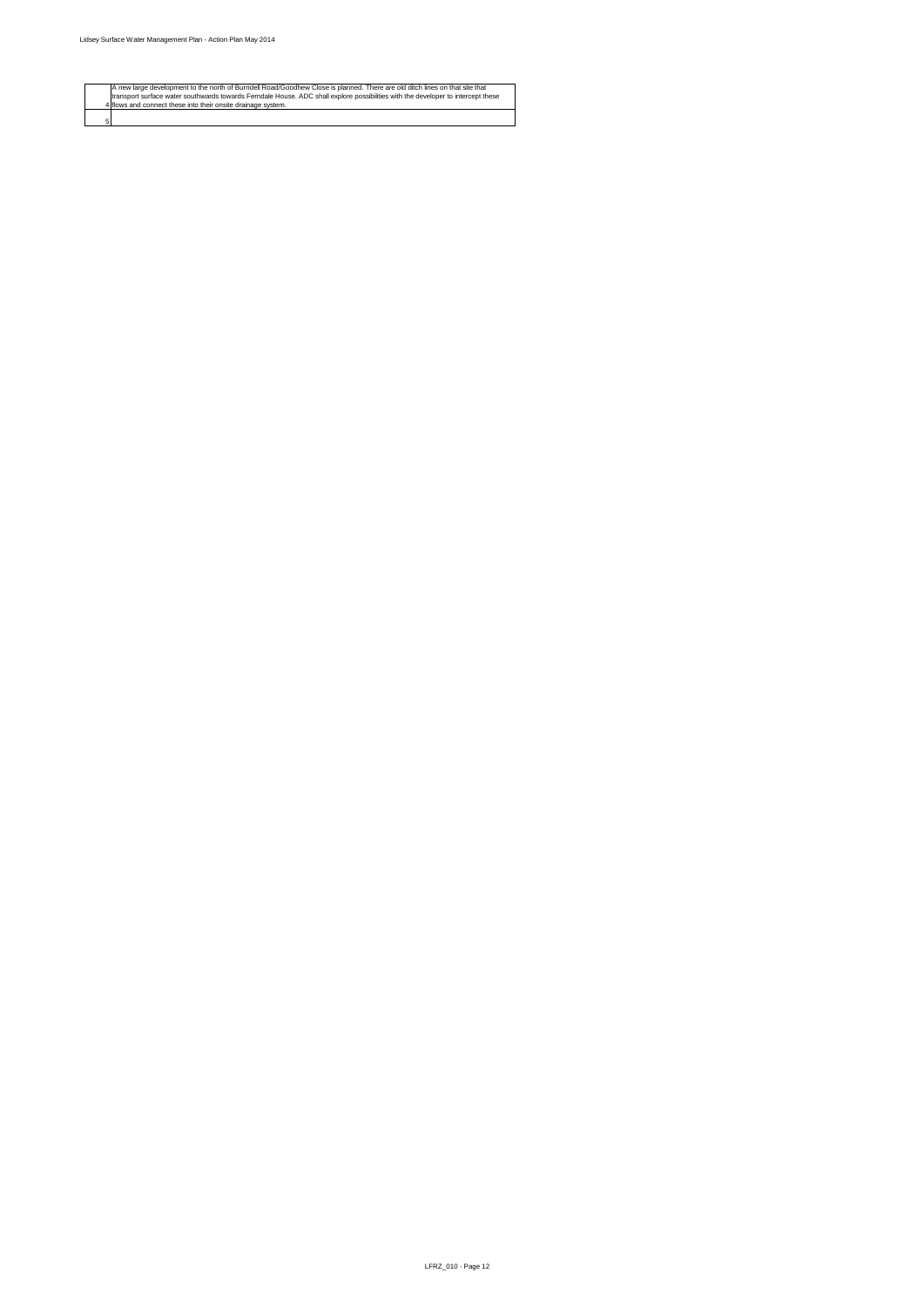









#### **Summary**

## **Flood Risk Damage Estimates**

## **Shortlisting of Interventions**

## **Key Stakeholders**

|                 |                                                                                                  |                                                                                                                                  |           | Scoring $(-2 \text{ to } +2)$ |                           |                |                      |                          |                |                |                                                                                                                                                                                  |
|-----------------|--------------------------------------------------------------------------------------------------|----------------------------------------------------------------------------------------------------------------------------------|-----------|-------------------------------|---------------------------|----------------|----------------------|--------------------------|----------------|----------------|----------------------------------------------------------------------------------------------------------------------------------------------------------------------------------|
|                 |                                                                                                  |                                                                                                                                  |           |                               | <b>Options Assessment</b> |                |                      |                          |                |                |                                                                                                                                                                                  |
| Ref.            | <b>Option</b><br><b>Catagory</b><br>(Source /<br>Pathway /<br><b>Option Receptor /</b><br>Other) | <b>Option</b>                                                                                                                    |           | Potential Considered          | nomic<br>Eco              | Environmental  | <b>Objectiveness</b> | <b>I<sup>e</sup>loos</b> | Technical      | Score<br>Total | Summary of scheme / General discussion                                                                                                                                           |
|                 | Do Nothing                                                                                       | Do Nothing                                                                                                                       | <b>No</b> | <b>No</b>                     | ΩI                        | -OI            | 0                    | $\overline{0}$           | 0I             | 0              |                                                                                                                                                                                  |
| 2               | Do minimum                                                                                       | Do minimum - continue current maintenance                                                                                        | <b>No</b> | <b>No</b>                     |                           | $\Omega$       | -01                  | 0                        | -OI            | -0             |                                                                                                                                                                                  |
| 3               | Source                                                                                           | <b>Green Roof</b>                                                                                                                | <b>No</b> | <b>No</b>                     | $\Omega$                  | $\Omega$       | $\overline{0}$       | $\overline{0}$           | $\overline{0}$ |                |                                                                                                                                                                                  |
| 4               | Source                                                                                           | Detention Basins (Attenuation / Retention)                                                                                       | <b>No</b> | <b>No</b>                     | O                         | $\Omega$       | $\Omega$             | $\overline{0}$           | $\overline{0}$ | $\Omega$       |                                                                                                                                                                                  |
| 5               | Source                                                                                           | Permeable Paving                                                                                                                 | <b>No</b> | <b>No</b>                     |                           | $\Omega$       | $\overline{0}$       | $\overline{0}$           | $\overline{0}$ | $\Omega$       |                                                                                                                                                                                  |
| 6               | Source                                                                                           | Ponds and Wetlands                                                                                                               | <b>No</b> | <b>No</b>                     | $\Omega$                  | $\Omega$       | $\Omega$             | 0                        | $\overline{0}$ | $\Omega$       |                                                                                                                                                                                  |
|                 | Source                                                                                           | Rainwater Harvesting                                                                                                             | <b>No</b> | <b>No</b>                     |                           | $\Omega$       | $\overline{0}$       | $\overline{0}$           | 0              | $\overline{0}$ |                                                                                                                                                                                  |
| 8               | Source                                                                                           | Soakaways                                                                                                                        | <b>No</b> | <b>No</b>                     | $\Omega$                  | $\Omega$       | $\overline{0}$       | $\overline{0}$           | 0              | $\overline{0}$ |                                                                                                                                                                                  |
| 9               | Source                                                                                           | Swales                                                                                                                           | <b>No</b> | <b>No</b>                     | ΩI                        | $\Omega$       | $\overline{0}$       | $\overline{0}$           | 0              |                |                                                                                                                                                                                  |
| 10              | Source                                                                                           | <b>Bioretention Basins</b>                                                                                                       | <b>No</b> | <b>No</b>                     |                           | $\Omega$       | -OI                  | $\overline{0}$           | $\overline{0}$ | $\Omega$       |                                                                                                                                                                                  |
| 11              | Source                                                                                           | <b>Bioretention Street Planting</b>                                                                                              | <b>No</b> | <b>No</b>                     |                           | $\Omega$       | -OI                  | $\overline{0}$           | 0              | $\Omega$       |                                                                                                                                                                                  |
| 12              | Source                                                                                           | Sealing of manhole covers and protecting gullies                                                                                 | <b>No</b> | <b>No</b>                     |                           | $\Omega$       | $\Omega$             | $\overline{0}$           | $\overline{0}$ | 0              |                                                                                                                                                                                  |
| 13              | Source                                                                                           | Sealing Sewers (Reduce ground water / rainfall induced infiltration)                                                             | <b>No</b> | <b>No</b>                     |                           | $\Omega$       | $\Omega$             | $\overline{0}$           | $\overline{0}$ | $\Omega$       |                                                                                                                                                                                  |
| $\overline{14}$ | Source                                                                                           | <b>Other Source Measures</b>                                                                                                     | <b>No</b> | <b>No</b>                     |                           | $\Omega$       | $\Omega$             | $\overline{0}$           | $\overline{0}$ | $\Omega$       |                                                                                                                                                                                  |
| 15              | Pathway                                                                                          | Increasing Capacity in Drainage System (Storage, Upsize)                                                                         | <b>No</b> | <b>No</b>                     |                           | $\Omega$       | $\overline{0}$       | $\overline{0}$           | $\overline{0}$ | $\Omega$       |                                                                                                                                                                                  |
| 16              | Pathway                                                                                          | Deculverting Watercourse(s)                                                                                                      | <b>No</b> | <b>No</b>                     |                           |                | $\overline{0}$       | $\overline{0}$           | $\overline{0}$ | $\Omega$       |                                                                                                                                                                                  |
| 17              | Pathway                                                                                          | Improved maintenance regimes                                                                                                     | <b>No</b> | <b>No</b>                     | $\Omega$                  | $\Omega$       | $\overline{0}$       | $\overline{0}$           | 0              | $\overline{0}$ |                                                                                                                                                                                  |
| 18              | Pathway                                                                                          | <b>Increase Gully Assets</b>                                                                                                     | <b>No</b> | <b>No</b>                     | ΩI                        | $\Omega$       | -OI                  | $\overline{0}$           | 0              | $\Omega$       |                                                                                                                                                                                  |
| 19              | Pathway                                                                                          | Land management practices                                                                                                        | <b>No</b> | <b>No</b>                     |                           |                | $\Omega$             | $\overline{0}$           | $\overline{0}$ |                |                                                                                                                                                                                  |
| 20              | Pathway                                                                                          | Managing overland flows (above ground storage)                                                                                   | <b>No</b> | <b>No</b>                     |                           | $\Omega$       | $\Omega$             | $\overline{0}$           | $\overline{0}$ |                |                                                                                                                                                                                  |
| 21              | Pathway                                                                                          | Managing overland flows (preferential flow paths during exceedance)                                                              | <b>No</b> | <b>No</b>                     |                           | $\Omega$       | $\Omega$             | $\overline{0}$           | $\overline{0}$ | $\Omega$       |                                                                                                                                                                                  |
| 23              | Receptor                                                                                         | Improve Weather Warning                                                                                                          | <b>No</b> | <b>No</b>                     |                           | $\overline{0}$ | 0                    | 0                        | 0              | $\overline{0}$ |                                                                                                                                                                                  |
| 24              | Receptor                                                                                         | Improve resilience to flooding                                                                                                   | <b>No</b> | <b>No</b>                     |                           | $\Omega$       | 0                    | 0                        | 0              |                |                                                                                                                                                                                  |
| 25              | Receptor                                                                                         | Social change, education and awareness                                                                                           | <b>No</b> | <b>No</b>                     | ΩI                        | $\Omega$       | 0                    | 0                        | $\overline{0}$ | $\Omega$       |                                                                                                                                                                                  |
| $\overline{26}$ | Receptor                                                                                         | Raising doorway / access threshold                                                                                               | <b>No</b> | <b>No</b>                     | $\Omega$                  | 0I             | $\overline{0}$       | $\overline{0}$           | $\overline{0}$ | $\Omega$       |                                                                                                                                                                                  |
| 27              | Receptor                                                                                         | Planning policies to influence development (Development Control,<br>SUDS Strategy, Blue Development Corridors, New Development). | <b>No</b> | <b>No</b>                     | $\overline{0}$            | 0              | 0                    | 0                        | 0              | - O I          |                                                                                                                                                                                  |
| $\overline{28}$ | Receptor                                                                                         | Temporary demountable flood defences                                                                                             | <b>No</b> | <b>No</b>                     | ΩI                        | $\Omega$       | ा                    | $\overline{\phantom{a}}$ | 0              | $\Omega$       |                                                                                                                                                                                  |
| 29              | Strategy                                                                                         | Further Study / Investigations                                                                                                   | <b>No</b> | <b>No</b>                     | $\Omega$                  | 0              | 0                    | 0                        | 0              | $\Omega$       |                                                                                                                                                                                  |
| 30 <sup>°</sup> | Strategy                                                                                         | Survey, Advise & Monitoring                                                                                                      | Yes       | Yes                           | 01                        |                |                      |                          | $\vert$ 2      |                | SWS to monitor public sewer performance<br>using their Area Asset Plan prioritisation system<br>to identify emerging issues and priorities future<br>5 hydraulic investigations. |
| 31              | Strategy                                                                                         | <b>Community Awareness</b>                                                                                                       | No        | No                            | Οl                        |                |                      |                          |                |                |                                                                                                                                                                                  |

| <b>Provisionally Identified</b> |  |  |
|---------------------------------|--|--|
|                                 |  |  |
|                                 |  |  |
| SWS (Action 1)                  |  |  |

|               | As Agreed by Partner Organisations                                                                                           |  |  |  |  |  |  |  |  |
|---------------|------------------------------------------------------------------------------------------------------------------------------|--|--|--|--|--|--|--|--|
|               | Continue to monitor impact of any flooding reported, and carry out investigation where necessary, scheme to be deveoloped if |  |  |  |  |  |  |  |  |
|               | 1 required.                                                                                                                  |  |  |  |  |  |  |  |  |
|               |                                                                                                                              |  |  |  |  |  |  |  |  |
| റ             |                                                                                                                              |  |  |  |  |  |  |  |  |
|               |                                                                                                                              |  |  |  |  |  |  |  |  |
|               |                                                                                                                              |  |  |  |  |  |  |  |  |
| $\mathcal{R}$ |                                                                                                                              |  |  |  |  |  |  |  |  |
|               |                                                                                                                              |  |  |  |  |  |  |  |  |
|               |                                                                                                                              |  |  |  |  |  |  |  |  |
|               |                                                                                                                              |  |  |  |  |  |  |  |  |
| г,            |                                                                                                                              |  |  |  |  |  |  |  |  |

| <b>Rainfall Return Period</b> | Number of Properties at Risk | <b>Average Annual Damages</b> |    |
|-------------------------------|------------------------------|-------------------------------|----|
|                               | Residential                  | Commercial                    |    |
| 11 in 30 Year                 |                              |                               |    |
| 11 in 100 Year                |                              |                               | £0 |
| 1 in 100 Year + CC (2080's)   |                              |                               |    |

| Overview of Key Flood Risk Sources, Mechanisms, and Pathways |
|--------------------------------------------------------------|
| Reported flooding of properties from foul sewer system.      |
|                                                              |

| <b>Flood History</b> | Two reported incidents of flooding during the June / July 2012 floods.<br>Hydraulic sewer incident reported June / July 2012 - this is considered an extreme event for the sewer<br>network. |
|----------------------|----------------------------------------------------------------------------------------------------------------------------------------------------------------------------------------------|
| Constraints          | none                                                                                                                                                                                         |
| <b>Receptors</b>     | Reported flooding of properties from foul sewer system.                                                                                                                                      |
| Opportunities        | Asset Management (Monitor performance).                                                                                                                                                      |

| <b>Opportunity Area Reference</b>                         | West View Drive, Yapton                 |
|-----------------------------------------------------------|-----------------------------------------|
| Local Flood Risk Zone                                     | LFRZ_011                                |
| Properties at Risk (1 in 100 Year)                        |                                         |
| Average Annual Damages                                    | £0                                      |
|                                                           |                                         |
|                                                           |                                         |
|                                                           |                                         |
| Preferred Intervention                                    | Asset Management (Monitor performance). |
| Present Value Damage Avoided (Assuming a 1 in 30 year     |                                         |
| level of protection scheme is identified and implemented) | £0                                      |
|                                                           |                                         |
| <b>Key Stakeholders</b>                                   | SWS                                     |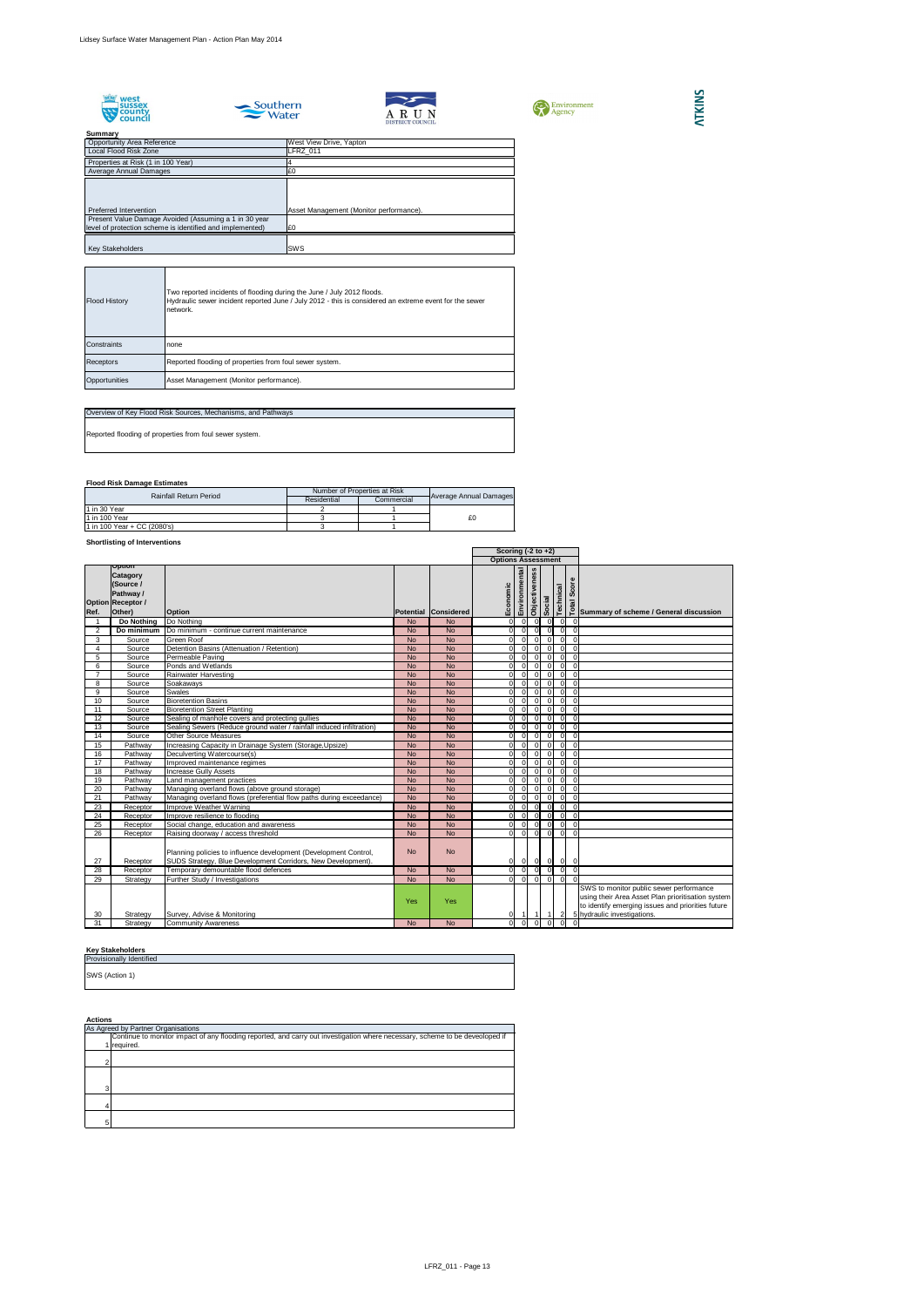









## **Flood Risk Damage Estimates**

## **Shortlisting of Interventions**

|                 |                                                                                                  |                                                                                                                                  |            |                      |  | Scoring $(-2 \text{ to } +2)$ |                |                      |                          |                         |                            |                                                                                                                                                                |
|-----------------|--------------------------------------------------------------------------------------------------|----------------------------------------------------------------------------------------------------------------------------------|------------|----------------------|--|-------------------------------|----------------|----------------------|--------------------------|-------------------------|----------------------------|----------------------------------------------------------------------------------------------------------------------------------------------------------------|
|                 |                                                                                                  |                                                                                                                                  |            |                      |  | <b>Options Assessment</b>     |                |                      |                          |                         |                            |                                                                                                                                                                |
| Ref.            | <b>Option</b><br><b>Catagory</b><br>(Source /<br>Pathway /<br><b>Option Receptor /</b><br>Other) | <b>Option</b>                                                                                                                    |            | Potential Considered |  | Economic                      | Environmental  | <b>Objectiveness</b> | Social                   | Technical               | <b>Total Score</b>         | Summary of scheme / General discussion                                                                                                                         |
|                 | Do Nothing                                                                                       | Do Nothing                                                                                                                       | <b>No</b>  | <b>No</b>            |  | $\Omega$                      | $\Omega$       | $\Omega$             | $\overline{0}$           |                         |                            |                                                                                                                                                                |
| $\overline{2}$  | Do minimum                                                                                       | Do minimum - continue current maintenance                                                                                        | Yes        | Yes                  |  |                               | $\overline{2}$ | $\overline{0}$       | 2                        | -1                      |                            |                                                                                                                                                                |
| 3               | Source                                                                                           | <b>Green Roof</b>                                                                                                                | <b>No</b>  | <b>No</b>            |  | $\cap$                        | $\Omega$       | -ol                  | 0                        |                         | -OI<br>$\Omega$            |                                                                                                                                                                |
|                 | Source                                                                                           | Detention Basins (Attenuation / Retention)                                                                                       | <b>Yes</b> | <b>Yes</b>           |  | $\overline{0}$                |                | $\overline{2}$       | $\overline{0}$           |                         | $\vert$ 2                  | Investigate conveying surface water away from<br>affected area and attenuate flows. This should be<br>completed after survey of existing drainage<br>5 assets. |
| 5               | Source                                                                                           | Permeable Paving                                                                                                                 | <b>No</b>  | <b>No</b>            |  | $\overline{0}$                | $\overline{0}$ | 0                    | -01                      |                         | 0 I                        |                                                                                                                                                                |
| 6               | Source                                                                                           | Ponds and Wetlands                                                                                                               | <b>No</b>  | <b>No</b>            |  | $\Omega$                      | $\overline{0}$ | -OI                  | $\overline{0}$           |                         | $\Omega$                   |                                                                                                                                                                |
|                 | Source                                                                                           | Rainwater Harvesting                                                                                                             | <b>Yes</b> | <b>Yes</b>           |  |                               |                |                      | $\mathbf{2}$             |                         | $\overline{2}$             | Installation of water butts in upstream catchment<br>9 to reduce surface water runoff.                                                                         |
| 8               | Source                                                                                           | Soakaways                                                                                                                        | <b>No</b>  | <b>No</b>            |  | $\Omega$                      | $\Omega$       | $\overline{0}$       | 0                        |                         | 0 I                        |                                                                                                                                                                |
| 9               | Source                                                                                           | <b>Swales</b>                                                                                                                    | <b>No</b>  | <b>No</b>            |  | $\Omega$                      | $\Omega$       | $\overline{0}$       | $\overline{0}$           |                         | $\overline{0}$<br>$\Omega$ |                                                                                                                                                                |
| 10              | Source                                                                                           | <b>Bioretention Basins</b>                                                                                                       | <b>No</b>  | <b>No</b>            |  | $\Omega$                      | $\Omega$       | $\overline{0}$       | $\overline{0}$           |                         | $\overline{0}$<br>$\Omega$ |                                                                                                                                                                |
| 11              | Source                                                                                           | <b>Bioretention Street Planting</b>                                                                                              | <b>No</b>  | <b>No</b>            |  | $\Omega$                      | $\Omega$       | $\overline{0}$       | $\Omega$                 |                         | $\Omega$                   |                                                                                                                                                                |
| 12              | Source                                                                                           | Sealing of manhole covers and protecting gullies                                                                                 | Yes        | Yes                  |  |                               |                | $\overline{2}$       | $\overline{2}$           |                         |                            | 8 Reduce surface water inflow.                                                                                                                                 |
| 13              | Source                                                                                           | Sealing Sewers (Reduce ground water / rainfall induced infiltration)                                                             | Yes        | <b>No</b>            |  | $\Omega$                      | $\Omega$       | $\overline{0}$       | 0                        |                         | 0                          | 0 Not considered a major issue here                                                                                                                            |
| 14              | Source                                                                                           | <b>Other Source Measures</b>                                                                                                     | <b>No</b>  | <b>No</b>            |  | $\overline{0}$                | 0              | $\overline{0}$       | $\overline{0}$           | $\overline{\mathbf{0}}$ |                            |                                                                                                                                                                |
| 15              | Pathway                                                                                          | Increasing Capacity in Drainage System (Storage, Upsize)                                                                         | Yes        | <b>Yes</b>           |  | 0                             | 0              | $\mathbf{2}$         | 0                        |                         | $\overline{2}$             | Investigate conveying surface water away from<br>affected area and attenuate flows. This should be<br>completed after survey of existing drainage<br>4 assets. |
| 16              | Pathway                                                                                          | Deculverting Watercourse(s)                                                                                                      | <b>No</b>  | <b>No</b>            |  | $\overline{0}$                | $\overline{0}$ | $\overline{0}$       | $\overline{0}$           |                         | $\overline{0}$             |                                                                                                                                                                |
| 17              | Pathway                                                                                          | Improved maintenance regimes                                                                                                     | Yes        | Yes                  |  | $-2$                          | $\overline{0}$ | $\overline{2}$       | $\overline{0}$           |                         | $\overline{2}$             | 2 optimisation of existing assets                                                                                                                              |
| 18              | Pathway                                                                                          | <b>Increase Gully Assets</b>                                                                                                     | <b>Yes</b> | <b>Yes</b>           |  | $\overline{0}$                |                | $\overline{2}$       | $\overline{1}$           |                         | $\vert$ 2                  | This should be investigated to remove highway<br>5 flooding.                                                                                                   |
| 19              | Pathway                                                                                          | Land management practices                                                                                                        | <b>No</b>  | <b>No</b>            |  | $\overline{0}$                | $\Omega$       | $\overline{0}$       | $\overline{0}$           |                         | - 0 I                      |                                                                                                                                                                |
| 20              | Pathway                                                                                          | Managing overland flows (above ground storage)                                                                                   | Yes        | <b>No</b>            |  | υI                            |                | $\overline{0}$       | 0                        |                         | υI                         |                                                                                                                                                                |
| $\overline{21}$ | Pathway                                                                                          | Managing overland flows (preferential flow paths during exceedance)                                                              | Yes        | <b>No</b>            |  | ΩI                            | - ol           | $\overline{0}$       | $\overline{0}$           |                         | $\overline{0}$             |                                                                                                                                                                |
| 22              | Pathway                                                                                          | Seperation of foul and surfacewater                                                                                              | <b>Yes</b> | <b>No</b>            |  | 0                             | 0              | $\overline{0}$       | $\overline{0}$           |                         | $\overline{0}$<br> 0       |                                                                                                                                                                |
| 23              | Receptor                                                                                         | Improve Weather Warning                                                                                                          | <b>No</b>  | <b>No</b>            |  | $\overline{0}$                | $\overline{0}$ | 0                    | $\overline{\phantom{a}}$ |                         | $\overline{0}$             |                                                                                                                                                                |
| 24              | Receptor                                                                                         | Improve resilience to flooding                                                                                                   | Yes        | Yes                  |  |                               |                |                      |                          |                         |                            | 9 To be considered in a hydraulic investigation                                                                                                                |
| 25              | Receptor                                                                                         | Social change, education and awareness                                                                                           | <b>No</b>  | <b>No</b>            |  | $\Omega$                      |                | $\overline{0}$       | $\overline{0}$           |                         | $\overline{0}$             |                                                                                                                                                                |
| 26              | Receptor                                                                                         | Raising doorway / access threshold                                                                                               | Yes        | Yes                  |  |                               | 2              | $\overline{2}$       | $\overline{2}$           |                         |                            | 9 To be considered in a hydraulic investigation                                                                                                                |
| 27              | Receptor                                                                                         | Planning policies to influence development (Development Control, SUDS<br>Strategy, Blue Development Corridors, New Development). | <b>Yes</b> | <b>Yes</b>           |  |                               |                |                      | $\overline{2}$           | $\overline{1}$          |                            | Implement SUDS on new brownfield<br>9 developments                                                                                                             |
| 28              | Receptor                                                                                         | Temporary demountable flood defences                                                                                             | Yes        | Yes                  |  |                               |                |                      | $\overline{0}$           |                         | $\overline{2}$             | 5 Potentially applicable.                                                                                                                                      |
| 29              | Strategy                                                                                         | Further Study / Investigations                                                                                                   | <b>Yes</b> | <b>Yes</b>           |  |                               |                |                      | $\overline{1}$           | -1                      |                            | Detailed hydraulic investigation is required to<br>confirm appropriate actions. Update ICM model to<br>5 assist the investigation.                             |
| 30              | Strategy                                                                                         | Survey, Advise & Monitoring                                                                                                      | <b>No</b>  | <b>No</b>            |  | 0                             | 0I             | 0                    | 0                        |                         | $\overline{0}$             |                                                                                                                                                                |
| 31              | Strategy                                                                                         | <b>Community Awareness</b>                                                                                                       | <b>No</b>  | <b>No</b>            |  | $\overline{0}$                | 0              | $\overline{0}$       | 0                        |                         | $\overline{0}$             | $\Omega$                                                                                                                                                       |

# **ATKINS**

Flooding occurs in highway area caused by pluvial runoff from fields to the west of Yapton Road which inundates ditch system. Highway runoff also occurs from the south from Norton Road and Yapton Road roundabout north into the LFRZ.

## **Key Stakeholders**

| <b>Provisionally Identified</b> |
|---------------------------------|
|                                 |
| WSCC (Action 1 to 5)            |
|                                 |

| <b>Actions</b> |                                                                                                                       |
|----------------|-----------------------------------------------------------------------------------------------------------------------|
|                | As Agreed by Partner Organisations                                                                                    |
|                | Optimise existing drainage assets. Continue maintenance of ditch system.                                              |
|                | 2 Monitor flooding to evaluate improvements in the ditch system.                                                      |
|                |                                                                                                                       |
|                | 3 Consider increased conveyance and provide attenuation for surface water flows into the fields to the north or east. |
|                | 4 Consider more gullies along Yapton Lane to intercept highway runoff from Norton Road and Yapton Road.               |
|                | 5 Investigate flood mitigations.                                                                                      |

## Overview of Key Flood Risk Sources, Mechanisms, and Pathways

| <b>Rainfall Return Period</b> | Number of Properties at Risk |            |                               |
|-------------------------------|------------------------------|------------|-------------------------------|
|                               | Residential                  | Commercial | <b>Average Annual Damages</b> |
| 11 in 30 Year                 |                              |            |                               |
| 11 in 100 Year                |                              |            | £4.439                        |
| 1 in 100 Year + CC (2080's)   |                              |            |                               |

| <b>Flood History</b> | Yapton Road and properties curtilage flooded badly Summer 2012 and Winter 2012. Approximately 20-30 cm<br>floodwater in road and property curtilage. Properties north of LFRZ also flooded badly during these events. No<br>evidence given to suggest flooding from sewers. |
|----------------------|-----------------------------------------------------------------------------------------------------------------------------------------------------------------------------------------------------------------------------------------------------------------------------|
| <b>I</b> Constraints | High ground water                                                                                                                                                                                                                                                           |
| <b>Receptors</b>     | Highway and property curtilage                                                                                                                                                                                                                                              |
| Opportunities        | Asset Management, flood resilience, conveyance and attenuation.                                                                                                                                                                                                             |

| <b>JUILLING V</b>                                              |                                                                 |
|----------------------------------------------------------------|-----------------------------------------------------------------|
| <b>Opportunity Area Reference</b>                              | Yapton Road, Middleton on Sea                                   |
| Local Flood Risk Zone                                          | LFRZ 012                                                        |
| Properties at Risk (1 in 100 Year)                             |                                                                 |
| Average Annual Damages                                         | £4,439                                                          |
|                                                                |                                                                 |
|                                                                |                                                                 |
|                                                                |                                                                 |
| Preferred Intervention                                         | Asset Management, flood resilience, conveyance and attenuation. |
| Present Value Damage Avoided (Assuming a 1 in 30 year level of |                                                                 |
| protection scheme is identified and implemented)               | £2,197                                                          |
|                                                                |                                                                 |
| <b>Key Stakeholders</b>                                        | <b>ADC &amp; WSCC</b>                                           |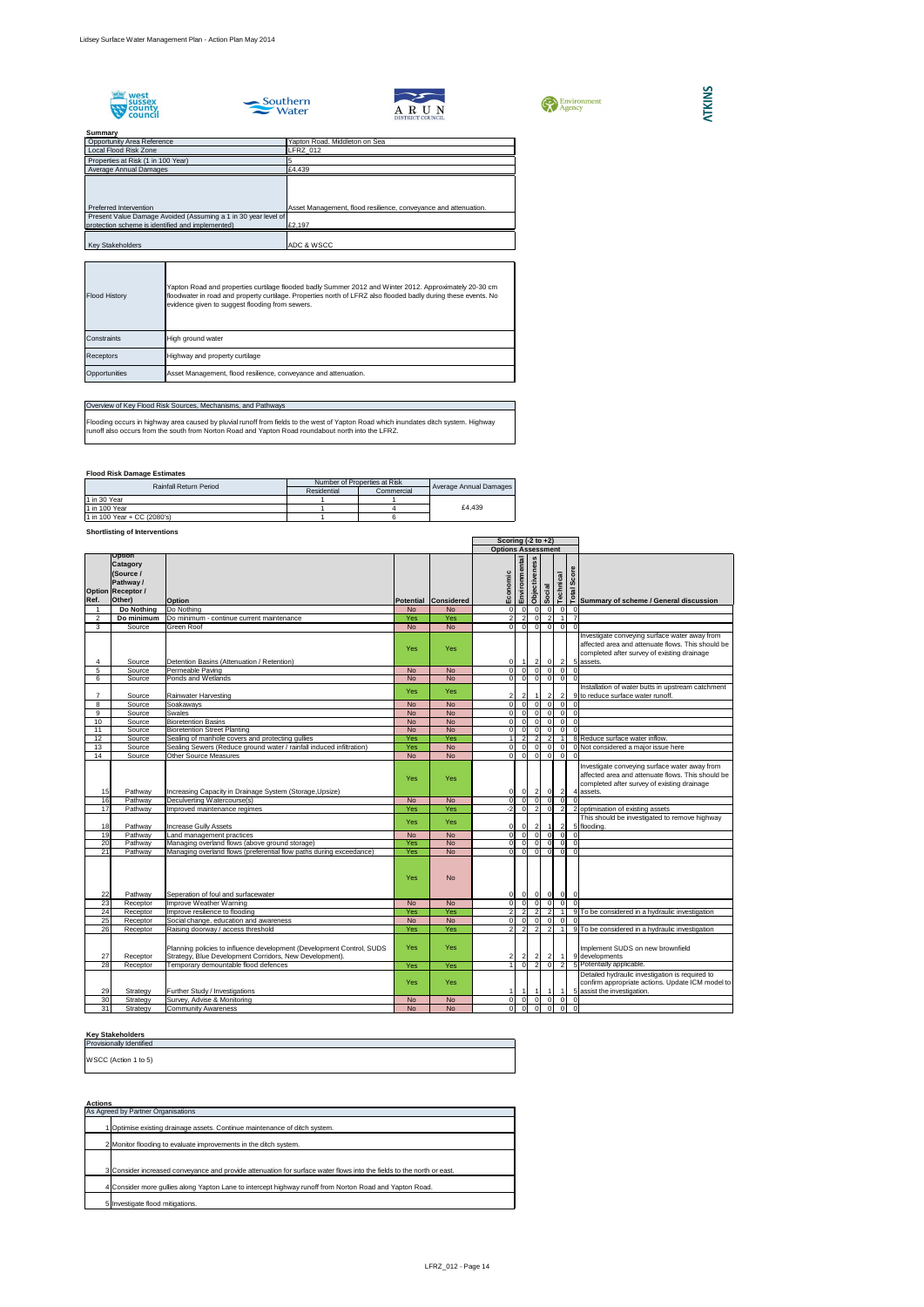









## **Flood Risk Damage Estimates**

## **Shortlisting of Interventions**

## **Key Stakeholders**

**Actions**

| Summary                                                        |                                |
|----------------------------------------------------------------|--------------------------------|
| <b>Opportunity Area Reference</b>                              | <b>Elmer Sands</b>             |
| Local Flood Risk Zone                                          | LFRZ_013                       |
| Properties at Risk (1 in 100 Year)                             | 60                             |
| Average Annual Damages                                         | £70,270                        |
|                                                                |                                |
|                                                                |                                |
|                                                                |                                |
| Preferred Intervention                                         | As detailed in the Elmer SWMP. |
| Present Value Damage Avoided (Assuming a 1 in 30 year level of |                                |
| protection scheme is identified and implemented)               | £18,790                        |
|                                                                |                                |
| <b>Key Stakeholders</b>                                        | <b>WSCC</b>                    |

| <b>Flood History</b> | Pluvial Flooding, ground water flooding. Flooding from foul sewer system. Historic flooding from coastline which<br>has since been mitigated by the installation of sea defences. |
|----------------------|-----------------------------------------------------------------------------------------------------------------------------------------------------------------------------------|
| <b>IConstraints</b>  | Low elevation.                                                                                                                                                                    |
| <b>Receptors</b>     | Highway flooding and internal flooding of properties                                                                                                                              |
| Opportunities        | As detailed in the Elmer SWMP.                                                                                                                                                    |

| <b>Options Assessment</b><br><b>Option</b><br>Environmental<br>ess<br><b>Catagory</b><br>Score<br>Objectiven<br>(Source /<br>Economic<br>Technical<br>Pathway /<br><b>Social</b><br>Total<br><b>Option Receptor /</b><br>Other)<br>Ref.<br>Potential Considered<br><b>Option</b><br>Summary of scheme / General discussion<br>Do Nothing<br>Do Nothing<br> 0 <br>$\overline{0}$<br>0<br>0 I<br>$\overline{0}$<br>0 I<br>$\overline{0}$<br>$\overline{0}$<br>$\overline{0}$<br>$\overline{2}$<br>Do minimum<br>Do minimum - continue current maintenance<br>$\Omega$<br>$\overline{0}$<br>$\overline{0}$<br> 0 <br>$\overline{0}$<br><b>Green Roof</b><br>$\overline{0}$<br>3<br>Source<br>0<br>$\Omega$<br>$\overline{0}$<br>Detention Basins (Attenuation / Retention)<br>$\overline{0}$<br>$\overline{0}$<br>Source<br>0<br>$\Omega$<br>$\overline{0}$<br>$\overline{0}$<br>4<br>$\overline{0}$<br>Permeable Paving<br>$\overline{0}$<br>5<br>Source<br>$\overline{0}$<br>$\overline{0}$<br>0<br>$\Omega$<br>$\overline{0}$<br>$\overline{0}$<br>Ponds and Wetlands<br>$\overline{0}$<br>$\overline{0}$<br>Source<br>$\Omega$<br>$\overline{0}$<br>6<br>$\overline{0}$<br>$\overline{0}$<br> 0 <br>$\overline{0}$<br>$\overline{0}$<br>$\overline{0}$<br>Source<br>Rainwater Harvesting<br>$\overline{0}$<br>$\overline{0}$<br>$\overline{0}$<br>$\overline{0}$<br>Soakaways<br>$\overline{0}$<br>$\overline{0}$<br>8<br>Source<br>$\overline{0}$<br>$\overline{0}$<br>9<br><b>Swales</b><br>$\overline{0}$<br>$\overline{0}$<br>$\overline{0}$<br>$\overline{0}$<br>Source<br>$\overline{0}$<br><b>Bioretention Basins</b><br>$\overline{0}$<br>$\overline{0}$<br>10<br>Source<br>$\overline{0}$<br>01<br>$\overline{0}$<br>$\overline{0}$<br><b>Bioretention Street Planting</b><br>$\overline{0}$<br>Source<br>$\overline{0}$<br>11<br>01<br>$\Omega$<br>- O I<br>Sealing of manhole covers and protecting gullies<br>$\overline{0}$<br>$\overline{0}$<br>12<br>Source<br> 0 <br>$\overline{0}$<br>$\overline{0}$<br>$\overline{0}$<br>13<br>Sealing Sewers (Reduce ground water / rainfall induced infiltration)<br> 0 <br>$\overline{0}$<br>$\overline{0}$<br>Source<br>$\overline{0}$<br>$\overline{0}$<br>$\overline{0}$<br><b>Other Source Measures</b><br>14<br>$\overline{0}$<br>$\overline{0}$<br>$\overline{0}$<br>Source<br>$\Omega$<br>$\overline{0}$<br>$\overline{0}$<br>Increasing Capacity in Drainage System (Storage, Upsize)<br>Pathway<br>$0\quad 0$<br>$\overline{0}$<br>15<br>01<br> 0 <br>$\overline{0}$<br>Deculverting Watercourse(s)<br> 0 <br>16<br> 0 <br> 0 <br>Pathway<br>01<br>$\overline{0}$<br>$\overline{0}$<br>17<br>$\overline{0}$<br>Pathway<br>Improved maintenance regimes<br>$\overline{0}$<br>$\overline{0}$<br>01<br>$\overline{0}$<br>$\overline{0}$<br>18<br>$\overline{0}$<br> 0 <br>Pathway<br><b>Increase Gully Assets</b><br>0<br>$\overline{0}$<br>$\overline{0}$<br>$\overline{0}$<br>$\overline{0}$<br> 0 <br>19<br>Land management practices<br>$\overline{0}$<br>$\overline{0}$<br>Pathway<br>$\overline{0}$<br> 0 <br>$\overline{0}$<br> 0 <br>Managing overland flows (above ground storage)<br>$\overline{0}$<br>$\overline{0}$<br>20<br> 0 <br>0<br>Pathway<br>$\overline{0}$<br> 0 <br>$\overline{\phantom{0}}$<br>$\overline{0}$<br>$\overline{0}$<br>21<br>οI<br>Managing overland flows (preferential flow paths during exceedance)<br>Pathway<br>$\overline{0}$<br>22<br>Seperation of foul and surfacewater<br>0<br>$\overline{0}$<br> 0 <br>$\overline{0}$<br>Pathway<br>$\overline{0}$<br>$\overline{0}$<br>23<br>Improve Weather Warning<br> 0 <br>$\overline{0}$<br>Receptor<br>$\Omega$<br>$\overline{0}$<br> 0 <br>24<br> 0 <br>$\overline{0}$<br>Improve resilience to flooding<br>$\overline{0}$<br>Receptor<br>$\overline{0}$<br>$\overline{0}$<br>$\overline{0}$<br>25<br>$\overline{\phantom{0}}$<br>$\overline{0}$<br>$\overline{0}$<br>Social change, education and awareness<br>$\overline{0}$<br>$\Omega$<br>$\overline{0}$<br>Receptor<br> 0 <br>$\overline{0}$<br>26<br>$\overline{0}$<br>Raising doorway / access threshold<br>ΟI<br>$\overline{0}$<br>$\overline{\mathbf{0}}$<br>Receptor<br>Planning policies to influence development (Development Control, SUDS<br>Receptor<br>Strategy, Blue Development Corridors, New Development).<br>27<br>$\overline{0}$<br>$\overline{0}$<br>$\overline{0}$<br>$\overline{0}$<br>$\overline{\mathbf{0}}$<br> 0 <br>28<br>Temporary demountable flood defences<br>$\overline{0}$<br>$\overline{0}$<br>$\overline{0}$<br>Receptor<br>$\Omega$<br>$\overline{0}$<br>$\overline{0}$<br>$\overline{\phantom{0}}$<br>$\overline{0}$<br>29<br>Further Study / Investigations<br>$\overline{\mathbf{0}}$<br>$\overline{0}$<br>$\overline{0}$<br>$\overline{0}$<br>Strategy<br>$\overline{\phantom{0}}$<br>$\overline{\phantom{0}}$<br>Survey, Advise & Monitoring<br>$\overline{0}$<br>$\overline{0}$<br>30<br>$\overline{0}$<br> 0 <br>Strategy<br>$\overline{\circ}$<br>$\overline{0}$<br>$\overline{0}$<br>31<br>$\overline{0}$<br>$\overline{0}$<br>$\overline{0}$<br><b>Community Awareness</b><br>Strategy |  |  | Scoring $(-2 \text{ to } +2)$ |  |  |  |
|------------------------------------------------------------------------------------------------------------------------------------------------------------------------------------------------------------------------------------------------------------------------------------------------------------------------------------------------------------------------------------------------------------------------------------------------------------------------------------------------------------------------------------------------------------------------------------------------------------------------------------------------------------------------------------------------------------------------------------------------------------------------------------------------------------------------------------------------------------------------------------------------------------------------------------------------------------------------------------------------------------------------------------------------------------------------------------------------------------------------------------------------------------------------------------------------------------------------------------------------------------------------------------------------------------------------------------------------------------------------------------------------------------------------------------------------------------------------------------------------------------------------------------------------------------------------------------------------------------------------------------------------------------------------------------------------------------------------------------------------------------------------------------------------------------------------------------------------------------------------------------------------------------------------------------------------------------------------------------------------------------------------------------------------------------------------------------------------------------------------------------------------------------------------------------------------------------------------------------------------------------------------------------------------------------------------------------------------------------------------------------------------------------------------------------------------------------------------------------------------------------------------------------------------------------------------------------------------------------------------------------------------------------------------------------------------------------------------------------------------------------------------------------------------------------------------------------------------------------------------------------------------------------------------------------------------------------------------------------------------------------------------------------------------------------------------------------------------------------------------------------------------------------------------------------------------------------------------------------------------------------------------------------------------------------------------------------------------------------------------------------------------------------------------------------------------------------------------------------------------------------------------------------------------------------------------------------------------------------------------------------------------------------------------------------------------------------------------------------------------------------------------------------------------------------------------------------------------------------------------------------------------------------------------------------------------------------------------------------------------------------------------------------------------------------------------------------------------------------------------------------------------------------------------------------------------------------------------------------------------------------------------------------------------------------------------------------------------------------------------------------------------------------------------------------------------------------------------------------------------------------------------------------------------------------------------------------------------------------------------------------------------------------------------------------------------------------------------------------------------------------------------------------------------------------------------------------------------------------------------------------------------------------------------------------------------------------------------------------------------------------------------------------------------------------------------------------------------------------------------------------------|--|--|-------------------------------|--|--|--|
|                                                                                                                                                                                                                                                                                                                                                                                                                                                                                                                                                                                                                                                                                                                                                                                                                                                                                                                                                                                                                                                                                                                                                                                                                                                                                                                                                                                                                                                                                                                                                                                                                                                                                                                                                                                                                                                                                                                                                                                                                                                                                                                                                                                                                                                                                                                                                                                                                                                                                                                                                                                                                                                                                                                                                                                                                                                                                                                                                                                                                                                                                                                                                                                                                                                                                                                                                                                                                                                                                                                                                                                                                                                                                                                                                                                                                                                                                                                                                                                                                                                                                                                                                                                                                                                                                                                                                                                                                                                                                                                                                                                                                                                                                                                                                                                                                                                                                                                                                                                                                                                                                                                                          |  |  |                               |  |  |  |
|                                                                                                                                                                                                                                                                                                                                                                                                                                                                                                                                                                                                                                                                                                                                                                                                                                                                                                                                                                                                                                                                                                                                                                                                                                                                                                                                                                                                                                                                                                                                                                                                                                                                                                                                                                                                                                                                                                                                                                                                                                                                                                                                                                                                                                                                                                                                                                                                                                                                                                                                                                                                                                                                                                                                                                                                                                                                                                                                                                                                                                                                                                                                                                                                                                                                                                                                                                                                                                                                                                                                                                                                                                                                                                                                                                                                                                                                                                                                                                                                                                                                                                                                                                                                                                                                                                                                                                                                                                                                                                                                                                                                                                                                                                                                                                                                                                                                                                                                                                                                                                                                                                                                          |  |  |                               |  |  |  |
|                                                                                                                                                                                                                                                                                                                                                                                                                                                                                                                                                                                                                                                                                                                                                                                                                                                                                                                                                                                                                                                                                                                                                                                                                                                                                                                                                                                                                                                                                                                                                                                                                                                                                                                                                                                                                                                                                                                                                                                                                                                                                                                                                                                                                                                                                                                                                                                                                                                                                                                                                                                                                                                                                                                                                                                                                                                                                                                                                                                                                                                                                                                                                                                                                                                                                                                                                                                                                                                                                                                                                                                                                                                                                                                                                                                                                                                                                                                                                                                                                                                                                                                                                                                                                                                                                                                                                                                                                                                                                                                                                                                                                                                                                                                                                                                                                                                                                                                                                                                                                                                                                                                                          |  |  |                               |  |  |  |
|                                                                                                                                                                                                                                                                                                                                                                                                                                                                                                                                                                                                                                                                                                                                                                                                                                                                                                                                                                                                                                                                                                                                                                                                                                                                                                                                                                                                                                                                                                                                                                                                                                                                                                                                                                                                                                                                                                                                                                                                                                                                                                                                                                                                                                                                                                                                                                                                                                                                                                                                                                                                                                                                                                                                                                                                                                                                                                                                                                                                                                                                                                                                                                                                                                                                                                                                                                                                                                                                                                                                                                                                                                                                                                                                                                                                                                                                                                                                                                                                                                                                                                                                                                                                                                                                                                                                                                                                                                                                                                                                                                                                                                                                                                                                                                                                                                                                                                                                                                                                                                                                                                                                          |  |  |                               |  |  |  |
|                                                                                                                                                                                                                                                                                                                                                                                                                                                                                                                                                                                                                                                                                                                                                                                                                                                                                                                                                                                                                                                                                                                                                                                                                                                                                                                                                                                                                                                                                                                                                                                                                                                                                                                                                                                                                                                                                                                                                                                                                                                                                                                                                                                                                                                                                                                                                                                                                                                                                                                                                                                                                                                                                                                                                                                                                                                                                                                                                                                                                                                                                                                                                                                                                                                                                                                                                                                                                                                                                                                                                                                                                                                                                                                                                                                                                                                                                                                                                                                                                                                                                                                                                                                                                                                                                                                                                                                                                                                                                                                                                                                                                                                                                                                                                                                                                                                                                                                                                                                                                                                                                                                                          |  |  |                               |  |  |  |
|                                                                                                                                                                                                                                                                                                                                                                                                                                                                                                                                                                                                                                                                                                                                                                                                                                                                                                                                                                                                                                                                                                                                                                                                                                                                                                                                                                                                                                                                                                                                                                                                                                                                                                                                                                                                                                                                                                                                                                                                                                                                                                                                                                                                                                                                                                                                                                                                                                                                                                                                                                                                                                                                                                                                                                                                                                                                                                                                                                                                                                                                                                                                                                                                                                                                                                                                                                                                                                                                                                                                                                                                                                                                                                                                                                                                                                                                                                                                                                                                                                                                                                                                                                                                                                                                                                                                                                                                                                                                                                                                                                                                                                                                                                                                                                                                                                                                                                                                                                                                                                                                                                                                          |  |  |                               |  |  |  |
|                                                                                                                                                                                                                                                                                                                                                                                                                                                                                                                                                                                                                                                                                                                                                                                                                                                                                                                                                                                                                                                                                                                                                                                                                                                                                                                                                                                                                                                                                                                                                                                                                                                                                                                                                                                                                                                                                                                                                                                                                                                                                                                                                                                                                                                                                                                                                                                                                                                                                                                                                                                                                                                                                                                                                                                                                                                                                                                                                                                                                                                                                                                                                                                                                                                                                                                                                                                                                                                                                                                                                                                                                                                                                                                                                                                                                                                                                                                                                                                                                                                                                                                                                                                                                                                                                                                                                                                                                                                                                                                                                                                                                                                                                                                                                                                                                                                                                                                                                                                                                                                                                                                                          |  |  |                               |  |  |  |
|                                                                                                                                                                                                                                                                                                                                                                                                                                                                                                                                                                                                                                                                                                                                                                                                                                                                                                                                                                                                                                                                                                                                                                                                                                                                                                                                                                                                                                                                                                                                                                                                                                                                                                                                                                                                                                                                                                                                                                                                                                                                                                                                                                                                                                                                                                                                                                                                                                                                                                                                                                                                                                                                                                                                                                                                                                                                                                                                                                                                                                                                                                                                                                                                                                                                                                                                                                                                                                                                                                                                                                                                                                                                                                                                                                                                                                                                                                                                                                                                                                                                                                                                                                                                                                                                                                                                                                                                                                                                                                                                                                                                                                                                                                                                                                                                                                                                                                                                                                                                                                                                                                                                          |  |  |                               |  |  |  |
|                                                                                                                                                                                                                                                                                                                                                                                                                                                                                                                                                                                                                                                                                                                                                                                                                                                                                                                                                                                                                                                                                                                                                                                                                                                                                                                                                                                                                                                                                                                                                                                                                                                                                                                                                                                                                                                                                                                                                                                                                                                                                                                                                                                                                                                                                                                                                                                                                                                                                                                                                                                                                                                                                                                                                                                                                                                                                                                                                                                                                                                                                                                                                                                                                                                                                                                                                                                                                                                                                                                                                                                                                                                                                                                                                                                                                                                                                                                                                                                                                                                                                                                                                                                                                                                                                                                                                                                                                                                                                                                                                                                                                                                                                                                                                                                                                                                                                                                                                                                                                                                                                                                                          |  |  |                               |  |  |  |
|                                                                                                                                                                                                                                                                                                                                                                                                                                                                                                                                                                                                                                                                                                                                                                                                                                                                                                                                                                                                                                                                                                                                                                                                                                                                                                                                                                                                                                                                                                                                                                                                                                                                                                                                                                                                                                                                                                                                                                                                                                                                                                                                                                                                                                                                                                                                                                                                                                                                                                                                                                                                                                                                                                                                                                                                                                                                                                                                                                                                                                                                                                                                                                                                                                                                                                                                                                                                                                                                                                                                                                                                                                                                                                                                                                                                                                                                                                                                                                                                                                                                                                                                                                                                                                                                                                                                                                                                                                                                                                                                                                                                                                                                                                                                                                                                                                                                                                                                                                                                                                                                                                                                          |  |  |                               |  |  |  |
|                                                                                                                                                                                                                                                                                                                                                                                                                                                                                                                                                                                                                                                                                                                                                                                                                                                                                                                                                                                                                                                                                                                                                                                                                                                                                                                                                                                                                                                                                                                                                                                                                                                                                                                                                                                                                                                                                                                                                                                                                                                                                                                                                                                                                                                                                                                                                                                                                                                                                                                                                                                                                                                                                                                                                                                                                                                                                                                                                                                                                                                                                                                                                                                                                                                                                                                                                                                                                                                                                                                                                                                                                                                                                                                                                                                                                                                                                                                                                                                                                                                                                                                                                                                                                                                                                                                                                                                                                                                                                                                                                                                                                                                                                                                                                                                                                                                                                                                                                                                                                                                                                                                                          |  |  |                               |  |  |  |
|                                                                                                                                                                                                                                                                                                                                                                                                                                                                                                                                                                                                                                                                                                                                                                                                                                                                                                                                                                                                                                                                                                                                                                                                                                                                                                                                                                                                                                                                                                                                                                                                                                                                                                                                                                                                                                                                                                                                                                                                                                                                                                                                                                                                                                                                                                                                                                                                                                                                                                                                                                                                                                                                                                                                                                                                                                                                                                                                                                                                                                                                                                                                                                                                                                                                                                                                                                                                                                                                                                                                                                                                                                                                                                                                                                                                                                                                                                                                                                                                                                                                                                                                                                                                                                                                                                                                                                                                                                                                                                                                                                                                                                                                                                                                                                                                                                                                                                                                                                                                                                                                                                                                          |  |  |                               |  |  |  |
|                                                                                                                                                                                                                                                                                                                                                                                                                                                                                                                                                                                                                                                                                                                                                                                                                                                                                                                                                                                                                                                                                                                                                                                                                                                                                                                                                                                                                                                                                                                                                                                                                                                                                                                                                                                                                                                                                                                                                                                                                                                                                                                                                                                                                                                                                                                                                                                                                                                                                                                                                                                                                                                                                                                                                                                                                                                                                                                                                                                                                                                                                                                                                                                                                                                                                                                                                                                                                                                                                                                                                                                                                                                                                                                                                                                                                                                                                                                                                                                                                                                                                                                                                                                                                                                                                                                                                                                                                                                                                                                                                                                                                                                                                                                                                                                                                                                                                                                                                                                                                                                                                                                                          |  |  |                               |  |  |  |
|                                                                                                                                                                                                                                                                                                                                                                                                                                                                                                                                                                                                                                                                                                                                                                                                                                                                                                                                                                                                                                                                                                                                                                                                                                                                                                                                                                                                                                                                                                                                                                                                                                                                                                                                                                                                                                                                                                                                                                                                                                                                                                                                                                                                                                                                                                                                                                                                                                                                                                                                                                                                                                                                                                                                                                                                                                                                                                                                                                                                                                                                                                                                                                                                                                                                                                                                                                                                                                                                                                                                                                                                                                                                                                                                                                                                                                                                                                                                                                                                                                                                                                                                                                                                                                                                                                                                                                                                                                                                                                                                                                                                                                                                                                                                                                                                                                                                                                                                                                                                                                                                                                                                          |  |  |                               |  |  |  |
|                                                                                                                                                                                                                                                                                                                                                                                                                                                                                                                                                                                                                                                                                                                                                                                                                                                                                                                                                                                                                                                                                                                                                                                                                                                                                                                                                                                                                                                                                                                                                                                                                                                                                                                                                                                                                                                                                                                                                                                                                                                                                                                                                                                                                                                                                                                                                                                                                                                                                                                                                                                                                                                                                                                                                                                                                                                                                                                                                                                                                                                                                                                                                                                                                                                                                                                                                                                                                                                                                                                                                                                                                                                                                                                                                                                                                                                                                                                                                                                                                                                                                                                                                                                                                                                                                                                                                                                                                                                                                                                                                                                                                                                                                                                                                                                                                                                                                                                                                                                                                                                                                                                                          |  |  |                               |  |  |  |
|                                                                                                                                                                                                                                                                                                                                                                                                                                                                                                                                                                                                                                                                                                                                                                                                                                                                                                                                                                                                                                                                                                                                                                                                                                                                                                                                                                                                                                                                                                                                                                                                                                                                                                                                                                                                                                                                                                                                                                                                                                                                                                                                                                                                                                                                                                                                                                                                                                                                                                                                                                                                                                                                                                                                                                                                                                                                                                                                                                                                                                                                                                                                                                                                                                                                                                                                                                                                                                                                                                                                                                                                                                                                                                                                                                                                                                                                                                                                                                                                                                                                                                                                                                                                                                                                                                                                                                                                                                                                                                                                                                                                                                                                                                                                                                                                                                                                                                                                                                                                                                                                                                                                          |  |  |                               |  |  |  |
|                                                                                                                                                                                                                                                                                                                                                                                                                                                                                                                                                                                                                                                                                                                                                                                                                                                                                                                                                                                                                                                                                                                                                                                                                                                                                                                                                                                                                                                                                                                                                                                                                                                                                                                                                                                                                                                                                                                                                                                                                                                                                                                                                                                                                                                                                                                                                                                                                                                                                                                                                                                                                                                                                                                                                                                                                                                                                                                                                                                                                                                                                                                                                                                                                                                                                                                                                                                                                                                                                                                                                                                                                                                                                                                                                                                                                                                                                                                                                                                                                                                                                                                                                                                                                                                                                                                                                                                                                                                                                                                                                                                                                                                                                                                                                                                                                                                                                                                                                                                                                                                                                                                                          |  |  |                               |  |  |  |
|                                                                                                                                                                                                                                                                                                                                                                                                                                                                                                                                                                                                                                                                                                                                                                                                                                                                                                                                                                                                                                                                                                                                                                                                                                                                                                                                                                                                                                                                                                                                                                                                                                                                                                                                                                                                                                                                                                                                                                                                                                                                                                                                                                                                                                                                                                                                                                                                                                                                                                                                                                                                                                                                                                                                                                                                                                                                                                                                                                                                                                                                                                                                                                                                                                                                                                                                                                                                                                                                                                                                                                                                                                                                                                                                                                                                                                                                                                                                                                                                                                                                                                                                                                                                                                                                                                                                                                                                                                                                                                                                                                                                                                                                                                                                                                                                                                                                                                                                                                                                                                                                                                                                          |  |  |                               |  |  |  |
|                                                                                                                                                                                                                                                                                                                                                                                                                                                                                                                                                                                                                                                                                                                                                                                                                                                                                                                                                                                                                                                                                                                                                                                                                                                                                                                                                                                                                                                                                                                                                                                                                                                                                                                                                                                                                                                                                                                                                                                                                                                                                                                                                                                                                                                                                                                                                                                                                                                                                                                                                                                                                                                                                                                                                                                                                                                                                                                                                                                                                                                                                                                                                                                                                                                                                                                                                                                                                                                                                                                                                                                                                                                                                                                                                                                                                                                                                                                                                                                                                                                                                                                                                                                                                                                                                                                                                                                                                                                                                                                                                                                                                                                                                                                                                                                                                                                                                                                                                                                                                                                                                                                                          |  |  |                               |  |  |  |
|                                                                                                                                                                                                                                                                                                                                                                                                                                                                                                                                                                                                                                                                                                                                                                                                                                                                                                                                                                                                                                                                                                                                                                                                                                                                                                                                                                                                                                                                                                                                                                                                                                                                                                                                                                                                                                                                                                                                                                                                                                                                                                                                                                                                                                                                                                                                                                                                                                                                                                                                                                                                                                                                                                                                                                                                                                                                                                                                                                                                                                                                                                                                                                                                                                                                                                                                                                                                                                                                                                                                                                                                                                                                                                                                                                                                                                                                                                                                                                                                                                                                                                                                                                                                                                                                                                                                                                                                                                                                                                                                                                                                                                                                                                                                                                                                                                                                                                                                                                                                                                                                                                                                          |  |  |                               |  |  |  |
|                                                                                                                                                                                                                                                                                                                                                                                                                                                                                                                                                                                                                                                                                                                                                                                                                                                                                                                                                                                                                                                                                                                                                                                                                                                                                                                                                                                                                                                                                                                                                                                                                                                                                                                                                                                                                                                                                                                                                                                                                                                                                                                                                                                                                                                                                                                                                                                                                                                                                                                                                                                                                                                                                                                                                                                                                                                                                                                                                                                                                                                                                                                                                                                                                                                                                                                                                                                                                                                                                                                                                                                                                                                                                                                                                                                                                                                                                                                                                                                                                                                                                                                                                                                                                                                                                                                                                                                                                                                                                                                                                                                                                                                                                                                                                                                                                                                                                                                                                                                                                                                                                                                                          |  |  |                               |  |  |  |
|                                                                                                                                                                                                                                                                                                                                                                                                                                                                                                                                                                                                                                                                                                                                                                                                                                                                                                                                                                                                                                                                                                                                                                                                                                                                                                                                                                                                                                                                                                                                                                                                                                                                                                                                                                                                                                                                                                                                                                                                                                                                                                                                                                                                                                                                                                                                                                                                                                                                                                                                                                                                                                                                                                                                                                                                                                                                                                                                                                                                                                                                                                                                                                                                                                                                                                                                                                                                                                                                                                                                                                                                                                                                                                                                                                                                                                                                                                                                                                                                                                                                                                                                                                                                                                                                                                                                                                                                                                                                                                                                                                                                                                                                                                                                                                                                                                                                                                                                                                                                                                                                                                                                          |  |  |                               |  |  |  |
|                                                                                                                                                                                                                                                                                                                                                                                                                                                                                                                                                                                                                                                                                                                                                                                                                                                                                                                                                                                                                                                                                                                                                                                                                                                                                                                                                                                                                                                                                                                                                                                                                                                                                                                                                                                                                                                                                                                                                                                                                                                                                                                                                                                                                                                                                                                                                                                                                                                                                                                                                                                                                                                                                                                                                                                                                                                                                                                                                                                                                                                                                                                                                                                                                                                                                                                                                                                                                                                                                                                                                                                                                                                                                                                                                                                                                                                                                                                                                                                                                                                                                                                                                                                                                                                                                                                                                                                                                                                                                                                                                                                                                                                                                                                                                                                                                                                                                                                                                                                                                                                                                                                                          |  |  |                               |  |  |  |
|                                                                                                                                                                                                                                                                                                                                                                                                                                                                                                                                                                                                                                                                                                                                                                                                                                                                                                                                                                                                                                                                                                                                                                                                                                                                                                                                                                                                                                                                                                                                                                                                                                                                                                                                                                                                                                                                                                                                                                                                                                                                                                                                                                                                                                                                                                                                                                                                                                                                                                                                                                                                                                                                                                                                                                                                                                                                                                                                                                                                                                                                                                                                                                                                                                                                                                                                                                                                                                                                                                                                                                                                                                                                                                                                                                                                                                                                                                                                                                                                                                                                                                                                                                                                                                                                                                                                                                                                                                                                                                                                                                                                                                                                                                                                                                                                                                                                                                                                                                                                                                                                                                                                          |  |  |                               |  |  |  |
|                                                                                                                                                                                                                                                                                                                                                                                                                                                                                                                                                                                                                                                                                                                                                                                                                                                                                                                                                                                                                                                                                                                                                                                                                                                                                                                                                                                                                                                                                                                                                                                                                                                                                                                                                                                                                                                                                                                                                                                                                                                                                                                                                                                                                                                                                                                                                                                                                                                                                                                                                                                                                                                                                                                                                                                                                                                                                                                                                                                                                                                                                                                                                                                                                                                                                                                                                                                                                                                                                                                                                                                                                                                                                                                                                                                                                                                                                                                                                                                                                                                                                                                                                                                                                                                                                                                                                                                                                                                                                                                                                                                                                                                                                                                                                                                                                                                                                                                                                                                                                                                                                                                                          |  |  |                               |  |  |  |
|                                                                                                                                                                                                                                                                                                                                                                                                                                                                                                                                                                                                                                                                                                                                                                                                                                                                                                                                                                                                                                                                                                                                                                                                                                                                                                                                                                                                                                                                                                                                                                                                                                                                                                                                                                                                                                                                                                                                                                                                                                                                                                                                                                                                                                                                                                                                                                                                                                                                                                                                                                                                                                                                                                                                                                                                                                                                                                                                                                                                                                                                                                                                                                                                                                                                                                                                                                                                                                                                                                                                                                                                                                                                                                                                                                                                                                                                                                                                                                                                                                                                                                                                                                                                                                                                                                                                                                                                                                                                                                                                                                                                                                                                                                                                                                                                                                                                                                                                                                                                                                                                                                                                          |  |  |                               |  |  |  |
|                                                                                                                                                                                                                                                                                                                                                                                                                                                                                                                                                                                                                                                                                                                                                                                                                                                                                                                                                                                                                                                                                                                                                                                                                                                                                                                                                                                                                                                                                                                                                                                                                                                                                                                                                                                                                                                                                                                                                                                                                                                                                                                                                                                                                                                                                                                                                                                                                                                                                                                                                                                                                                                                                                                                                                                                                                                                                                                                                                                                                                                                                                                                                                                                                                                                                                                                                                                                                                                                                                                                                                                                                                                                                                                                                                                                                                                                                                                                                                                                                                                                                                                                                                                                                                                                                                                                                                                                                                                                                                                                                                                                                                                                                                                                                                                                                                                                                                                                                                                                                                                                                                                                          |  |  |                               |  |  |  |
|                                                                                                                                                                                                                                                                                                                                                                                                                                                                                                                                                                                                                                                                                                                                                                                                                                                                                                                                                                                                                                                                                                                                                                                                                                                                                                                                                                                                                                                                                                                                                                                                                                                                                                                                                                                                                                                                                                                                                                                                                                                                                                                                                                                                                                                                                                                                                                                                                                                                                                                                                                                                                                                                                                                                                                                                                                                                                                                                                                                                                                                                                                                                                                                                                                                                                                                                                                                                                                                                                                                                                                                                                                                                                                                                                                                                                                                                                                                                                                                                                                                                                                                                                                                                                                                                                                                                                                                                                                                                                                                                                                                                                                                                                                                                                                                                                                                                                                                                                                                                                                                                                                                                          |  |  |                               |  |  |  |
|                                                                                                                                                                                                                                                                                                                                                                                                                                                                                                                                                                                                                                                                                                                                                                                                                                                                                                                                                                                                                                                                                                                                                                                                                                                                                                                                                                                                                                                                                                                                                                                                                                                                                                                                                                                                                                                                                                                                                                                                                                                                                                                                                                                                                                                                                                                                                                                                                                                                                                                                                                                                                                                                                                                                                                                                                                                                                                                                                                                                                                                                                                                                                                                                                                                                                                                                                                                                                                                                                                                                                                                                                                                                                                                                                                                                                                                                                                                                                                                                                                                                                                                                                                                                                                                                                                                                                                                                                                                                                                                                                                                                                                                                                                                                                                                                                                                                                                                                                                                                                                                                                                                                          |  |  |                               |  |  |  |
|                                                                                                                                                                                                                                                                                                                                                                                                                                                                                                                                                                                                                                                                                                                                                                                                                                                                                                                                                                                                                                                                                                                                                                                                                                                                                                                                                                                                                                                                                                                                                                                                                                                                                                                                                                                                                                                                                                                                                                                                                                                                                                                                                                                                                                                                                                                                                                                                                                                                                                                                                                                                                                                                                                                                                                                                                                                                                                                                                                                                                                                                                                                                                                                                                                                                                                                                                                                                                                                                                                                                                                                                                                                                                                                                                                                                                                                                                                                                                                                                                                                                                                                                                                                                                                                                                                                                                                                                                                                                                                                                                                                                                                                                                                                                                                                                                                                                                                                                                                                                                                                                                                                                          |  |  |                               |  |  |  |
|                                                                                                                                                                                                                                                                                                                                                                                                                                                                                                                                                                                                                                                                                                                                                                                                                                                                                                                                                                                                                                                                                                                                                                                                                                                                                                                                                                                                                                                                                                                                                                                                                                                                                                                                                                                                                                                                                                                                                                                                                                                                                                                                                                                                                                                                                                                                                                                                                                                                                                                                                                                                                                                                                                                                                                                                                                                                                                                                                                                                                                                                                                                                                                                                                                                                                                                                                                                                                                                                                                                                                                                                                                                                                                                                                                                                                                                                                                                                                                                                                                                                                                                                                                                                                                                                                                                                                                                                                                                                                                                                                                                                                                                                                                                                                                                                                                                                                                                                                                                                                                                                                                                                          |  |  |                               |  |  |  |
|                                                                                                                                                                                                                                                                                                                                                                                                                                                                                                                                                                                                                                                                                                                                                                                                                                                                                                                                                                                                                                                                                                                                                                                                                                                                                                                                                                                                                                                                                                                                                                                                                                                                                                                                                                                                                                                                                                                                                                                                                                                                                                                                                                                                                                                                                                                                                                                                                                                                                                                                                                                                                                                                                                                                                                                                                                                                                                                                                                                                                                                                                                                                                                                                                                                                                                                                                                                                                                                                                                                                                                                                                                                                                                                                                                                                                                                                                                                                                                                                                                                                                                                                                                                                                                                                                                                                                                                                                                                                                                                                                                                                                                                                                                                                                                                                                                                                                                                                                                                                                                                                                                                                          |  |  |                               |  |  |  |
|                                                                                                                                                                                                                                                                                                                                                                                                                                                                                                                                                                                                                                                                                                                                                                                                                                                                                                                                                                                                                                                                                                                                                                                                                                                                                                                                                                                                                                                                                                                                                                                                                                                                                                                                                                                                                                                                                                                                                                                                                                                                                                                                                                                                                                                                                                                                                                                                                                                                                                                                                                                                                                                                                                                                                                                                                                                                                                                                                                                                                                                                                                                                                                                                                                                                                                                                                                                                                                                                                                                                                                                                                                                                                                                                                                                                                                                                                                                                                                                                                                                                                                                                                                                                                                                                                                                                                                                                                                                                                                                                                                                                                                                                                                                                                                                                                                                                                                                                                                                                                                                                                                                                          |  |  |                               |  |  |  |

# **ATKINS**

## Overview of Key Flood Risk Sources, Mechanisms, and Pathways

Under capacity in surface water drainage network. Capacity in the soakaways affected by high groundwater. Groundwater flood risk in the lowest part of the LFRZ in The Hard.

| <b>Rainfall Return Period</b> | Number of Properties at Risk | <b>Average Annual Damages</b> |         |  |
|-------------------------------|------------------------------|-------------------------------|---------|--|
|                               | Residential                  | Commercial                    |         |  |
| $1$ in 30 Year                | 35                           |                               |         |  |
| 11 in 100 Year                | 56                           |                               | £70.270 |  |
| 1 in 100 Year + CC (2080's)   | 68                           |                               |         |  |

| Avuvus |                                                                                    |  |  |  |  |  |  |
|--------|------------------------------------------------------------------------------------|--|--|--|--|--|--|
|        | As Agreed by Partner Organisations                                                 |  |  |  |  |  |  |
|        | 1 As detailed in the Elmer SWMP and progress with the FDGIA funded investigations. |  |  |  |  |  |  |
| റ      |                                                                                    |  |  |  |  |  |  |
|        |                                                                                    |  |  |  |  |  |  |
| ົ      |                                                                                    |  |  |  |  |  |  |
|        |                                                                                    |  |  |  |  |  |  |
| 5      |                                                                                    |  |  |  |  |  |  |

| , <i></i>                       |
|---------------------------------|
| <b>Provisionally Identified</b> |
|                                 |
| WSCC (Action 1)                 |
|                                 |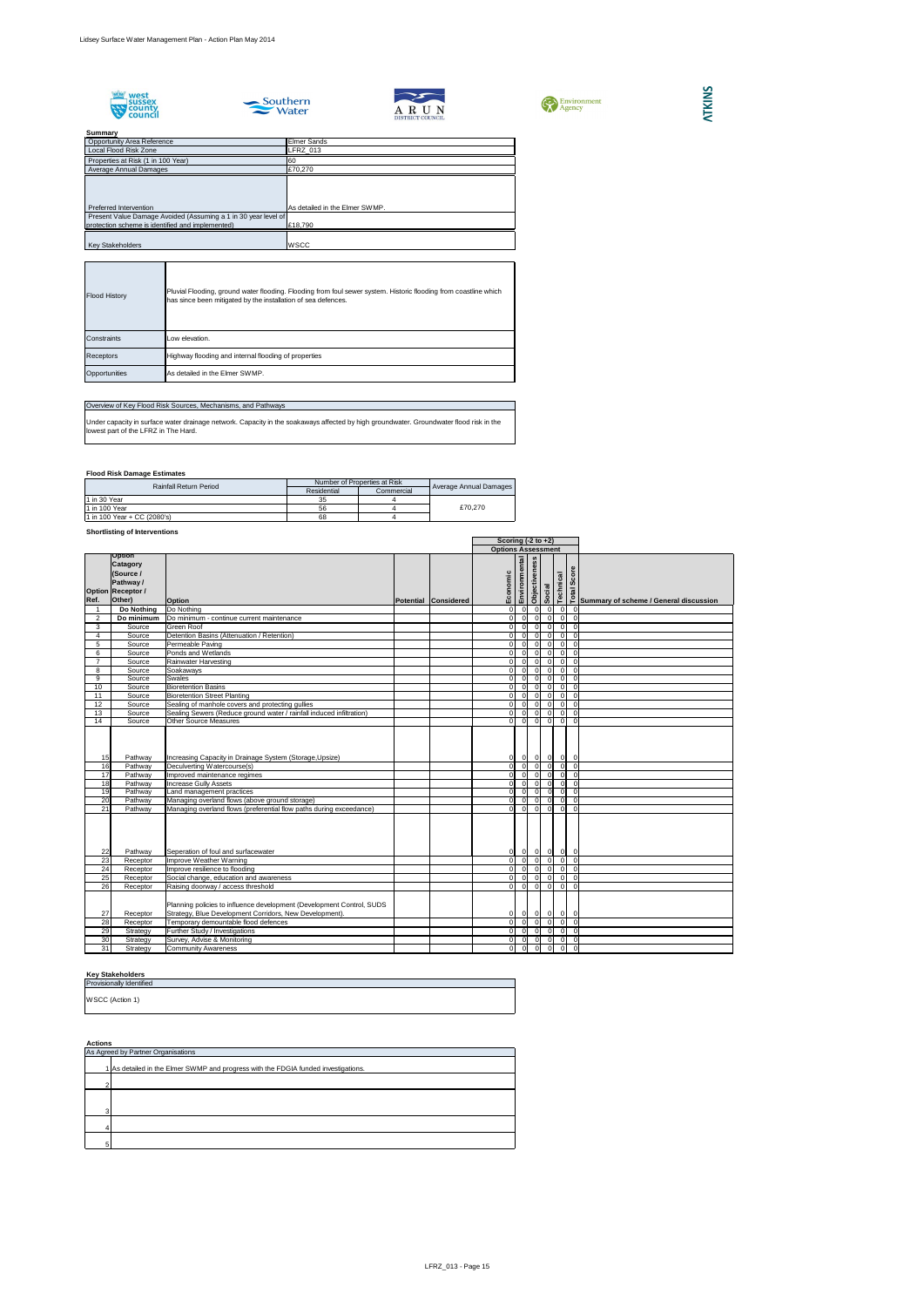









## **Summary**

## **Flood Risk Damage Estimates**

#### **Shortlisting of Interventions**

|                |                                                                                                  |                                                                                                                                                                        |                   |                        |                                  | Scoring $(-2 \text{ to } +2)$             |                      |                                  |                                |                      |                                                                                                                                                                                                                                                                                                                                                                                    |
|----------------|--------------------------------------------------------------------------------------------------|------------------------------------------------------------------------------------------------------------------------------------------------------------------------|-------------------|------------------------|----------------------------------|-------------------------------------------|----------------------|----------------------------------|--------------------------------|----------------------|------------------------------------------------------------------------------------------------------------------------------------------------------------------------------------------------------------------------------------------------------------------------------------------------------------------------------------------------------------------------------------|
|                |                                                                                                  |                                                                                                                                                                        |                   |                        | <b>Options Assessment</b>        |                                           |                      |                                  |                                |                      |                                                                                                                                                                                                                                                                                                                                                                                    |
| Ref.           | <b>Option</b><br><b>Catagory</b><br>(Source /<br>Pathway /<br><b>Option Receptor /</b><br>Other) | <b>Option</b>                                                                                                                                                          |                   | Potential Considered   | Economic                         | Environmental                             | <b>Objectiveness</b> | Social                           | <b>Technical</b>               | Score<br>Total       | Summary of scheme / General discussion                                                                                                                                                                                                                                                                                                                                             |
|                | <b>Do Nothing</b>                                                                                | Do Nothing                                                                                                                                                             | <b>No</b>         | <b>No</b>              | $\overline{0}$                   | $\overline{0}$                            |                      | $\overline{0}$                   | $\Omega$                       |                      |                                                                                                                                                                                                                                                                                                                                                                                    |
| $\overline{2}$ | Do minimum                                                                                       | Do minimum - continue current maintenance                                                                                                                              | Yes               | Yes                    | $\overline{2}$                   | $\overline{2}$                            |                      | $\Omega$                         | $\overline{2}$                 |                      |                                                                                                                                                                                                                                                                                                                                                                                    |
| 3              | Source                                                                                           | <b>Green Roof</b>                                                                                                                                                      | <b>No</b>         | <b>No</b>              | ΟI                               | $\overline{0}$                            |                      | $\overline{0}$                   | $\Omega$                       | $\Omega$             |                                                                                                                                                                                                                                                                                                                                                                                    |
| 4              | Source                                                                                           | Detention Basins (Attenuation / Retention)                                                                                                                             | <b>No</b>         | <b>No</b>              | $\overline{O}$                   | $\overline{0}$                            |                      | $\overline{0}$                   | $\Omega$                       | $\Omega$             |                                                                                                                                                                                                                                                                                                                                                                                    |
| 5              | Source                                                                                           | Permeable Paving                                                                                                                                                       | <b>No</b>         | <b>No</b>              | $\overline{0}$                   | $\overline{0}$                            |                      | $\overline{0}$                   | $\Omega$                       | $\overline{0}$       |                                                                                                                                                                                                                                                                                                                                                                                    |
| 6              | Source                                                                                           | Ponds and Wetlands                                                                                                                                                     | <b>No</b>         | <b>No</b>              | οI                               | $\overline{0}$                            |                      | $\overline{0}$                   | $\Omega$                       | $\Omega$             |                                                                                                                                                                                                                                                                                                                                                                                    |
| $\overline{7}$ | Source                                                                                           | <b>Rainwater Harvesting</b>                                                                                                                                            | <b>Yes</b>        | <b>Yes</b>             | $\mathbf{2}$                     | $\mathbf{2}$                              |                      |                                  | $\mathbf{2}$                   |                      | Installation of water butts in upstream catchment<br>9 to reduce surface water runoff.                                                                                                                                                                                                                                                                                             |
| 8              | Source                                                                                           | Soakaways                                                                                                                                                              | <b>No</b>         | <b>No</b>              | $\overline{O}$                   | $\overline{0}$                            |                      | $\overline{0}$                   | $\Omega$                       |                      |                                                                                                                                                                                                                                                                                                                                                                                    |
| 9              | Source                                                                                           | <b>Swales</b>                                                                                                                                                          | <b>No</b>         | <b>No</b>              | $\overline{0}$                   | $\Omega$                                  |                      | $\overline{0}$                   | n.                             | $\Omega$             |                                                                                                                                                                                                                                                                                                                                                                                    |
| 10             | Source                                                                                           | <b>Bioretention Basins</b>                                                                                                                                             | <b>No</b>         | <b>No</b>              | $\overline{0}$                   | $\overline{0}$                            |                      | $\overline{0}$                   | $\Omega$                       | $\Omega$             |                                                                                                                                                                                                                                                                                                                                                                                    |
| 11             | Source                                                                                           | <b>Bioretention Street Planting</b>                                                                                                                                    | <b>No</b>         | <b>No</b>              | 0I                               | $\overline{0}$                            |                      | $\overline{0}$                   | $\overline{0}$                 | $\Omega$             |                                                                                                                                                                                                                                                                                                                                                                                    |
| 12             | Source                                                                                           | Sealing of manhole covers and protecting gullies                                                                                                                       | Yes               | Yes                    |                                  | 2 <sup>1</sup>                            |                      | $\overline{2}$                   | $\overline{2}$                 |                      | 8 Reduce surface water inflow.                                                                                                                                                                                                                                                                                                                                                     |
| 13             | Source                                                                                           | Sealing Sewers (Reduce ground water / rainfall induced infiltration)                                                                                                   | Yes               | <b>No</b>              | $\overline{0}$                   | $\overline{0}$                            |                      | $\overline{0}$                   | $\Omega$                       |                      | 0 Not considered a major issue here                                                                                                                                                                                                                                                                                                                                                |
| 14             | Source                                                                                           | <b>Other Source Measures</b>                                                                                                                                           | <b>No</b>         | <b>No</b>              | 0I                               | $\overline{0}$                            |                      | $\overline{0}$                   | $\overline{0}$                 | $\Omega$             |                                                                                                                                                                                                                                                                                                                                                                                    |
| 15             | Pathway                                                                                          | Increasing Capacity in Drainage System (Storage, Upsize)                                                                                                               | Yes               | Yes                    | $\overline{0}$                   | 0                                         |                      | $\vert$ 2                        | $\overline{0}$                 | $\overline{2}$       | Investigate conveying surface water away from<br>affected area. This should be completed after<br>4 survey of existing drainage assets bu OPUS.                                                                                                                                                                                                                                    |
| 16             | Pathway                                                                                          | <b>Deculverting Watercourse(s)</b>                                                                                                                                     | <b>No</b>         | <b>No</b>              | $\overline{0}$                   | 0I                                        |                      | -ol                              | $\Omega$                       | $\Omega$             |                                                                                                                                                                                                                                                                                                                                                                                    |
| 17             | Pathway                                                                                          | Improved maintenance regimes                                                                                                                                           | Yes               | Yes                    | -21                              | -ol                                       |                      | 2                                | $\Omega$                       |                      | 2 optimisation of existing assets                                                                                                                                                                                                                                                                                                                                                  |
| 18             | Pathway                                                                                          | <b>Increase Gully Assets</b>                                                                                                                                           | Yes               | <b>Yes</b>             | $\overline{0}$                   | 0                                         |                      | $\vert$ 2                        |                                | $\mathbf{2}$         | This should be investigated to remove highway<br>5 flooding. Await findings from Opus study.                                                                                                                                                                                                                                                                                       |
| 19             | Pathway                                                                                          | Land management practices                                                                                                                                              | <b>No</b>         | <b>No</b>              | $\overline{O}$                   | -ol                                       |                      | 0                                | 0l                             | 0l                   |                                                                                                                                                                                                                                                                                                                                                                                    |
| 20             | Pathway                                                                                          | Managing overland flows (above ground storage)                                                                                                                         | Yes               | <b>No</b>              | $\overline{0}$                   | -ol                                       |                      | 0                                | 0l                             | <sup>0</sup>         |                                                                                                                                                                                                                                                                                                                                                                                    |
| 21<br>22       | Pathway<br>Pathway                                                                               | Managing overland flows (preferential flow paths during exceedance)<br>Seperation of foul and surfacewater                                                             | Yes<br><b>Yes</b> | <b>No</b><br><b>No</b> | $\overline{0}$<br>$\overline{0}$ | $\overline{0}$<br> 0                      |                      | 0 <br> 0                         | 0 <br> 0                       | $\overline{0}$<br> 0 | $\Omega$                                                                                                                                                                                                                                                                                                                                                                           |
| 23             | Receptor                                                                                         | Improve Weather Warning                                                                                                                                                | <b>No</b>         | <b>No</b>              | $\overline{0}$                   | $\overline{0}$                            |                      | $\overline{\phantom{0}}$         | $\overline{0}$                 | $\Omega$             |                                                                                                                                                                                                                                                                                                                                                                                    |
| 24             | Receptor                                                                                         | Improve resilience to flooding                                                                                                                                         | Yes               | <b>Yes</b>             | $\overline{2}$                   | $\overline{2}$                            |                      | $\overline{2}$                   | $\overline{2}$                 |                      | 9 To be considered in a hydraulic investigation                                                                                                                                                                                                                                                                                                                                    |
| 25             | Receptor                                                                                         | Social change, education and awareness                                                                                                                                 | <b>No</b>         | <b>No</b>              | $\overline{0}$                   | 0                                         |                      | $\overline{0}$                   | $\overline{0}$                 | $\Omega$             |                                                                                                                                                                                                                                                                                                                                                                                    |
| 26<br>27       | Receptor<br>Receptor                                                                             | Raising doorway / access threshold<br>Planning policies to influence development (Development Control, SUDS<br>Strategy, Blue Development Corridors, New Development). | Yes<br><b>Yes</b> | Yes<br><b>Yes</b>      | $\overline{2}$<br>$\overline{2}$ | $\overline{2}$<br>$\mathbf{2}$            |                      | $\overline{2}$<br>$2\vert$       | $\overline{2}$<br>$\mathbf{2}$ |                      | 9 To be considered in a hydraulic investigation<br>Implement SUDS on new brownfield<br>9 developments                                                                                                                                                                                                                                                                              |
| 28             | Receptor                                                                                         | Temporary demountable flood defences                                                                                                                                   | Yes               | Yes                    |                                  | $\overline{0}$                            |                      | $\overline{2}$                   | $\overline{0}$                 |                      | 5 Potentially applicable.                                                                                                                                                                                                                                                                                                                                                          |
|                |                                                                                                  |                                                                                                                                                                        | Yes               | <b>Yes</b>             |                                  |                                           |                      |                                  |                                |                      | Detailed hydraulic investigation is required.<br>Update ICM model to assist the investigation. EA<br>River Modelling Study to assess the influence of<br>the main river in the LFRZ.<br>Investigate culverts under Ancton Lodge Lane. It<br>is considered these are currently at incorrect<br>levels which is causing the siltation and<br>surcharging upstream in the Lodge Close |
| 29             | Strategy                                                                                         | Further Study / Investigations                                                                                                                                         |                   |                        |                                  |                                           |                      |                                  |                                |                      | 5 drainage system.                                                                                                                                                                                                                                                                                                                                                                 |
| 30<br>31       | Strategy                                                                                         | Survey, Advise & Monitoring                                                                                                                                            | <b>No</b>         | <b>No</b>              | $\overline{O}$                   | $\overline{0}$<br>$\overline{\mathbf{0}}$ |                      | $\overline{0}$<br>$\overline{0}$ | $\overline{0}$<br>$\Omega$     | 0l<br>$\Omega$       |                                                                                                                                                                                                                                                                                                                                                                                    |
|                | Strategy                                                                                         | <b>Community Awareness</b>                                                                                                                                             | <b>No</b>         | <b>No</b>              | $\overline{0}$                   |                                           |                      |                                  |                                |                      | -0                                                                                                                                                                                                                                                                                                                                                                                 |

#### **Key Stakeholders**

## **Actions**

| <b>Provisionally Identified</b>                             |  |
|-------------------------------------------------------------|--|
| WSCC / ADC (Action 1), EA (Action 2), WSCC & ADC (Action 3) |  |

As Agreed by Partner Organisations

1 Would benefit from clearance of ditches to increase conveyance i.e ditch running parallel to Ancton Lodge Lane . Ditch is heavily silted and water is stagnant. Silted pond in Willow Brook. No free outfall from culvert. (Work to be completed by riparian owners)

2 EA to investigate the influence of the main river on the LFRZ as part of the EA 2014 ARIFRM project.

3 Investigate culverts under Ancton Lodge Lane. It is considered these are currently at incorrect levels which is causing the siltation and surcharging upstream in the Lodge Close drainage system.

| <b>Rainfall Return Period</b> | Number of Properties at Risk |            |                        |  |
|-------------------------------|------------------------------|------------|------------------------|--|
|                               | Residential                  | Commercial | Average Annual Damages |  |
| 11 in 30 Year                 |                              |            |                        |  |
| 11 in 100 Year                |                              |            | £22.553                |  |
| 1 in 100 Year + CC $(2080's)$ | 36                           |            |                        |  |

| Overview of Key Flood Risk Sources, Mechanisms, and Pathways          |
|-----------------------------------------------------------------------|
| Surface water drainage system is unable to convey surface water away. |
|                                                                       |

| <b>Flood History</b> | Meadow Walk: Road floods regularly. Flooded internally during Summer 2012 storm.<br>Lodge Close: South end flooded Summer & Winter 2012. Flooding entered ground floor of properties during<br>Summer event. Water frequently pools in road and floods curtilage. |
|----------------------|-------------------------------------------------------------------------------------------------------------------------------------------------------------------------------------------------------------------------------------------------------------------|
| Constraints          | High ground water, flat topography, Low elevation 1m above mean High Sea Level (2.65mAOD). No available<br>green space for attenuation.                                                                                                                           |
| Receptors            | Highway flooding. Internal flooding of properties during extreme rainfall.                                                                                                                                                                                        |
| Opportunities        | Asset Management, Planning activities                                                                                                                                                                                                                             |

| vunnuar,                                                    |                                              |
|-------------------------------------------------------------|----------------------------------------------|
| <b>Opportunity Area Reference</b>                           | Lodge Close & Willow Brook, Middleton on Sea |
| Local Flood Risk Zone                                       | FRZ_014                                      |
| Properties at Risk (1 in 100 Year)                          | 24                                           |
| Average Annual Damages                                      | £22,553                                      |
|                                                             |                                              |
|                                                             |                                              |
|                                                             |                                              |
| Preferred Intervention                                      | Asset Management, Planning activities        |
| Present Value Damage Avoided (Assuming a 1 in 30 year level |                                              |
| of protection scheme is identified and implemented)         | £9,285                                       |
|                                                             |                                              |
| <b>Key Stakeholders</b>                                     | <b>WSCC</b>                                  |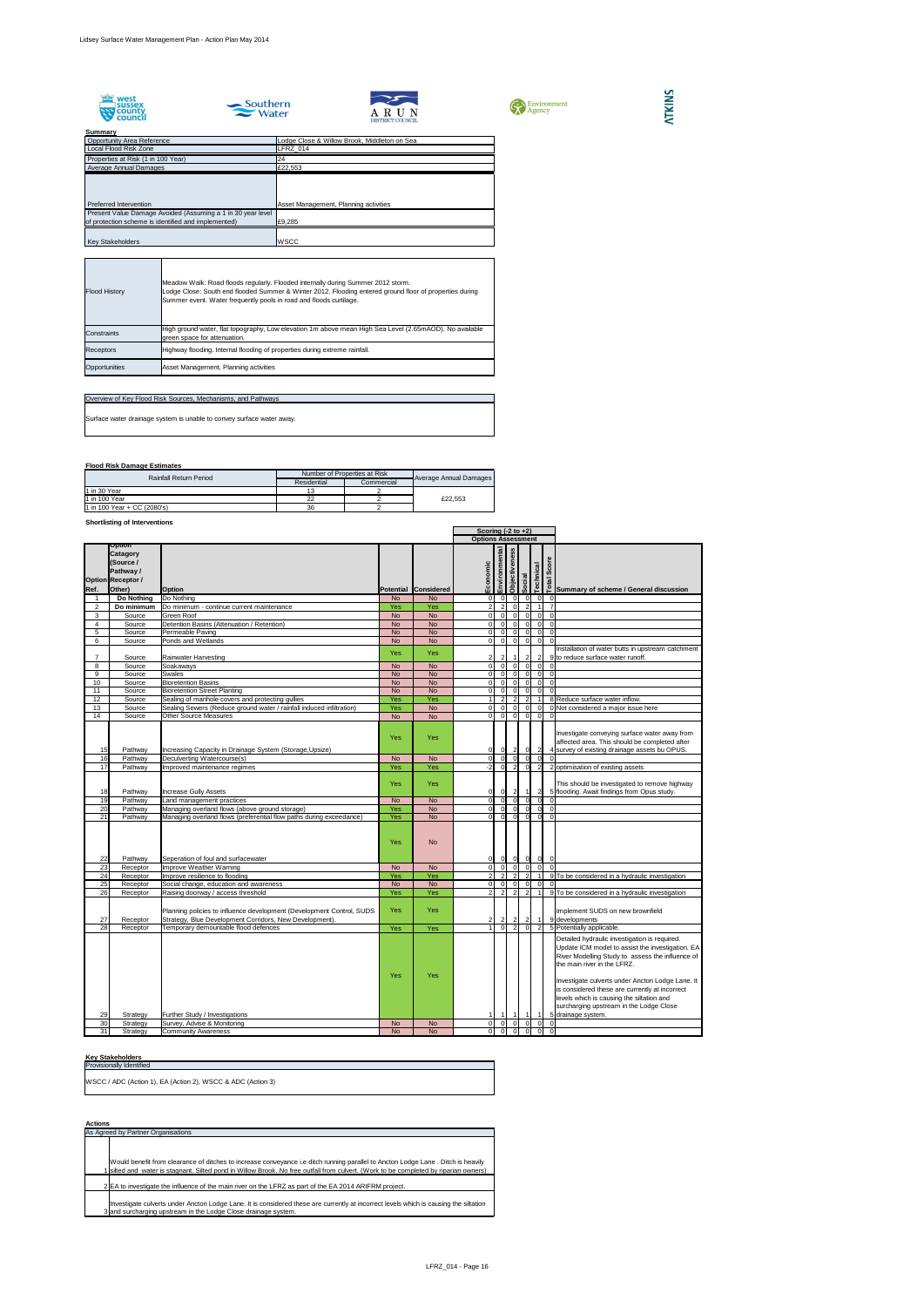









## **Summary**

## **Flood Risk Damage Estimates**

## **Shortlisting of Interventions**

#### **Key Stakeholders**

#### **Actions**

|                |                                                                                                  |                                                                                                                                  |            |                        |                           | Scoring $(-2 \text{ to } +2)$ |                      |                |                |                                                                   |                                                                                                                                                                                                                                                    |
|----------------|--------------------------------------------------------------------------------------------------|----------------------------------------------------------------------------------------------------------------------------------|------------|------------------------|---------------------------|-------------------------------|----------------------|----------------|----------------|-------------------------------------------------------------------|----------------------------------------------------------------------------------------------------------------------------------------------------------------------------------------------------------------------------------------------------|
|                |                                                                                                  |                                                                                                                                  |            |                        | <b>Options Assessment</b> |                               |                      |                |                |                                                                   |                                                                                                                                                                                                                                                    |
| Ref.           | <b>Option</b><br><b>Catagory</b><br>(Source /<br>Pathway /<br><b>Option Receptor /</b><br>Other) | <b>Option</b>                                                                                                                    |            | Potential Considered   | omic<br>Econ              | Environmental                 | <b>Objectiveness</b> | Social         | Technical      | core<br>Ø                                                         | <u>na</u><br>□ Summary of scheme / General discussion                                                                                                                                                                                              |
|                | Do Nothing                                                                                       | Do Nothing                                                                                                                       | <b>No</b>  | <b>No</b>              |                           | $\overline{0}$                | $\overline{0}$       | $\Omega$       | <sup>0</sup>   | -0                                                                |                                                                                                                                                                                                                                                    |
| $\overline{2}$ | Do minimum                                                                                       | Do minimum - continue current maintenance                                                                                        | Yes        | Yes                    | $\mathcal{D}$             | 2 <sub>l</sub>                | $\overline{0}$       | 2              |                |                                                                   |                                                                                                                                                                                                                                                    |
| 3              | Source                                                                                           | <b>Green Roof</b>                                                                                                                | Yes        | <b>No</b>              | $\Omega$                  | $\overline{0}$                | 0                    | $\overline{0}$ | $\overline{0}$ | $\overline{0}$                                                    |                                                                                                                                                                                                                                                    |
|                | Source                                                                                           | Detention Basins (Attenuation / Retention)                                                                                       | <b>No</b>  | <b>No</b>              | $\Omega$                  | $\overline{0}$                | $\overline{0}$       | $\Omega$       | 0              | $\Omega$                                                          |                                                                                                                                                                                                                                                    |
| 5              | Source                                                                                           | Permeable Paving                                                                                                                 | Yes        | <b>No</b>              | $\overline{0}$            | $\overline{0}$                | $\overline{0}$       | $\overline{0}$ | 0              |                                                                   | 0 High ground water                                                                                                                                                                                                                                |
| 6              | Source                                                                                           | Ponds and Wetlands                                                                                                               | <b>No</b>  | <b>No</b>              | $\overline{0}$            | 0                             | $\overline{\circ}$   | $\overline{0}$ | 0              | $\Omega$                                                          |                                                                                                                                                                                                                                                    |
|                | Source                                                                                           | <b>Rainwater Harvesting</b>                                                                                                      | Yes        | <b>Yes</b>             |                           |                               | -1 I                 | $\overline{2}$ | $\vert$ 2      |                                                                   | Installation of water butts in upstream catchment<br>9 to reduce surface water runoff.                                                                                                                                                             |
| 8              | Source                                                                                           | Soakaways                                                                                                                        | <b>No</b>  | <b>No</b>              | $\Omega$                  | $\overline{0}$                | $\overline{0}$       | $\Omega$       | <sup>0</sup>   |                                                                   |                                                                                                                                                                                                                                                    |
| 9              | Source                                                                                           | <b>Swales</b>                                                                                                                    | <b>No</b>  | <b>No</b>              | $\Omega$                  | -OI                           | $\overline{0}$       | $\Omega$       | $\overline{0}$ | - 0                                                               |                                                                                                                                                                                                                                                    |
| 10             | Source                                                                                           | <b>Bioretention Basins</b>                                                                                                       | <b>No</b>  | <b>No</b>              |                           | $\Omega$                      | $\overline{0}$       | $\Omega$       | $\overline{0}$ | 0                                                                 |                                                                                                                                                                                                                                                    |
| 11             | Source                                                                                           | <b>Bioretention Street Planting</b>                                                                                              | <b>No</b>  | <b>No</b>              | $\Omega$                  | $\Omega$                      | $\overline{0}$       | $\Omega$       | $\overline{0}$ | $\Omega$                                                          |                                                                                                                                                                                                                                                    |
| 12             | Source                                                                                           | Sealing of manhole covers and protecting gullies                                                                                 | Yes        | Yes                    |                           | 2                             | $\overline{2}$       | 2              |                |                                                                   | 8 Reduce surface water inflow.                                                                                                                                                                                                                     |
| 13             | Source                                                                                           | Sealing Sewers (Reduce ground water / rainfall induced infiltration)                                                             | Yes        | Yes                    |                           | 2                             | $\overline{2}$       | $\overline{2}$ | 0              |                                                                   |                                                                                                                                                                                                                                                    |
| 14             | Source                                                                                           | <b>Other Source Measures</b>                                                                                                     | <b>No</b>  | <b>No</b>              |                           | $\overline{0}$                | $\overline{0}$       | $\Omega$       | $\overline{0}$ | $\overline{0}$                                                    |                                                                                                                                                                                                                                                    |
| 15             | Pathway                                                                                          | Increasing Capacity in Drainage System (Storage, Upsize)                                                                         | Yes        | <b>No</b>              | $\overline{0}$            | $\overline{0}$                | 0                    | $\overline{0}$ | $\overline{0}$ | $\mathbf 0$                                                       |                                                                                                                                                                                                                                                    |
| 16             | Pathway                                                                                          | Deculverting Watercourse(s)                                                                                                      | <b>No</b>  | <b>No</b>              | $\Omega$                  | $\overline{0}$                | 0I                   | $\Omega$       | $\overline{0}$ |                                                                   |                                                                                                                                                                                                                                                    |
| 17             | Pathway                                                                                          | Improved maintenance regimes                                                                                                     | Yes        | Yes                    | $-2$                      | $\Omega$                      | $\overline{2}$       | $\Omega$       | $\overline{2}$ | $\overline{2}$                                                    | optimisation of existing assets                                                                                                                                                                                                                    |
| 18             | Pathway                                                                                          | <b>Increase Gully Assets</b>                                                                                                     | Yes        | <b>No</b>              |                           | $\overline{0}$                | $\overline{0}$       | $\Omega$       | $\overline{0}$ | $\Omega$                                                          |                                                                                                                                                                                                                                                    |
| 19             | Pathway                                                                                          | Land management practices                                                                                                        | <b>No</b>  | <b>No</b>              |                           | $\overline{0}$                | $\overline{0}$       | $\Omega$       | <sup>0</sup>   | - 0                                                               |                                                                                                                                                                                                                                                    |
| 20             | Pathway                                                                                          | Managing overland flows (above ground storage)                                                                                   | Yes        | <b>No</b>              |                           | $\Omega$                      | $\overline{0}$       |                | $\overline{0}$ | $\Omega$                                                          |                                                                                                                                                                                                                                                    |
| 21             | Pathway                                                                                          | Managing overland flows (preferential flow paths during exceedance)                                                              | Yes<br>Yes | <b>No</b><br><b>No</b> | $\Omega$                  | -OI                           | $\overline{0}$       | $\Omega$       | $\mathbf 0$    | $\Omega$                                                          |                                                                                                                                                                                                                                                    |
| 22             | Pathway                                                                                          | Seperation of foul and surfacewater                                                                                              |            |                        |                           | 0                             |                      |                |                | $\begin{array}{c c c c c c c c} \hline 0 & 0 & 0 & 0 \end{array}$ |                                                                                                                                                                                                                                                    |
| 23             | Receptor                                                                                         | Improve Weather Warning                                                                                                          | <b>No</b>  | <b>No</b>              | 0                         | $\overline{0}$                |                      | $0 \quad 0$    |                | $ 0 $ 0                                                           |                                                                                                                                                                                                                                                    |
| 24             | Receptor                                                                                         | Improve resilience to flooding                                                                                                   | Yes        | <b>No</b>              |                           | $\overline{0}$                | -ol                  | $\Omega$       | $\Omega$       |                                                                   |                                                                                                                                                                                                                                                    |
| 25             | Receptor                                                                                         | Social change, education and awareness                                                                                           | <b>No</b>  | <b>No</b>              |                           | $\overline{0}$                | $\overline{0}$       | $\Omega$       | 0              | - 0                                                               |                                                                                                                                                                                                                                                    |
| 26             | Receptor                                                                                         | Raising doorway / access threshold                                                                                               | Yes        | <b>No</b>              | $\Omega$                  | $\overline{0}$                | $\overline{0}$       | $\Omega$       | $\overline{0}$ | - 0                                                               |                                                                                                                                                                                                                                                    |
| 27             | Receptor                                                                                         | Planning policies to influence development (Development Control, SUDS<br>Strategy, Blue Development Corridors, New Development). | <b>Yes</b> | <b>Yes</b>             | $\mathbf{2}$              | $\overline{2}$                | $\vert$ 2            | $\vert$ 2      | $\overline{1}$ |                                                                   | Implement SUDS on new brownfield<br>9 developments                                                                                                                                                                                                 |
| 28             | Receptor                                                                                         | Temporary demountable flood defences                                                                                             | Yes        | <b>No</b>              |                           | $\Omega$                      | 0I                   |                |                |                                                                   |                                                                                                                                                                                                                                                    |
| 29             | Strategy                                                                                         | Further Study / Investigations                                                                                                   | Yes        | <b>Yes</b>             |                           |                               |                      |                |                |                                                                   | Recommend a detailed hydraulic investigation is<br>required to confirm appropriate actions. Update<br>ICM model to assist the investigation. This will<br>require the introduction of the recent improvement<br>5 scheme implemented by residents. |
| 30             | Strategy                                                                                         | Survey, Advise & Monitoring                                                                                                      | <b>Yes</b> | <b>Yes</b>             | $\overline{0}$            |                               |                      |                | $\mathbf{2}$   |                                                                   | Monitor performance of the drainage to confirm<br>5 success of hydraulic scheme.                                                                                                                                                                   |
| 31             | Strategy                                                                                         | <b>Community Awareness</b>                                                                                                       | <b>No</b>  | <b>No</b>              | $\overline{0}$            | $\overline{0}$                | 0 I                  | $\Omega$       | <sup>0</sup>   | $\overline{0}$                                                    |                                                                                                                                                                                                                                                    |

Pluvial flooding in highway area, surface water not able to affectively drain away. Internal property flooding reported in 2012 due to pluvial flooding. Flooding from the public foul sewer is reported.

Provisionally Identified SWS (Action 1), WSCC (Action 2), SWS (Action 3), SWS & WSCC (Action 4)

|   | As Agreed by Partner Organisations                                                                                                         |
|---|--------------------------------------------------------------------------------------------------------------------------------------------|
|   |                                                                                                                                            |
|   | 1 Consider installation of more robust measures required to combat wave action on the flap valves.                                         |
|   | 2 Monitor performance of the Sea Way Outfall scheme,                                                                                       |
|   |                                                                                                                                            |
|   |                                                                                                                                            |
|   | 3 Consider conducting a more detailed hydraulic appraisal to investigate the foul flooding and periods of RTU.                             |
|   | Investigate and prioritise interventions to reduce clear water inflow and Infiltration of public foul sewers. Work with Local Authority to |
|   | 4 target resilience improvements.                                                                                                          |
|   |                                                                                                                                            |
| 5 |                                                                                                                                            |

## Overview of Key Flood Risk Sources, Mechanisms, and Pathways

| <b>Rainfall Return Period</b> | Number of Properties at Risk | Average Annual Damages |         |  |
|-------------------------------|------------------------------|------------------------|---------|--|
|                               | Residential                  | Commercial             |         |  |
| 11 in 30 Year                 |                              |                        |         |  |
| 11 in 100 Year                |                              |                        | £14.495 |  |
| 1 in 100 Year + CC (2080's)   |                              |                        |         |  |

| <b>Flood History</b> | Historic surface water flooding due to ineffective drainage system. Residents of Sea Way have now installed a new<br>surface water outfall to the sea and improved the drainage on the estate.<br>It is understood that SWS have replaced flap valves on the two public surface water outfalls and removing shingle<br>from those pipes. Potential for more robust measures required to combat wave action on the flap valves. |
|----------------------|--------------------------------------------------------------------------------------------------------------------------------------------------------------------------------------------------------------------------------------------------------------------------------------------------------------------------------------------------------------------------------------------------------------------------------|
| <b>I</b> Constraints | High ground water, flat topography, Low elevation. No available green space for attenuation.                                                                                                                                                                                                                                                                                                                                   |
| <b>Receptors</b>     | Highway and internal flooding                                                                                                                                                                                                                                                                                                                                                                                                  |
| Opportunities        | Asset Management, reduce surface water and infiltration entering public foul sewers, Monitor.                                                                                                                                                                                                                                                                                                                                  |

| ounnuu 1                                                       |                                                                         |
|----------------------------------------------------------------|-------------------------------------------------------------------------|
| <b>Opportunity Area Reference</b>                              | Sea Way Middleton on Sea                                                |
| Local Flood Risk Zone                                          | <b>LFRZ 015</b>                                                         |
| Properties at Risk (1 in 100 Year)                             |                                                                         |
| Average Annual Damages                                         | £14,495                                                                 |
|                                                                |                                                                         |
|                                                                |                                                                         |
|                                                                | Asset Management, reduce surface water and infiltration entering public |
| Preferred Intervention                                         | foul sewers, Monitor.                                                   |
| Present Value Damage Avoided (Assuming a 1 in 30 year level of |                                                                         |
| protection scheme is identified and implemented)               | £2,965                                                                  |
|                                                                |                                                                         |
| <b>Key Stakeholders</b>                                        | SWS & WSCC.                                                             |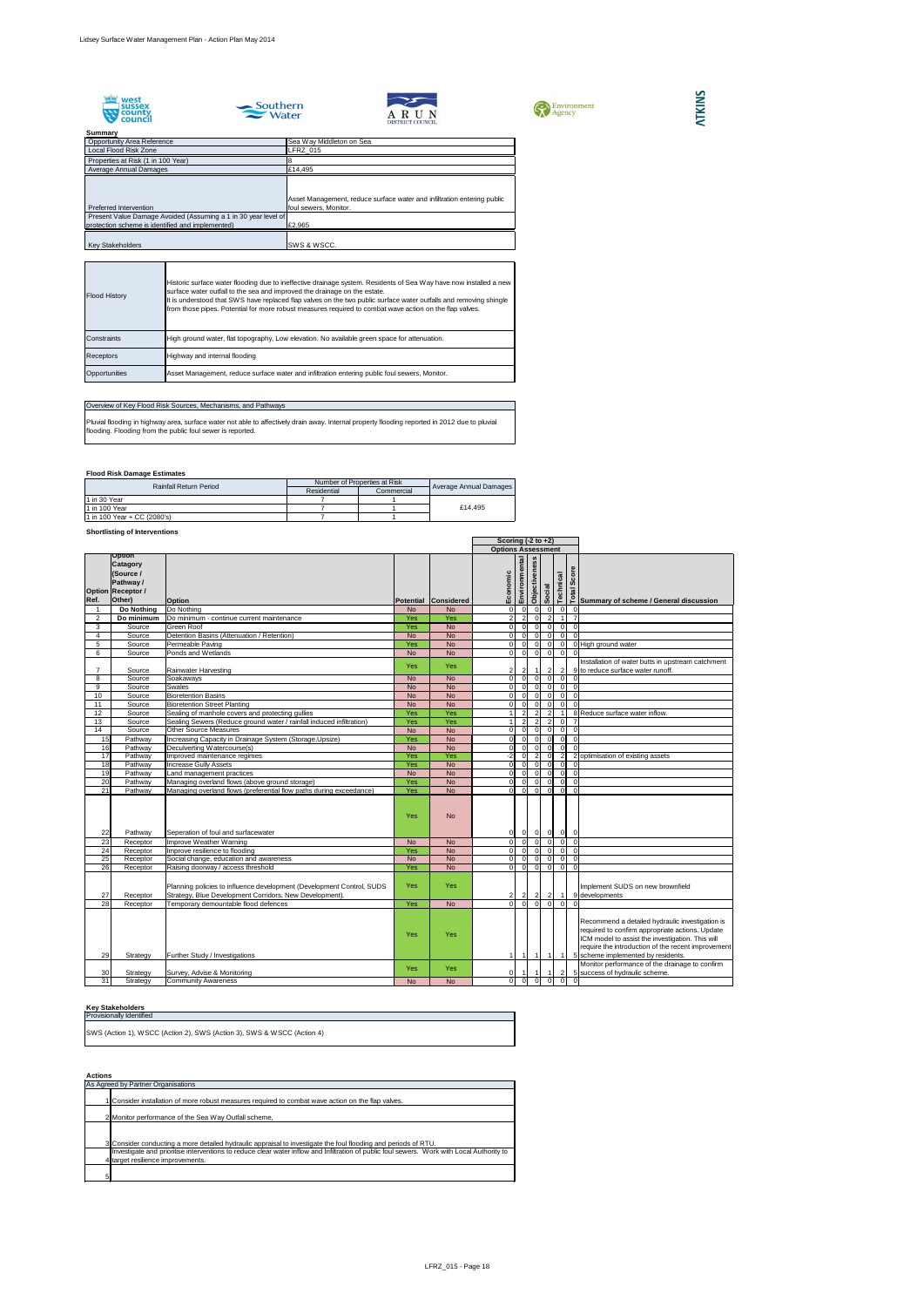









**Summary**

## **Flood Risk Damage Estimates**

## **Shortlisting of Interventions**

## **Key Stakeholders**

| <b>Opportunity Area Reference</b>                              | <b>Golf Links Road</b> |
|----------------------------------------------------------------|------------------------|
| <b>Local Flood Risk Zone</b>                                   | LFRZ_016               |
| Properties at Risk (1 in 100 Year)                             |                        |
| Average Annual Damages                                         | £524                   |
|                                                                |                        |
|                                                                |                        |
|                                                                |                        |
| Preferred Intervention                                         | Asset Management.      |
| Present Value Damage Avoided (Assuming a 1 in 30 year level of |                        |
| protection scheme is identified and implemented)               | £330                   |
|                                                                |                        |
| <b>Key Stakeholders</b>                                        | ADC, EA                |

|                 |                                                                                                  |                                                                                                                                  |                       |                      | Scoring $(-2 \text{ to } +2)$   |                                                  |                    |                |                                  |                          |                                                                                                                                                                   |
|-----------------|--------------------------------------------------------------------------------------------------|----------------------------------------------------------------------------------------------------------------------------------|-----------------------|----------------------|---------------------------------|--------------------------------------------------|--------------------|----------------|----------------------------------|--------------------------|-------------------------------------------------------------------------------------------------------------------------------------------------------------------|
|                 |                                                                                                  | <b>Options Assessment</b>                                                                                                        |                       |                      |                                 |                                                  |                    |                |                                  |                          |                                                                                                                                                                   |
| Ref.            | <b>Option</b><br><b>Catagory</b><br>(Source /<br>Pathway /<br><b>Option Receptor /</b><br>Other) | <b>Option</b>                                                                                                                    |                       | Potential Considered | Environmental<br>omic<br>Ŭ<br>⊞ |                                                  | ess<br>Objectivene | Social         | Technical                        | ທ                        | Summary of scheme / General discussion                                                                                                                            |
|                 |                                                                                                  | Do Nothing                                                                                                                       |                       |                      | $\Omega$                        | $\Omega$                                         | $\overline{0}$     | $\overline{0}$ |                                  |                          |                                                                                                                                                                   |
| $\overline{2}$  | Do Nothing<br>Do minimum                                                                         | Do minimum - continue current maintenance                                                                                        | N <sub>o</sub><br>Yes | <b>No</b><br>Yes     | $\overline{2}$                  | 2 <sub>l</sub>                                   | $\Omega$           | 2 <sup>1</sup> | $\overline{0}$<br>$\overline{1}$ | 0                        |                                                                                                                                                                   |
| 3               | Source                                                                                           | <b>Green Roof</b>                                                                                                                | Yes                   | <b>No</b>            | 0I                              | $\overline{0}$                                   | $\overline{0}$     | $\overline{0}$ | $\overline{0}$                   | $\Omega$                 |                                                                                                                                                                   |
| 4               | Source                                                                                           | Detention Basins (Attenuation / Retention)                                                                                       | <b>No</b>             | <b>No</b>            | 0I                              | $\overline{0}$                                   | $\Omega$           | 0              | $\overline{0}$                   | $\Omega$                 |                                                                                                                                                                   |
| 5               | Source                                                                                           | Permeable Paving                                                                                                                 | <b>No</b>             | <b>No</b>            | $\Omega$                        | $\Omega$                                         | $\overline{0}$     | $\overline{0}$ | $\overline{0}$                   | $\Omega$                 |                                                                                                                                                                   |
| 6               | Source                                                                                           | Ponds and Wetlands                                                                                                               | <b>No</b>             | <b>No</b>            | $\Omega$                        | 0                                                | $\overline{0}$     | $\overline{0}$ | $\overline{0}$                   | $\Omega$                 |                                                                                                                                                                   |
|                 | Source                                                                                           | Rainwater Harvesting                                                                                                             | <b>Yes</b>            | <b>Yes</b>           |                                 |                                                  |                    | $\overline{2}$ | $\overline{2}$                   |                          | Installation of water butts in upstream catchment<br>9 to reduce surface water runoff.                                                                            |
| 8               | Source                                                                                           | Soakaways                                                                                                                        | <b>No</b>             | <b>No</b>            | οI                              | $\Omega$                                         | $\Omega$           | $\overline{0}$ | $\overline{0}$                   |                          |                                                                                                                                                                   |
| 9               | Source                                                                                           | <b>Swales</b>                                                                                                                    | <b>No</b>             | <b>No</b>            | $\Omega$                        | $\Omega$                                         | $\Omega$           | $\overline{0}$ | $\overline{0}$                   |                          |                                                                                                                                                                   |
| 10              | Source                                                                                           | <b>Bioretention Basins</b>                                                                                                       | <b>No</b>             | <b>No</b>            |                                 | $\Omega$                                         | $\Omega$           | $\overline{0}$ | $\overline{0}$                   | 0                        |                                                                                                                                                                   |
| 11              | Source                                                                                           | <b>Bioretention Street Planting</b>                                                                                              | <b>No</b>             | <b>No</b>            |                                 | $\Omega$                                         | $\Omega$           | $\overline{0}$ | $\overline{0}$                   |                          |                                                                                                                                                                   |
| 12              | Source                                                                                           | Sealing of manhole covers and protecting gullies                                                                                 | <b>No</b>             | <b>No</b>            |                                 | $\Omega$                                         | $\Omega$           | $\Omega$       | $\overline{0}$                   |                          | 0 Reduce surface water inflow.                                                                                                                                    |
| 13              | Source                                                                                           | Sealing Sewers (Reduce ground water / rainfall induced infiltration)                                                             | <b>No</b>             | <b>No</b>            | ΩI                              | $\Omega$                                         | $\Omega$           | $\overline{0}$ | $\overline{0}$                   |                          |                                                                                                                                                                   |
| 14              | Source                                                                                           | <b>Other Source Measures</b>                                                                                                     | <b>No</b>             | <b>No</b>            | $\Omega$                        |                                                  | $\Omega$           | -OI            | $\overline{0}$                   | $\Omega$                 |                                                                                                                                                                   |
| 15              | Pathway                                                                                          | Increasing Capacity in Drainage System (Storage, Upsize)                                                                         | <b>No</b>             | <b>No</b>            | $\Omega$                        | $\Omega$                                         | $\Omega$           | $\overline{0}$ | $\overline{0}$                   | $\overline{0}$           |                                                                                                                                                                   |
| 16              | Pathway                                                                                          | Deculverting Watercourse(s)                                                                                                      | <b>No</b>             | <b>No</b>            | $\overline{0}$                  | $\Omega$                                         | $\Omega$           | -OI            | $\overline{0}$                   |                          |                                                                                                                                                                   |
| 17              | Pathway                                                                                          | Improved maintenance regimes                                                                                                     | Yes                   | Yes                  | $-2$                            |                                                  |                    | -OI            | $\overline{2}$                   |                          | 2 optimisation of existing assets                                                                                                                                 |
| 18              | Pathway                                                                                          | <b>Increase Gully Assets</b>                                                                                                     | <b>No</b>             | <b>No</b>            | $\overline{0}$                  | $\Omega$                                         | $\Omega$           | -OI            | 0                                |                          |                                                                                                                                                                   |
| 19              | Pathway                                                                                          | Land management practices                                                                                                        | <b>No</b>             | <b>No</b>            | $\Omega$                        | $\Omega$                                         |                    | $\overline{0}$ | $\overline{0}$                   |                          |                                                                                                                                                                   |
| 20              | Pathway                                                                                          | Managing overland flows (above ground storage)                                                                                   | Yes                   | <b>No</b>            |                                 | $\Omega$                                         | $\Omega$           | $\overline{0}$ | $\overline{0}$                   |                          |                                                                                                                                                                   |
| $\overline{21}$ | Pathway                                                                                          | Managing overland flows (preferential flow paths during exceedance)                                                              | Yes                   | <b>No</b>            | $\Omega$                        | $\Omega$                                         | $\Omega$           | $\Omega$       | $\overline{0}$                   | $\Omega$                 |                                                                                                                                                                   |
| 22              | Pathway                                                                                          | Seperation of foul and surfacewater                                                                                              | <b>No</b>             | <b>No</b>            | 0                               | $\begin{array}{ccc c} 0 & 0 & 0 & 0 \end{array}$ |                    |                |                                  | 0                        |                                                                                                                                                                   |
| 23              |                                                                                                  | Receptor   Improve Weather Warning                                                                                               | <b>No</b>             | No                   | 0                               |                                                  |                    |                |                                  | $\overline{\phantom{0}}$ |                                                                                                                                                                   |
| 24              | Receptor                                                                                         | Improve resilience to flooding                                                                                                   | <b>No</b>             | <b>No</b>            | 0I                              | $\Omega$                                         | $\overline{0}$     | $\overline{0}$ | - Ol                             |                          |                                                                                                                                                                   |
| 25              | Receptor                                                                                         | Social change, education and awareness                                                                                           | <b>No</b>             | <b>No</b>            | $\Omega$                        |                                                  | $\Omega$           | -OI            | 0                                |                          |                                                                                                                                                                   |
| 26              | Receptor                                                                                         | Raising doorway / access threshold                                                                                               | Yes                   | <b>No</b>            | $\overline{0}$                  | $\Omega$                                         |                    | $\overline{0}$ | $\overline{0}$                   |                          |                                                                                                                                                                   |
| 27              | Receptor                                                                                         | Planning policies to influence development (Development Control, SUDS<br>Strategy, Blue Development Corridors, New Development). | <b>Yes</b>            | <b>Yes</b>           | $\mathbf{2}$                    |                                                  | $\mathbf{2}$       | $\overline{2}$ | $\vert$ 1                        |                          | Implement SUDS on new brownfield<br>9 developments                                                                                                                |
| 28              | Receptor                                                                                         | Temporary demountable flood defences                                                                                             | <b>No</b>             | <b>No</b>            | ΟI                              | $\overline{0}$                                   | 0I                 | $\overline{0}$ | $\Omega$                         |                          |                                                                                                                                                                   |
| 29              | Strategy                                                                                         | Further Study / Investigations                                                                                                   | <b>Yes</b>            | <b>Yes</b>           |                                 |                                                  |                    | $\overline{1}$ | $\overline{1}$                   |                          | Consider increased flood storage in golf course.<br>Sizing of storage would require an independent<br>analysis. Also consider desilting of existing<br>5 ditches. |
| 30 <sup>°</sup> | Strategy                                                                                         | Survey, Advise & Monitoring                                                                                                      | <b>No</b>             | <b>No</b>            | 0                               | $\overline{0}$                                   | $\overline{0}$     | $\overline{0}$ | $\overline{0}$                   | $\Omega$                 |                                                                                                                                                                   |
| 31              | Strategy                                                                                         | <b>Community Awareness</b>                                                                                                       | <b>No</b>             | No                   | 0I                              | 0                                                |                    | $\overline{0}$ | 0                                | 0                        |                                                                                                                                                                   |

| <b>Flood History</b> | Primary risk exists from fluvial sources, originating from the south of the LFRZ. |
|----------------------|-----------------------------------------------------------------------------------|
| Constraints          | None                                                                              |
| Receptors            | <b>Golf Course</b>                                                                |
| Opportunities        | Asset Management.                                                                 |

| Overview of Key Flood Risk Sources, Mechanisms, and Pathways |
|--------------------------------------------------------------|
| Fluvial flood and pluvial flood risk predicted.              |
|                                                              |

| <b>Rainfall Return Period</b> | Number of Properties at Risk |            |                        |  |
|-------------------------------|------------------------------|------------|------------------------|--|
|                               | Residential                  | Commercial | Average Annual Damages |  |
| $1$ in 30 Year                |                              |            |                        |  |
| 11 in 100 Year                |                              |            | £524                   |  |
| 1 in 100 Year + CC (2080's)   |                              |            |                        |  |

| AULIUIIJ                                                                                       |  |  |  |  |  |  |  |
|------------------------------------------------------------------------------------------------|--|--|--|--|--|--|--|
| As Agreed by Partner Organisations                                                             |  |  |  |  |  |  |  |
| 1 Consider ditch maintenance required and creation of additional flood storage on golf course. |  |  |  |  |  |  |  |
| 2 To consider this flood risk as part of the EA 2014 ARIFRM project.                           |  |  |  |  |  |  |  |
|                                                                                                |  |  |  |  |  |  |  |
|                                                                                                |  |  |  |  |  |  |  |
|                                                                                                |  |  |  |  |  |  |  |
|                                                                                                |  |  |  |  |  |  |  |
|                                                                                                |  |  |  |  |  |  |  |

| <b>Provisionally Identified</b>    |
|------------------------------------|
| ADC & EA (Action 1), EA (Action 2) |
|                                    |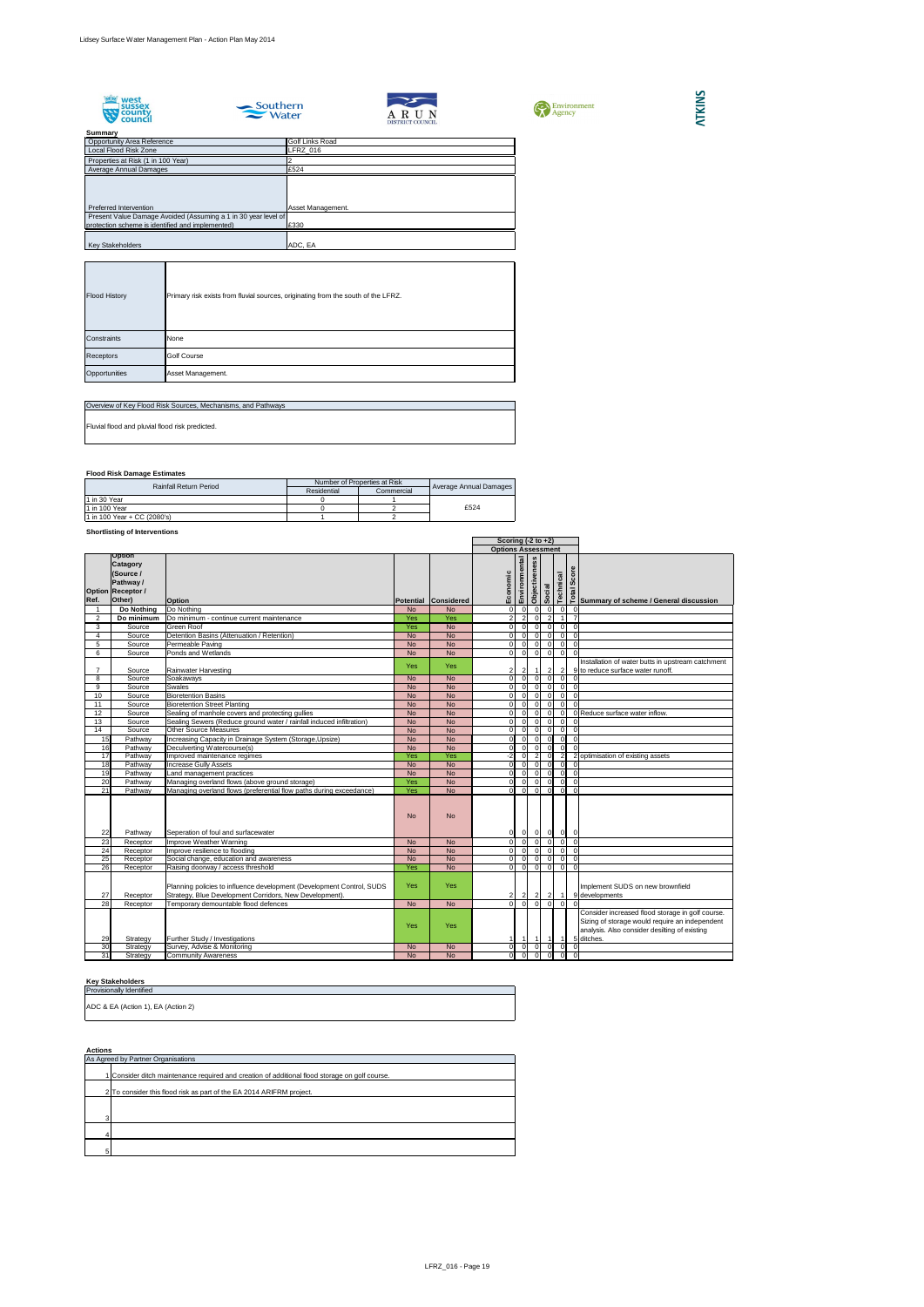







## **Summary** Properties at Risk (1 in 100 Year) 56 Opportunity Area Reference<br>
Local Flood Risk Zone<br>
Local Flood Risk Zone<br>
LERZ\_017 Local Flood Risk Zone Average Annual Damages Preferred Intervention **Asset Management and increase surface water conveyance**  Present Value Damage Avoided (Assuming a 1 in 30 year level of protection scheme is identified and implemented) £22,367 Key Stakeholders **EA**



## **Flood Risk Damage Estimates**

## **Shortlisting of Interventions**

## Overview of Key Flood Risk Sources, Mechanisms, and Pathways Pluvial flooding occurs due to limited capacity in surface water drainage system due to poor maintenance. Potentially of high impact fromfluvial source.

## **Key Stakeholders**

|                |                                                                                        |                                                                                                                                  |            |                           |                | Scoring $(-2 \text{ to } +2)$ |                           |                |                |                  |                                                                                                                                              |
|----------------|----------------------------------------------------------------------------------------|----------------------------------------------------------------------------------------------------------------------------------|------------|---------------------------|----------------|-------------------------------|---------------------------|----------------|----------------|------------------|----------------------------------------------------------------------------------------------------------------------------------------------|
|                |                                                                                        |                                                                                                                                  |            | <b>Options Assessment</b> |                |                               |                           |                |                |                  |                                                                                                                                              |
|                | <b>Option</b><br><b>Catagory</b><br>(Source /<br>Pathway /<br><b>Option Receptor /</b> |                                                                                                                                  |            |                           | Economic       | Environmental                 | ess<br><b>Objectivene</b> | Social         | Technical      | ore<br>Ø<br>Tota |                                                                                                                                              |
| Ref.           | Other)                                                                                 | <b>Option</b>                                                                                                                    |            | Potential Considered      |                |                               |                           |                |                |                  | Summary of scheme / General discussion                                                                                                       |
|                | <b>Do Nothing</b>                                                                      | Do Nothing                                                                                                                       | <b>No</b>  | <b>No</b>                 | $\Omega$       | $\Omega$                      | $\Omega$                  | $\overline{0}$ |                | 0 I              |                                                                                                                                              |
| $\overline{2}$ | Do minimum                                                                             | Do minimum - continue current maintenance                                                                                        | Yes        | Yes                       | $\overline{2}$ | 2                             | $\Omega$                  | 2              |                |                  |                                                                                                                                              |
| 3              | Source                                                                                 | <b>Green Roof</b>                                                                                                                | Yes        | <b>No</b>                 | $\Omega$       | $\Omega$                      | $\Omega$                  | $\overline{0}$ |                | $\overline{0}$   | $\Omega$                                                                                                                                     |
| 4              | Source                                                                                 | Detention Basins (Attenuation / Retention)                                                                                       | <b>No</b>  | <b>No</b>                 | $\Omega$       | $\Omega$                      | $\Omega$                  | $\overline{0}$ | $\overline{0}$ |                  |                                                                                                                                              |
| 5              | Source                                                                                 | Permeable Paving                                                                                                                 | <b>No</b>  | <b>No</b>                 | $\overline{0}$ | $\overline{0}$                | $\overline{0}$            | 0              |                | $\overline{0}$   | $\Omega$                                                                                                                                     |
| 6              | Source                                                                                 | Ponds and Wetlands                                                                                                               | <b>No</b>  | <b>No</b>                 | ΟI             | $\overline{0}$                | $\overline{0}$            | $\overline{0}$ | $\overline{0}$ |                  | $\Omega$                                                                                                                                     |
|                | Source                                                                                 | <b>Rainwater Harvesting</b>                                                                                                      | Yes        | <b>Yes</b>                | $\overline{c}$ |                               |                           | $\overline{2}$ |                | $\overline{2}$   | Installation of water butts in upstream catchment<br>9 to reduce surface water runoff.                                                       |
| 8              | Source                                                                                 | Soakaways                                                                                                                        | <b>No</b>  | <b>No</b>                 | $\overline{0}$ | $\Omega$                      | $\Omega$                  | $\overline{0}$ |                | 0 I              |                                                                                                                                              |
| 9              | Source                                                                                 | <b>Swales</b>                                                                                                                    | <b>No</b>  | <b>No</b>                 | $\Omega$       | $\Omega$                      | $\Omega$                  | -OI            |                | $\overline{0}$   | $\Omega$                                                                                                                                     |
| 10             | Source                                                                                 | <b>Bioretention Basins</b>                                                                                                       | <b>No</b>  | <b>No</b>                 | $\Omega$       | $\Omega$                      | $\Omega$                  | $\overline{0}$ |                | 0                | $\Omega$                                                                                                                                     |
| 11             | Source                                                                                 | <b>Bioretention Street Planting</b>                                                                                              | <b>No</b>  | <b>No</b>                 | $\Omega$       | $\Omega$                      | $\Omega$                  | -OI            | $\Omega$       |                  | $\Omega$                                                                                                                                     |
| 12             | Source                                                                                 | Sealing of manhole covers and protecting gullies                                                                                 | <b>No</b>  | <b>No</b>                 | $\Omega$       | $\Omega$                      | $\Omega$                  | -OI            | $\overline{0}$ |                  | 0 Reduce surface water inflow.                                                                                                               |
| 13             | Source                                                                                 | Sealing Sewers (Reduce ground water / rainfall induced infiltration)                                                             | <b>No</b>  | <b>No</b>                 | $\Omega$       | $\Omega$                      | $\Omega$                  | -OI            | $\overline{0}$ |                  |                                                                                                                                              |
| 14             | Source                                                                                 | <b>Other Source Measures</b>                                                                                                     | <b>No</b>  | <b>No</b>                 | $\Omega$       | $\overline{0}$                | $\Omega$                  | $\overline{0}$ |                | $\overline{0}$   | $\Omega$                                                                                                                                     |
| 15             | Pathway                                                                                | Increasing Capacity in Drainage System (Storage, Upsize)                                                                         | Yes        | <b>Yes</b>                | 01             | 0                             | $\vert$ 2                 | 0              |                | $\vert$ 2        | Improve local conveyance of surface water.<br>Investigate conveying surface water west through<br>4 the upgrade of existing drainage assets. |
| 16             | Pathway                                                                                | Deculverting Watercourse(s)                                                                                                      | <b>No</b>  | <b>No</b>                 | $\Omega$       | $\Omega$                      | $\Omega$                  | $\overline{0}$ | $\overline{0}$ |                  |                                                                                                                                              |
| 17             | Pathway                                                                                | Improved maintenance regimes                                                                                                     | Yes        | Yes                       | $-2$           | $\Omega$                      |                           | $\overline{0}$ | $\overline{2}$ |                  | 2 optimisation of existing assets                                                                                                            |
| 18             | Pathway                                                                                | <b>Increase Gully Assets</b>                                                                                                     | <b>No</b>  | <b>No</b>                 | $\Omega$       | $\Omega$                      | $\mathbf{0}$              | -OI            | $\overline{0}$ |                  | $\Omega$                                                                                                                                     |
| 19             | Pathway                                                                                | Land management practices                                                                                                        | <b>No</b>  | <b>No</b>                 | $\Omega$       | $\Omega$                      | $\Omega$                  | $\overline{0}$ | $\overline{0}$ |                  | $\Omega$                                                                                                                                     |
| 20             | Pathway                                                                                | Managing overland flows (above ground storage)                                                                                   | Yes        | <b>No</b>                 | $\Omega$       | $\Omega$                      | $\Omega$                  | $\overline{0}$ |                | $\overline{0}$   | $\Omega$                                                                                                                                     |
| 21             | Pathway                                                                                | Managing overland flows (preferential flow paths during exceedance)                                                              | Yes        | <b>No</b>                 | $\Omega$       | $\overline{0}$                | $\Omega$                  | $\overline{0}$ |                | $\overline{0}$   | $\Omega$                                                                                                                                     |
| 22             | Pathway                                                                                | Seperation of foul and surfacewater                                                                                              | <b>No</b>  | <b>No</b>                 | 01             | $\overline{0}$                | -OI                       | $\overline{0}$ |                | $ 0 $ 0          |                                                                                                                                              |
| 23             | Receptor                                                                               | Improve Weather Warning                                                                                                          | <b>No</b>  | <b>No</b>                 | ΩI             | $\Omega$                      | n I                       | $\overline{0}$ |                | $\overline{0}$   | $\Omega$                                                                                                                                     |
| 24             | Receptor                                                                               | Improve resilience to flooding                                                                                                   | <b>No</b>  | <b>No</b>                 | $\Omega$       | $\Omega$                      |                           | -OI            |                | $\overline{0}$   | $\Omega$                                                                                                                                     |
| 25             | Receptor                                                                               | Social change, education and awareness                                                                                           | <b>No</b>  | <b>No</b>                 | $\Omega$       | $\Omega$                      | $\Omega$                  | $\overline{0}$ |                | 0                | $\Omega$                                                                                                                                     |
| 26             | Receptor                                                                               | Raising doorway / access threshold                                                                                               | Yes        | <b>No</b>                 | $\Omega$       | $\Omega$                      | $\Omega$                  | $\overline{0}$ |                | $\overline{0}$   | $\Omega$                                                                                                                                     |
| 27             | Receptor                                                                               | Planning policies to influence development (Development Control, SUDS<br>Strategy, Blue Development Corridors, New Development). | <b>Yes</b> | <b>Yes</b>                | 2              |                               | $\mathbf{2}$              | $\overline{2}$ | -1             |                  | Implement SUDS on new brownfield<br>9 developments                                                                                           |
| 28             | Receptor                                                                               | Temporary demountable flood defences                                                                                             | <b>No</b>  | <b>No</b>                 | $\Omega$       | $\Omega$                      | $\Omega$                  | $\overline{0}$ | $\Omega$       |                  |                                                                                                                                              |
| 29             | Strategy                                                                               | Further Study / Investigations                                                                                                   | Yes        | Yes                       |                |                               | $\vert$ 1                 | $\vert$ 1      |                |                  | 5 As per option 15.                                                                                                                          |
| 30             | Strategy                                                                               | Survey, Advise & Monitoring                                                                                                      | <b>No</b>  | <b>No</b>                 | $\overline{0}$ | $\overline{0}$                | $\overline{0}$            | $\overline{0}$ |                | $\overline{0}$   | $\Omega$                                                                                                                                     |
| 31             | Strategy                                                                               | <b>Community Awareness</b>                                                                                                       | <b>No</b>  | <b>No</b>                 | $\overline{0}$ | 0                             | $\Omega$                  | $\overline{0}$ |                | $\overline{0}$   | 0                                                                                                                                            |

| <b>Flood History</b> | Kingsmead and Links Avenue: Regular flooding from Groundwater and surface water. Hydraulic sewer flooding<br>also reported at these locations. Floods occur after prolonged rainfall (usually winter) with the exception of the<br>summer 2012 storm, during which the area flooded badly.<br>Eastover Way: No history of flooding<br>Felpham Road: Flooded from surface water and sewers during the summer 2012 storm. Water sometimes pools<br>in road but usually doesn't enter properties. This was an extreme event. |
|----------------------|---------------------------------------------------------------------------------------------------------------------------------------------------------------------------------------------------------------------------------------------------------------------------------------------------------------------------------------------------------------------------------------------------------------------------------------------------------------------------------------------------------------------------|
| <b>I</b> Constraints | High ground water.                                                                                                                                                                                                                                                                                                                                                                                                                                                                                                        |
| <b>Receptors</b>     | Floods highway                                                                                                                                                                                                                                                                                                                                                                                                                                                                                                            |
| Opportunities        | Asset Management and increase surface water conveyance                                                                                                                                                                                                                                                                                                                                                                                                                                                                    |

| <b>Rainfall Return Period</b> | Number of Properties at Risk | <b>Average Annual Damages</b> |         |  |
|-------------------------------|------------------------------|-------------------------------|---------|--|
|                               | Residential                  | Commercial                    |         |  |
| 1 in 30 Year                  |                              | 18                            |         |  |
| 1 in 100 Year                 |                              | 19                            | £74.582 |  |
| 1 in 100 Year + CC (2080's)   | 47                           | 26                            |         |  |

| , , , , , , , , , |                                                                                                               |  |  |  |  |  |
|-------------------|---------------------------------------------------------------------------------------------------------------|--|--|--|--|--|
|                   | As Agreed by Partner Organisations                                                                            |  |  |  |  |  |
|                   | Use permissive powers where appropriate to ensure ditches receiving flows from highway drains are maintained. |  |  |  |  |  |
|                   | 2 Main River - investigate improved conveyance as part of the EA 2014 ARIFRM project.                         |  |  |  |  |  |
|                   |                                                                                                               |  |  |  |  |  |
| r                 |                                                                                                               |  |  |  |  |  |
|                   |                                                                                                               |  |  |  |  |  |
|                   |                                                                                                               |  |  |  |  |  |

| <b>Provisionally Identified</b>   |  |  |  |
|-----------------------------------|--|--|--|
|                                   |  |  |  |
| EA & IDB(Action 1), EA (Action 2) |  |  |  |
|                                   |  |  |  |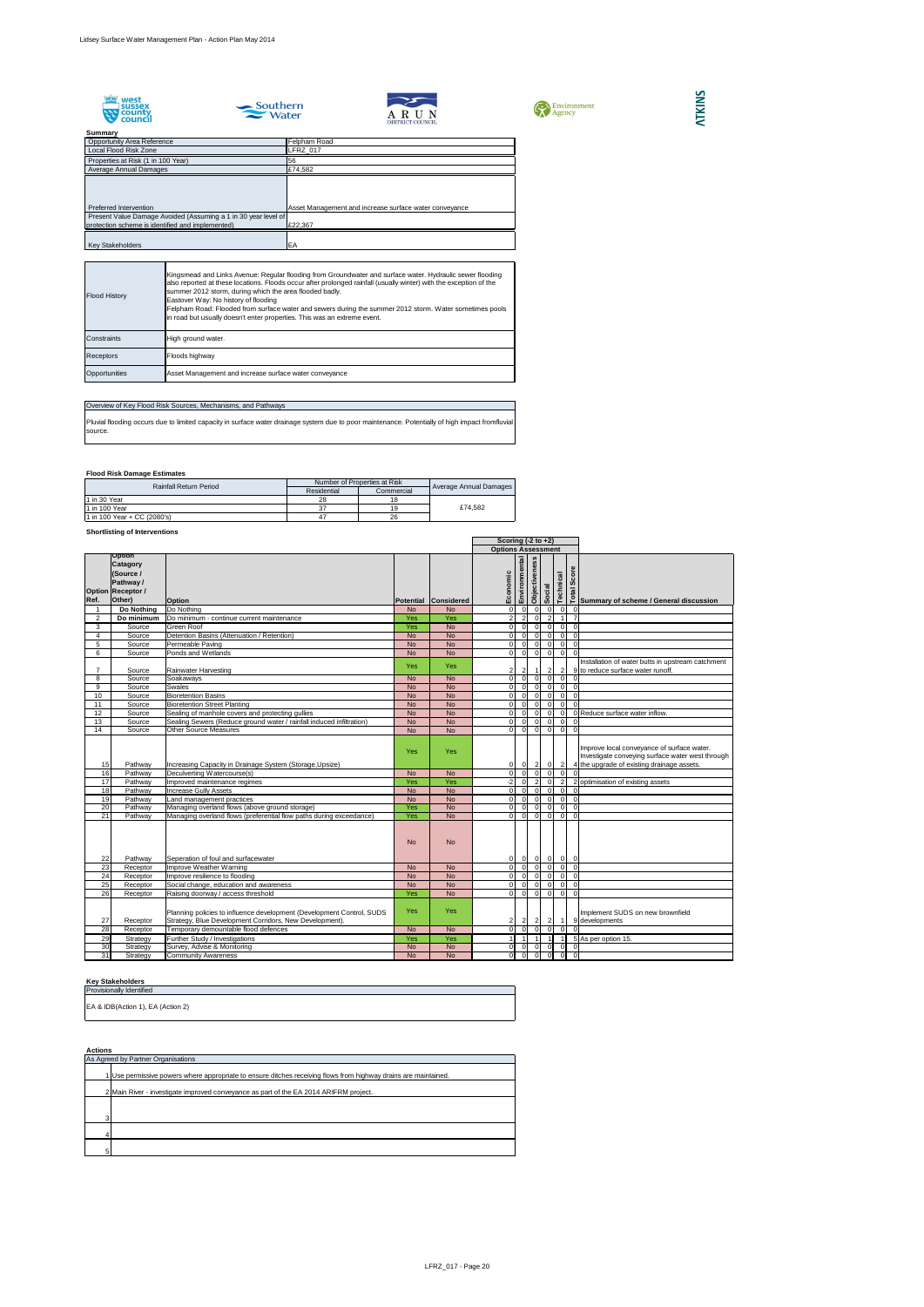









**Summary**

## **Flood Risk Damage Estimates**

## **Shortlisting of Interventions**

## **Key Stakeholders**

|                |                                                                                                          |                                                                                                                                  |            |                      |                | Scoring $(-2 \text{ to } +2)$    |                      |                |                |                                  |                                                                                                                                      |
|----------------|----------------------------------------------------------------------------------------------------------|----------------------------------------------------------------------------------------------------------------------------------|------------|----------------------|----------------|----------------------------------|----------------------|----------------|----------------|----------------------------------|--------------------------------------------------------------------------------------------------------------------------------------|
|                |                                                                                                          | <b>Options Assessment</b>                                                                                                        |            |                      |                |                                  |                      |                |                |                                  |                                                                                                                                      |
| Ref.           | <b>Option</b><br><b>Catagory</b><br>(Source /<br>Pathway /<br><b>Option Receptor /</b><br><b>Other</b> ) | <b>Option</b>                                                                                                                    |            | Potential Considered | Economic       | Environmental                    | <b>Objectiveness</b> | Social         | Technical      | Score<br>Tota                    | Summary of scheme / General discussion                                                                                               |
|                | <b>Do Nothing</b>                                                                                        | Do Nothing                                                                                                                       | <b>No</b>  | <b>No</b>            | $\Omega$       | $\Omega$                         | $\Omega$             | $\overline{0}$ | 0 I            |                                  |                                                                                                                                      |
| $\overline{2}$ | Do minimum                                                                                               | Do minimum - continue current maintenance                                                                                        | Yes        | Yes                  | 2              | $\overline{2}$                   | $\Omega$             | $\overline{2}$ |                |                                  |                                                                                                                                      |
| 3              | Source                                                                                                   | <b>Green Roof</b>                                                                                                                | <b>No</b>  | <b>No</b>            |                | $\Omega$<br>$\Omega$             | $\Omega$             | $\overline{0}$ |                | $\overline{0}$<br>$\Omega$       |                                                                                                                                      |
| 4              | Source                                                                                                   | Detention Basins (Attenuation / Retention)                                                                                       | <b>No</b>  | <b>No</b>            |                | $\Omega$<br>$\Omega$             | $\Omega$             | $\overline{0}$ | $\overline{0}$ |                                  |                                                                                                                                      |
| 5              | Source                                                                                                   | Permeable Paving                                                                                                                 | <b>No</b>  | <b>No</b>            |                | $\overline{0}$<br>$\overline{0}$ | $\overline{0}$       | $\circ$        | $\overline{0}$ | $\Omega$                         |                                                                                                                                      |
| 6              | Source                                                                                                   | Ponds and Wetlands                                                                                                               | <b>No</b>  | <b>No</b>            |                | ΟI<br>$\overline{0}$             | $\overline{0}$       | $\overline{0}$ | $\overline{0}$ | $\Omega$                         |                                                                                                                                      |
|                | Source                                                                                                   | <b>Rainwater Harvesting</b>                                                                                                      | <b>Yes</b> | <b>Yes</b>           |                |                                  |                      | $\overline{2}$ |                | $\overline{2}$                   | 9 Installation of water butts in upstream catchment.                                                                                 |
| 8              | Source                                                                                                   | Soakaways                                                                                                                        | <b>No</b>  | <b>No</b>            |                | $\overline{0}$<br>$\Omega$       | $\Omega$             | $\overline{0}$ | - O I          |                                  |                                                                                                                                      |
| 9              | Source                                                                                                   | <b>Swales</b>                                                                                                                    | <b>No</b>  | <b>No</b>            |                | $\Omega$<br>$\Omega$             | $\Omega$             | -OI            | 0 I            |                                  |                                                                                                                                      |
| 10             | Source                                                                                                   | <b>Bioretention Basins</b>                                                                                                       | <b>No</b>  | <b>No</b>            |                | $\Omega$<br>$\Omega$             | $\Omega$             | $\overline{0}$ | $\overline{0}$ | $\Omega$                         |                                                                                                                                      |
| 11             | Source                                                                                                   | <b>Bioretention Street Planting</b>                                                                                              | <b>No</b>  | <b>No</b>            |                | ΩI<br>$\Omega$                   | $\Omega$             | -OI            | $\Omega$       |                                  |                                                                                                                                      |
| 12             | Source                                                                                                   | Sealing of manhole covers and protecting gullies                                                                                 | Yes        | Yes                  |                | $\overline{2}$                   | $\overline{2}$       | $\overline{2}$ |                |                                  | 8 Reduce surface water inflow.                                                                                                       |
| 13             | Source                                                                                                   | Sealing Sewers (Reduce ground water / rainfall induced infiltration)                                                             | Yes        | Yes                  |                | $\mathcal{P}$<br>$\Omega$        | 2                    | $\overline{2}$ | $\overline{0}$ |                                  | 7 Reduce ground water inflows.                                                                                                       |
| 14             | Source                                                                                                   | <b>Other Source Measures</b>                                                                                                     | <b>No</b>  | <b>No</b>            |                | $\overline{0}$                   | $\Omega$             | $\overline{0}$ | $\Omega$       |                                  |                                                                                                                                      |
| 15             | Pathway                                                                                                  | Increasing Capacity in Drainage System (Storage, Upsize)                                                                         | <b>Yes</b> | <b>Yes</b>           |                | 0 <br>$\overline{0}$             | $\vert$ 2            | $\overline{0}$ | $\vert$ 2      |                                  | Investigate conveying surface water away from<br>properties. This should be completed after survey<br>4 of existing drainage assets. |
| 16             | Pathway                                                                                                  | Deculverting Watercourse(s)                                                                                                      | <b>No</b>  | <b>No</b>            |                | $\Omega$<br>$\overline{0}$       |                      | -OI            | $\Omega$       |                                  |                                                                                                                                      |
| 17             | Pathway                                                                                                  | Improved maintenance regimes                                                                                                     | Yes        | <b>Yes</b>           | $-2$           | 0                                | $\overline{2}$       | $\overline{0}$ |                | $\vert$ 2                        | optimisation of existing assets. WSCC and ADC<br>are planning to clear the ditch on the west side of<br>2 Lidsey Road                |
| 18             | Pathway                                                                                                  | <b>Increase Gully Assets</b>                                                                                                     | <b>Yes</b> | <b>Yes</b>           | $\overline{0}$ | $\overline{0}$                   | $\overline{2}$       | $\overline{1}$ | $\vert$ 2      |                                  | This should be investigated to remove highway<br>5 flooding.                                                                         |
| 19             | Pathway                                                                                                  | Land management practices                                                                                                        | <b>No</b>  | <b>No</b>            | $\overline{0}$ | 0                                | $\overline{0}$       | $\overline{0}$ | 0              |                                  |                                                                                                                                      |
| 20             | Pathway                                                                                                  | Managing overland flows (above ground storage)                                                                                   | Yes        | <b>No</b>            |                | 0I<br>-0 l                       | $\overline{0}$       | $\overline{0}$ | $\overline{0}$ | $\vert$ 0                        |                                                                                                                                      |
| 21             | Pathway                                                                                                  | Managing overland flows (preferential flow paths during exceedance)                                                              | Yes        | <b>No</b>            |                | 0 <br>$\overline{0}$             | $\overline{0}$       | $\overline{0}$ | $\overline{0}$ | $\vert 0 \vert$                  |                                                                                                                                      |
| 22             | Pathway                                                                                                  | Seperation of foul and surfacewater                                                                                              | <b>Yes</b> | <b>Yes</b>           |                | $\overline{0}$<br>$\mathbf{2}$   | <sup>2</sup>         | 0              | -01            |                                  | 4 Control at source see activities 12 & 13                                                                                           |
| 23             | Receptor                                                                                                 | Improve Weather Warning                                                                                                          | <b>No</b>  | <b>No</b>            |                | $\overline{0}$<br>$\overline{0}$ | $\overline{0}$       | $\overline{0}$ | $\overline{0}$ |                                  |                                                                                                                                      |
| 24             | Receptor                                                                                                 | Improve resilience to flooding                                                                                                   | Yes        | Yes                  |                | 2 <sub>l</sub><br>2 <sub>l</sub> | $\overline{2}$       | $\overline{2}$ |                |                                  | 9 To be considered in a hydraulic investigation                                                                                      |
| 25             | Receptor                                                                                                 | Social change, education and awareness                                                                                           | <b>No</b>  | <b>No</b>            |                | $\Omega$<br>$\overline{0}$       | $\overline{0}$       | $\overline{0}$ | $\overline{0}$ |                                  |                                                                                                                                      |
| 26             | Receptor                                                                                                 | Raising doorway / access threshold                                                                                               | <b>Yes</b> | <b>Yes</b>           | $\overline{2}$ | $\overline{2}$                   | $\overline{2}$       | <sup>2</sup>   |                |                                  | 9 To be considered in a hydraulic investigation                                                                                      |
| 27             | Receptor                                                                                                 | Planning policies to influence development (Development Control, SUDS<br>Strategy, Blue Development Corridors, New Development). | <b>Yes</b> | <b>No</b>            |                | 01<br> 0                         | 0                    | $\overline{0}$ |                | $\overline{0}$<br>$\overline{0}$ |                                                                                                                                      |
| 28             | Receptor                                                                                                 | Temporary demountable flood defences                                                                                             | Yes        | Yes                  |                | $\overline{0}$                   | $\mathcal{P}$        | $\Omega$       |                | $\overline{2}$                   | 5 Potentially applicable.                                                                                                            |
| 29             | Strategy                                                                                                 | Further Study / Investigations                                                                                                   | <b>Yes</b> | <b>Yes</b>           |                |                                  |                      |                |                |                                  | Detailed hydraulic investigation is required. As<br>5 detaile din Option 15.                                                         |
| 30             | Strategy                                                                                                 | Survey, Advise & Monitoring                                                                                                      | <b>No</b>  | <b>No</b>            |                | $\overline{0}$<br>$\overline{0}$ | $\overline{0}$       | $\overline{0}$ | 0              | $\overline{0}$                   |                                                                                                                                      |
| 31             | Strategy                                                                                                 | <b>Community Awareness</b>                                                                                                       | <b>No</b>  | <b>No</b>            |                | $\overline{0}$<br>$\overline{0}$ | $\Omega$             | $\overline{0}$ |                | $\overline{0}$<br>$\Omega$       |                                                                                                                                      |

| <b>Provisionally Identified</b>                                           |
|---------------------------------------------------------------------------|
|                                                                           |
| ADC / WSCC (Action )) SWS (Action 2), ADC (Action 3), SWS WSCC (Action 4) |

| As Agreed by Partner Organisations                                                                                                         |
|--------------------------------------------------------------------------------------------------------------------------------------------|
| Survey private road existing highway drainage and confirm condition and arrangements. Implement clearance of the ditch on the              |
| I west side of Lidsey Road and investigate capacity downstream of the highway ditch                                                        |
|                                                                                                                                            |
| 2 Area to be considered as part of the DSF study.                                                                                          |
|                                                                                                                                            |
|                                                                                                                                            |
| 3 Consider use of flood mitigation to protect properties from pluvial flooding from highway based on outputs from the DSF study            |
| Investigate and prioritise interventions to reduce clear water inflow and Infiltration of public foul sewers. Work with Local Authority to |
| 4 target resilience improvements.                                                                                                          |
|                                                                                                                                            |
|                                                                                                                                            |

| <b>Rainfall Return Period</b> | Number of Properties at Risk | <b>Average Annual Damages</b> |        |
|-------------------------------|------------------------------|-------------------------------|--------|
|                               | Residential                  | Commercial                    |        |
| 1 in 30 Year                  |                              |                               |        |
| 11 in 100 Year                |                              |                               | £6,861 |
| 1 in 100 Year + CC (2080's)   | 16                           |                               |        |

| Overview of Key Flood Risk Sources, Mechanisms, and Pathways                                                               |
|----------------------------------------------------------------------------------------------------------------------------|
| Property flooding caused by pluvial runoff from highway. Flooding from foul manholes in highway due to hydraulic overload. |

| <b>Flood History</b> | Pluvial flooding experienced during the summer 2012 storm along Lidsey Road - otherwise flooding has not<br>occurred here in recent history. Hydraulic overload of sewers reported in Oak Tree Lane on 02/01/2013 and on<br>Westergate Street on 29/01/2013 and 09/11/2010. |
|----------------------|-----------------------------------------------------------------------------------------------------------------------------------------------------------------------------------------------------------------------------------------------------------------------------|
| Constraints          | Limited detail on surface water drainage records in this area.                                                                                                                                                                                                              |
| <b>Receptors</b>     | Property and Highway                                                                                                                                                                                                                                                        |
| Opportunities        | Asset Management. Reduce surface water and infiltration entering public foul sewers. Improve surface water<br>conveyance.                                                                                                                                                   |

| <b>Opportunity Area Reference</b>                              | Lidsey Road & Oak Tree Lane                                             |
|----------------------------------------------------------------|-------------------------------------------------------------------------|
| Local Flood Risk Zone                                          | LFRZ_018                                                                |
| Properties at Risk (1 in 100 Year)                             | 10                                                                      |
| Average Annual Damages                                         | £6,861                                                                  |
|                                                                |                                                                         |
|                                                                |                                                                         |
|                                                                | Asset Management. Reduce surface water and infiltration entering public |
| Preferred Intervention                                         | foul sewers. Improve surface water conveyance.                          |
| Present Value Damage Avoided (Assuming a 1 in 30 year level of |                                                                         |
| protection scheme is identified and implemented)               | £2,406                                                                  |
|                                                                |                                                                         |
| <b>Key Stakeholders</b>                                        | <b>WSCC, ADC, SWS</b>                                                   |
|                                                                | Summary                                                                 |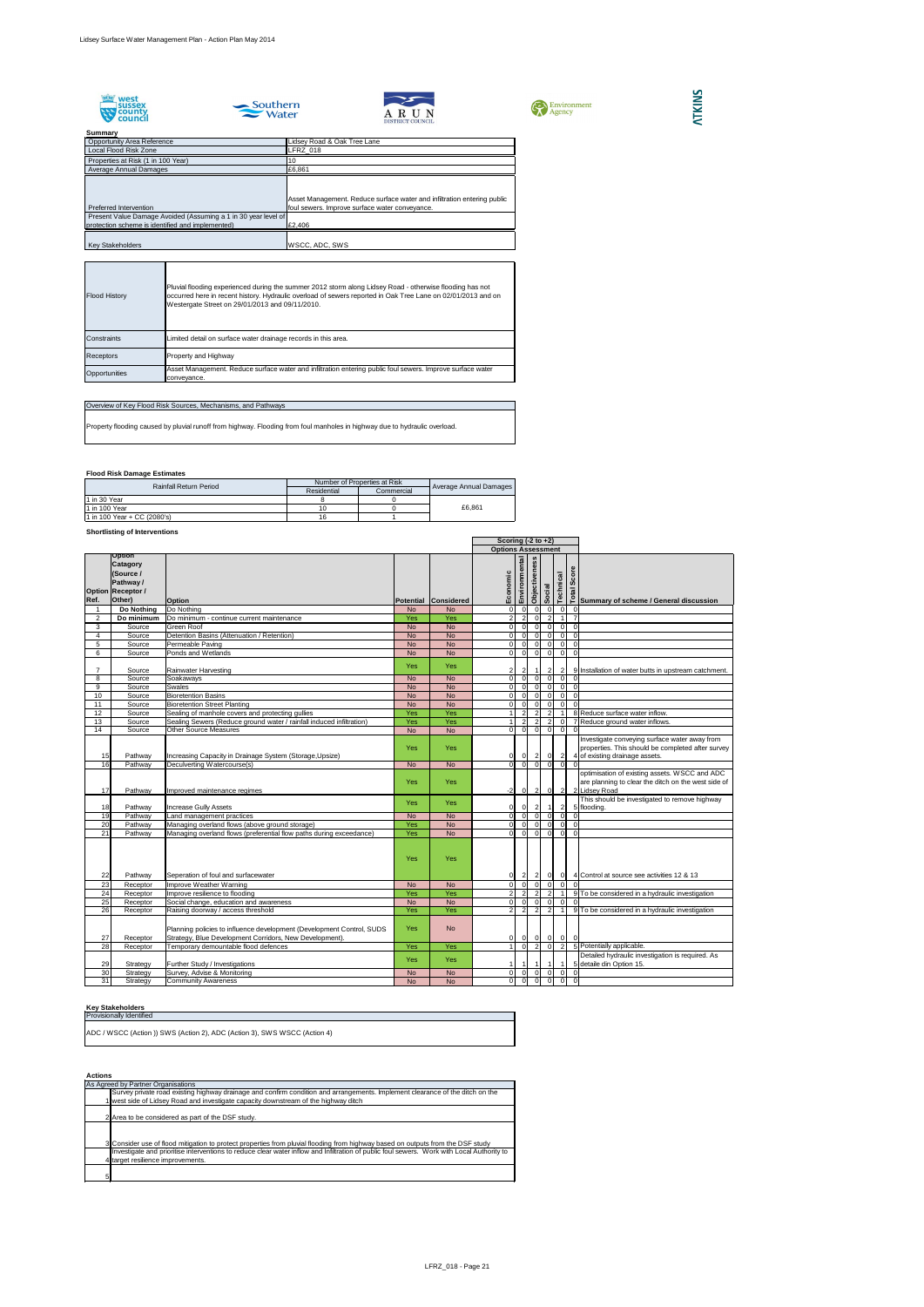









## **Summary**

## **Flood Risk Damage Estimates**

## **Shortlisting of Interventions**

|                 |                                                                                           |                                                                                                                                  |            |                      | Scoring $(-2 \text{ to } +2)$ |                |                |                |                                  |                                  |                                                                                                                                      |
|-----------------|-------------------------------------------------------------------------------------------|----------------------------------------------------------------------------------------------------------------------------------|------------|----------------------|-------------------------------|----------------|----------------|----------------|----------------------------------|----------------------------------|--------------------------------------------------------------------------------------------------------------------------------------|
|                 |                                                                                           |                                                                                                                                  |            |                      | <b>Options Assessment</b>     |                |                |                |                                  |                                  |                                                                                                                                      |
| Ref.            | Option<br><b>Catagory</b><br>(Source /<br>Pathway /<br><b>Option Receptor /</b><br>Other) | <b>Option</b>                                                                                                                    |            | Potential Considered | Economic                      | Environmental  | Objectiveness  | Social         | Technical                        | ore<br>$\tilde{\mathbf{o}}$<br>Ø | Summary of scheme / General discussion                                                                                               |
|                 | Do Nothing                                                                                | Do Nothing                                                                                                                       | <b>No</b>  | <b>No</b>            | $\Omega$                      | $\Omega$       | -OI            | $\overline{0}$ | $\overline{0}$                   |                                  |                                                                                                                                      |
| 2               | Do minimum                                                                                | Do minimum - continue current maintenance                                                                                        | Yes        | Yes                  | 2                             | $\mathcal{P}$  | $\overline{0}$ |                | $\overline{2}$                   |                                  |                                                                                                                                      |
| 3               | Source                                                                                    | <b>Green Roof</b>                                                                                                                | <b>No</b>  | <b>No</b>            | $\overline{0}$                | $\Omega$       | $\overline{0}$ | -ol            | $\overline{0}$                   | $\Omega$                         |                                                                                                                                      |
| 4               | Source                                                                                    | Detention Basins (Attenuation / Retention)                                                                                       | Yes        | Yes                  | $\Omega$                      |                | 2              |                | $\overline{2}$<br>$\overline{0}$ |                                  | 5 Consider with Option 15.                                                                                                           |
| 5               | Source                                                                                    | Permeable Paving                                                                                                                 | <b>No</b>  | <b>No</b>            | $\Omega$                      | $\Omega$       | $\overline{0}$ | $\overline{0}$ | $\overline{0}$                   |                                  |                                                                                                                                      |
| 6               | Source                                                                                    | Ponds and Wetlands                                                                                                               | <b>No</b>  | <b>No</b>            | $\Omega$                      | $\overline{0}$ | $\overline{0}$ | $\overline{0}$ | $\overline{0}$                   | $\Omega$                         |                                                                                                                                      |
|                 | Source                                                                                    | Rainwater Harvesting                                                                                                             | <b>Yes</b> | <b>Yes</b>           | $\overline{2}$                |                |                |                | $\overline{2}$<br>$\overline{2}$ |                                  | 9 Installation of water butts in upstream catchment.                                                                                 |
| 8               | Source                                                                                    | Soakaways                                                                                                                        | <b>No</b>  | <b>No</b>            | $\overline{0}$                |                | $\Omega$       | $\Omega$       | $\Omega$                         |                                  |                                                                                                                                      |
| 9               | Source                                                                                    | <b>Swales</b>                                                                                                                    | <b>No</b>  | <b>No</b>            | $\overline{0}$                | $\Omega$       | $\overline{0}$ | 0              | $\overline{0}$                   |                                  |                                                                                                                                      |
| 10              | Source                                                                                    | <b>Bioretention Basins</b>                                                                                                       | <b>No</b>  | <b>No</b>            | $\Omega$                      | $\Omega$       | $\overline{0}$ | 0              | $\overline{0}$                   |                                  |                                                                                                                                      |
| 11              | Source                                                                                    | <b>Bioretention Street Planting</b>                                                                                              | <b>No</b>  | <b>No</b>            | $\Omega$                      | $\Omega$       | $\Omega$       | $\overline{0}$ | $\overline{0}$                   |                                  |                                                                                                                                      |
|                 |                                                                                           |                                                                                                                                  | <b>Yes</b> | <b>Yes</b>           |                               |                |                |                |                                  |                                  | Reduce surface water inflow. Improve                                                                                                 |
| 12              | Source                                                                                    | Sealing of manhole covers and protecting gullies                                                                                 |            |                      |                               | $\overline{2}$ | $\overline{2}$ |                | $\overline{2}$<br>$\vert$ 1      |                                  | 8 performance downstream.                                                                                                            |
| 13              | Source                                                                                    | Sealing Sewers (Reduce ground water / rainfall induced infiltration)                                                             | Yes        | Yes                  |                               | $\overline{2}$ | $\overline{2}$ | $\overline{2}$ | $\overline{0}$                   |                                  | 7 Reduce ground water inflows.                                                                                                       |
| 14              | Source                                                                                    | <b>Other Source Measures</b>                                                                                                     | <b>No</b>  | <b>No</b>            | $\Omega$                      | 0              | $\overline{0}$ | $\overline{0}$ | .0                               |                                  |                                                                                                                                      |
| 15              | Pathway                                                                                   | Increasing Capacity in Drainage System (Storage, Upsize)                                                                         | Yes        | <b>Yes</b>           | 0                             | $\overline{0}$ | $\overline{2}$ | $\overline{0}$ | $\overline{2}$                   |                                  | Investigate conveying surface water away from<br>properties. This should be completed after survey<br>4 of existing drainage assets. |
| 16              | Pathway                                                                                   | Deculverting Watercourse(s)                                                                                                      | <b>No</b>  | <b>No</b>            | $\Omega$                      | $\Omega$       | $\Omega$       | $\overline{0}$ | .0                               |                                  |                                                                                                                                      |
| 17              | Pathway                                                                                   | Improved maintenance regimes                                                                                                     | Yes        | Yes                  | $-2$                          | $\overline{0}$ | $\overline{2}$ |                | $\overline{0}$<br>$\overline{2}$ |                                  | 2 optimisation of existing assets                                                                                                    |
| 18              | Pathway                                                                                   | <b>Increase Gully Assets</b>                                                                                                     | <b>Yes</b> | <b>Yes</b>           | $\overline{0}$                |                | 2 <sub>l</sub> | -1             |                                  | 2                                | This should be investigated to remove highway<br>5 flooding.                                                                         |
| 19              | Pathway                                                                                   | Land management practices                                                                                                        | <b>No</b>  | <b>No</b>            | $\overline{0}$                | $\Omega$       | $\overline{0}$ | $\overline{0}$ | $\overline{0}$                   |                                  |                                                                                                                                      |
| 20              | Pathway                                                                                   | Managing overland flows (above ground storage)                                                                                   | Yes        | <b>No</b>            | $\overline{0}$                | $\Omega$       | $\overline{0}$ |                | 0 <br>$\overline{0}$             | $\Omega$                         |                                                                                                                                      |
| 21              | Pathway                                                                                   | Managing overland flows (preferential flow paths during exceedance)                                                              | Yes        | <b>No</b>            | $\Omega$                      | $\Omega$       | $\overline{0}$ | $\overline{0}$ | $\overline{0}$                   | $\Omega$                         |                                                                                                                                      |
| 22              | Pathway                                                                                   | Seperation of foul and surfacewater                                                                                              | <b>No</b>  | <b>No</b>            | $\overline{0}$                |                | -01            | $\overline{0}$ | $\overline{0}$                   |                                  | 0 Control at source see activities 12 & 13                                                                                           |
| 23              | Receptor                                                                                  | Improve Weather Warning                                                                                                          | <b>No</b>  | <b>No</b>            | ΩI                            | $\overline{0}$ | $\overline{0}$ | $\overline{0}$ | 0                                |                                  |                                                                                                                                      |
| $\overline{24}$ | Receptor                                                                                  | Improve resilience to flooding                                                                                                   | Yes        | Yes                  |                               | 2              |                |                | $\mathcal{D}$                    |                                  | 9 To be considered in a hydraulic investigation                                                                                      |
| 25              | Receptor                                                                                  | Social change, education and awareness                                                                                           | <b>No</b>  | <b>No</b>            | 0                             | $\Omega$       | 0I             | . O I          | .0                               |                                  |                                                                                                                                      |
| 26              | Receptor                                                                                  | Raising doorway / access threshold                                                                                               | Yes        | Yes                  |                               | $\vert$ 2      | $\overline{2}$ | $\overline{2}$ | -1                               |                                  | 9 To be considered in a hydraulic investigation                                                                                      |
| 27              | Receptor                                                                                  | Planning policies to influence development (Development Control, SUDS<br>Strategy, Blue Development Corridors, New Development). | Yes        | <b>No</b>            | 01                            | 0I             | $\overline{0}$ | $\overline{0}$ | 0                                | 0                                |                                                                                                                                      |
| 28              | Receptor                                                                                  | Temporary demountable flood defences                                                                                             | Yes        | Yes                  |                               | $\overline{0}$ | $\overline{2}$ |                | $\overline{0}$                   | $\overline{2}$                   | 5 Potentially applicable.                                                                                                            |
| 29              | Strategy                                                                                  | Further Study / Investigations                                                                                                   | Yes        | Yes                  |                               | $\vert$ 1      | $\vert$ 1      | $\overline{1}$ |                                  |                                  | 5 Detailed hydraulic investigation is required.                                                                                      |
| 30              | Strategy                                                                                  | Survey, Advise & Monitoring                                                                                                      | <b>No</b>  | <b>No</b>            | 0                             | $\overline{0}$ | $\overline{0}$ | 0              | $\overline{0}$                   | $\overline{0}$                   |                                                                                                                                      |
| 31              | Strategy                                                                                  | <b>Community Awareness</b>                                                                                                       | <b>No</b>  | <b>No</b>            | $\overline{0}$                | $\overline{0}$ | $\overline{0}$ | $\overline{0}$ | $\overline{0}$                   | - 01                             |                                                                                                                                      |

#### **Key Stakeholders**

**Actions**

| 10112110110101010               |
|---------------------------------|
| <b>Provisionally Identified</b> |
| WSCC & ADC (Action 1 and 2.)    |

| <b>AVUVIIV</b> |                                                                                                                           |  |  |  |  |  |
|----------------|---------------------------------------------------------------------------------------------------------------------------|--|--|--|--|--|
|                | As Agreed by Partner Organisations                                                                                        |  |  |  |  |  |
|                |                                                                                                                           |  |  |  |  |  |
|                | Investigate conveyance solution.                                                                                          |  |  |  |  |  |
|                | Assess Portsmouth Water emergency plan for spilling ground water. Confirm recent upgrade works at the abstraction pumping |  |  |  |  |  |
|                | lstation.                                                                                                                 |  |  |  |  |  |
|                |                                                                                                                           |  |  |  |  |  |
|                |                                                                                                                           |  |  |  |  |  |
|                |                                                                                                                           |  |  |  |  |  |
|                |                                                                                                                           |  |  |  |  |  |
|                |                                                                                                                           |  |  |  |  |  |
|                |                                                                                                                           |  |  |  |  |  |
|                |                                                                                                                           |  |  |  |  |  |

## Overview of Key Flood Risk Sources, Mechanisms, and Pathways

|  | <b>Rainfall Return Period</b> | Number of Properties at Risk |            |                               |
|--|-------------------------------|------------------------------|------------|-------------------------------|
|  |                               | Residential                  | Commercial | <b>Average Annual Damages</b> |
|  | 11 in 30 Year                 | 16                           |            |                               |
|  | 11 in 100 Year                |                              |            | £42.018                       |
|  | 1 in 100 Year + CC (2080's)   |                              |            |                               |

Portsmouth Water borehole has overflowed in the past and is thought to have contributed to the surface water flooding to highways and properties in Hunters Chase previously. Infilling of gravel pit at the junction of Wandley's Lane & Fontwell Avenue has probably compounded problems (ie. loss of flood storage). Existing surface water drainage is exceeded during prolonged rainfall events.

| <b>Flood History</b> | Residents in Holmdale (which is at highest risk of pluvial flooding) have not experienced flooding in recent history<br>(including June / July 2012). Although many resident had not lived in the area for more than four months. Flooding<br>of Fontwell Avenue during winter storm events from groundwater and surface water sources. |
|----------------------|-----------------------------------------------------------------------------------------------------------------------------------------------------------------------------------------------------------------------------------------------------------------------------------------------------------------------------------------|
| <b>IConstraints</b>  | High ground water.                                                                                                                                                                                                                                                                                                                      |
| <b>Receptors</b>     | <b>Property and Highway</b>                                                                                                                                                                                                                                                                                                             |
| Opportunities        | Resilience and increase surface water conveyance                                                                                                                                                                                                                                                                                        |

| <b>JUILLINGLY</b>                                              |                                                  |
|----------------------------------------------------------------|--------------------------------------------------|
| <b>Opportunity Area Reference</b>                              | Wandleys Lane, Eastergate                        |
| Local Flood Risk Zone                                          | LFRZ_019                                         |
| Properties at Risk (1 in 100 Year)                             | 28                                               |
| Average Annual Damages                                         | £42,018                                          |
|                                                                |                                                  |
|                                                                |                                                  |
|                                                                |                                                  |
| Preferred Intervention                                         | Resilience and increase surface water conveyance |
| Present Value Damage Avoided (Assuming a 1 in 30 year level of |                                                  |
| protection scheme is identified and implemented)               | £10,454                                          |
|                                                                |                                                  |
| <b>Key Stakeholders</b>                                        | Portsmouth Water, ADC, WSCC                      |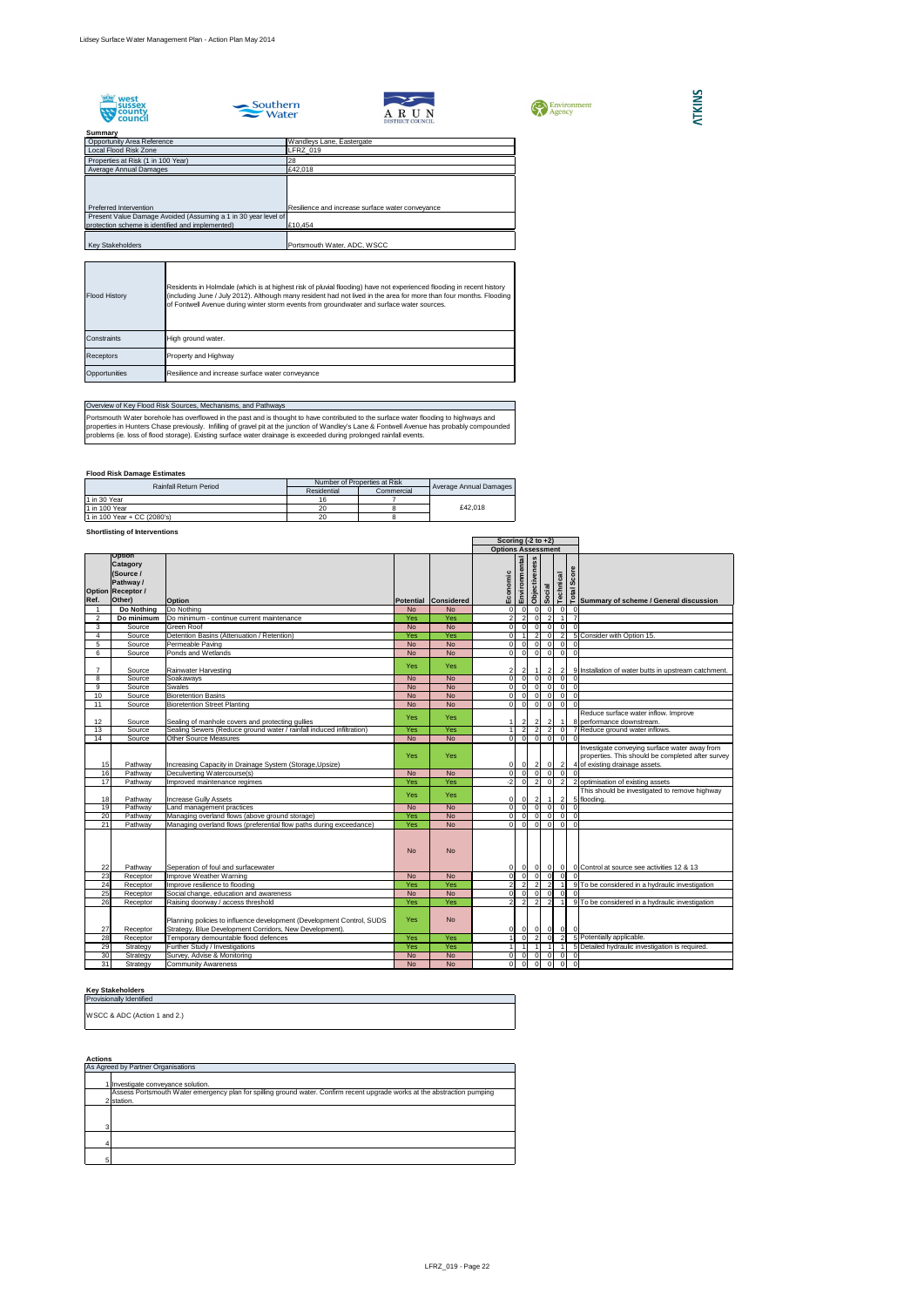





| Environment<br>Agency |
|-----------------------|
|-----------------------|

## **Summary** Properties at Risk (1 in 100 Year) 5 Opportunity Area Reference<br>
Local Flood Risk Zone<br>
Local Flood Risk Zone<br>
High Ground Lane, Barnham Local Flood Risk Zone Average Annual Damages **2008** 25,916

## **Flood Risk Damage Estimates**

## **Shortlisting of Interventions**

## **Key Stakeholders**

| <b>Preferred Intervention</b>                             | Reduce surface water and infiltration entering public foul sewers. |  |
|-----------------------------------------------------------|--------------------------------------------------------------------|--|
| Present Value Damage Avoided (Assuming a 1 in 30 year     |                                                                    |  |
| level of protection scheme is identified and implemented) | E1,885                                                             |  |
|                                                           |                                                                    |  |
| Kev Stakeholders                                          | ISWS                                                               |  |

|                 |                                                                                           |                                                                                                                                  |           | Scoring $(-2 \text{ to } +2)$ |                           |                          |                      |                |                |                                                  |                                                                                                                                                                                                                                                                                                         |
|-----------------|-------------------------------------------------------------------------------------------|----------------------------------------------------------------------------------------------------------------------------------|-----------|-------------------------------|---------------------------|--------------------------|----------------------|----------------|----------------|--------------------------------------------------|---------------------------------------------------------------------------------------------------------------------------------------------------------------------------------------------------------------------------------------------------------------------------------------------------------|
|                 |                                                                                           |                                                                                                                                  |           |                               | <b>Options Assessment</b> |                          |                      |                |                |                                                  |                                                                                                                                                                                                                                                                                                         |
| Ref.            | Option<br><b>Catagory</b><br>(Source /<br>Pathway /<br><b>Option Receptor /</b><br>Other) | <b>Option</b>                                                                                                                    |           | Potential Considered          | Economic                  | Environmental            | <b>Objectiveness</b> | lejoos         | Technical      |                                                  | economics<br>απολ<br>απολ<br>απολ<br>απολ<br>απολ<br>απολ<br>απολ<br>απολ<br>απολ<br>απολ<br>απολ<br>απολ<br>απολ<br>απολ<br>απολ<br>απολ<br>απολ<br>απολ<br>απολ<br>απολ<br>απολ<br>απολ<br>απολ<br>απολ<br>απολ<br>απολ<br>απολ<br>απολ<br>απολ<br>απολ<br>απολ<br>α<br>απολ<br>α<br>α<br>α<br>α<br>α |
|                 | Do Nothing                                                                                | Do Nothing                                                                                                                       | <b>No</b> | <b>No</b>                     | $\overline{0}$            | $\overline{0}$           | $\overline{0}$       | $\overline{0}$ | 0              | $\mathbf 0$                                      |                                                                                                                                                                                                                                                                                                         |
| 2               | Do minimum                                                                                | Do minimum - continue current maintenance                                                                                        | Yes       | Yes                           | $\overline{2}$            | $\overline{2}$           | $\Omega$             | $\overline{2}$ |                | $\overline{7}$                                   |                                                                                                                                                                                                                                                                                                         |
| 3               | Source                                                                                    | <b>Green Roof</b>                                                                                                                | <b>No</b> | <b>No</b>                     | $\overline{0}$            | $\overline{\phantom{0}}$ | $\overline{0}$       | $\Omega$       | 0              | $\overline{0}$                                   |                                                                                                                                                                                                                                                                                                         |
| 4               | Source                                                                                    | Detention Basins (Attenuation / Retention)                                                                                       | <b>No</b> | <b>No</b>                     | $\overline{0}$            | $\overline{0}$           | $\Omega$             | $\Omega$       | $\overline{0}$ | $\Omega$                                         |                                                                                                                                                                                                                                                                                                         |
| 5               | Source                                                                                    | Permeable Paving                                                                                                                 | <b>No</b> | <b>No</b>                     | $\overline{0}$            | $\overline{0}$           | $\Omega$             | $\Omega$       | $\overline{0}$ | $\Omega$                                         |                                                                                                                                                                                                                                                                                                         |
| 6               | Source                                                                                    | Ponds and Wetlands                                                                                                               | <b>No</b> | <b>No</b>                     | $\overline{0}$            | 0                        | $\Omega$             | $\mathbf 0$    | $\overline{0}$ | $\Omega$                                         |                                                                                                                                                                                                                                                                                                         |
|                 | Source                                                                                    | <b>Rainwater Harvesting</b>                                                                                                      | Yes       | Yes                           | $\mathbf{2}$              | $\overline{2}$           | $\overline{1}$       | $\overline{2}$ | $\vert$ 2      |                                                  | Installation of water butts in upstream<br>9 catchment.                                                                                                                                                                                                                                                 |
| 8               | Source                                                                                    | Soakaways                                                                                                                        | <b>No</b> | <b>No</b>                     | $\Omega$                  | 0                        | $\overline{0}$       | $\Omega$       | 0I             | $\Omega$                                         |                                                                                                                                                                                                                                                                                                         |
| 9               | Source                                                                                    | <b>Swales</b>                                                                                                                    | <b>No</b> | <b>No</b>                     | $\overline{0}$            | $\overline{0}$           | $\Omega$             | $\Omega$       | $\overline{0}$ | $\Omega$                                         |                                                                                                                                                                                                                                                                                                         |
| 10              | Source                                                                                    | <b>Bioretention Basins</b>                                                                                                       | <b>No</b> | <b>No</b>                     | $\overline{0}$            | $\overline{0}$           | . O I                | $\Omega$       | $\overline{0}$ | $\overline{0}$                                   |                                                                                                                                                                                                                                                                                                         |
| 11              | Source                                                                                    | <b>Bioretention Street Planting</b>                                                                                              | <b>No</b> | <b>No</b>                     | $\Omega$                  | $\overline{0}$           | - O I                | $\Omega$       | $\overline{0}$ | $\overline{0}$                                   |                                                                                                                                                                                                                                                                                                         |
| 12              | Source                                                                                    | Sealing of manhole covers and protecting gullies                                                                                 | Yes       | Yes                           |                           | 2                        | $\overline{2}$       | $\overline{2}$ |                |                                                  | 8 Reduce surface water inflow.                                                                                                                                                                                                                                                                          |
| 13              | Source                                                                                    | Sealing Sewers (Reduce ground water / rainfall induced infiltration)                                                             | Yes       | Yes                           |                           | 2                        | $\overline{2}$       | $\overline{2}$ | 0              |                                                  | 7 Reduce ground water inflows.                                                                                                                                                                                                                                                                          |
| 14              | Source                                                                                    | <b>Other Source Measures</b>                                                                                                     | <b>No</b> | <b>No</b>                     | Οl                        | 0                        | $\Omega$             | $\Omega$       | $\overline{0}$ | $\Omega$                                         |                                                                                                                                                                                                                                                                                                         |
| $\overline{15}$ | Pathway                                                                                   | Increasing Capacity in Drainage System (Storage, Upsize)                                                                         | Yes       | <b>No</b>                     | $\overline{0}$            | 0                        | 0I                   | $\Omega$       | 0I             | $\overline{0}$                                   |                                                                                                                                                                                                                                                                                                         |
| 16              | Pathway                                                                                   | Deculverting Watercourse(s)                                                                                                      | <b>No</b> | <b>No</b>                     | οI                        | 0I                       | - Ol                 | $\Omega$       | 0              | $\Omega$                                         |                                                                                                                                                                                                                                                                                                         |
| 17              | Pathway                                                                                   | Improved maintenance regimes                                                                                                     | Yes       | <b>No</b>                     | $\overline{0}$            | 0I                       | -0I                  | $\Omega$       | 0              | $\Omega$                                         |                                                                                                                                                                                                                                                                                                         |
| 18              | Pathway                                                                                   | <b>Increase Gully Assets</b>                                                                                                     | Yes       | <b>No</b>                     | $\overline{0}$            | 0l                       | 0I                   | $\Omega$       | 0              | $\overline{0}$                                   |                                                                                                                                                                                                                                                                                                         |
| 19              | Pathway                                                                                   | Land management practices                                                                                                        | <b>No</b> | <b>No</b>                     | $\overline{0}$            | 0                        | - Ol                 | $\Omega$       | 0l             | $\overline{0}$                                   |                                                                                                                                                                                                                                                                                                         |
| 20              | Pathway                                                                                   | Managing overland flows (above ground storage)                                                                                   | Yes       | <b>No</b>                     | $\overline{0}$            | 0                        | 0I                   | $\Omega$       | 0              | $\overline{0}$                                   |                                                                                                                                                                                                                                                                                                         |
| $\overline{21}$ | Pathway                                                                                   | Managing overland flows (preferential flow paths during exceedance)                                                              | Yes       | <b>No</b>                     | οI                        | $\overline{0}$           | $\Omega$             | n l            | 0              | $\Omega$                                         |                                                                                                                                                                                                                                                                                                         |
| 22              | Pathway                                                                                   | Seperation of foul and surfacewater                                                                                              | Yes       | Yes                           |                           | 0 <br>$\vert$ 2          |                      | 2 0            | 0              |                                                  | 4 Control at source see activities 12 & 13                                                                                                                                                                                                                                                              |
| $\overline{23}$ | Receptor                                                                                  | Improve Weather Warning                                                                                                          | <b>No</b> | <b>No</b>                     | 0                         | 0                        | $\overline{0}$       | $\overline{0}$ |                | $ 0 $ 0                                          |                                                                                                                                                                                                                                                                                                         |
| 24              | Receptor                                                                                  | Improve resilience to flooding                                                                                                   | <b>No</b> | <b>No</b>                     |                           | 0                        |                      | $0$ 0 0        |                | 0 <sub>0</sub>                                   |                                                                                                                                                                                                                                                                                                         |
| 25              | Receptor                                                                                  | Social change, education and awareness                                                                                           | <b>No</b> | <b>No</b>                     | 0I                        | 0                        | $\Omega$             | $\Omega$       |                | $0\begin{array}{ccc} 0 & 0 \\ 0 & 0 \end{array}$ |                                                                                                                                                                                                                                                                                                         |
| 26              | Receptor                                                                                  | Raising doorway / access threshold                                                                                               | <b>No</b> | <b>No</b>                     | 01                        | $\overline{0}$           | $\Omega$             | $\overline{0}$ | 0              | - 0                                              |                                                                                                                                                                                                                                                                                                         |
| 27              | Receptor                                                                                  | Planning policies to influence development (Development Control,<br>SUDS Strategy, Blue Development Corridors, New Development). | Yes       | <b>Yes</b>                    | 2                         | 2                        | $\sqrt{2}$           | $\vert$ 2      | $\overline{1}$ |                                                  | Ensure suitable development controls are<br>placed on new developments in this LFRZ to<br>9 reduce flood risk.                                                                                                                                                                                          |
| 28              | Receptor                                                                                  | Temporary demountable flood defences                                                                                             | <b>No</b> | <b>No</b>                     | $\overline{0}$            | $\overline{\phantom{0}}$ | $\overline{0}$       | $\overline{0}$ | 0I             | $\Omega$                                         |                                                                                                                                                                                                                                                                                                         |
| 29              | Strategy                                                                                  | Further Study / Investigations                                                                                                   | Yes       | Yes                           |                           |                          | $\overline{1}$       |                |                |                                                  | As per item 29 in Marshalls Close (LFRZ_021)<br>investigate the performance of the Marshalls<br>5 Close Overflow to improve its performance.                                                                                                                                                            |
| 30              | Strategy                                                                                  | Survey, Advise & Monitoring                                                                                                      | No        | No                            | 0                         | 0                        | . O I                | - O I          | 0              | $\mathbf 0$                                      |                                                                                                                                                                                                                                                                                                         |
| 31              | Strategy                                                                                  | <b>Community Awareness</b>                                                                                                       | <b>No</b> | <b>No</b>                     | $\overline{0}$            | $\overline{0}$           | -01                  | $\Omega$       | 0              | $\overline{\mathbf{0}}$                          |                                                                                                                                                                                                                                                                                                         |

**ATKINS** 

| <b>Flood History</b> | Winter 2012 was a notable flooding event. Flooding of fields is experienced after prolonged rainfall, usually<br>occurs during winter events. |
|----------------------|-----------------------------------------------------------------------------------------------------------------------------------------------|
| Constraints          | High ground water.                                                                                                                            |
| <b>Receptors</b>     | Field                                                                                                                                         |
| Opportunities        | Reduce surface water and infiltration entering public foul sewers.                                                                            |

## Overview of Key Flood Risk Sources, Mechanisms, and Pathways

Hydraulic overload of the foul sewer system due to excessive inflows from groundwater and surface water. This leads to flooding in fields and spill of foul flow into the Barnham Rife. Fluvial flooding of floodplain which affects fields.

| <b>Rainfall Return Period</b> | Number of Properties at Risk |            |                        |  |
|-------------------------------|------------------------------|------------|------------------------|--|
|                               | Residential                  | Commercial | Average Annual Damages |  |
| 1 in 30 Year                  |                              |            |                        |  |
| 11 in 100 Year                |                              |            | £5.916                 |  |
| 1 in 100 Year + CC (2080's)   |                              |            |                        |  |

| <b>Actions</b> |                                                                                                                               |
|----------------|-------------------------------------------------------------------------------------------------------------------------------|
|                | As Agreed by Partner Organisations                                                                                            |
|                | Investigate and prioritise interventions to reduce clear water inflow and Infiltration of public foul sewers. Work with Local |
|                | 1 Authority to target resilience improvements.                                                                                |
|                |                                                                                                                               |
| ⌒              |                                                                                                                               |
|                |                                                                                                                               |
| 2              |                                                                                                                               |
|                |                                                                                                                               |
|                |                                                                                                                               |
|                |                                                                                                                               |
| 5              |                                                                                                                               |

| <b>Provisionally Identified</b> |
|---------------------------------|
| SWS / WSCC (Action 1)           |
|                                 |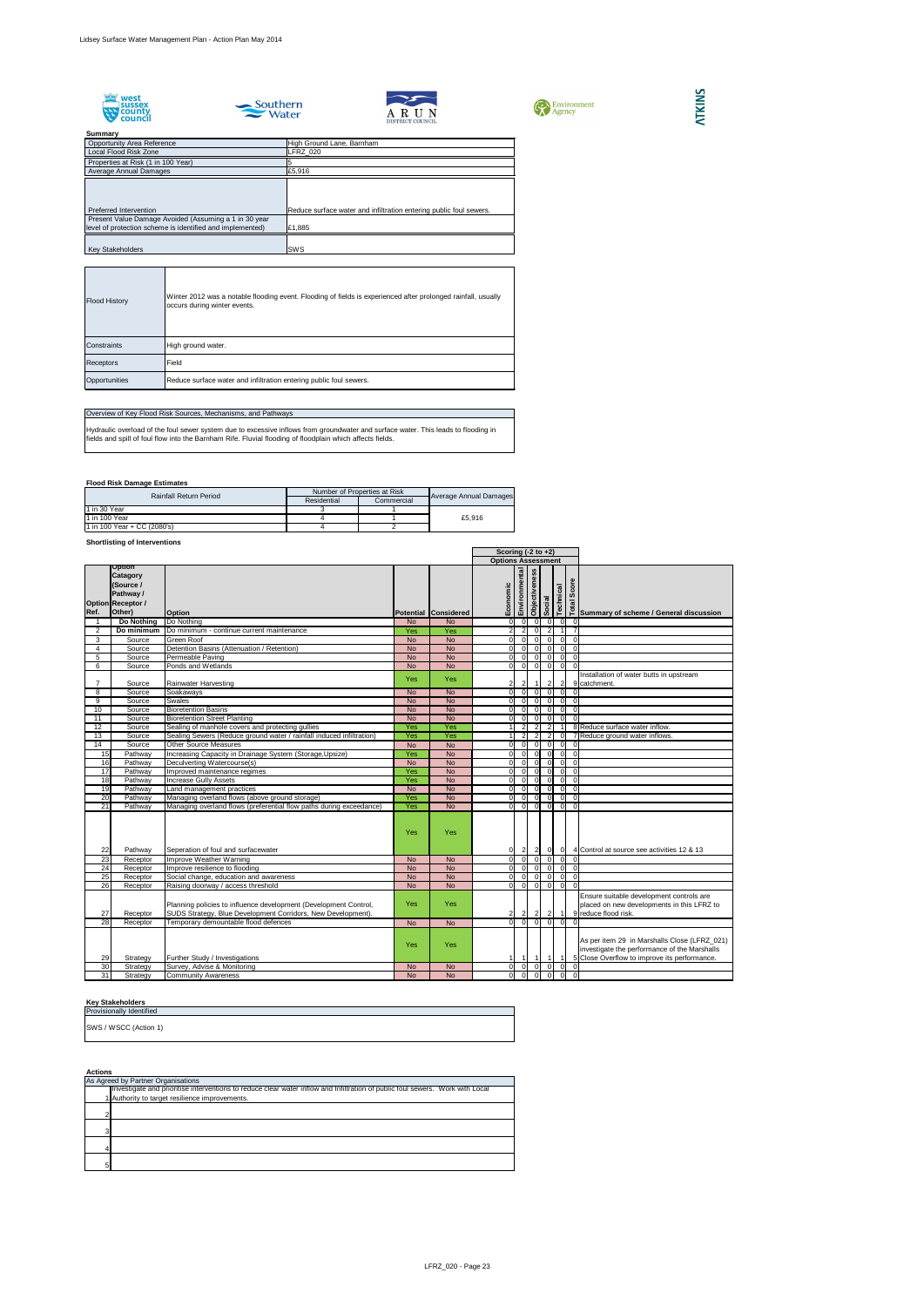









## **Summary**

## **Flood Risk Damage Estimates**

## **Shortlisting of Interventions**

## **Key Stakeholders**

## **Actions**

| <b>Opportunity Area Reference</b><br>Local Flood Risk Zone                                                         | Marshalls Close / Church Lane, Banrham                                                     |
|--------------------------------------------------------------------------------------------------------------------|--------------------------------------------------------------------------------------------|
| Properties at Risk (1 in 100 Year)                                                                                 | <b>LFRZ 021</b>                                                                            |
| Average Annual Damages                                                                                             | £13,006                                                                                    |
| <b>Preferred Intervention</b>                                                                                      | Planning activities. Reduce surface water and infiltration entering public<br>foul sewers. |
| Present Value Damage Avoided (Assuming a 1 in 30 year<br>level of protection scheme is identified and implemented) | £3,839                                                                                     |
| <b>Key Stakeholders</b>                                                                                            | EA, SWS                                                                                    |

|                 |                                                                                                  |                                                                                                                                  |            |                        | Scoring $(-2 \text{ to } +2)$ |                                  |                      |                                  |           |                                                  |                                                                                                                                                                                                                                                                           |
|-----------------|--------------------------------------------------------------------------------------------------|----------------------------------------------------------------------------------------------------------------------------------|------------|------------------------|-------------------------------|----------------------------------|----------------------|----------------------------------|-----------|--------------------------------------------------|---------------------------------------------------------------------------------------------------------------------------------------------------------------------------------------------------------------------------------------------------------------------------|
|                 |                                                                                                  |                                                                                                                                  |            |                        | <b>Options Assessment</b>     |                                  |                      |                                  |           |                                                  |                                                                                                                                                                                                                                                                           |
| Ref.            | <b>Option</b><br><b>Catagory</b><br>(Source /<br>Pathway /<br><b>Option Receptor /</b><br>Other) | <b>Option</b>                                                                                                                    |            | Potential Considered   | nomic<br>Ecor                 | Environmental                    | <b>Objectiveness</b> | Social                           | Technical | Score                                            | as<br>b⊂Summary of scheme / General discussion                                                                                                                                                                                                                            |
|                 | Do Nothing                                                                                       | Do Nothing                                                                                                                       | <b>No</b>  | <b>No</b>              | 0                             | 0                                | -01                  | - O I                            |           | - 0 I<br>$\overline{0}$                          |                                                                                                                                                                                                                                                                           |
| 2               | Do minimum                                                                                       | Do minimum - continue current maintenance                                                                                        | Yes        | Yes                    | $2\vert$                      | $\mathbf{2}$                     | $\Omega$             | -2                               |           |                                                  |                                                                                                                                                                                                                                                                           |
| 3               | Source                                                                                           | <b>Green Roof</b>                                                                                                                | <b>No</b>  | <b>No</b>              | $\overline{0}$                | $\overline{0}$                   | $\Omega$             | $\Omega$                         |           | <sup>0</sup><br>$\Omega$                         |                                                                                                                                                                                                                                                                           |
| 4               | Source                                                                                           | Detention Basins (Attenuation / Retention)                                                                                       | <b>No</b>  | <b>No</b>              | $\overline{0}$                | $\overline{0}$                   | $\Omega$             | $\Omega$                         |           | $\overline{0}$<br>$\overline{0}$                 |                                                                                                                                                                                                                                                                           |
| 5               | Source                                                                                           | Permeable Paving                                                                                                                 | <b>No</b>  | <b>No</b>              | 0                             | $\overline{0}$                   | $\overline{0}$       | $\overline{0}$                   |           | $\overline{0}$<br>$\overline{0}$                 |                                                                                                                                                                                                                                                                           |
| 6               | Source                                                                                           | Ponds and Wetlands                                                                                                               | <b>No</b>  | <b>No</b>              | $\overline{0}$                | -ol                              | $\Omega$             | $\overline{0}$                   |           | $\overline{0}$<br>$\Omega$                       |                                                                                                                                                                                                                                                                           |
|                 |                                                                                                  |                                                                                                                                  | Yes        | Yes                    |                               |                                  | $\overline{1}$       |                                  |           |                                                  | Installation of water butts in upstream<br>9 catchment.                                                                                                                                                                                                                   |
| 8               | Source<br>Source                                                                                 | Rainwater Harvesting<br>Soakaways                                                                                                | <b>No</b>  | <b>No</b>              | $2\vert$<br> 0                | $\overline{2}$<br>-ol            | $\overline{0}$       | $\overline{2}$<br>$\overline{0}$ |           | $\mathbf{2}$<br>$\overline{0}$<br>$\overline{0}$ |                                                                                                                                                                                                                                                                           |
| 9               | Source                                                                                           | <b>Swales</b>                                                                                                                    | <b>No</b>  | <b>No</b>              | 0                             | -ol                              | $\overline{0}$       | $\overline{0}$                   |           | $\overline{0}$<br>$\overline{0}$                 |                                                                                                                                                                                                                                                                           |
| 10              | Source                                                                                           | <b>Bioretention Basins</b>                                                                                                       | <b>No</b>  | <b>No</b>              | 0                             | $\overline{0}$                   | $\overline{0}$       | $\overline{0}$                   |           | $\overline{0}$<br>$\overline{0}$                 |                                                                                                                                                                                                                                                                           |
| 11              | Source                                                                                           | <b>Bioretention Street Planting</b>                                                                                              | <b>No</b>  | <b>No</b>              | 0I                            | $\overline{0}$                   | - O I                | $\overline{0}$                   |           | $\mathbf 0$<br><sup>0</sup>                      |                                                                                                                                                                                                                                                                           |
| 12              | Source                                                                                           | Sealing of manhole covers and protecting gullies                                                                                 | Yes        | Yes                    |                               | $\overline{2}$                   | $\overline{2}$       | $\overline{2}$                   |           |                                                  | 8 Reduce surface water inflow.                                                                                                                                                                                                                                            |
| 13              | Source                                                                                           | Sealing Sewers (Reduce ground water / rainfall induced infiltration)                                                             | Yes        | Yes                    |                               | $\overline{2}$                   | $\overline{2}$       | $\overline{2}$                   |           | $\overline{0}$                                   | 7 Reduce ground water inflows.                                                                                                                                                                                                                                            |
| 14              | Source                                                                                           | <b>Other Source Measures</b>                                                                                                     | <b>No</b>  | <b>No</b>              | $\overline{0}$                | -01                              | $\Omega$             | $\Omega$                         |           | $\Omega$<br>$\Omega$                             |                                                                                                                                                                                                                                                                           |
| 15              | Pathway                                                                                          | Increasing Capacity in Drainage System (Storage, Upsize)                                                                         | Yes        | <b>No</b>              | 0                             | $\overline{0}$                   | $\overline{0}$       | $\Omega$                         |           | $\overline{0}$<br>$\overline{0}$                 |                                                                                                                                                                                                                                                                           |
| 16              | Pathway                                                                                          | Deculverting Watercourse(s)                                                                                                      | <b>No</b>  | <b>No</b>              | 0                             | $\overline{0}$                   | $\Omega$             | $\mathbf 0$                      |           | 0 <br>$\overline{0}$                             |                                                                                                                                                                                                                                                                           |
| 17              | Pathway                                                                                          | Improved maintenance regimes                                                                                                     | Yes        | <b>No</b>              | $\overline{0}$                | $\overline{0}$                   | $\overline{0}$       | $\overline{0}$                   |           | $\overline{0}$<br>$\overline{0}$                 |                                                                                                                                                                                                                                                                           |
| 18              | Pathway                                                                                          | <b>Increase Gully Assets</b>                                                                                                     | Yes        | <b>No</b>              | $\overline{0}$                | $\overline{0}$                   |                      |                                  |           | $\overline{0}$<br>$\Omega$                       |                                                                                                                                                                                                                                                                           |
| 19              | Pathway                                                                                          | Land management practices                                                                                                        | <b>No</b>  | <b>No</b>              | $\overline{0}$                | $\overline{0}$                   | $\Omega$             | $\Omega$                         |           | $\overline{0}$<br>$\overline{0}$                 |                                                                                                                                                                                                                                                                           |
| 20<br>21        | Pathway<br>Pathway                                                                               | Managing overland flows (above ground storage)<br>Managing overland flows (preferential flow paths during exceedance)            | Yes<br>Yes | <b>No</b><br><b>No</b> | $\overline{0}$<br>0I          | $\overline{0}$<br>$\overline{0}$ | -01<br>$\Omega$      | $\Omega$<br>$\Omega$             | $\Omega$  | $\Omega$<br>$\overline{0}$<br>$\Omega$           |                                                                                                                                                                                                                                                                           |
|                 |                                                                                                  |                                                                                                                                  | Yes        | Yes                    |                               |                                  |                      |                                  |           |                                                  |                                                                                                                                                                                                                                                                           |
| 22              | Pathway                                                                                          | Seperation of foul and surfacewater                                                                                              |            |                        |                               | 0 <br>0 0 0 0 0 0                |                      |                                  |           |                                                  | 2 2 0 0 4 Control at source see activities 12 & 13                                                                                                                                                                                                                        |
| 23<br>24        | Receptor<br>Receptor                                                                             | Improve Weather Warning<br>Improve resilience to flooding                                                                        | No<br>Yes  | No<br><b>No</b>        |                               | $ 0 $ $ 0 $ $ 0 $ $ 0 $          |                      |                                  |           |                                                  | Should be considered for susceptable properties<br>0 affected by flood water entering properties.                                                                                                                                                                         |
| $\overline{25}$ | Receptor                                                                                         | Social change, education and awareness                                                                                           | <b>No</b>  | <b>No</b>              | $\overline{O}$                | $\overline{0}$                   | -01                  | - O I                            |           |                                                  |                                                                                                                                                                                                                                                                           |
| 26              | Receptor                                                                                         | Raising doorway / access threshold                                                                                               | <b>No</b>  | <b>No</b>              | 0                             | $\overline{0}$                   | $\Omega$             | $\overline{0}$                   |           | $\overline{0}$<br>$\Omega$                       |                                                                                                                                                                                                                                                                           |
| 27              | Receptor                                                                                         | Planning policies to influence development (Development Control,<br>SUDS Strategy, Blue Development Corridors, New Development). | Yes        | Yes                    | $\overline{2}$                | $\overline{2}$                   | $\overline{2}$       | $\vert$ 2                        |           | $\overline{1}$                                   | Ensure suitable development contols are placed<br>on new developments in this LFRZ to reduce<br>9 flood risk.                                                                                                                                                             |
| 28              | Receptor                                                                                         | Temporary demountable flood defences                                                                                             | <b>No</b>  | <b>No</b>              | $\overline{0}$                | -OI                              |                      |                                  |           |                                                  |                                                                                                                                                                                                                                                                           |
|                 |                                                                                                  |                                                                                                                                  | Yes        | Yes                    |                               |                                  |                      |                                  |           |                                                  | Utilise available land upstream of Barnham to<br>attenuate flows from main river. This should be<br>investigated further within the EA River<br>Modelling study.<br>Investigate additional flood protection measures<br>in Marshalls Close i.e. sealing floors and walls. |
| 29<br>30        | Strategy<br>Strategy                                                                             | Further Study / Investigations<br>Survey, Advise & Monitoring                                                                    | <b>No</b>  | <b>No</b>              | 0                             | $\overline{1}$<br> 0             | $\mathbf 1$          | -1                               |           | 5<br>$\Omega$<br>$\overline{0}$                  | Investigate maintenance / design improvements<br>to the Marshalls Close CSO to improve its<br>performance.                                                                                                                                                                |
| 31              | Strategy                                                                                         | <b>Community Awareness</b>                                                                                                       | <b>No</b>  | <b>No</b>              | $\overline{0}$                | -ol                              |                      |                                  |           | $\overline{0}$<br>$\Omega$                       |                                                                                                                                                                                                                                                                           |
|                 |                                                                                                  |                                                                                                                                  |            |                        |                               |                                  |                      |                                  |           |                                                  |                                                                                                                                                                                                                                                                           |

| <b>Flood History</b> | Previous problem with locking of an overflow from the foul system into the rife. This is now replaced by a<br>pumped overflow. Overloading of the pumped overflow has been reported since this installation.<br>Investigations relating to the performance of the overflow are currently ongoing by SWS. Capacity of Barnham<br>Rife issue (out of bank), and also prevents incoming highway drainage from discharging effectively.<br>Overflowing foul sewers due to infiltration/inundation/surface water connections. Properties in Marshalls Close<br>have been fitted with air brick covers/flood door protection, but water is also now known to come up through<br>floors Residents confirmed extent of fluvial flooding in Marshalls Close. The extent of flooding is fairly well<br>replicated by the EA flood Zone 1 & 2. |
|----------------------|-------------------------------------------------------------------------------------------------------------------------------------------------------------------------------------------------------------------------------------------------------------------------------------------------------------------------------------------------------------------------------------------------------------------------------------------------------------------------------------------------------------------------------------------------------------------------------------------------------------------------------------------------------------------------------------------------------------------------------------------------------------------------------------------------------------------------------------|
| Constraints          | High ground water.                                                                                                                                                                                                                                                                                                                                                                                                                                                                                                                                                                                                                                                                                                                                                                                                                  |
| <b>Receptors</b>     | Public space and residential properties.                                                                                                                                                                                                                                                                                                                                                                                                                                                                                                                                                                                                                                                                                                                                                                                            |
| Opportunities        | Planning activities. Reduce surface water and infiltration entering public foul sewers.                                                                                                                                                                                                                                                                                                                                                                                                                                                                                                                                                                                                                                                                                                                                             |

## Overview of Key Flood Risk Sources, Mechanisms, and Pathways

Fluvial flooding from the main river causing external and internal flooding of properties in Marshalls Close. Flooding from foul manholes due to hydraulic overload.

| As Agreed by Partner Organisations                                                |  |
|-----------------------------------------------------------------------------------|--|
|                                                                                   |  |
| 1 Investigate the Operation of Marshalls Close CSO                                |  |
|                                                                                   |  |
| 2 Investigate options to reduce flood risk as part of the EA 2014 ARIFRM project. |  |

| <b>Rainfall Return Period</b> |                             | Number of Properties at Risk | <b>Average Annual Damages</b> |         |  |
|-------------------------------|-----------------------------|------------------------------|-------------------------------|---------|--|
|                               |                             | Residential                  | Commercial                    |         |  |
|                               | 1 in 30 Year                |                              |                               |         |  |
|                               | 1 in 100 Year               |                              |                               | £13,006 |  |
|                               | 1 in 100 Year + CC (2080's) |                              |                               |         |  |

| TWY URINGITURGI U                             |
|-----------------------------------------------|
| <b>Provisionally Identified</b>               |
| SWS (Action 1), EA (Action 2), ADC (Action 3) |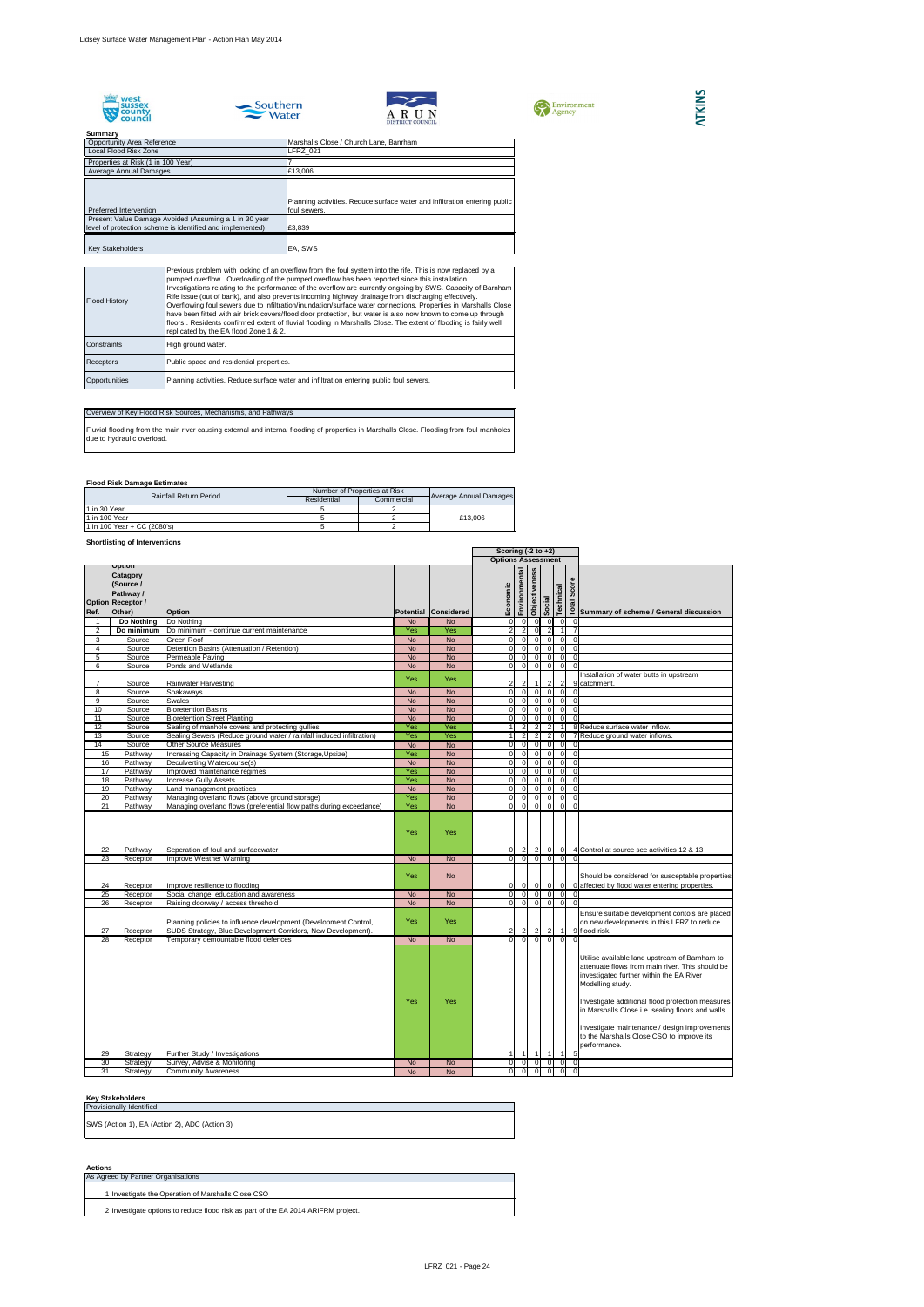

| 3 Investigate additional flood protection measures for two properties in Marshalls Close i.e. sealing floors and walls. |
|-------------------------------------------------------------------------------------------------------------------------|
|                                                                                                                         |
|                                                                                                                         |
|                                                                                                                         |
|                                                                                                                         |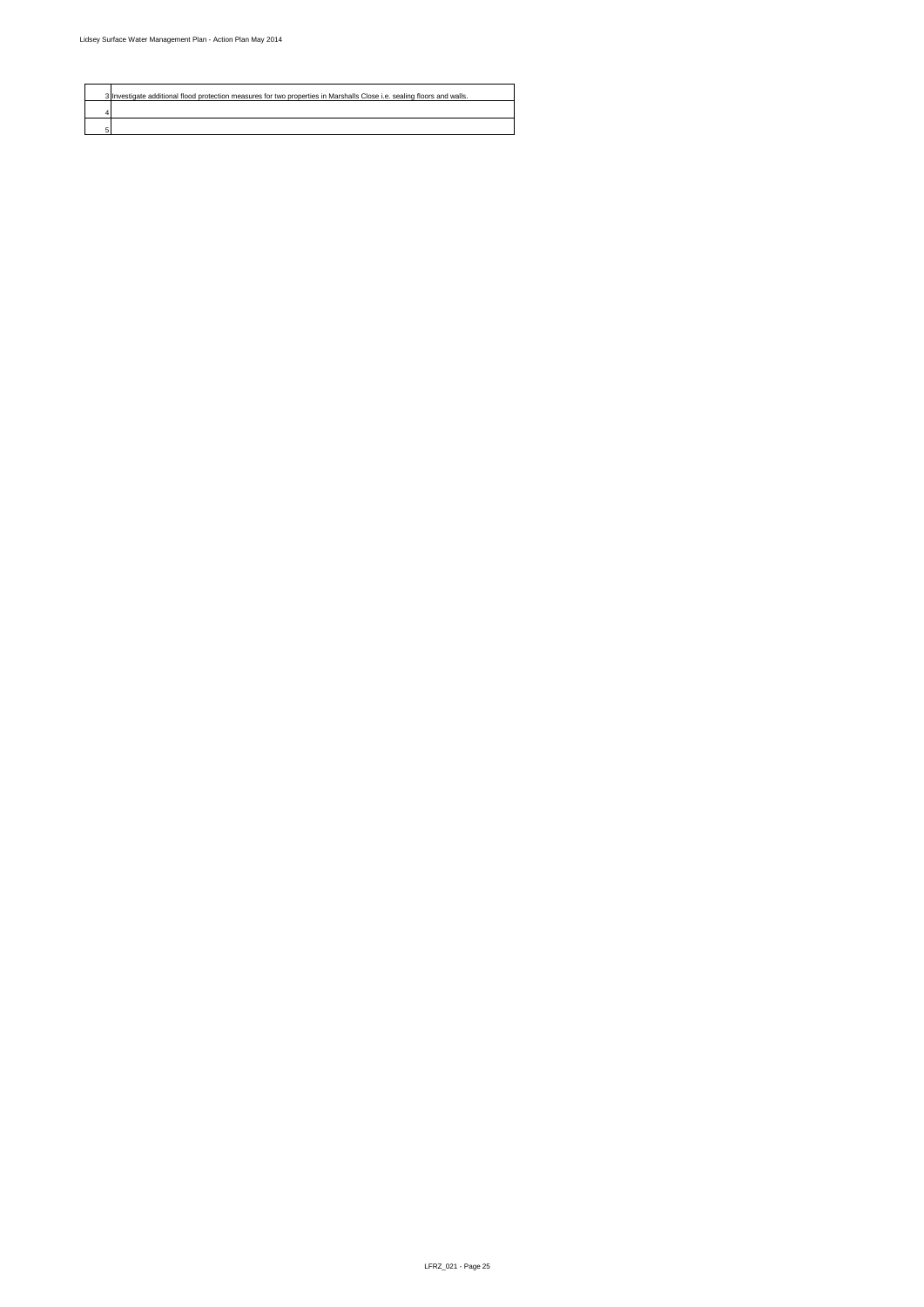









## **Flood Risk Damage Estimates**

## **Shortlisting of Interventions**

|                 |                                                                                           |                                                                                                                                  |            |                   | Scoring $(-2 \text{ to } +2)$ |                |                      |                             |                      |                         |                                                                                                                                         |
|-----------------|-------------------------------------------------------------------------------------------|----------------------------------------------------------------------------------------------------------------------------------|------------|-------------------|-------------------------------|----------------|----------------------|-----------------------------|----------------------|-------------------------|-----------------------------------------------------------------------------------------------------------------------------------------|
|                 |                                                                                           |                                                                                                                                  |            |                   | <b>Options Assessment</b>     |                |                      |                             |                      |                         |                                                                                                                                         |
| Ref.            | Option<br><b>Catagory</b><br>(Source /<br>Pathway /<br><b>Option Receptor /</b><br>Other) | <b>Option</b>                                                                                                                    | Potential  | <b>Considered</b> | omic<br>Econ                  | Environmental  | <b>Objectiveness</b> | Social                      | Technical            | Score                   | <b>EVALUATE:</b><br>Summary of scheme / General discussion                                                                              |
|                 | Do Nothing                                                                                | Do Nothing                                                                                                                       | <b>No</b>  | <b>No</b>         | 0                             | -01            | 0                    | $\overline{0}$              | 0                    |                         |                                                                                                                                         |
| 2               | Do minimum                                                                                | Do minimum - continue current maintenance                                                                                        | Yes        | Yes               | 2                             | $\overline{2}$ | $\overline{0}$       | $\overline{2}$              | $\blacktriangleleft$ |                         |                                                                                                                                         |
| 3               | Source                                                                                    | <b>Green Roof</b>                                                                                                                | <b>No</b>  | <b>No</b>         | $\overline{0}$                | $\Omega$       | 0                    | $\overline{0}$              | 0                    | $\overline{0}$          |                                                                                                                                         |
| 4               | Source                                                                                    | Detention Basins (Attenuation / Retention)                                                                                       | <b>No</b>  | <b>No</b>         | 0                             | $\Omega$       | $\overline{0}$       | $\Omega$                    | 0                    | $\overline{0}$          |                                                                                                                                         |
| 5               | Source                                                                                    | Permeable Paving                                                                                                                 | <b>No</b>  | <b>No</b>         | 0                             | $\Omega$       | $\overline{0}$       | $\overline{0}$              | $\overline{0}$       | $\overline{0}$          |                                                                                                                                         |
| 6               | Source                                                                                    | Ponds and Wetlands                                                                                                               | <b>No</b>  | <b>No</b>         | $\overline{0}$                | $\overline{0}$ | 0                    | $\overline{0}$              | $\overline{0}$       | $\Omega$                |                                                                                                                                         |
|                 | Source                                                                                    | <b>Rainwater Harvesting</b>                                                                                                      | <b>Yes</b> | <b>Yes</b>        | 2                             | $\mathbf{2}$   |                      | $\overline{2}$              | $\overline{2}$       |                         | Installation of water butts in upstream catchment<br>9 to reduce surface water runoff.                                                  |
| 8               | Source                                                                                    | Soakaways                                                                                                                        | <b>No</b>  | <b>No</b>         | $\overline{0}$                | $\Omega$       | $\Omega$             | $\Omega$                    | $\overline{0}$       | $\Omega$                |                                                                                                                                         |
| 9               | Source                                                                                    | Swales                                                                                                                           | <b>No</b>  | <b>No</b>         | $\overline{0}$                | $\Omega$       | $\Omega$             | $\Omega$                    | $\overline{0}$       | $\overline{0}$          |                                                                                                                                         |
| 10              | Source                                                                                    | <b>Bioretention Basins</b>                                                                                                       | <b>No</b>  | <b>No</b>         | $\overline{0}$                | $\Omega$       | $\overline{0}$       | $\mathbf 0$                 | $\overline{0}$       | $\overline{0}$          |                                                                                                                                         |
| 11              | Source                                                                                    | <b>Bioretention Street Planting</b>                                                                                              | <b>No</b>  | <b>No</b>         | $\overline{0}$                | $\Omega$       | $\Omega$             | $\Omega$                    | $\Omega$             | $\Omega$                |                                                                                                                                         |
| 12              | Source                                                                                    | Sealing of manhole covers and protecting gullies                                                                                 | Yes        | Yes               |                               | $\overline{2}$ | $\overline{2}$       | $\overline{2}$              |                      |                         | 8 Reduce surface water inflow.                                                                                                          |
| 13              | Source                                                                                    | Sealing Sewers (Reduce ground water / rainfall induced infiltration)                                                             | Yes        | <b>No</b>         | $\overline{0}$                | $\Omega$       | 0I                   | $\Omega$                    | $\overline{0}$       |                         | 0 Not considered a major issue here                                                                                                     |
| 14              | Source                                                                                    | <b>Other Source Measures</b>                                                                                                     | <b>No</b>  | <b>No</b>         | $\overline{O}$                | $\overline{0}$ | 0l                   | $\Omega$                    | $\Omega$             | $\Omega$                |                                                                                                                                         |
| 15              | Pathway                                                                                   | Increasing Capacity in Drainage System (Storage, Upsize)                                                                         | Yes        | <b>Yes</b>        | 0                             | 0              |                      | $\vert$ 2<br>$\overline{0}$ | $\overline{2}$       |                         | Investigate conveying surface water away from<br>affected area. This should be completed after<br>4 survey of existing drainage assets. |
| 16              | Pathway                                                                                   | Deculverting Watercourse(s)                                                                                                      | <b>No</b>  | <b>No</b>         | $\overline{0}$                | $\Omega$       | $\Omega$             | $\Omega$                    | $\overline{0}$       | $\Omega$                |                                                                                                                                         |
| 17              | Pathway                                                                                   | Improved maintenance regimes                                                                                                     | Yes        | Yes               | $-2$                          | $\Omega$       | $\overline{2}$       | $\overline{0}$              | $\overline{2}$       |                         | 2 optimisation of existing assets                                                                                                       |
| 18              | Pathway                                                                                   | <b>Increase Gully Assets</b>                                                                                                     | <b>Yes</b> | Yes               | 0                             | 0              | $\mathbf{2}$         |                             | 2                    |                         | This should be investigated to remove highway<br>5 flooding.                                                                            |
| 19              | Pathway                                                                                   | Land management practices                                                                                                        | <b>No</b>  | <b>No</b>         | 0                             | $\Omega$       | -OI                  | $\mathsf{C}$                | $\overline{0}$       | $\Omega$                |                                                                                                                                         |
| $\overline{20}$ | Pathway                                                                                   | Managing overland flows (above ground storage)                                                                                   | Yes        | <b>No</b>         | 0                             | $\Omega$       | 0l                   | $\Omega$                    | 0                    | $\overline{0}$          |                                                                                                                                         |
| 21              | Pathway                                                                                   | Managing overland flows (preferential flow paths during exceedance)                                                              | Yes        | <b>No</b>         | $\overline{0}$                | $\overline{0}$ | 0                    | $\overline{0}$              | $\overline{0}$       | $\overline{0}$          |                                                                                                                                         |
| 22              | Pathway                                                                                   | Seperation of foul and surfacewater                                                                                              | Yes        | <b>No</b>         | 0                             | $\overline{0}$ |                      | $0 \mid 0$                  | 0                    | $\overline{\mathbf{0}}$ |                                                                                                                                         |
| 23              | Receptor                                                                                  | Improve Weather Warning                                                                                                          | <b>No</b>  | <b>No</b>         | 0                             | $\overline{0}$ | 0                    | $\overline{0}$              | $\overline{0}$       | $\Omega$                |                                                                                                                                         |
| 24              | Receptor                                                                                  | Improve resilience to flooding                                                                                                   | Yes        | Yes               | 2                             | $\overline{2}$ | $\overline{2}$       | $\overline{2}$              |                      |                         | 9 To be considered in a hydraulic investigation                                                                                         |
| $\overline{25}$ | Receptor                                                                                  | Social change, education and awareness                                                                                           | <b>No</b>  | <b>No</b>         | $\overline{0}$                | $\Omega$       | $\overline{0}$       | $\Omega$                    | $\overline{0}$       | $\Omega$                |                                                                                                                                         |
| 26              | Receptor                                                                                  | Raising doorway / access threshold                                                                                               | Yes        | Yes               | 2 <sup>1</sup>                | $\overline{2}$ | $\overline{2}$       | $\overline{2}$              |                      |                         | 9 To be considered in a hydraulic investigation                                                                                         |
| 27              | Receptor                                                                                  | Planning policies to influence development (Development Control, SUDS<br>Strategy, Blue Development Corridors, New Development). | Yes        | Yes               | 2                             | $\overline{2}$ | $\vert$ 2            | $\vert$ 2                   | $\vert$ 1            |                         | Implement SUDS on new brownfield<br>9 developments                                                                                      |
| 28              | Receptor                                                                                  | Temporary demountable flood defences                                                                                             | Yes        | Yes               |                               | $\Omega$       | 2 <sup>1</sup>       | $\Omega$                    | $\overline{2}$       |                         | 5 Potentially applicable.                                                                                                               |
| 29              | Strategy                                                                                  | <b>Further Study / Investigations</b>                                                                                            | <b>Yes</b> | Yes               | $\mathbf{1}$                  | -1             |                      |                             | $\blacktriangleleft$ |                         | Detailed hydraulic investigation is required to<br>confirm appropriate actions. Update ICM model to<br>5 assist the investigation.      |
| 30              | Strategy                                                                                  | Survey, Advise & Monitoring                                                                                                      | <b>No</b>  | <b>No</b>         | 0                             | - O I          | $\overline{0}$       | $\Omega$                    | 0                    | $\overline{0}$          |                                                                                                                                         |
| 31              | Strategy                                                                                  | <b>Community Awareness</b>                                                                                                       | <b>No</b>  | No                | $\overline{0}$                | $\overline{0}$ | - 0 I                | $\overline{0}$              | $\overline{0}$       | $\overline{0}$          |                                                                                                                                         |

## **Key Stakeholders**

| <b>Provisionally Identified</b>                 |  |
|-------------------------------------------------|--|
| WSCC & ADC & SWS (Action 1 & 2), SWS (Action 3) |  |

| <b>Summary</b>                                                 |                                   |
|----------------------------------------------------------------|-----------------------------------|
| <b>Opportunity Area Reference</b>                              | Southdean Close, Middleton on Sea |
| Local Flood Risk Zone                                          | LFRZ_022                          |
| Properties at Risk (1 in 100 Year)                             | 16                                |
| Average Annual Damages                                         | £9,816                            |
|                                                                |                                   |
|                                                                |                                   |
| Preferred Intervention                                         | Asset Management.                 |
| Present Value Damage Avoided (Assuming a 1 in 30 year level of |                                   |
| protection scheme is identified and implemented)               | £4,502                            |
|                                                                |                                   |
| <b>Key Stakeholders</b>                                        | WSCC & ADC                        |

| As Agreed by Partner Organisations                                                                                             |
|--------------------------------------------------------------------------------------------------------------------------------|
| Confirm surface water drainage arrangements and condition in Southdean Close.                                                  |
| Consider connecting existing or new highway drainage system into the Rose Avenue public storm water system. Evaluate impact on |
| existing system.                                                                                                               |
| 3 Consider use of ATAC (Temporary Treatment Plant)                                                                             |
|                                                                                                                                |
|                                                                                                                                |

| <b>Rainfall Return Period</b> | Number of Properties at Risk |            |                        |
|-------------------------------|------------------------------|------------|------------------------|
|                               | Residential                  | Commercial | Average Annual Damages |
| 1 in 30 Year                  |                              |            |                        |
| 11 in 100 Year                |                              |            | £9.816                 |
| 1 in 100 Year + CC (2080's)   |                              |            |                        |

| Overview of Key Flood Risk Sources, Mechanisms, and Pathways                                |
|---------------------------------------------------------------------------------------------|
| Pluvial flooding caused by ponding of surface water. Surface water not being conveyed away. |
|                                                                                             |

| <b>Flood History</b> | Southdean Closeis situated in adepressionh. Surface water routes towards this low point |   |
|----------------------|-----------------------------------------------------------------------------------------|---|
| Constraints          | High ground water. Low topography.                                                      |   |
| Receptors            |                                                                                         | 0 |
| Opportunities        | Asset Management.                                                                       |   |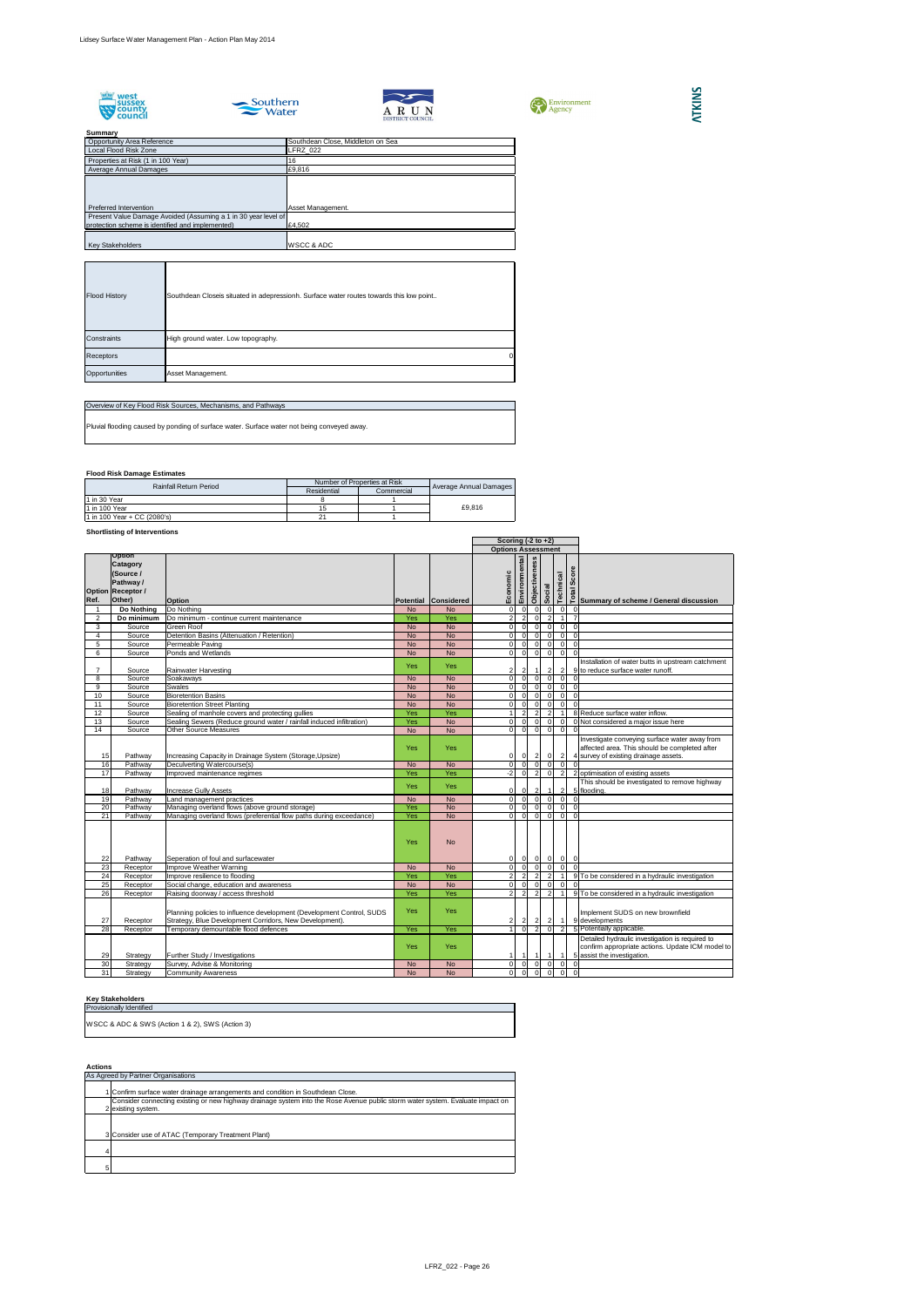









#### **Summary**

## **Flood Risk Damage Estimates**

## **Shortlisting of Interventions**

## **Key Stakeholders**

|                 |                                                                                                  |                                                                                                                                  |            |                      | Scoring $(-2 \text{ to } +2)$                      |                |                |                |                                                                                                                                                 |
|-----------------|--------------------------------------------------------------------------------------------------|----------------------------------------------------------------------------------------------------------------------------------|------------|----------------------|----------------------------------------------------|----------------|----------------|----------------|-------------------------------------------------------------------------------------------------------------------------------------------------|
|                 |                                                                                                  |                                                                                                                                  |            |                      | <b>Options Assessment</b>                          |                |                |                |                                                                                                                                                 |
| Ref.            | <b>Option</b><br><b>Catagory</b><br>(Source /<br>Pathway /<br><b>Option Receptor /</b><br>Other) | <b>Option</b>                                                                                                                    |            | Potential Considered | Environmental<br><b>Objectiveness</b><br>Economic  | Social         | Technical      | Score<br>Total | Summary of scheme / General discussion                                                                                                          |
|                 | Do Nothing                                                                                       | Do Nothing                                                                                                                       | <b>No</b>  | <b>No</b>            | $\Omega$<br>$\Omega$                               | $\Omega$       |                |                |                                                                                                                                                 |
| $\overline{2}$  | Do minimum                                                                                       | Do minimum - continue current maintenance                                                                                        | Yes        | Yes                  | $\overline{2}$<br>$\overline{2}$<br>$\Omega$       |                |                |                |                                                                                                                                                 |
|                 |                                                                                                  | Green Roof                                                                                                                       | Yes        | <b>No</b>            | $\overline{0}$<br>$\Omega$<br>$\Omega$             | $\Omega$       | $\Omega$       | $\Omega$       |                                                                                                                                                 |
| 3<br>4          | Source<br>Source                                                                                 | Detention Basins (Attenuation / Retention)                                                                                       | <b>No</b>  | <b>No</b>            | $\overline{0}$<br>$\overline{0}$<br>$\Omega$       | $\overline{0}$ | $\overline{0}$ | $\Omega$       |                                                                                                                                                 |
|                 |                                                                                                  |                                                                                                                                  |            |                      |                                                    |                |                |                | High ground water, but considered to be worth                                                                                                   |
| 5               | Source                                                                                           | Permeable Paving / Swales                                                                                                        | <b>Yes</b> | <b>Yes</b>           | 01                                                 | <sup>0</sup>   | $\overline{2}$ |                | 4 investigating.                                                                                                                                |
| 6               | Source                                                                                           | Ponds and Wetlands                                                                                                               | <b>No</b>  | <b>No</b>            | $\overline{0}$<br>$\overline{0}$<br>$\overline{0}$ | $\overline{0}$ | $\Omega$       |                |                                                                                                                                                 |
|                 |                                                                                                  |                                                                                                                                  |            |                      |                                                    |                |                |                | Installation of water butts in upstream catchment                                                                                               |
|                 | Source                                                                                           | <b>Rainwater Harvesting</b>                                                                                                      | <b>Yes</b> | <b>Yes</b>           |                                                    |                |                |                | 9 to reduce surface water runoff.                                                                                                               |
| 8               | Source                                                                                           | Soakaways                                                                                                                        | <b>No</b>  | <b>No</b>            | $\overline{0}$<br>$\Omega$<br>$\Omega$             |                |                |                |                                                                                                                                                 |
| 9               | Source                                                                                           | <b>Swales</b>                                                                                                                    | <b>No</b>  | <b>No</b>            | $\Omega$<br>ΩI<br>$\Omega$                         | $\Omega$       | $\Omega$       | $\Omega$       |                                                                                                                                                 |
| 10              | Source                                                                                           | <b>Bioretention Basins</b>                                                                                                       | <b>No</b>  | <b>No</b>            | $\Omega$<br>ΩI                                     |                | $\Omega$       | $\Omega$       |                                                                                                                                                 |
| 11              | Source                                                                                           | <b>Bioretention Street Planting</b>                                                                                              | <b>No</b>  | <b>No</b>            | $\Omega$<br>ΩI                                     |                |                |                |                                                                                                                                                 |
| 12              | Source                                                                                           | Sealing of manhole covers and protecting gullies                                                                                 | Yes        | Yes                  | $\overline{2}$<br>$\overline{2}$                   | $\mathcal{P}$  |                |                | 8 Reduce surface water inflow.                                                                                                                  |
| 13              | Source                                                                                           | Sealing Sewers (Reduce ground water / rainfall induced infiltration)                                                             | Yes        | <b>No</b>            | $\overline{0}$<br>$\Omega$<br>$\overline{0}$       | $\overline{0}$ | $\overline{0}$ |                |                                                                                                                                                 |
| 14              | Source                                                                                           | <b>Other Source Measures</b>                                                                                                     | <b>No</b>  | <b>No</b>            | $\overline{0}$<br>0l<br>$\overline{0}$             | $\overline{0}$ | $\Omega$       |                |                                                                                                                                                 |
|                 |                                                                                                  |                                                                                                                                  |            |                      |                                                    |                |                |                | Consider increasing capacity if optimisation of                                                                                                 |
| 15              | Pathway                                                                                          | Increasing Capacity in Drainage System (Storage, Upsize)                                                                         | <b>Yes</b> | <b>Yes</b>           | 0<br>2                                             |                |                |                | 4 existing assets fails to reduce flood risk.                                                                                                   |
| 16              | Pathway                                                                                          | Deculverting Watercourse(s)                                                                                                      | <b>No</b>  | <b>No</b>            | $\overline{0}$<br>$\Omega$<br>$\Omega$             | $\Omega$       | $\Omega$       |                |                                                                                                                                                 |
| 17              | Pathway                                                                                          | Improved maintenance regimes                                                                                                     | Yes        | Yes                  | $-2$<br>$\overline{0}$                             |                |                |                | 2 optimisation of existing assets                                                                                                               |
| 18              | Pathway                                                                                          | <b>Increase Gully Assets</b>                                                                                                     | Yes        | <b>No</b>            | $\Omega$<br>$\Omega$<br>$\Omega$                   | $\Omega$       | $\Omega$       |                |                                                                                                                                                 |
| 19              | Pathway                                                                                          | Land management practices                                                                                                        | <b>No</b>  | <b>No</b>            | $\overline{0}$<br>$\Omega$<br>$\Omega$             | $\Omega$       | $\Omega$       | $\Omega$       |                                                                                                                                                 |
| 20              | Pathway                                                                                          | Managing overland flows (above ground storage)                                                                                   | Yes        | <b>No</b>            | $\Omega$<br>$\overline{0}$<br>$\Omega$             | $\Omega$       | $\Omega$       | $\Omega$       |                                                                                                                                                 |
| 21              | Pathway                                                                                          | Managing overland flows (preferential flow paths during exceedance)                                                              | <b>Yes</b> | <b>No</b>            | $\overline{0}$<br>$\Omega$<br>$\Omega$             | $\Omega$       | $\overline{0}$ | $\Omega$       |                                                                                                                                                 |
| 22              | Pathway                                                                                          | Seperation of foul and surfacewater                                                                                              | <b>Yes</b> | <b>No</b>            | $\overline{0}$<br>$\overline{0}$<br>0I             | $\Omega$       | $\overline{0}$ | $\overline{0}$ |                                                                                                                                                 |
| $\overline{23}$ | Receptor                                                                                         | Improve Weather Warning                                                                                                          | <b>No</b>  | <b>No</b>            | 0l<br>$\overline{0}$<br>$\Omega$                   | $\Omega$       | <sup>0</sup>   | $\Omega$       |                                                                                                                                                 |
| 24              | Receptor                                                                                         | Improve resilience to flooding                                                                                                   | Yes        | <b>No</b>            | $\overline{0}$<br>0                                |                | $\overline{0}$ | $\Omega$       |                                                                                                                                                 |
| 25              | Receptor                                                                                         | Social change, education and awareness                                                                                           | <b>No</b>  | <b>No</b>            | $\overline{0}$<br>0l<br>$\Omega$                   | $\Omega$       | $\Omega$       | $\Omega$       |                                                                                                                                                 |
| 26              | Receptor                                                                                         | Raising doorway / access threshold                                                                                               | Yes        | <b>No</b>            | $\Omega$<br>$\overline{0}$<br>$\Omega$             | $\Omega$       | $\Omega$       | $\Omega$       |                                                                                                                                                 |
| 27              | Receptor                                                                                         | Planning policies to influence development (Development Control, SUDS<br>Strategy, Blue Development Corridors, New Development). | <b>Yes</b> | Yes                  | 2<br>$\mathbf{2}$<br>$\mathbf{2}$                  |                |                |                | Implement SUDS on new brownfield<br>9 developments                                                                                              |
| 28              | Receptor                                                                                         | Temporary demountable flood defences                                                                                             | Yes        | <b>No</b>            | $\overline{0}$<br>$\Omega$<br>$\Omega$             | $\Omega$       |                |                |                                                                                                                                                 |
| 29              | Strategy                                                                                         | Further Study / Investigations                                                                                                   | <b>Yes</b> | Yes                  |                                                    |                |                |                | Detailed hydraulic investigation is required to<br>evaluate need for increased conveyance using<br>5 the ICM model to assist the investigation. |
| 30              | Strategy                                                                                         | Survey, Advise & Monitoring                                                                                                      | <b>Yes</b> | <b>No</b>            | $\overline{O}$<br>$\overline{0}$<br>0I             | $\Omega$       | 0              | 0              |                                                                                                                                                 |
| 31              | Strategy                                                                                         | <b>Community Awareness</b>                                                                                                       | <b>No</b>  | <b>No</b>            | $\overline{0}$<br>$\Omega$                         | $\Omega$       | $\Omega$       | $\overline{0}$ |                                                                                                                                                 |

| <b>Provisionally Identified</b> |  |
|---------------------------------|--|
|                                 |  |

WSCC & ADC (Action 1), SWS & WSCC (Action 2). ADC (Action 3), SWS & WSCC (Action 4), WSCC & ADC (Action 5)

| <b>Actions</b> |                                                                                                                                                                                             |
|----------------|---------------------------------------------------------------------------------------------------------------------------------------------------------------------------------------------|
|                | As Agreed by Partner Organisations                                                                                                                                                          |
|                | Ensure highway drainage system is fully operational through the responsible asset owners. Complete asset surveys and condition                                                              |
|                | I assessments of surface water system.                                                                                                                                                      |
|                | Investigate and prioritise interventions to reduce clear water inflow and Infiltration of public foul sewers. Work with Local Authority                                                     |
|                | 2 to target resilience improvements.                                                                                                                                                        |
|                | Ditches are overgrown, heavily silted and in some cases (as reported by residents), filled in. Complete a condition assessment of<br>3 these assets and develop a rehabilitation programme. |
|                | Assess flooding in Limmer Lane and investigate increased conveyance of surface water following asset surveys and condition                                                                  |
|                | 4 assessment.                                                                                                                                                                               |
|                | Authorities to continue to work with Summerley Estate with view to reinstating fragmented land drainage scheme on the private                                                               |
|                | 5 estate                                                                                                                                                                                    |

## Overview of Key Flood Risk Sources, Mechanisms, and Pathways

| <b>Rainfall Return Period</b> | Number of Properties at Risk | Average Annual Damages |         |  |
|-------------------------------|------------------------------|------------------------|---------|--|
|                               | Residential                  | Commercial             |         |  |
| 11 in 30 Year                 |                              |                        |         |  |
| 11 in 100 Year                | 40                           |                        | £40.048 |  |
| 1 in 100 Year + CC (2080's)   | 55                           |                        |         |  |

Land drainage systems are in poor condition and lack available capacity to convey surface water away from highway and property curtilages. Hydraulic overload of public foul sewer system.

| <b>Flood History</b> | Surface water and foul water flooding. Overflowing foul sewers in far eastern end of Limmer Lane due to<br>infiltration/inundation/surface water connections. |  |
|----------------------|---------------------------------------------------------------------------------------------------------------------------------------------------------------|--|
| <b>Constraints</b>   | High ground water. Low topography. Tide. No available green space for attenuation.                                                                            |  |
| <b>Receptors</b>     |                                                                                                                                                               |  |
| Opportunities        | Asset Management. Reduce surface water and infiltration entering public foul sewers.                                                                          |  |

|                                                                                                                    | Rudwicks, Broomcroft, The Loop, Jacken, Bramfield, Leverton,                            |
|--------------------------------------------------------------------------------------------------------------------|-----------------------------------------------------------------------------------------|
| <b>Opportunity Area Reference</b>                                                                                  | Limmer, Burley and Dryad - Felpham                                                      |
| Local Flood Risk Zone                                                                                              | <b>LFRZ 023</b>                                                                         |
| Properties at Risk (1 in 100 Year)                                                                                 | 45                                                                                      |
| Average Annual Damages                                                                                             | £40,048                                                                                 |
| Preferred Intervention                                                                                             | Asset Management. Reduce surface water and infiltration entering public<br>foul sewers. |
| Present Value Damage Avoided (Assuming a 1 in 30 year level<br>of protection scheme is identified and implemented) | £17,538                                                                                 |
| <b>Key Stakeholders</b>                                                                                            | <b>WSCC, ADC, SWS</b>                                                                   |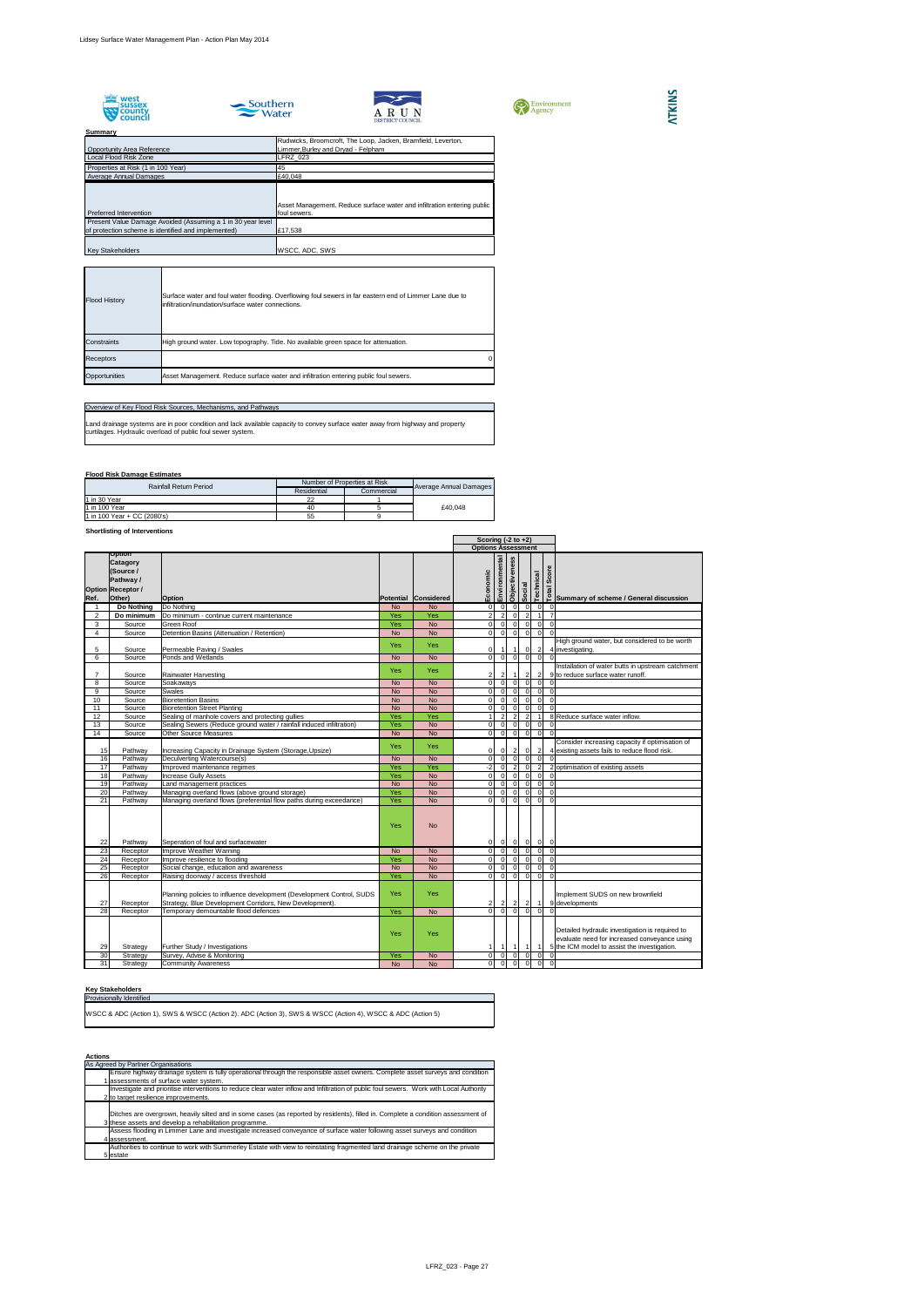









## **Summary**

## **Flood Risk Damage Estimates**

## **Shortlisting of Interventions**

#### **Key Stakeholders**

|                       |                                                                                                         |                                                                                                                                  |                         |                         | Scoring $(-2 \text{ to } +2)$ |                                  |                      |                                  |                      |                                    |                                                                                                                                                 |
|-----------------------|---------------------------------------------------------------------------------------------------------|----------------------------------------------------------------------------------------------------------------------------------|-------------------------|-------------------------|-------------------------------|----------------------------------|----------------------|----------------------------------|----------------------|------------------------------------|-------------------------------------------------------------------------------------------------------------------------------------------------|
|                       |                                                                                                         |                                                                                                                                  |                         |                         | <b>Options Assessment</b>     |                                  |                      |                                  |                      |                                    |                                                                                                                                                 |
| Ref.                  | <b>Option</b><br><b>Catagory</b><br>(Source /<br><b>Pathway /</b><br><b>Option Receptor /</b><br>Other) | <b>Option</b>                                                                                                                    |                         | Potential Considered    | Economic                      | Environmental                    | <b>Objectiveness</b> | Social                           |                      | Score<br><b>Technical</b><br>Total | Summary of scheme / General discussion                                                                                                          |
|                       | Do Nothing                                                                                              | Do Nothing                                                                                                                       | <b>No</b>               | <b>No</b>               | $\overline{0}$                | $\overline{0}$                   |                      | $\Omega$                         | $\overline{0}$       | $\Omega$                           | $\Omega$                                                                                                                                        |
| 2                     | Do minimum                                                                                              | Do minimum - continue current maintenance                                                                                        | Yes                     | <b>Yes</b>              | $\overline{2}$                | $\vert$ 2                        |                      | $\overline{0}$                   | $\overline{2}$       |                                    |                                                                                                                                                 |
| 3                     | Source                                                                                                  | <b>Green Roof</b>                                                                                                                | Yes                     | <b>No</b>               | $\overline{0}$                | $\overline{0}$                   |                      | 0                                | 0                    | $\overline{0}$                     | $\Omega$                                                                                                                                        |
| 4                     | Source                                                                                                  | Detention Basins (Attenuation / Retention)                                                                                       | <b>No</b>               | <b>No</b>               | $\overline{O}$                | $\overline{0}$                   |                      | 0                                | $\overline{0}$       | $\overline{0}$                     |                                                                                                                                                 |
| 5                     | Source                                                                                                  | Permeable Paving                                                                                                                 | <b>Yes</b>              | <b>Yes</b>              | $\overline{0}$                |                                  |                      |                                  | 0I                   | $\vert$ 2                          | High ground water, but considered to be worth<br>4 investigating.                                                                               |
| 6                     | Source                                                                                                  | Ponds and Wetlands                                                                                                               | <b>No</b>               | <b>No</b>               | $\overline{0}$                | $\overline{0}$                   |                      | 0                                | $\overline{0}$       | $\overline{0}$                     |                                                                                                                                                 |
| $\overline{7}$        | Source                                                                                                  | <b>Rainwater Harvesting</b>                                                                                                      | <b>Yes</b>              | <b>Yes</b>              | $\mathbf{2}$                  | $\mathbf{2}$                     |                      |                                  | $\overline{2}$       | 2                                  | Installation of water butts in upstream catchment<br>9 to reduce surface water runoff.                                                          |
| 8                     | Source                                                                                                  | Soakaways                                                                                                                        | <b>No</b>               | <b>No</b>               | $\overline{0}$                | $\overline{0}$                   |                      | 0l                               | $\Omega$             | $\overline{0}$                     |                                                                                                                                                 |
| 9                     | Source                                                                                                  | <b>Swales</b>                                                                                                                    | <b>No</b>               | <b>No</b>               | $\overline{0}$                | $\overline{0}$                   |                      | $\overline{0}$                   | $\overline{0}$       | $\Omega$                           |                                                                                                                                                 |
| 10                    | Source                                                                                                  | <b>Bioretention Basins</b>                                                                                                       | <b>No</b>               | <b>No</b>               | $\overline{0}$                | $\overline{0}$                   |                      | $\overline{0}$                   | $\overline{0}$       | $\overline{0}$                     |                                                                                                                                                 |
| 11                    | Source                                                                                                  | <b>Bioretention Street Planting</b>                                                                                              | <b>No</b>               | <b>No</b>               | 0                             | $\overline{0}$                   |                      | 0l                               | $\overline{0}$       | $\overline{0}$                     |                                                                                                                                                 |
| 12                    | Source                                                                                                  | Sealing of manhole covers and protecting gullies                                                                                 | Yes                     | Yes                     |                               | $\overline{2}$                   |                      | $\overline{2}$                   | 2                    |                                    | 8 Reduce surface water inflow.                                                                                                                  |
| $\overline{13}$<br>14 | Source<br>Source                                                                                        | Sealing Sewers (Reduce ground water / rainfall induced infiltration)<br><b>Other Source Measures</b>                             | Yes                     | Yes                     | Οl                            | $\overline{2}$<br>$\overline{0}$ |                      | $\overline{2}$<br>$\overline{0}$ | $\overline{2}$<br> 0 | $\overline{0}$<br>$\overline{0}$   |                                                                                                                                                 |
| 15                    | Pathway                                                                                                 | Increasing Capacity in Drainage System (Storage, Upsize)                                                                         | <b>No</b><br><b>Yes</b> | <b>No</b><br><b>Yes</b> | 01                            | 0                                |                      | 2                                | $\overline{0}$       | $\mathbf{2}$                       | Consider increasing capacity if optimisation of<br>4 existing assets fails to reduce flood risk.                                                |
| 16                    | Pathway                                                                                                 | Deculverting Watercourse(s)                                                                                                      | <b>No</b>               | <b>No</b>               | $\overline{O}$                | $\overline{0}$                   |                      | 0                                | $\overline{0}$       | $\overline{0}$                     |                                                                                                                                                 |
| 17                    | Pathway                                                                                                 | Improved maintenance regimes                                                                                                     | Yes                     | Yes                     | $-2 \vert$                    | $\overline{0}$                   |                      | $\overline{2}$                   | $\Omega$             | $\overline{2}$                     | 2 optimisation of existing assets                                                                                                               |
| 18                    | Pathway                                                                                                 | <b>Increase Gully Assets</b>                                                                                                     | Yes                     | <b>No</b>               | $\overline{0}$                | $\overline{0}$                   |                      | $\overline{0}$                   | $\Omega$             | $\Omega$                           |                                                                                                                                                 |
| 19                    | Pathway                                                                                                 | Land management practices                                                                                                        | <b>No</b>               | <b>No</b>               | $\overline{0}$                | $\overline{0}$                   |                      | $\overline{0}$                   | $\overline{0}$       | $\overline{0}$                     | $\Omega$                                                                                                                                        |
| 20                    | Pathway                                                                                                 | Managing overland flows (above ground storage)                                                                                   | Yes                     | <b>No</b>               | $\overline{0}$                | $\overline{0}$                   |                      | $\overline{0}$                   | $\overline{0}$       | $\overline{0}$                     |                                                                                                                                                 |
| 21                    | Pathway                                                                                                 | Managing overland flows (preferential flow paths during exceedance)                                                              | Yes                     | <b>No</b>               | 0                             | $\overline{0}$                   |                      | 0l                               | $\overline{0}$       | $\overline{0}$                     |                                                                                                                                                 |
| 22                    | Pathway                                                                                                 | Seperation of foul and surfacewater                                                                                              | <b>Yes</b>              | <b>No</b>               | $\overline{0}$                | $\overline{0}$                   |                      | 0                                | $\overline{0}$       | 0 <br>$\overline{0}$               |                                                                                                                                                 |
| 23                    | Receptor                                                                                                | Improve Weather Warning                                                                                                          | <b>No</b>               | <b>No</b>               | $\overline{0}$                | 0                                |                      | $\overline{0}$                   | 0                    | $\overline{0}$                     |                                                                                                                                                 |
| 24                    | Receptor                                                                                                | Improve resilience to flooding                                                                                                   | Yes                     | Yes                     | $\overline{2}$                | $\vert$ 2                        |                      | $\overline{2}$                   | $\overline{2}$       |                                    | 9 This should be considered.                                                                                                                    |
| 25                    | Receptor                                                                                                | Social change, education and awareness                                                                                           | <b>No</b>               | <b>No</b>               | $\overline{0}$                | 0                                |                      | - O I                            | $\Omega$             | $\Omega$                           |                                                                                                                                                 |
| 26                    | Receptor                                                                                                | Raising doorway / access threshold                                                                                               | <b>Yes</b>              | Yes                     | 2 <sup>1</sup>                | $\overline{2}$                   |                      | $\overline{2}$                   | $\mathcal{P}$        |                                    | 9 This should be considered.                                                                                                                    |
| 27                    | Receptor                                                                                                | Planning policies to influence development (Development Control, SUDS<br>Strategy, Blue Development Corridors, New Development). | Yes                     | Yes                     | $\mathbf{2}$                  | $\mathbf{2}$                     |                      | $\mathbf{2}$                     | $\overline{2}$       |                                    | Implement SUDS on new brownfield<br>9 developments                                                                                              |
| 28                    | Receptor                                                                                                | Temporary demountable flood defences                                                                                             | Yes                     | <b>No</b>               | Οl                            | 0                                |                      | $\Omega$                         | -0.                  | $\Omega$                           |                                                                                                                                                 |
| 29                    | Strategy                                                                                                | Further Study / Investigations                                                                                                   | Yes                     | Yes                     |                               |                                  |                      |                                  |                      |                                    | Detailed hydraulic investigation is required to<br>evaluate need for increased conveyance using<br>5 the ICM model to assist the investigation. |
| 30 <sup>°</sup>       | Strategy                                                                                                | Survey, Advise & Monitoring                                                                                                      | Yes                     | Yes                     | $\overline{0}$                | $\overline{1}$                   |                      |                                  |                      | $\overline{2}$                     | 5 Survey surface water drainage assets.                                                                                                         |
| $\overline{31}$       | Strategy                                                                                                | <b>Community Awareness</b>                                                                                                       | <b>No</b>               | <b>No</b>               | $\overline{0}$                | $\overline{0}$                   |                      | $\overline{0}$                   | $\overline{0}$       | $\overline{0}$                     | $\Omega$                                                                                                                                        |

| _____________                                     |
|---------------------------------------------------|
| <b>Provisionally Identified</b>                   |
| SWS / WSCC (Action 1 & 2), SWS & WSCC (Action 3). |
|                                                   |

| As Agreed by Partner Organisations                                                                                                                                              |
|---------------------------------------------------------------------------------------------------------------------------------------------------------------------------------|
|                                                                                                                                                                                 |
| 1 Ensure highway drainage system is fully operational through the responsible asset owners.                                                                                     |
| Consideration of increasing conveyance of surface water system either via gravity or pumping to coastal outfall to reduce flood                                                 |
| 2 risk. To be undertaken through a detailed investigation.                                                                                                                      |
| Investigate and prioritise interventions to reduce clear water inflow and Infiltration of public foul sewers. Work with Local Authority<br>3 to target resilience improvements. |
|                                                                                                                                                                                 |
| 5                                                                                                                                                                               |

| <b>Rainfall Return Period</b> | Number of Properties at Risk |            |                        |
|-------------------------------|------------------------------|------------|------------------------|
|                               | Residential                  | Commercial | Average Annual Damages |
| $1$ in 30 Year                |                              |            |                        |
| 11 in 100 Year                |                              |            | £24.643                |
| 1 in 100 Year + CC (2080's)   |                              |            |                        |

| Overview of Key Flood Risk Sources, Mechanisms, and Pathways                                                                       |
|------------------------------------------------------------------------------------------------------------------------------------|
| Pluvial flooding caused by ponding of surface water. Surface water not being conveyed away due to operational problems in highway. |

| <b>Flood History</b> | Feedback from residents suggests that the summer 2012 extreme storm event resulted in internal flooding of<br>properties along West Close, with up to approximately 1ft of floodwaters inside property buildings. Flooding from<br>foul manholes have been reported relatively frequently. At times of flooding SWS tankers are used to draw down<br>water levels in the foul sewer system in West Close. Surface water is considered to inundate the foul sewer<br>system. |
|----------------------|-----------------------------------------------------------------------------------------------------------------------------------------------------------------------------------------------------------------------------------------------------------------------------------------------------------------------------------------------------------------------------------------------------------------------------------------------------------------------------|
| <b>Constraints</b>   | High ground water. Low topography. Tide. No available green space for attenuation.                                                                                                                                                                                                                                                                                                                                                                                          |
| <b>Receptors</b>     | Highway and property flooding.                                                                                                                                                                                                                                                                                                                                                                                                                                              |
| Opportunities        | Asset Management. Reduce surface water and infiltration entering public foul sewers. Increase surface water<br>conveyance                                                                                                                                                                                                                                                                                                                                                   |

| <b>Opportunity Area Reference</b>                           | West Close, Middleton on Sea                                            |
|-------------------------------------------------------------|-------------------------------------------------------------------------|
| Local Flood Risk Zone                                       | LFRZ 024                                                                |
| Properties at Risk (1 in 100 Year)                          |                                                                         |
| Average Annual Damages                                      | £24,643                                                                 |
|                                                             |                                                                         |
|                                                             | Asset Management. Reduce surface water and infiltration entering public |
| Preferred Intervention                                      | foul sewers. Increase surface water conveyance                          |
| Present Value Damage Avoided (Assuming a 1 in 30 year level |                                                                         |
| of protection scheme is identified and implemented)         | £5,608                                                                  |
|                                                             |                                                                         |
| <b>Key Stakeholders</b>                                     | <b>WSCC, ADC, SWS</b>                                                   |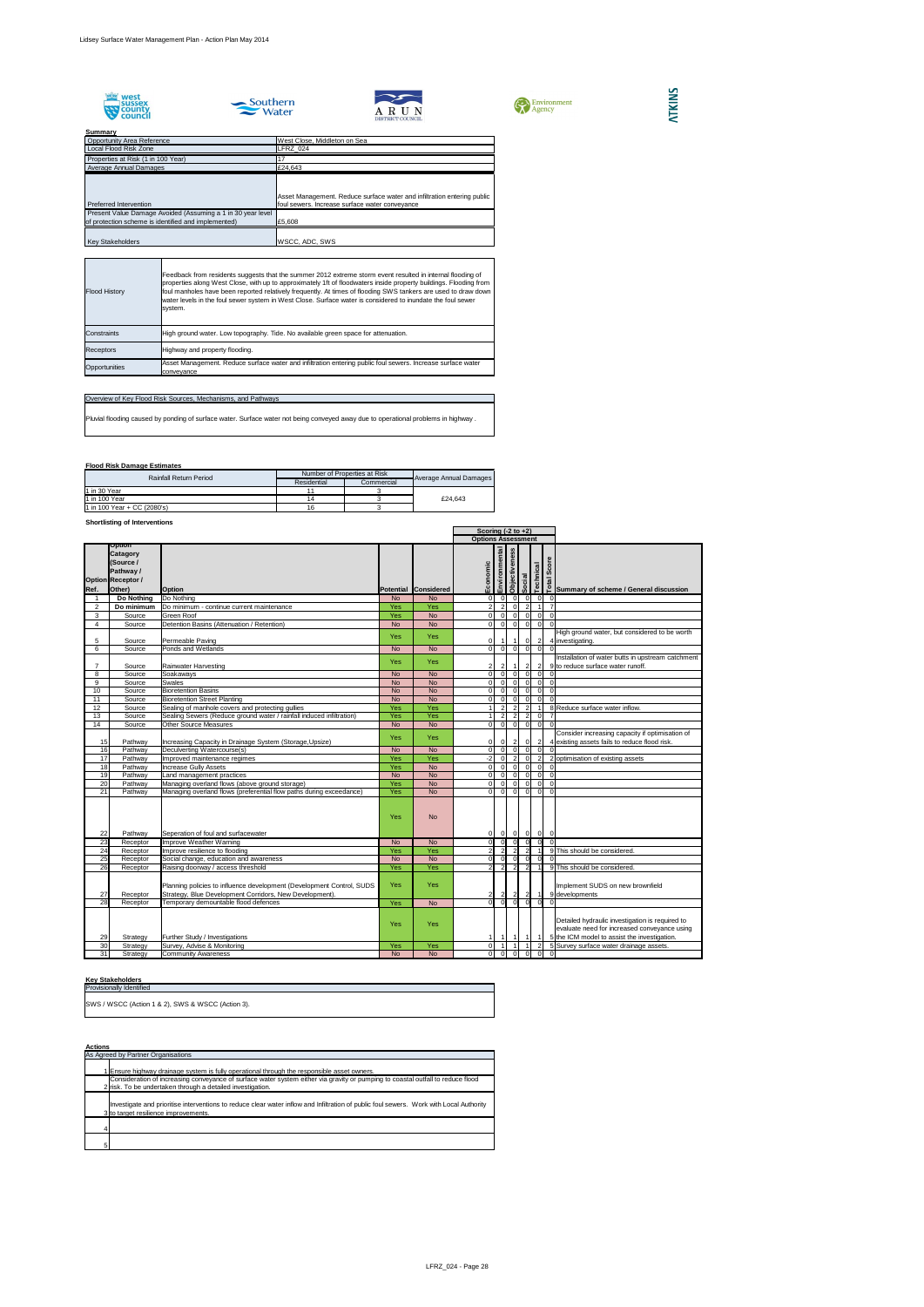









## **Summary**

## **Flood Risk Damage Estimates**

## **Shortlisting of Interventions**

|                 |                                                                                           |                                                                                                                                                                          |                   |                           |                            | Scoring $(-2 \text{ to } +2)$ |                                  |                                  |                                  |  |                                                                                                                                                 |
|-----------------|-------------------------------------------------------------------------------------------|--------------------------------------------------------------------------------------------------------------------------------------------------------------------------|-------------------|---------------------------|----------------------------|-------------------------------|----------------------------------|----------------------------------|----------------------------------|--|-------------------------------------------------------------------------------------------------------------------------------------------------|
|                 |                                                                                           |                                                                                                                                                                          |                   | <b>Options Assessment</b> |                            |                               |                                  |                                  |                                  |  |                                                                                                                                                 |
| Ref.            | Option<br><b>Catagory</b><br>(Source /<br>Pathway /<br><b>Option Receptor /</b><br>Other) | <b>Option</b>                                                                                                                                                            |                   | Potential Considered      | Economic                   | Environmental                 | Objectiveness                    | Social                           | <b>Technical</b>                 |  | es contracted before the contracted before the contraction contracted before a summary of scheme / General discussion                           |
|                 | Do Nothing                                                                                | Do Nothing                                                                                                                                                               | <b>No</b>         | <b>No</b>                 | $\Omega$                   |                               | . O                              | $\Omega$                         | 0                                |  | 0                                                                                                                                               |
| $\overline{2}$  | Do minimum                                                                                | Do minimum - continue current maintenance                                                                                                                                | <b>Yes</b>        | Yes                       | $\mathfrak{p}$             | $\overline{2}$                | $\Omega$                         | $\overline{2}$                   |                                  |  | $\overline{7}$                                                                                                                                  |
| 3               | Source                                                                                    | <b>Green Roof</b>                                                                                                                                                        | <b>No</b>         | <b>No</b>                 | ΩI                         | $\Omega$                      | $\Omega$                         | $\overline{0}$                   | $\overline{0}$                   |  | $\mathbf 0$                                                                                                                                     |
| 4               | Source                                                                                    | Detention Basins (Attenuation / Retention)                                                                                                                               | <b>No</b>         | <b>No</b>                 | $\Omega$                   | $\Omega$                      | $\overline{0}$                   | $\overline{0}$                   | $\overline{0}$                   |  | $\Omega$                                                                                                                                        |
| 5               | Source                                                                                    | Permeable Paving                                                                                                                                                         | <b>Yes</b>        | <b>Yes</b>                |                            |                               |                                  | $\overline{0}$                   | $\overline{2}$                   |  | High ground water, but considered to be worth<br>4 investigating.                                                                               |
| 6               | Source                                                                                    | Ponds and Wetlands                                                                                                                                                       | <b>No</b>         | <b>No</b>                 | $\overline{0}$             | $\overline{0}$                | 0                                | $\overline{0}$                   | $\overline{0}$                   |  | $\Omega$                                                                                                                                        |
|                 | Source                                                                                    | <b>Rainwater Harvesting</b>                                                                                                                                              | <b>Yes</b>        | <b>Yes</b>                |                            |                               | $\overline{1}$                   | $\overline{2}$                   | $\sqrt{2}$                       |  | Installation of water butts in upstream catchment to<br>9 reduce surface water runoff.                                                          |
| 8               | Source                                                                                    | Soakaways                                                                                                                                                                | <b>No</b>         | <b>No</b>                 | $\Omega$                   |                               | . O                              | $\Omega$                         | $\Omega$                         |  |                                                                                                                                                 |
| 9               | Source                                                                                    | <b>Swales</b>                                                                                                                                                            | <b>No</b>         | <b>No</b>                 | $\Omega$                   |                               | -01                              | $\Omega$                         | $\mathbf 0$                      |  | $\overline{0}$                                                                                                                                  |
| 10              | Source                                                                                    | <b>Bioretention Basins</b>                                                                                                                                               | <b>No</b>         | <b>No</b>                 | $\Omega$                   |                               | . O                              | $\Omega$                         | $\mathbf 0$                      |  | $\overline{0}$                                                                                                                                  |
| 11              | Source                                                                                    | <b>Bioretention Street Planting</b>                                                                                                                                      | <b>No</b>         | <b>No</b>                 | $\Omega$                   | $\Omega$                      | $\Omega$                         | $\overline{0}$                   | $\Omega$                         |  | $\overline{0}$                                                                                                                                  |
| 12 <sub>2</sub> | Source                                                                                    | Sealing of manhole covers and protecting gullies                                                                                                                         | <b>Yes</b>        | Yes                       |                            | $\overline{2}$                | $\overline{2}$                   | $\overline{2}$                   |                                  |  | 8 Reduce surface water inflow.                                                                                                                  |
| 13<br>14        | Source<br>Source                                                                          | Sealing Sewers (Reduce ground water / rainfall induced infiltration)<br><b>Other Source Measures</b>                                                                     | Yes<br><b>No</b>  | Yes<br><b>No</b>          | $\Omega$                   | $\overline{2}$<br>$\Omega$    | $\overline{2}$<br>$\overline{0}$ | $\overline{2}$<br>$\overline{0}$ | $\mathbf 0$<br>$\overline{0}$    |  | $\overline{0}$                                                                                                                                  |
| 15              | Pathway                                                                                   | Increasing Capacity in Drainage System (Storage, Upsize)                                                                                                                 | Yes               | <b>Yes</b>                | $\overline{0}$             | 0I                            | $\vert$ 2                        | 0                                | $\overline{2}$                   |  | Consider increasing capacity if optimisation of existing<br>4 assets fails to reduce flood risk. See figure 9.13.                               |
| 16              | Pathway                                                                                   | Deculverting Watercourse(s)                                                                                                                                              | <b>No</b>         | <b>No</b>                 | $\Omega$                   |                               | - 0 I                            | $\Omega$                         | $\overline{0}$                   |  |                                                                                                                                                 |
| 17              | Pathway                                                                                   | Improved maintenance regimes                                                                                                                                             | Yes               | Yes                       | -21                        |                               |                                  | $\overline{0}$                   | $\overline{2}$                   |  | 2 optimisation of existing assets                                                                                                               |
| 18              | Pathway                                                                                   | <b>Increase Gully Assets</b>                                                                                                                                             | <b>Yes</b>        | <b>No</b>                 | $\Omega$                   |                               | - Ol                             | $\Omega$                         | $\overline{0}$                   |  | $\overline{0}$                                                                                                                                  |
| 19              | Pathway                                                                                   | Land management practices                                                                                                                                                | <b>No</b>         | <b>No</b>                 | ΩI                         | $\Omega$                      | -OI                              | 0                                | $\overline{0}$                   |  | $\overline{0}$                                                                                                                                  |
| 20              | Pathway                                                                                   | Managing overland flows (above ground storage)                                                                                                                           | Yes               | <b>No</b>                 | $\Omega$<br>ΩI             | 0I<br>$\Omega$                | - Ol                             | 0                                | $\overline{0}$                   |  | $\overline{0}$                                                                                                                                  |
| 21<br>22        | Pathway<br>Pathway                                                                        | Managing overland flows (preferential flow paths during exceedance)<br>Seperation of foul and surfacewater                                                               | <b>Yes</b><br>Yes | <b>No</b><br><b>No</b>    | 01                         | 0                             | -ol<br> 0                        | 0 <br> 0                         | $\overline{0}$<br>$\overline{0}$ |  | $\overline{0}$<br>$\overline{0}$                                                                                                                |
| 23              | Receptor                                                                                  | Improve Weather Warning                                                                                                                                                  | <b>No</b>         | <b>No</b>                 | $\Omega$                   | $\Omega$                      | $\overline{0}$                   | $\overline{0}$                   | $\Omega$                         |  | $\overline{0}$                                                                                                                                  |
| 24              | Receptor                                                                                  | Improve resilience to flooding                                                                                                                                           | Yes               | Yes                       |                            | 2                             | $\overline{2}$                   | $\overline{2}$                   |                                  |  | 9 This should be considered.                                                                                                                    |
| 25<br>26        | Receptor                                                                                  | Social change, education and awareness<br>Raising doorway / access threshold                                                                                             | <b>No</b><br>Yes  | <b>No</b><br>Yes          | $\Omega$<br>$\overline{2}$ | $\overline{2}$                | $\overline{0}$<br>$\overline{2}$ | $\overline{0}$<br>$\overline{2}$ | $\mathbf 0$                      |  | 9 This should be considered.                                                                                                                    |
| 27<br>28        | Receptor<br>Receptor<br>Receptor                                                          | Planning policies to influence development (Development Control, SUDS<br>Strategy, Blue Development Corridors, New Development).<br>Temporary demountable flood defences | Yes<br>Yes        | Yes<br><b>No</b>          | $\Omega$                   | $\mathbf{2}$                  | $\mathbf{2}$<br>- 01             | $\mathbf{2}$<br>$\Omega$         | $\Omega$                         |  | 9 Implement SUDS on new brownfield developments                                                                                                 |
|                 |                                                                                           |                                                                                                                                                                          |                   |                           |                            |                               |                                  |                                  |                                  |  |                                                                                                                                                 |
| 29              | Strategy                                                                                  | <b>Further Study / Investigations</b>                                                                                                                                    | Yes               | Yes                       |                            |                               |                                  |                                  |                                  |  | Detailed hydraulic investigation is required to evaluate<br>need for increased conveyance using the ICM model to<br>5 assist the investigation. |
| 30              | Strategy                                                                                  | Survey, Advise & Monitoring                                                                                                                                              | Yes               | Yes                       | ΩI                         |                               |                                  |                                  | $\overline{2}$                   |  | 5 Survey surface water drainage assets.                                                                                                         |
| 31              | Strategy                                                                                  | <b>Community Awareness</b>                                                                                                                                               | <b>No</b>         | <b>No</b>                 | $\Omega$                   |                               |                                  |                                  |                                  |  |                                                                                                                                                 |

## **Key Stakeholders**

| <b>Provisionally Identified</b>                              |
|--------------------------------------------------------------|
| SWS (Action 1), SWS & WSCC (Action 2). SWS & WSCC (Action 3) |

| <b>Actions</b> |                                                                                                                                                                                 |
|----------------|---------------------------------------------------------------------------------------------------------------------------------------------------------------------------------|
|                | As Agreed by Partner Organisations                                                                                                                                              |
|                | Ensure public surface water drainage system is fully operational. Complete asset surveys and condition assessments of surface                                                   |
|                | 1 water system.                                                                                                                                                                 |
|                |                                                                                                                                                                                 |
|                | 2 Investigate improved surface water conveyance.                                                                                                                                |
|                | Investigate and prioritise interventions to reduce clear water inflow and Infiltration of public foul sewers. Work with Local Authority<br>3 to target resilience improvements. |
| 4              |                                                                                                                                                                                 |
| 5              |                                                                                                                                                                                 |

## Overview of Key Flood Risk Sources, Mechanisms, and Pathways

| <b>Rainfall Return Period</b> | Number of Properties at Risk |            |                        |  |
|-------------------------------|------------------------------|------------|------------------------|--|
|                               | Residential                  | Commercial | Average Annual Damages |  |
| $1$ in 30 Year                |                              |            |                        |  |
| 11 in 100 Year                | 16                           |            | £39.629                |  |
| 1 in 100 Year + CC $(2080's)$ |                              |            |                        |  |

Land drainage systems are in poor condition and lack available capacity to convey surface water away from highway and property curtilages. Hydraulic overload of public foul sewer system due to excessive inflow of clear water.

| <b>Flood History</b> | Surface water and foul water flooding Capacity of public surface water sewer system is the main issue. (tide<br>locking). Overflowing foul sewers due to infiltration/inundation/surface water connections. Also related flooding at<br>junction of Summerley Lane/Limmer Lane and Felpham Way immediately north |
|----------------------|------------------------------------------------------------------------------------------------------------------------------------------------------------------------------------------------------------------------------------------------------------------------------------------------------------------|
| Constraints          | High ground water. Low topography. Tide.                                                                                                                                                                                                                                                                         |
| <b>Receptors</b>     | Highway and external property flooding.                                                                                                                                                                                                                                                                          |
| Opportunities        | Conveyance and Asset Management.                                                                                                                                                                                                                                                                                 |

| ________                                                    |                                  |
|-------------------------------------------------------------|----------------------------------|
| <b>Opportunity Area Reference</b>                           | Limmer Lane, Felpham             |
| Local Flood Risk Zone                                       | LFRZ_025                         |
| Properties at Risk (1 in 100 Year)                          | 18                               |
| Average Annual Damages                                      | £39,629                          |
|                                                             |                                  |
|                                                             |                                  |
|                                                             |                                  |
| Preferred Intervention                                      | Conveyance and Asset Management. |
| Present Value Damage Avoided (Assuming a 1 in 30 year level |                                  |
| of protection scheme is identified and implemented)         | £13,084                          |
|                                                             |                                  |
| <b>Key Stakeholders</b>                                     | ADC, SWS                         |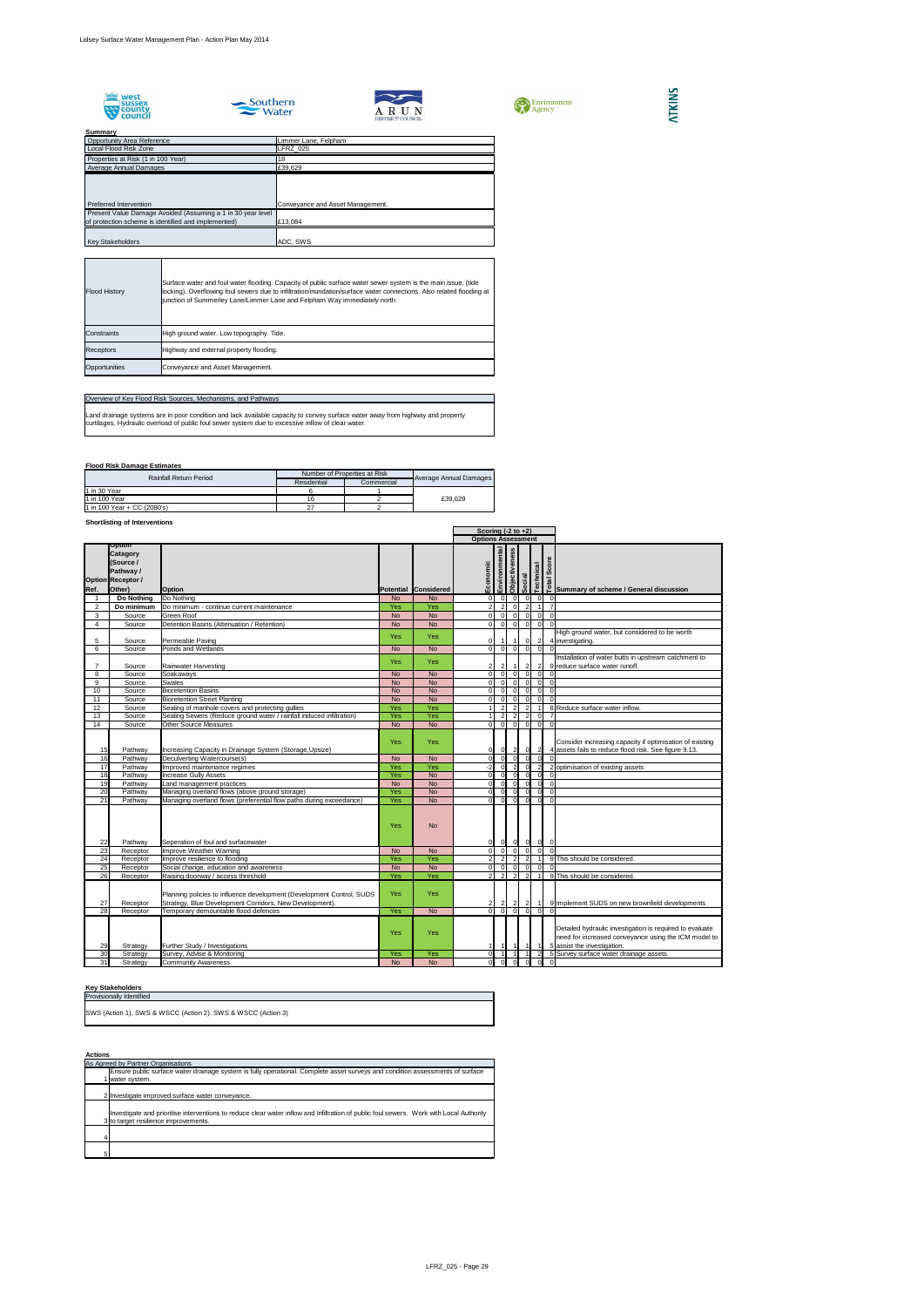







**Flood Risk Damage Estimates**

## **Shortlisting of Interventions**

| Summary                                                                                                            |                                           |
|--------------------------------------------------------------------------------------------------------------------|-------------------------------------------|
| <b>Opportunity Area Reference</b>                                                                                  | Eastergate Lane                           |
| Local Flood Risk Zone                                                                                              | LFRZ 026                                  |
| Properties at Risk (1 in 100 Year)                                                                                 |                                           |
| Average Annual Damages                                                                                             | £27,116                                   |
| Preferred Intervention                                                                                             | Planning Activities and Asset Management. |
| Present Value Damage Avoided (Assuming a 1 in 30 year level<br>of protection scheme is identified and implemented) | £15,545                                   |
| <b>Key Stakeholders</b>                                                                                            | WSCC, ADC                                 |

## **Key Stakeholders**

|      |                                                                                                  |                                                                                                                                  |                | Scoring $(-2 \text{ to } +2)$ |                |                           |                |                                                                |                |                                            |                                                                   |
|------|--------------------------------------------------------------------------------------------------|----------------------------------------------------------------------------------------------------------------------------------|----------------|-------------------------------|----------------|---------------------------|----------------|----------------------------------------------------------------|----------------|--------------------------------------------|-------------------------------------------------------------------|
|      |                                                                                                  |                                                                                                                                  |                |                               |                | <b>Options Assessment</b> |                |                                                                |                |                                            |                                                                   |
| Ref. | <b>Option</b><br><b>Catagory</b><br>(Source /<br>Pathway /<br><b>Option Receptor /</b><br>Other) | <b>Option</b>                                                                                                                    |                | Potential Considered          | omic<br>Econ   | Environmental             | Objectiveness  | Social                                                         | Technical      | Score                                      | 흥<br>은 Summary of scheme / General discussion                     |
|      | Do Nothing                                                                                       | Do Nothing                                                                                                                       | <b>No</b>      | <b>No</b>                     | $\overline{0}$ | $\Omega$                  | $\Omega$       | $\mathbf 0$                                                    |                | 0 <br>$\Omega$                             |                                                                   |
| 2    | Do minimum                                                                                       | Do minimum - continue current maintenance                                                                                        | Yes            | Yes                           | 21             |                           | $\Omega$       | $\overline{2}$                                                 |                | 7<br>$\overline{1}$                        |                                                                   |
| 3    | Source                                                                                           | <b>Green Roof</b>                                                                                                                | <b>No</b>      | <b>No</b>                     | $\overline{0}$ | $\Omega$                  | $\overline{0}$ | $\overline{0}$                                                 |                | $\overline{0}$<br>$\overline{0}$           |                                                                   |
| 4    | Source                                                                                           | Detention Basins (Attenuation / Retention)                                                                                       | <b>No</b>      | <b>No</b>                     | $\overline{0}$ | $\Omega$                  | $\Omega$       | $\Omega$                                                       |                | 0 <br>$\overline{0}$                       |                                                                   |
| 5    | Source                                                                                           | Permeable Paving                                                                                                                 | <b>No</b>      | <b>No</b>                     | $\overline{0}$ |                           | $\Omega$       | $\Omega$                                                       |                | 0 <br>$\overline{0}$                       |                                                                   |
| 6    | Source                                                                                           | Ponds and Wetlands                                                                                                               | <b>No</b>      | <b>No</b>                     | $\overline{0}$ | $\Omega$                  | . O            | $\Omega$                                                       |                | 0 <br>$\Omega$                             |                                                                   |
|      | Source                                                                                           | Rainwater Harvesting                                                                                                             | <b>No</b>      | <b>No</b>                     | 0I             |                           | $\Omega$       | $\Omega$                                                       |                | $\overline{0}$<br>$\Omega$                 |                                                                   |
| 8    | Source                                                                                           | Soakaways                                                                                                                        | <b>No</b>      | <b>No</b>                     | $\overline{0}$ | $\Omega$                  | $\Omega$       | $\overline{0}$                                                 |                | $\overline{0}$<br>$\overline{0}$           |                                                                   |
| 9    | Source                                                                                           | <b>Swales</b>                                                                                                                    | <b>No</b>      | <b>No</b>                     | 0I             | $\Omega$                  | $\Omega$       | $\Omega$                                                       |                | 0 <br>$\overline{0}$                       |                                                                   |
| 10   | Source                                                                                           | <b>Bioretention Basins</b>                                                                                                       | <b>No</b>      | <b>No</b>                     | $\overline{0}$ | $\Omega$                  | $\Omega$       | $\Omega$                                                       |                | $\overline{0}$<br>$\overline{0}$           |                                                                   |
| 11   | Source                                                                                           | <b>Bioretention Street Planting</b>                                                                                              | <b>No</b>      | <b>No</b>                     | $\overline{0}$ |                           | $\Omega$       | $\Omega$                                                       |                | $\overline{0}$<br>$\Omega$                 |                                                                   |
| 12   | Source                                                                                           | Sealing of manhole covers and protecting gullies                                                                                 | <b>No</b>      | <b>No</b>                     | $\overline{0}$ |                           | $\Omega$       | $\Omega$                                                       |                | 0 <br>$\Omega$                             |                                                                   |
| 13   | Source                                                                                           | Sealing Sewers (Reduce ground water / rainfall induced infiltration)                                                             | <b>No</b>      | <b>No</b>                     | $\overline{0}$ |                           | $\Omega$       | $\Omega$                                                       |                | 0 <br>$\Omega$                             |                                                                   |
| 14   | Source                                                                                           | <b>Other Source Measures</b>                                                                                                     | <b>No</b>      | <b>No</b>                     | 0I             |                           | $\Omega$       | $\Omega$                                                       |                | 0 <br>$\Omega$                             |                                                                   |
| 15   | Pathway                                                                                          | Increasing Capacity in Drainage System (Storage, Upsize)                                                                         | <b>No</b>      | <b>No</b>                     | $\overline{0}$ | $\Omega$                  | $\Omega$       | $\Omega$                                                       |                | $\overline{0}$<br>$\mathbf 0$              |                                                                   |
| 16   | Pathway                                                                                          | Deculverting Watercourse(s)                                                                                                      | <b>No</b>      | <b>No</b>                     | $\overline{0}$ | $\Omega$                  | - O I          | $\Omega$                                                       |                | $\overline{0}$<br>$\Omega$                 |                                                                   |
| 17   | Pathway                                                                                          | Improved maintenance regimes                                                                                                     | Yes            | Yes                           | $-2$           |                           | $\overline{2}$ | $\mathbf 0$                                                    |                | $\overline{2}$                             | 2 Clear drainage ditches. CCTV culverts                           |
| 18   | Pathway                                                                                          | <b>Increase Gully Assets</b>                                                                                                     | Yes            | Yes                           | $-2$           |                           | $\overline{2}$ |                                                                |                | $\overline{2}$                             | $\overline{3}$<br>Install large gully on highway drainage system. |
| 19   | Pathway                                                                                          | Land management practices                                                                                                        | <b>No</b>      | <b>No</b>                     | $\overline{0}$ |                           | $\Omega$       | $\Omega$                                                       |                | 0 <br>$\Omega$                             |                                                                   |
| 20   | Pathway                                                                                          | Managing overland flows (above ground storage)                                                                                   | <b>No</b>      | <b>No</b>                     | $\overline{0}$ |                           | $\Omega$       | $\Omega$                                                       |                | $\overline{0}$<br>$\Omega$                 |                                                                   |
| 21   | Pathway                                                                                          | Managing overland flows (preferential flow paths during exceedance)                                                              | <b>No</b>      | <b>No</b>                     | 0I             | $\Omega$                  | $\Omega$       | $\Omega$                                                       |                | $\overline{0}$<br>$\Omega$                 |                                                                   |
| 22   | Pathway                                                                                          | Seperation of foul and surfacewater                                                                                              | <b>No</b>      | <b>No</b>                     | 0              | $\overline{0}$            | 0              | $\overline{0}$                                                 |                | $ 0 $ 0                                    |                                                                   |
| 23   | Receptor                                                                                         | Improve Weather Warning                                                                                                          | <b>No</b>      | <b>No</b>                     | $\overline{0}$ | $\Omega$                  | 0              | $\overline{0}$                                                 |                | $\overline{0}$<br>$\overline{0}$           |                                                                   |
| 24   | Receptor                                                                                         | Improve resilience to flooding                                                                                                   | <b>No</b>      | <b>No</b>                     | $\overline{0}$ | - 0 I                     | 0              | $\overline{0}$                                                 | $\overline{0}$ | $\overline{0}$                             |                                                                   |
| 25   | Receptor                                                                                         | Social change, education and awareness                                                                                           | $\overline{N}$ | $\overline{N}$                | $\overline{0}$ |                           |                | $\begin{array}{c c} 0 & 0 & 0 \\ \hline 0 & 0 & 0 \end{array}$ |                | $0\quad 0$                                 |                                                                   |
| 26   | Receptor                                                                                         | Raising doorway / access threshold                                                                                               | <b>No</b>      | <b>No</b>                     | $\overline{0}$ |                           |                |                                                                |                | $\overline{0}$<br>$\overline{0}$           |                                                                   |
| 27   | Receptor                                                                                         | Planning policies to influence development (Development Control,<br>SUDS Strategy, Blue Development Corridors, New Development). | <b>No</b>      | <b>No</b>                     | 0              | - O I                     | 0              | $\overline{0}$                                                 |                | $\overline{0}$<br>- 0                      |                                                                   |
| 28   | Receptor                                                                                         | Temporary demountable flood defences                                                                                             | <b>No</b>      | <b>No</b>                     | $\overline{0}$ | $\Omega$                  | $\Omega$       | $\overline{0}$                                                 |                | $\overline{0}$<br>$\overline{\phantom{a}}$ |                                                                   |
| 29   | Strategy                                                                                         | Further Study / Investigations                                                                                                   | <b>No</b>      | <b>No</b>                     | 0              | $\overline{0}$            | $\overline{0}$ | $\overline{0}$                                                 |                | $\begin{matrix} 0 \\ 0 \end{matrix}$       |                                                                   |
| 30   | Strategy                                                                                         | Survey, Advise & Monitoring                                                                                                      | <b>No</b>      | No                            | 0              | $\overline{0}$            | $\overline{0}$ | $\overline{0}$                                                 |                | $\frac{1}{2}$                              |                                                                   |
| 31   | Strategy                                                                                         | <b>Community Awareness</b>                                                                                                       | <b>No</b>      | <b>No</b>                     | 0              | 0                         | $\overline{0}$ | $\overline{0}$                                                 |                | $0$ 0                                      |                                                                   |

| <b>Flood History</b> | Surface water flooding due to runoff from fields to north of Dragonfly Paddock. It is reportedly a problem both in<br>summer and winter after heavy rainfall. In winter the flooding on the road can last for several days. |
|----------------------|-----------------------------------------------------------------------------------------------------------------------------------------------------------------------------------------------------------------------------|
| <b>Constraints</b>   | Drainage records incomplete. High ground water.                                                                                                                                                                             |
| Receptors            | Primarily Highway flooding reported.                                                                                                                                                                                        |
| Opportunities        | Planning Activities and Asset Management.                                                                                                                                                                                   |

## Overview of Key Flood Risk Sources, Mechanisms, and Pathways

Surface water flooding from fields to the north. Flooding in the road near the junction of Freeman Close and Eastergate Lane.

| <b>Rainfall Return Period</b> | Number of Properties at Risk |            |                        |  |
|-------------------------------|------------------------------|------------|------------------------|--|
|                               | Residential                  | Commercial | Average Annual Damages |  |
| 11 in 30 Year                 |                              |            |                        |  |
| 11 in 100 Year                |                              |            | £27.116                |  |
| 1 in 100 Year + CC (2080's)   |                              |            |                        |  |

| <b>Actions</b> |                                                                                      |  |  |  |  |  |
|----------------|--------------------------------------------------------------------------------------|--|--|--|--|--|
|                | As Agreed by Partner Organisations                                                   |  |  |  |  |  |
|                | 1 Discuss with riparian owner to maintain existing drainage ditches within the LFRZ. |  |  |  |  |  |
|                | 2 Establish development principles in the Local Plan / Core Strategy.                |  |  |  |  |  |
|                | 3 Highway drainage improvements in vicinity of "Ashogle"                             |  |  |  |  |  |
|                |                                                                                      |  |  |  |  |  |
| 5              |                                                                                      |  |  |  |  |  |

| <b>Provisionally Identified</b>            |  |
|--------------------------------------------|--|
| WSCC & ADC (Action 1 & 3), WSCC (Action 2) |  |